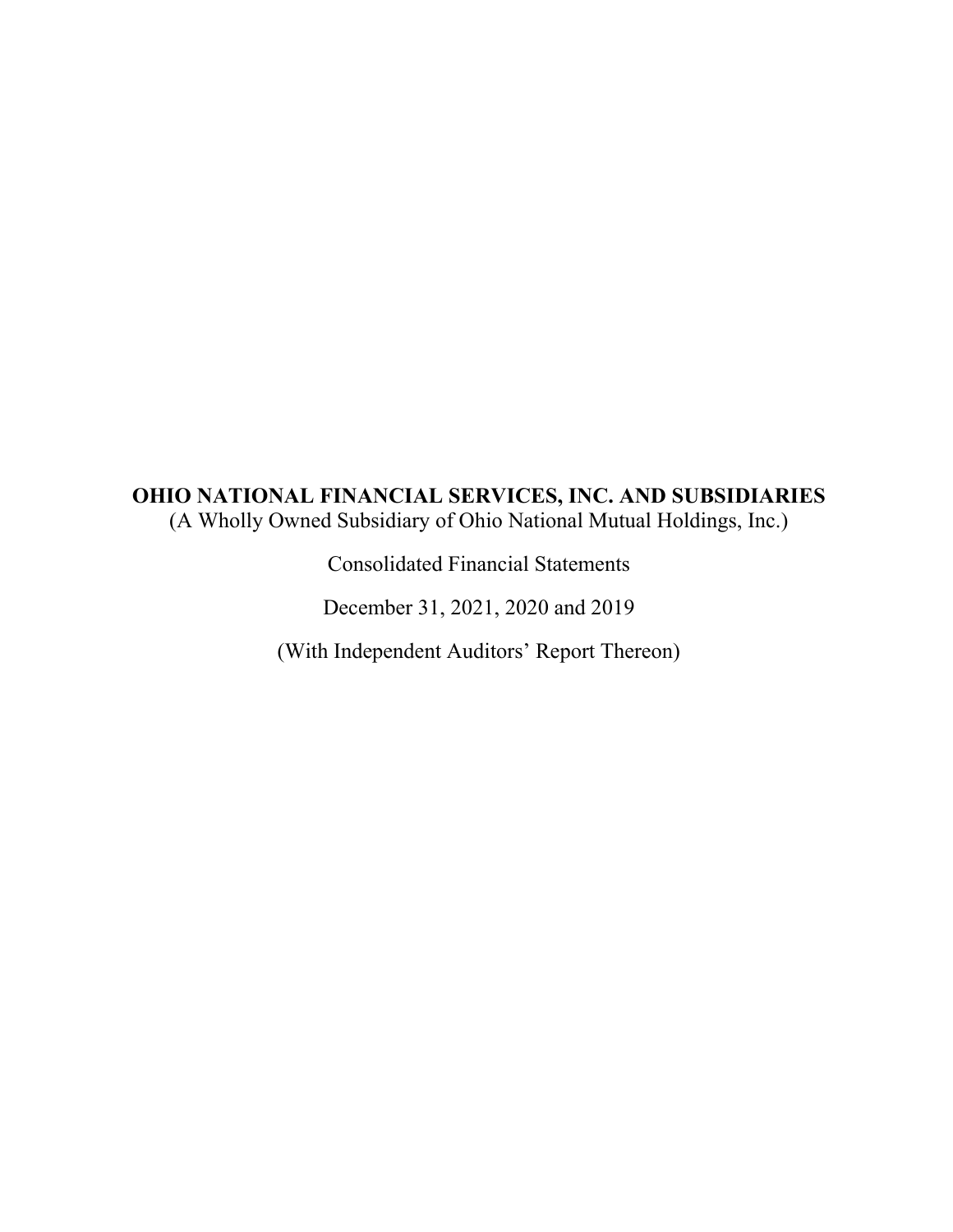

KPMG LLP Suite 3400 312 Walnut Street Cincinnati, OH 45202

### **Independent Auditors' Report**

The Board of Directors and Stockholder Ohio National Financial Services, Inc.:

### *Opinion*

We have audited the consolidated financial statements of Ohio National Financial Services, Inc. and its subsidiaries (the Company), which comprise the consolidated balance sheets as of December 31, 2021 and 2020, and the related consolidated statements of operations, comprehensive income (loss), changes in equity, and cash flows for each of the years in the three-year period ended December 31, 2021, and the related notes to the consolidated financial statements.

In our opinion, the accompanying consolidated financial statements present fairly, in all material respects, the financial position of the Company as of December 31, 2021 and 2020, and the results of its operations and its cash flows for each of the years in the three-year period ended December 31, 2021, in accordance with U.S. generally accepted accounting principles.

### *Basis for Opinion*

We conducted our audits in accordance with auditing standards generally accepted in the United States of America (GAAS). Our responsibilities under those standards are further described in the Auditors' Responsibilities for the Audit of the Consolidated Financial Statements section of our report. We are required to be independent of the Company and to meet our other ethical responsibilities, in accordance with the relevant ethical requirements relating to our audits. We believe that the audit evidence we have obtained is sufficient and appropriate to provide a basis for our audit opinion.

#### *Responsibilities of Management for the Consolidated Financial Statements*

Management is responsible for the preparation and fair presentation of the consolidated financial statements in accordance with U.S. generally accepted accounting principles, and for the design, implementation, and maintenance of internal control relevant to the preparation and fair presentation of consolidated financial statements that are free from material misstatement, whether due to fraud or error.

In preparing the consolidated financial statements, management is required to evaluate whether there are conditions or events, considered in the aggregate, that raise substantial doubt about the Company's ability to continue as a going concern for one year after the date that the consolidated financial statements are available to be issued.

### *Auditors' Responsibilities for the Audit of the Consolidated Financial Statements*

Our objectives are to obtain reasonable assurance about whether the consolidated financial statements as a whole are free from material misstatement, whether due to fraud or error, and to issue an auditors' report that includes our opinion. Reasonable assurance is a high level of assurance but is not absolute assurance and therefore is not a guarantee that an audit conducted in accordance with GAAS will always detect a material misstatement when it exists. The risk of not detecting a material misstatement resulting from fraud is higher than for one resulting from error, as fraud may involve collusion, forgery, intentional omissions, misrepresentations, or the override of internal control. Misstatements are considered material if there is a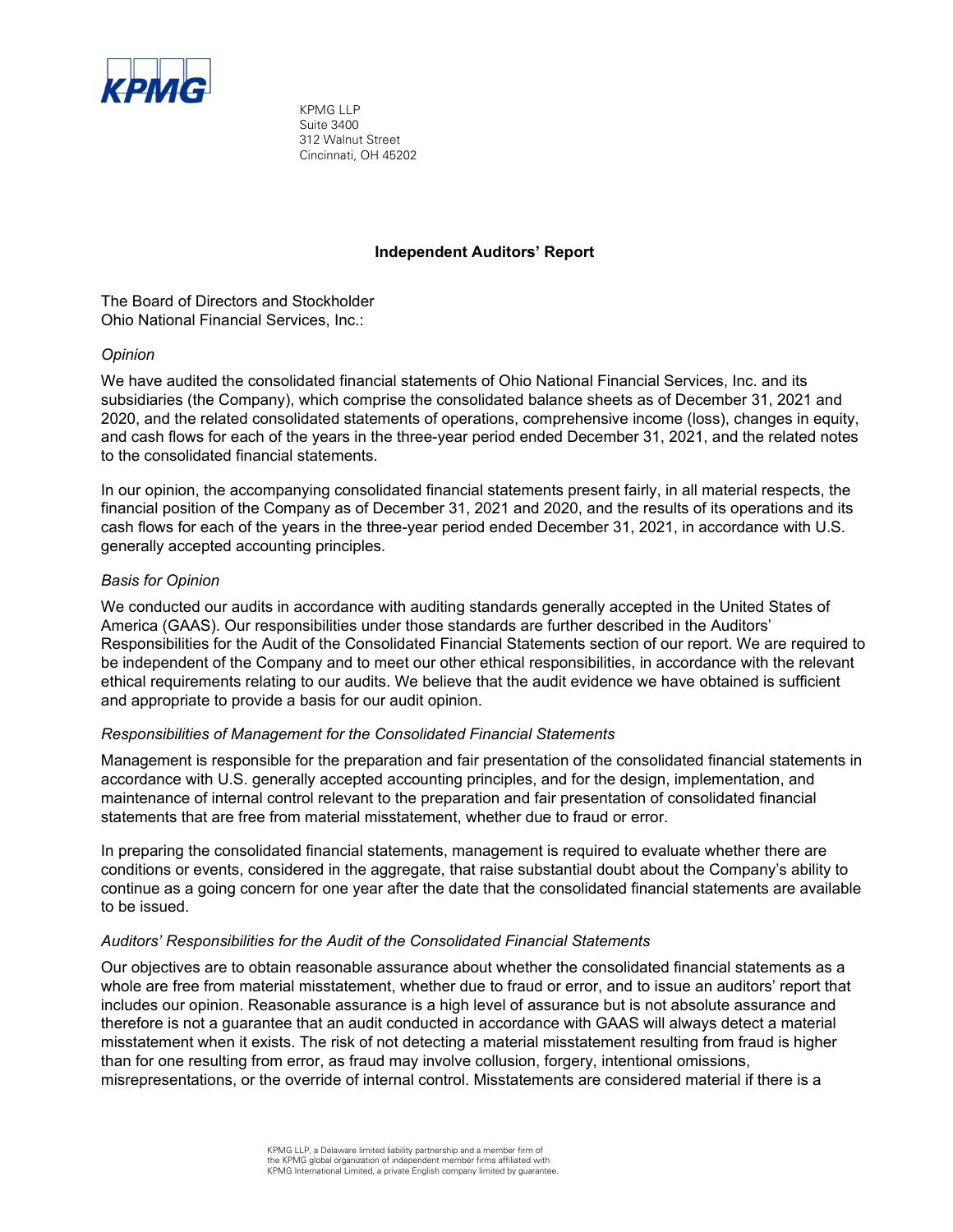

substantial likelihood that, individually or in the aggregate, they would influence the judgment made by a reasonable user based on the consolidated financial statements.

In performing an audit in accordance with GAAS, we:

- Exercise professional judgment and maintain professional skepticism throughout the audit.
- Identify and assess the risks of material misstatement of the consolidated financial statements, whether due to fraud or error, and design and perform audit procedures responsive to those risks. Such procedures include examining, on a test basis, evidence regarding the amounts and disclosures in the consolidated financial statements.
- Obtain an understanding of internal control relevant to the audit in order to design audit procedures that are appropriate in the circumstances, but not for the purpose of expressing an opinion on the effectiveness of the Company's internal control. Accordingly, no such opinion is expressed.
- Evaluate the appropriateness of accounting policies used and the reasonableness of significant accounting estimates made by management, as well as evaluate the overall presentation of the consolidated financial statements.
- Conclude whether, in our judgment, there are conditions or events, considered in the aggregate, that raise substantial doubt about the Company's ability to continue as a going concern for a reasonable period of time.

We are required to communicate with those charged with governance regarding, among other matters, the planned scope and timing of the audit, significant audit findings, and certain internal control related matters that we identified during the audit.



Cincinnati, Ohio March 28, 2022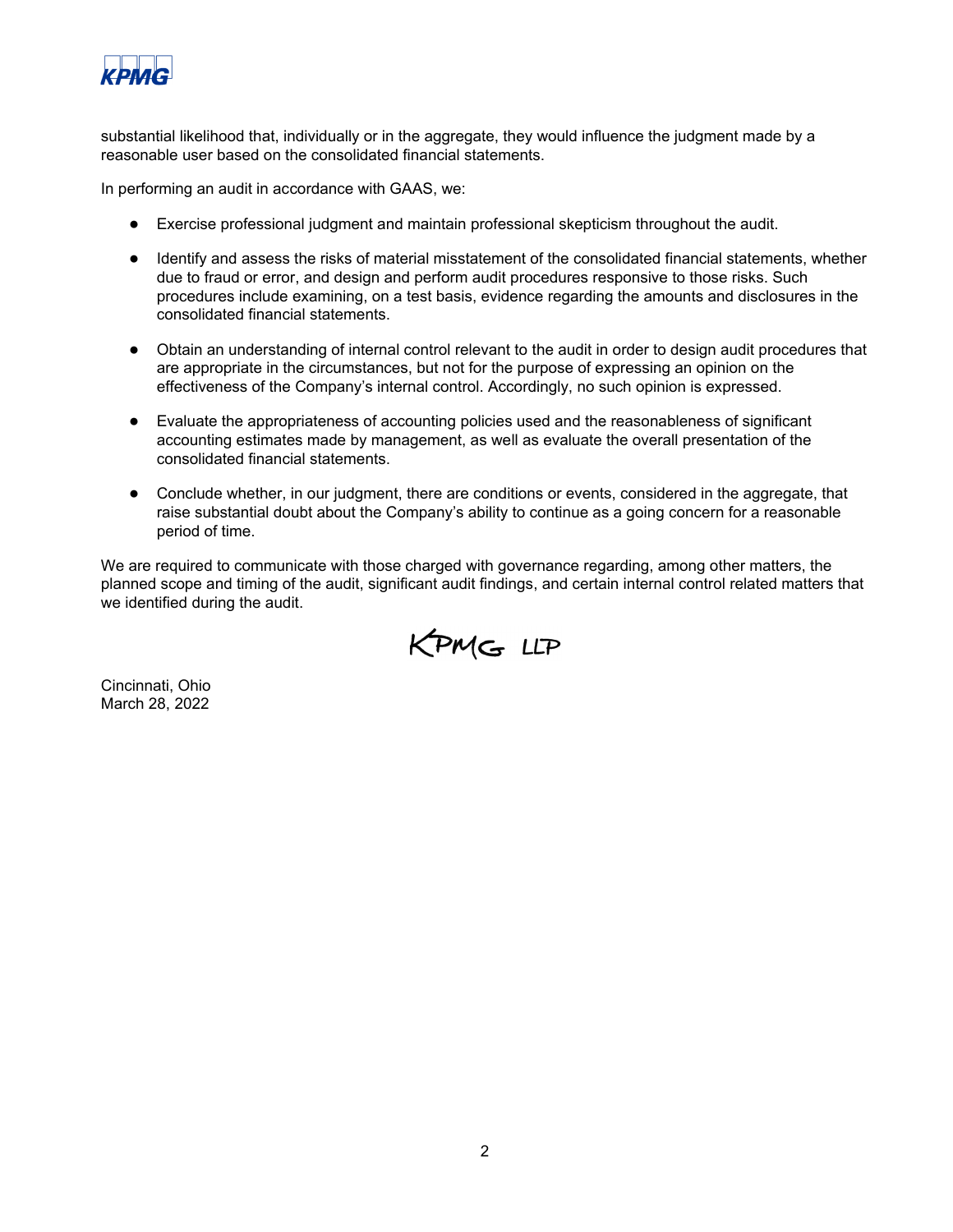(A Wholly Owned Subsidiary of Ohio National Mutual Holdings, Inc.)

### Consolidated Balance Sheets

### December 31, 2021 and 2020

### (Dollars in thousands, except share amounts)

| <b>Assets</b>                                                                       | 2021               | 2020               |
|-------------------------------------------------------------------------------------|--------------------|--------------------|
| Investments:                                                                        |                    |                    |
| Securities available-for-sale, at fair value:                                       |                    |                    |
| Fixed maturity securities                                                           | \$<br>10,349,258   | 10,324,604         |
| Fixed maturity securities on loan                                                   | 364,325            | 358,808            |
| Trading securities, at fair value:                                                  |                    |                    |
| Fixed maturity securities                                                           |                    | 128                |
| Equity securities, at fair value                                                    | 100,735            | 53,733             |
| Equity securities on loan, at fair value                                            | 244                |                    |
| Mortgage loans on real estate, net                                                  | 1,577,560          | 1,474,388          |
| Real estate, net                                                                    | 48,656             | 56,208             |
| Policy loans                                                                        | 1,036,393          | 964,343<br>281,768 |
| Other long-term investments<br>Short-term investments securities lending collateral | 272,788<br>374,311 |                    |
| Short-term investments                                                              | 205,069            | 368,897<br>207,770 |
| Total investments                                                                   | 14,329,339         | 14,090,647         |
| Cash and cash equivalents                                                           | 514,726            | 687,560            |
| Accrued investment income                                                           | 85,944             | 80,118             |
| Deferred policy acquisition costs                                                   | 1,622,000          | 1,548,800          |
| Reinsurance recoverable                                                             | 3,610,441          | 3,994,380          |
| Reinsurance deposit asset                                                           | 860,574            | 825,369            |
| Operating lease right-of-use assets                                                 | 6,299              | 6,976              |
| Other assets                                                                        | 366,755            | 358,274            |
| Federal and foreign income tax recoverable                                          | 23,412             | 13,066             |
| Assets held in separate accounts                                                    | 19,376,463         | 19,486,193         |
| Total assets                                                                        | \$<br>40,795,953   | 41,091,383         |
| <b>Liabilities and Equity</b>                                                       |                    |                    |
| Future policy benefits and claims                                                   | \$<br>16,713,152   | 16,447,013         |
| Policyholders' dividend accumulations                                               | 30,110             | 31,680             |
| Other policyholder funds                                                            | 119,408            | 145,886            |
| Short-term borrowings                                                               | 1,644              | 1,792              |
| Long-term debt obligations (net of unamortized discount and debt issuance costs     |                    |                    |
| of \$8,775 in 2021 and \$9,590 in 2020)                                             | 976,725            | 975,910            |
| Deferred federal and foreign income taxes                                           | 139,057            | 206,433            |
| Operating lease liabilities                                                         | 6,314              | 6,992              |
| Other liabilities                                                                   | 612,506            | 581,778            |
| Payables for securities lending collateral                                          | 374,311            | 368,897            |
| Liabilities related to separate accounts                                            | 19,376,463         | 19,486,193         |
| <b>Total liabilities</b>                                                            | 38,349,690         | 38,252,574         |
|                                                                                     |                    |                    |
| Equity:                                                                             |                    |                    |
| Class B common stock, \$0.01 par value. Authorized 50,000,000                       |                    |                    |
| shares; issued and outstanding 10,000,000 shares                                    | 100                | 100                |
| Additional paid-in capital                                                          | 10,492             | 10,492             |
| Accumulated other comprehensive income                                              | 109,053            | 416,983            |
| Retained earnings                                                                   | 2,326,618          | 2,411,234          |
| Total stockholder's equity                                                          | 2,446,263          | 2,838,809          |
| Total liabilities and equity                                                        | \$<br>40,795,953   | 41,091,383         |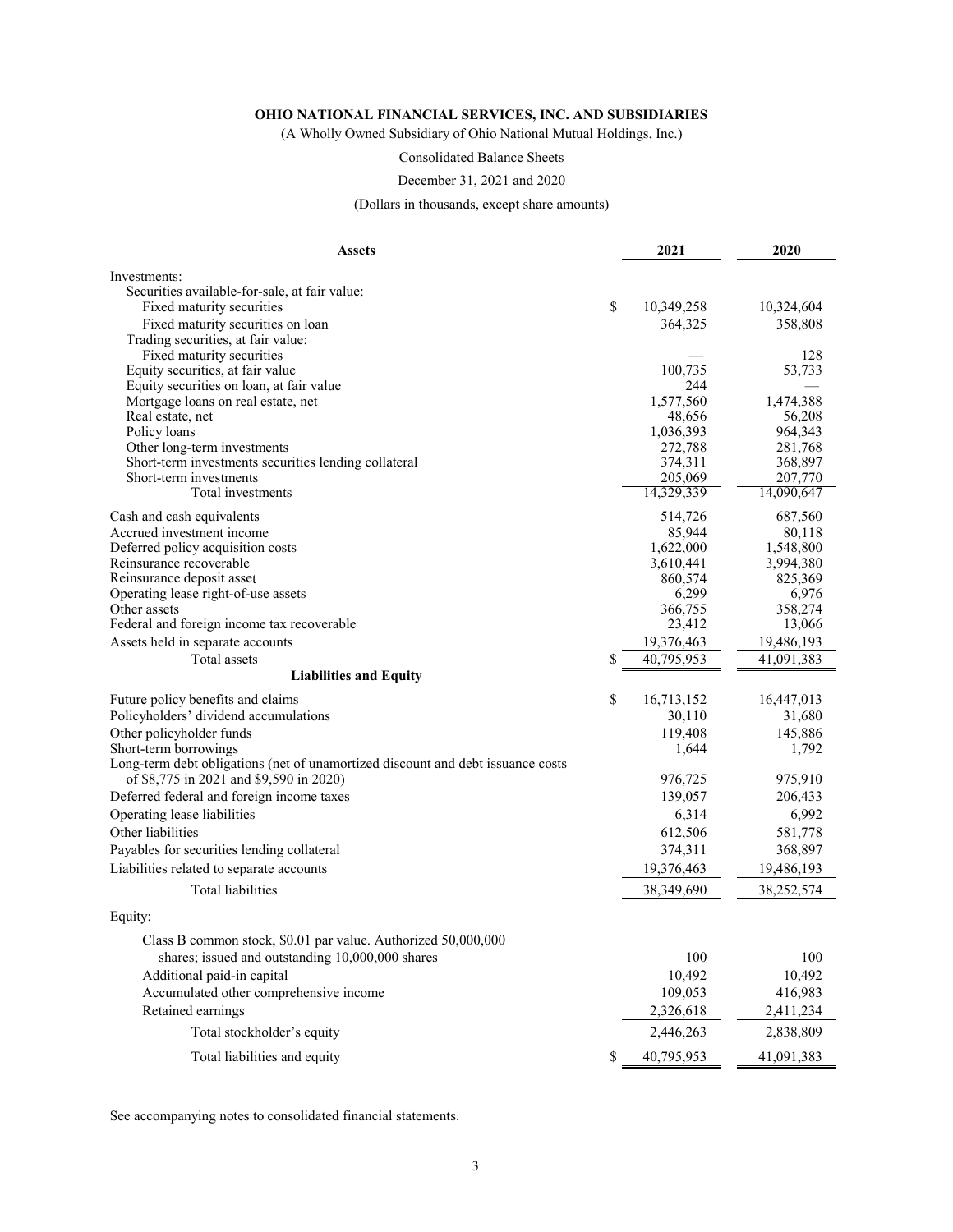(A Wholly Owned Subsidiary of Ohio National Mutual Holdings, Inc.)

### Consolidated Statements of Operations

#### Years ended December 31, 2021, 2020 and 2019

(Dollars in thousands)

|                                                      | 2021            | 2020      | 2019       |
|------------------------------------------------------|-----------------|-----------|------------|
| Revenues:                                            |                 |           |            |
| Traditional life insurance premiums                  | \$<br>820,942   | 864,652   | 862,166    |
| Annuity premiums and charges                         | 525,383         | 413,451   | 445,085    |
| Universal life policy charges                        | 212,310         | 155,135   | 147,999    |
| Group life and health insurance premiums             | 81,903          | 111,455   | 113,099    |
| Accident and health insurance premiums               | 31,879          | 29,074    | 25,238     |
| Investment management fees                           | 53,182          | 43,198    | 45,181     |
| Change in value of trading fixed maturity securities | (3)             | (2)       | (4)        |
| Change in value of equity securities                 | 8,778           | 1,506     | 4,819      |
| Net investment income                                | 494,729         | 441,665   | 524,787    |
| Net realized gains (losses):                         |                 |           |            |
| Investment gains (losses):                           |                 |           |            |
| Total other-than-temporary impairment losses         |                 |           |            |
| on securities                                        | (450)           | (11, 347) | 2,426      |
| Portion of impairment losses recognized in other     |                 |           |            |
| comprehensive income (loss)                          | 82              | 2,088     | (7, 386)   |
| Net other-than-temporary impairment losses on        |                 |           |            |
| securities recognized in earnings                    | (368)           | (9,259)   | (4,960)    |
| Realized gains, excluding other-than-temporary       |                 |           |            |
| impairment losses on securities                      | 73,929          | 28,990    | 215,334    |
| Total investment gains                               | 73,561          | 19,731    | 210,374    |
| Derivative instruments                               | (120, 455)      | (50, 702) | (154, 443) |
| Loss on debt retirement                              |                 |           | (10, 263)  |
| Other income                                         | 164,255         | 152,619   | 126,424    |
|                                                      | 2,346,464       | 2,181,782 | 2,340,462  |
| Benefits and expenses:                               |                 |           |            |
| Benefits and claims                                  | 1,627,637       | 1,452,664 | 1,566,068  |
| Provision for policyholders' dividends on            |                 |           |            |
| participating policies                               | 98,844          | 109,808   | 114,298    |
| Amortization of deferred policy acquisition costs    | 138,707         | 149,547   | 264,968    |
| Commissions, net                                     | 194,723         | 165,687   | 175,902    |
| Other operating costs and expenses                   | 319,171         | 305,971   | 307,494    |
|                                                      | 2,379,082       | 2,183,677 | 2,428,730  |
|                                                      |                 |           |            |
| Loss before income taxes                             | (32, 618)       | (1,895)   | (88, 268)  |
| Income taxes:                                        |                 |           |            |
| Current expense (benefit)                            | 20,737          | (2, 599)  | 991        |
| Deferred expense (benefit)                           | 31,261          | 189       | (32, 139)  |
|                                                      | 51,998          | (2,410)   | (31, 148)  |
| Net (loss) income                                    | \$<br>(84, 616) | 515       | (57, 120)  |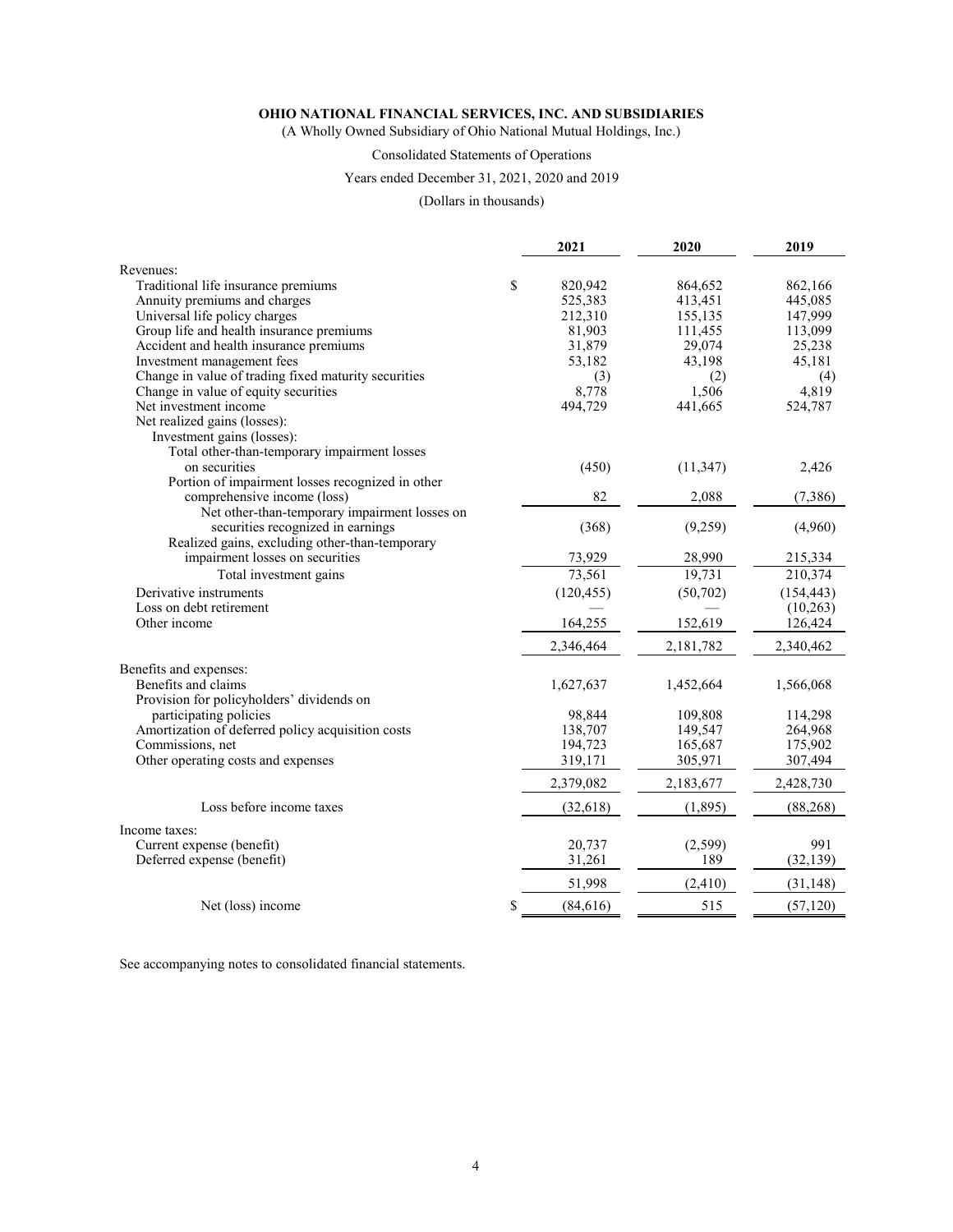(A Wholly Owned Subsidiary of Ohio National Mutual Holdings, Inc.)

Consolidated Statements of Comprehensive Income (Loss)

Years ended December 31, 2021, 2020 and 2019

(Dollars in thousands)

|                                                                                                                                                                                                                                                                                     | <b>Before</b><br>tax                                   | Tax<br>(expense)<br>benefit                          | After<br>tax                                         |
|-------------------------------------------------------------------------------------------------------------------------------------------------------------------------------------------------------------------------------------------------------------------------------------|--------------------------------------------------------|------------------------------------------------------|------------------------------------------------------|
| 2021                                                                                                                                                                                                                                                                                |                                                        |                                                      |                                                      |
| Net loss                                                                                                                                                                                                                                                                            | \$                                                     |                                                      | (84,616)                                             |
| Other comprehensive loss, net of taxes:<br>Foreign currency translation adjustment<br>Unrecognized net periodic benefit cost<br>Unrealized gains (losses) on derivative instruments<br>Net unrealized gains (losses) on securities available-for-sale<br>arising during the period: | (28, 873)<br>17,706<br>(170)                           | (3,718)<br>36                                        | (28, 873)<br>13,988<br>(134)                         |
| Securities available-for-sale<br>Deferred acquisition costs<br>Future policy benefits and claims<br>Other policyholder funds<br>Less:<br>Net gains on securities available-for-sale<br>realized during the period                                                                   | (403, 421)<br>109,811<br>22,698<br>(49, 793)<br>72,894 | 97,703<br>(23,060)<br>(2, 582)<br>10,457<br>(15,350) | (305,718)<br>86,751<br>20,116<br>(39, 336)<br>57,544 |
| Amortization of pension and other post-retirement benefits                                                                                                                                                                                                                          | (3,570)                                                | 750                                                  | (2,820)                                              |
| Total other comprehensive loss                                                                                                                                                                                                                                                      | (401, 366)                                             | 93,436                                               | (307,930)                                            |
| Total comprehensive loss                                                                                                                                                                                                                                                            |                                                        |                                                      | \$<br>(392, 546)                                     |
| 2020                                                                                                                                                                                                                                                                                |                                                        |                                                      |                                                      |
| Net income                                                                                                                                                                                                                                                                          | \$                                                     |                                                      | 515                                                  |
| Other comprehensive income, net of taxes:<br>Foreign currency translation adjustment<br>Unrecognized net periodic benefit cost<br>Unrealized gains (losses) on derivative instruments<br>Net unrealized gains (losses) on securities available-for-sale                             | 6,047<br>(10, 174)<br>348                              | 2,137<br>(73)                                        | 6,047<br>(8,037)<br>275                              |
| arising during the period:<br>Securities available-for-sale<br>Deferred acquisition costs<br>Future policy benefits and claims<br>Other policyholder funds                                                                                                                          | 359,532<br>(112, 397)<br>(27, 863)<br>35,839           | (78, 517)<br>23,603<br>3,768<br>(7,526)              | 281,015<br>(88, 794)<br>(24,095)<br>28,313           |
| Less:<br>Net gains on securities available-for-sale                                                                                                                                                                                                                                 |                                                        |                                                      |                                                      |
| realized during the period<br>Amortization of pension and other post-retirement benefits                                                                                                                                                                                            | 19,289<br>(3,042)                                      | (4,366)<br>639                                       | 14,923<br>(2, 403)                                   |
| Total other comprehensive income                                                                                                                                                                                                                                                    | 235,085                                                | (52, 881)                                            | 182,204                                              |
| Total comprehensive income                                                                                                                                                                                                                                                          |                                                        |                                                      | \$<br>182,719                                        |
| 2019                                                                                                                                                                                                                                                                                |                                                        |                                                      |                                                      |
| Net loss                                                                                                                                                                                                                                                                            | \$                                                     |                                                      | (57, 120)                                            |
| Other comprehensive income, net of taxes:<br>Foreign currency translation adjustment<br>Unrecognized net periodic benefit cost<br>Unrealized gains (losses) on derivative instruments<br>Net unrealized gains (losses) on securities available-for-sale                             | (10,027)<br>(1,202)<br>299                             | 225<br>(63)                                          | (10,027)<br>(977)<br>236                             |
| arising during the period:<br>Securities available-for-sale<br>Deferred acquisition costs<br>Future policy benefits and claims<br>Other policyholder funds                                                                                                                          | 649,764<br>(114, 252)<br>(61, 427)<br>25,670           | (138, 885)<br>23,993<br>14,497<br>(5,391)            | 510,879<br>(90,259)<br>(46,930)<br>20,279            |
| Less:<br>Net gains on securities available-for-sale<br>realized during the period<br>Amortization of pension and other post-retirement benefits                                                                                                                                     | 207,982<br>(3,162)                                     | (43, 682)<br>664                                     | 164,300<br>(2, 498)                                  |
| Total other comprehensive income                                                                                                                                                                                                                                                    | 284,005                                                | (62, 606)                                            | 221,399                                              |
| Total comprehensive income                                                                                                                                                                                                                                                          |                                                        |                                                      | \$<br>164,279                                        |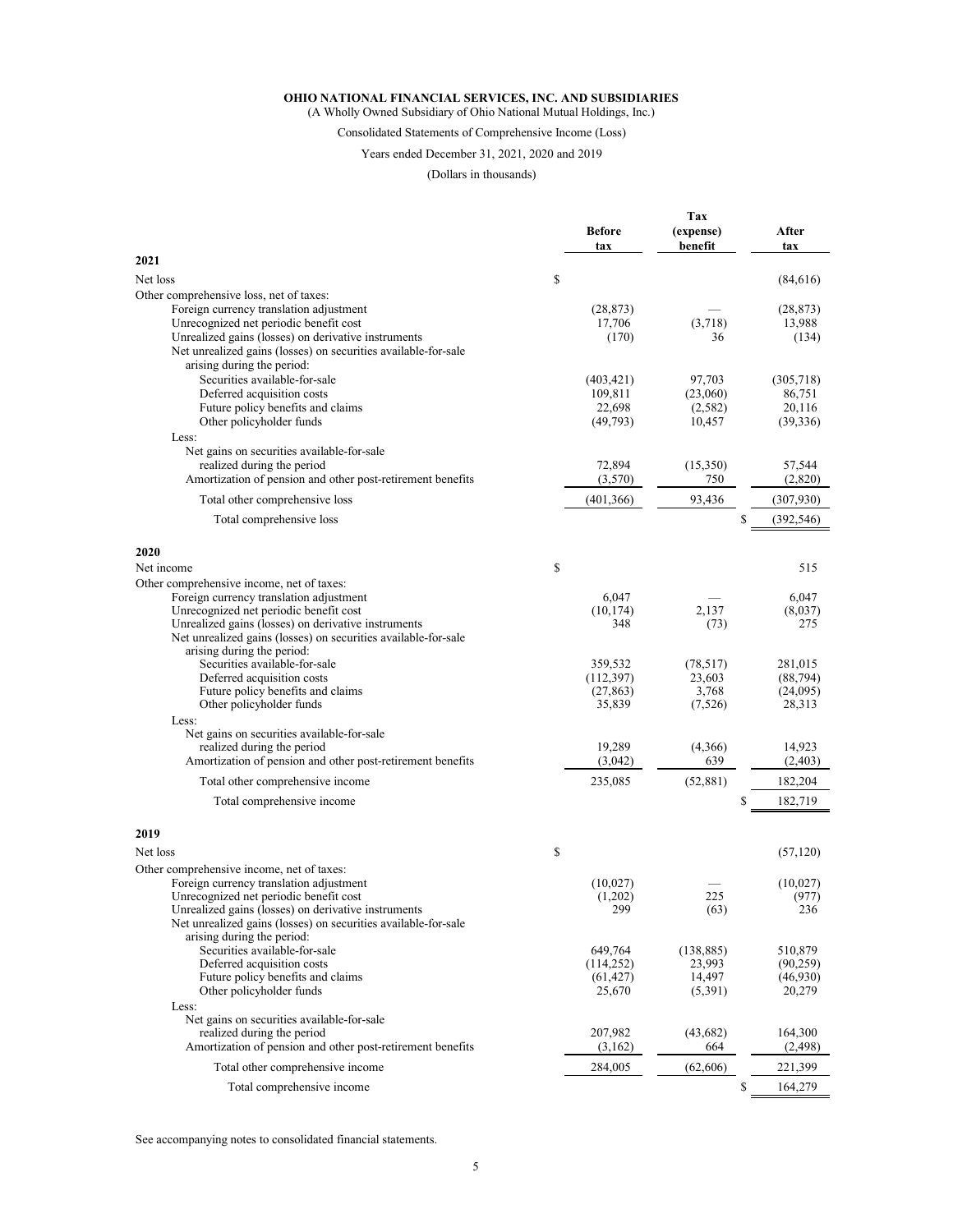(A Wholly Owned Subsidiary of Ohio National Mutual Holdings, Inc.)

Consolidated Statements of Changes in Equity

Years ended December 31, 2021, 2020 and 2019

(Dollars in thousands)

|                                                                 | <b>Class B</b><br>common<br>stock | <b>Additional</b><br>paid-in<br>capital | <b>Accumulated</b><br>other<br>comprehensive<br>income | <b>Retained</b><br>earnings | <b>Total</b><br>stockholder's<br>equity |
|-----------------------------------------------------------------|-----------------------------------|-----------------------------------------|--------------------------------------------------------|-----------------------------|-----------------------------------------|
| Balance, December 31, 2018                                      | \$<br>100                         | 9,492                                   | 13,380                                                 | 2,468,839                   | 2,491,811                               |
| Dividends to stockholder                                        |                                   |                                         |                                                        | (1,000)                     | (1,000)                                 |
| Comprehensive income:<br>Net loss<br>Other comprehensive income |                                   |                                         | 221,399                                                | (57, 120)                   | (57, 120)<br>221,399                    |
| Total comprehensive income                                      |                                   |                                         |                                                        |                             | 164,279                                 |
| Balance, December 31, 2019                                      | 100                               | 9,492                                   | 234,779                                                | 2,410,719                   | 2,655,090                               |
| Capital contribution from parent                                |                                   | 1,000                                   |                                                        |                             | 1,000                                   |
| Comprehensive income:                                           |                                   |                                         |                                                        |                             |                                         |
| Net income                                                      |                                   |                                         |                                                        | 515                         | 515                                     |
| Other comprehensive income                                      |                                   |                                         | 182,204                                                |                             | 182,204                                 |
| Total comprehensive income                                      |                                   |                                         |                                                        |                             | 182,719                                 |
| Balance, December 31, 2020                                      | 100                               | 10,492                                  | 416,983                                                | 2,411,234                   | 2,838,809                               |
| Comprehensive loss:                                             |                                   |                                         |                                                        |                             |                                         |
| Net loss                                                        |                                   |                                         |                                                        | (84, 616)                   | (84,616)                                |
| Other comprehensive loss                                        |                                   |                                         | (307, 930)                                             |                             | (307, 930)                              |
| Total comprehensive loss                                        |                                   |                                         |                                                        |                             | (392, 546)                              |
| Balance, December 31, 2021                                      | 100                               | 10,492                                  | 109,053                                                | 2,326,618                   | 2,446,263                               |
|                                                                 |                                   |                                         |                                                        |                             |                                         |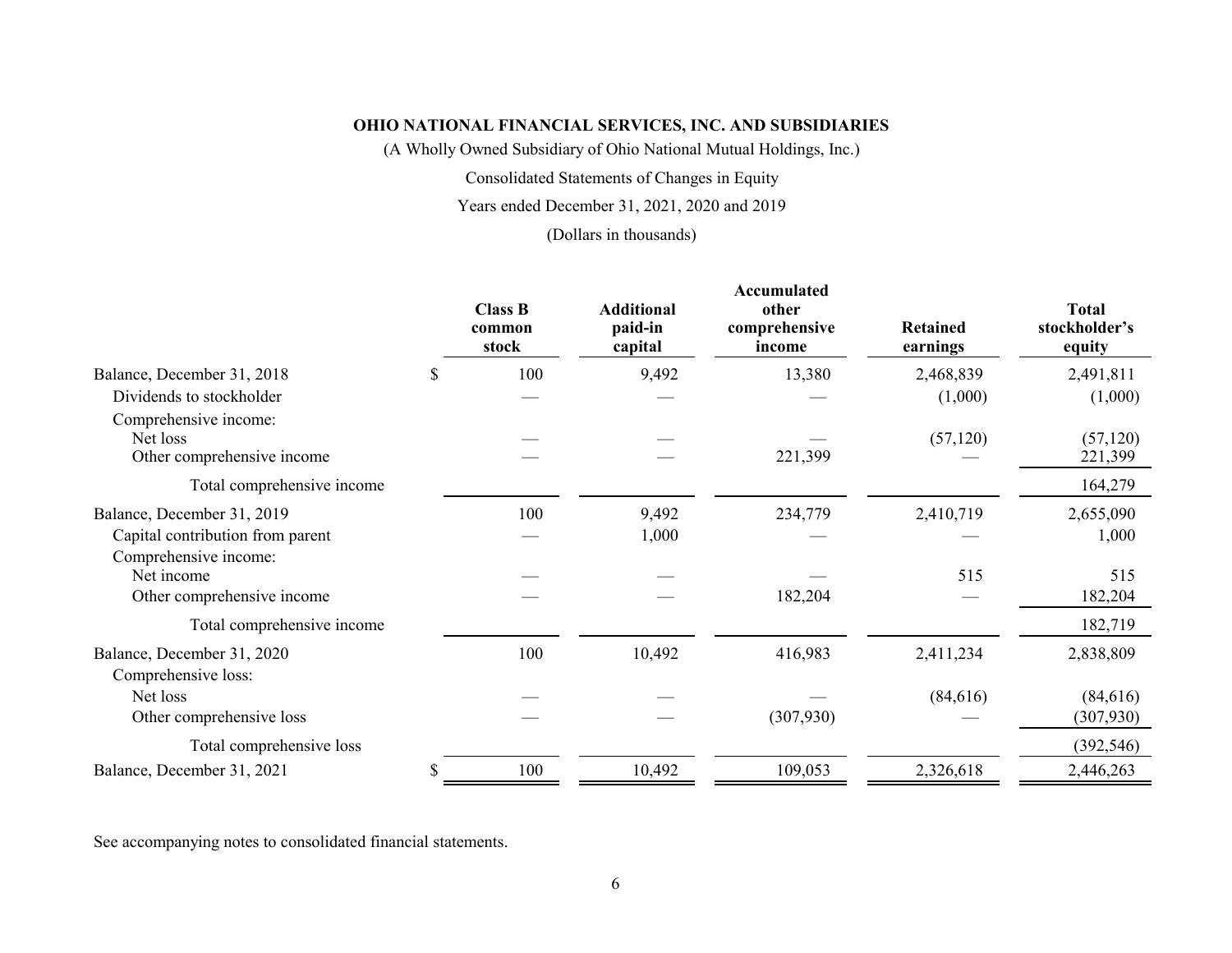(A Wholly Owned Subsidiary of Ohio National Mutual Holdings, Inc.)

#### Consolidated Statements of Cash Flows

### Years ended December 31, 2021, 2020 and 2019

(Dollars in thousands)

|                                                                                         | 2021            | 2020        | 2019        |
|-----------------------------------------------------------------------------------------|-----------------|-------------|-------------|
| Cash flows from operating activities:                                                   |                 |             |             |
| Net (loss) income                                                                       | \$<br>(84, 616) | 515         | (57, 120)   |
| Adjustments to reconcile net (loss) income to net cash provided                         |                 |             |             |
| by operating activities:                                                                |                 |             |             |
| Interest credited to policyholder account values                                        | 240,416         | 230,270     | 249,426     |
| Universal life and investment-type product policy fees                                  | (399,753)       | (403, 571)  | (406, 228)  |
| Capitalization of deferred policy acquisition costs                                     | (98,038)        | (134, 685)  | (156, 827)  |
| Amortization of deferred policy acquisition costs                                       | 138,707         | 149,547     | 264,968     |
| Amortization and depreciation                                                           | 23,754          | 28,594      | 24,996      |
| Net realized losses (gains) on investments, derivative instruments                      |                 |             |             |
| and debt retirement                                                                     | 46,894          | 30,971      | (45, 668)   |
| Change in value of trading fixed maturity securities                                    | 3               | 2           | 4           |
| Change in value of equity securities                                                    | (8,778)         | (1,506)     | (4, 819)    |
| Deferred income tax expense (benefit)                                                   | 31,261          | 189         | (32, 139)   |
| (Increase) decrease in accrued investment income                                        | (5,826)         | (2,269)     | 22,781      |
| Decrease (increase) in operating lease right-of-use assets                              | 677             | 1,139       | (8, 115)    |
|                                                                                         | (26,965)        |             |             |
| Change in accretion of reinsurance deposit asset<br>Decrease in reinsurance recoverable | 390,992         | (28, 240)   |             |
| (Increase) decrease in other assets and recoverables                                    |                 | 9.297       | (117,083)   |
|                                                                                         | (89, 406)       |             |             |
| Increase in policyholder liabilities                                                    | 235,323         | 620,062     | 600,212     |
| (Decrease) increase in policyholders' dividend accumulations                            |                 |             |             |
| and other funds                                                                         | (65,018)        | (4,896)     | 11,258      |
| (Increase) decrease in federal and foreign income tax recoverable                       | (10, 346)       | 4,649       | 8,810       |
| (Decrease) increase in operating lease liabilities                                      | (678)           | (1, 115)    | 8,107       |
| Increase in other liabilities                                                           | 141,259         | 67,732      | 1,677       |
| Other, net                                                                              | (876)           | (708)       | 418         |
| Net cash provided by operating activities                                               | 458,986         | 565,977     | 364,658     |
| Cash flows from investing activities:                                                   |                 |             |             |
| Proceeds from maturity of fixed maturity available-for-sale securities                  | 334,488         | 265,082     | 212,081     |
| Proceeds from sales, calls, redemptions, prepayments, and paydowns                      |                 |             |             |
| of fixed maturity available-for-sale securities                                         | 2,198,331       | 1,450,913   | 1,235,043   |
| Proceeds from sale of equity securities                                                 | 7,676           | 3,061       | 62,603      |
| Proceeds from repayment of mortgage loans on real estate                                | 232,728         | 150,579     | 166,304     |
| Proceeds from sale of real estate                                                       | 9,735           | 12,559      | 5,706       |
| Cost of fixed maturity available-for-sale securities acquired                           | (3,108,297)     | (2,028,629) | (1,720,935) |
| Cost of equity securities acquired                                                      | (51,003)        | (12, 873)   | (31,207)    |
| Cost of mortgage loans on real estate acquired                                          | (346,670)       | (178, 582)  | (281,005)   |
| Cost of real estate acquired                                                            | (3,481)         | (4,769)     | (7, 247)    |
| Cost of property, plant and equipment acquired                                          | (10,605)        | (13,830)    | (13, 674)   |
| Derivative payments, net                                                                | (23, 537)       | (18, 585)   | (64, 807)   |
| Change in payables for securities lending collateral, net                               | 5,414           | 122,319     | (66, 914)   |
| Net (increase) decrease in short-term investments                                       | (7,067)         | 7,065       | (45,600)    |
| Change in policy loans, net                                                             | (72, 859)       | (88,980)    | (108, 800)  |
| Change in payable for securities and mortgage loans on real estate                      | (13,040)        | 17,266      | 2,668       |
| Change in other invested assets, net                                                    | (126, 955)      | (62, 944)   | 73,313      |
|                                                                                         |                 |             |             |
| Net cash used in investing activities                                                   | (975, 142)      | (380, 348)  | (582, 471)  |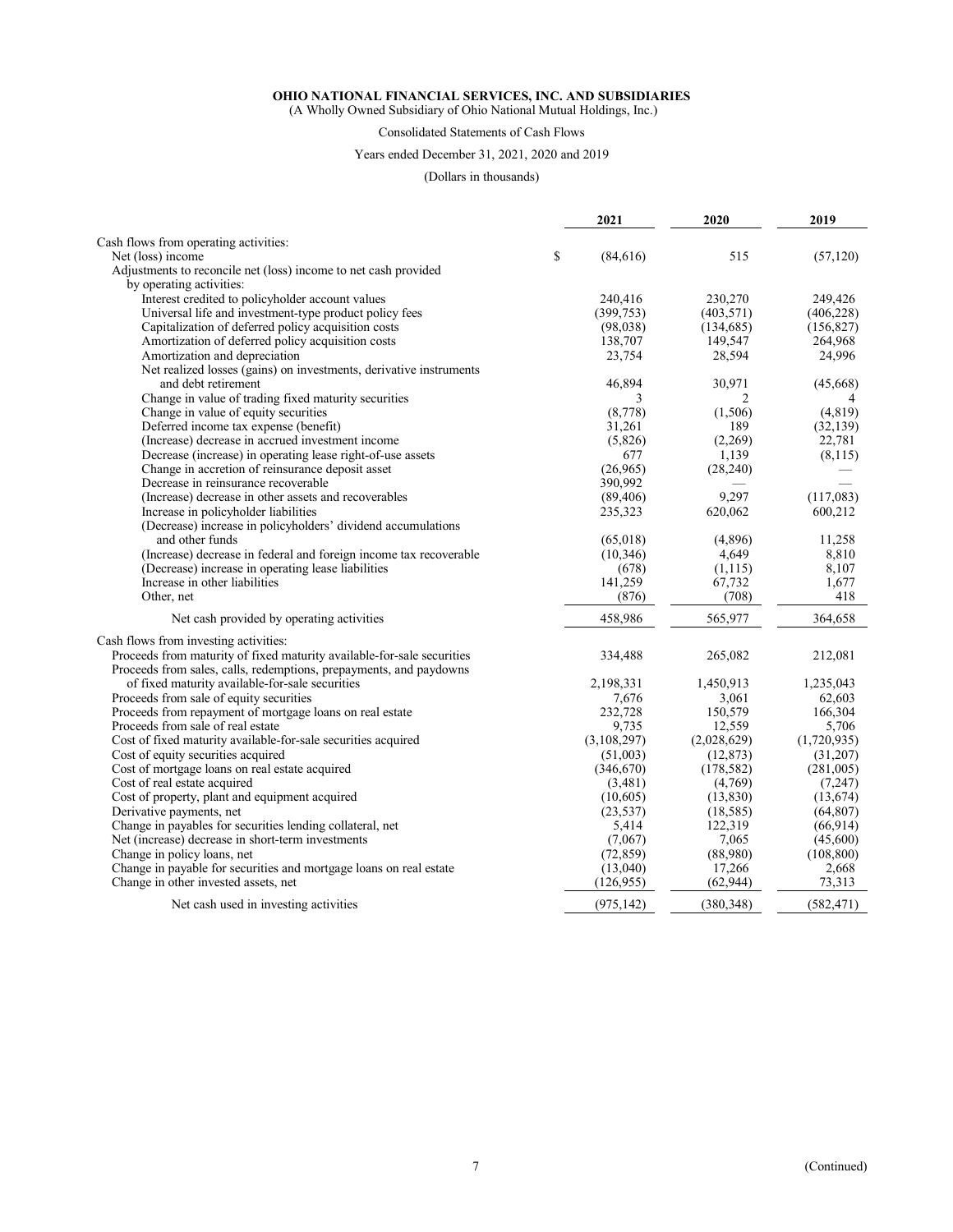(A Wholly Owned Subsidiary of Ohio National Mutual Holdings, Inc.)

#### Consolidated Statements of Cash Flows (Continued)

Years ended December 31, 2021, 2020 and 2019

(Dollars in thousands)

|                                                                                        |    | 2021       | 2020               | 2019               |
|----------------------------------------------------------------------------------------|----|------------|--------------------|--------------------|
| Cash flows from financing activities:                                                  |    |            |                    |                    |
| Universal life and investment product account deposits                                 | \$ | 596,277    | 569,098            | 606,197            |
| Universal life and investment product account withdrawals                              |    | (320, 976) | (353, 339)         | (440, 231)         |
| Change in reinsurance deposit asset                                                    |    | 96,048     | 108,641            | 32,483             |
| Capital contribution from parent                                                       |    |            | 1,000              |                    |
| Dividends paid to parent                                                               |    |            |                    | (1,000)            |
| Change in short-term borrowings                                                        |    | (148)      | 117                | (89,958)           |
| Other financing activities<br>Issuance of notes payable                                |    | (7,502)    | (5,322)<br>420,551 | (3,836)<br>399,248 |
| Repayment of notes payable                                                             |    |            | (400,000)          | (310, 263)         |
| Net cash provided by financing activities                                              |    | 363,699    | 340,746            | 192,640            |
| Foreign currency translation adjustment                                                |    | (14,963)   | (3,719)            | (1,033)            |
| Net (decrease) increase in cash and cash equivalents                                   |    | (167, 420) | 522,656            | (26,206)           |
| Cash and cash equivalents, beginning of period                                         |    | 1,056,457  | 533,801            | 560,007            |
| Cash and cash equivalents, end of period                                               | S  | 889,037    | 1,056,457          | 533,801            |
| Supplemental disclosures:                                                              |    |            |                    |                    |
| Federal income tax paid (received)                                                     | \$ | 25,124     | (7,904)            | (9, 924)           |
| Interest paid                                                                          |    | 78,241     | 69,664             | 69,761             |
| Reinsurance funds withheld embedded derivative liability change                        |    | (36)       | (136)              | 191                |
| Non-cash proceeds for available-for-sale securities transferred into reinsurance trust |    |            | 102,727            |                    |
| Non-cash cost for available-for-sale securities transferred into reinsurance trust     |    |            | (102, 727)         |                    |
| Non-cash consideration for reinsurance recoverable                                     |    |            |                    | 1,858,332          |
| Non-cash consideration for available-for-sale bonds transferred for reinsurance        |    |            |                    | (2,796,585)        |
| Non-cash consideration for reinsurance deposit asset                                   |    | 98,814     |                    | 938,253            |
| Non-cash consideration for investment product account deposits                         |    | (98, 814)  |                    |                    |
| Non-cash consideration for reinsurance deposit liability                               |    | 4,500      |                    |                    |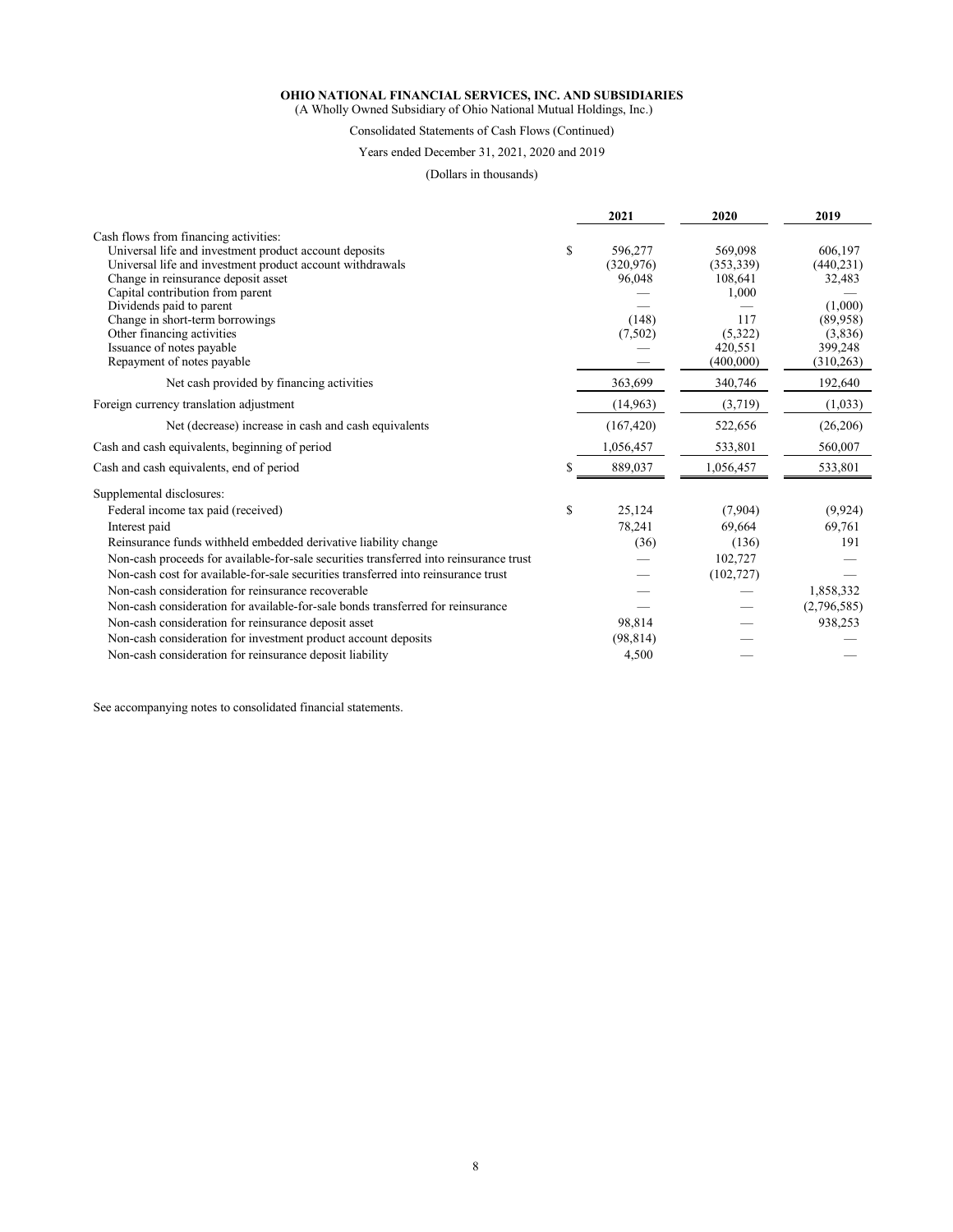(A Wholly Owned Subsidiary of Ohio National Mutual Holdings, Inc.)

### Notes to Consolidated Financial Statements

### December 31, 2021, 2020 and 2019

(Dollars in thousands)

### **(1) Organization and Business Description**

### *Organization*

Ohio National Financial Services, Inc. is a stock holding company wholly owned by Ohio National Mutual Holdings, Inc. ("ONMH"). Ohio National Financial Services, Inc. owns 100% of The Ohio National Life Insurance Company ("ONLIC"), a life insurance subsidiary, and Sycamore Re, Ltd. ("SYRE"), a special purpose financial captive life insurance company.

In 1998, ONLIC became a stock company under provisions of Sections 3913.25 to 3913.38 of the Ohio Revised Code relating to mutual holding companies. ONLIC owns 100% of Ohio National Life Assurance Corporation ("ONLAC"), a stock life insurance subsidiary; National Security Life and Annuity Company ("NSLAC"), a stock life insurance subsidiary; Montgomery Re, Inc. ("MONT"), a special purpose financial captive life insurance company; Kenwood Re, Inc. ("KENW"), a special purpose financial captive life insurance company; Camargo Re Captive, Inc. ("CMGO"), a special purpose financial captive life insurance company; Sunrise Captive Re, LLC ("SUNR"), an Ohio authorized reinsurer; Ohio National Equities, Inc. ("ONEQ"), a broker dealer registered under the Securities and Exchange Commission Act of 1934; and The O.N. Equity Sales Company ("ONESCO"), a broker dealer registered under the Securities and Exchange Commission Act of 1934.

During the third quarter of 2021, ONMH repositioned ON Foreign Holdings, SMLLC ("ONFH"), a Delaware holding company, and its subsidiaries under ONLIC. Prior to the repositioning, SYRE owned 100% of ONFH, which owned 100% of ON Netherlands B.V. ("ONNH"), a Dutch holding company. The transaction was completed as follows:

- Effective September 13, 2021, ONFH created ON Overseas Holdings B.V. ("ONOH"), a Dutch holding company.
- Effective September 27, 2021, SYRE paid a non-cash dividend to ONFS, consisting of 100% ownership of ONFH and its subsidiaries. On that same day, ONFS assumed certain liabilities on behalf of ONFH, which increased its investment in ONFH.
- Effective September 29, 2021, ONFH made a non-cash capital contribution consisting of ONNH and its subsidiaries to ONOH. ONOH now owns 100% of ONNH.
- ONNH owns Ohio National Seguros de Vida S.A. ("ONSP"), a Peruvian insurance company, ON Global Holdings, SMLLC ("ONGH"), a Delaware holding company; and O.N. International do Brasil Participacoes, Ltda. ("OHIO"), which was formed to hold the equity method investment made when ONFS entered into a 50% joint venture agreement with a Brazilian insurance company. ONGH owns 92% of Ohio National Sudamerica S.A. ("ONSA"), a Chilean holding company; and ONNH owns 8%. ONSA owns 100% of Ohio National Seguros de Vida S.A. ("ONSV"), a Chilean insurance company.
- Effective September 30, 2021, ONFS made a non-cash capital contribution consisting of ONFH and its subsidiaries to ONLIC. ONLIC now owns 100% of ONFH.

The impact of the above transactions have been eliminated in the consolidated financial statements.

Ohio National Financial Services, Inc. and its subsidiaries are collectively referred to as "ONFS" or the "Company".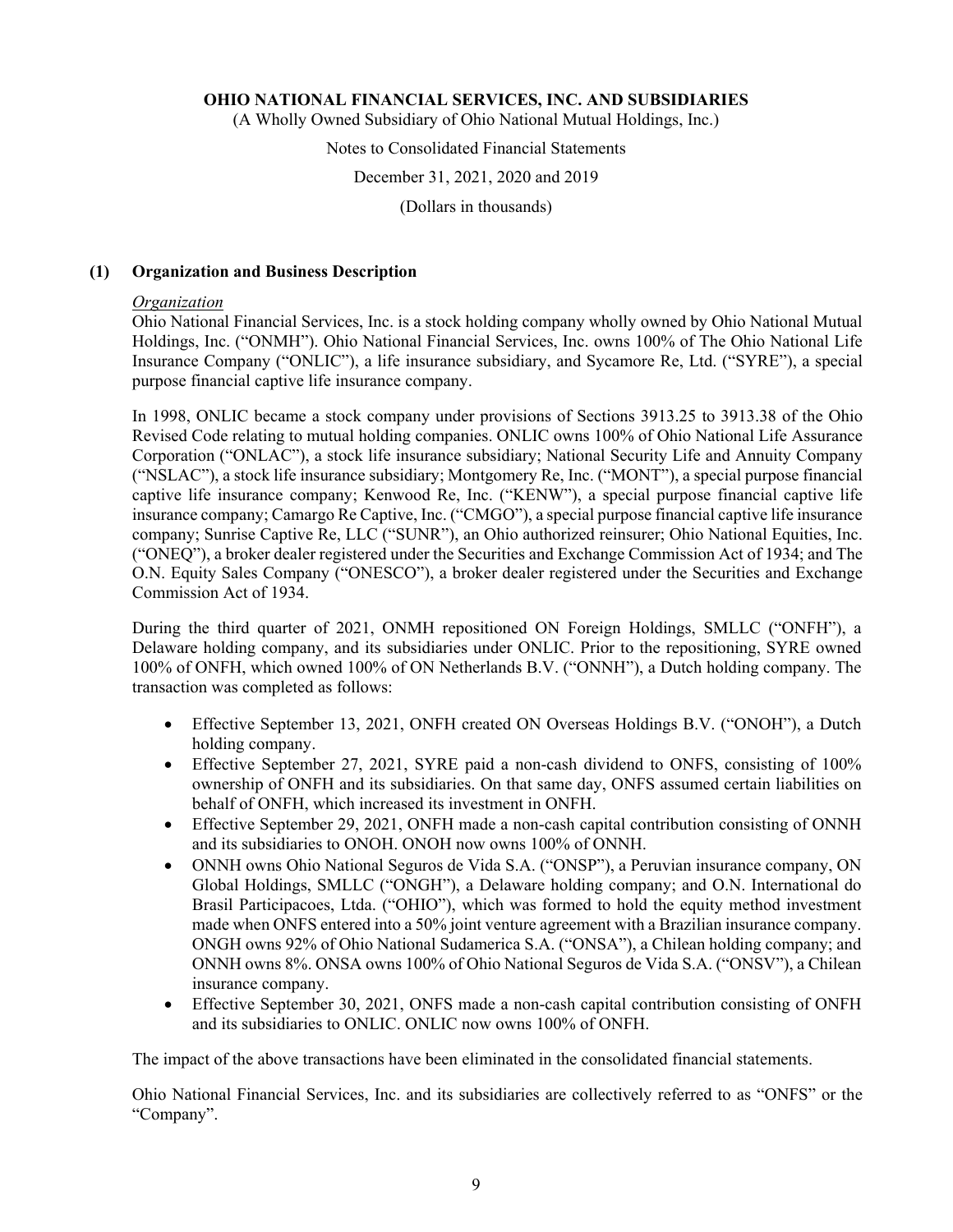(A Wholly Owned Subsidiary of Ohio National Mutual Holdings, Inc.)

### Notes to Consolidated Financial Statements

### December 31, 2021, 2020 and 2019

(Dollars in thousands)

On March 22, 2021, the Board of Directors of ONMH unanimously approved an agreement to enter into a strategic transaction ("Transaction") with Constellation Insurance Holdings, Inc. ("Constellation") whereby Constellation will acquire ONMH. The agreement was signed on March 22, 2021. Constellation, an insurance holding company, is backed by Caisse de dépôt et placement du Québec ("CDPQ") and Ontario Teachers' Pension Plan Board ("Ontario Teachers'"), two of the world's largest, premier, longterm institutional investors.

ONMH entered into the Transaction to strengthen its financial position, enhance its market position, and enable it to become a stronger, more responsive and innovative financial services company. Constellation will build off of ONMH's strengths and infrastructure to grow its insurance business going forward.

The Transaction will be structured as a sponsored demutualization, which means ONMH will convert to a stock company and will be indirectly owned by Constellation upon closing of the Transaction. The conversion requires a vote by eligible members as well as regulatory review and approval. Eligible members will be compensated, in the aggregate of \$500 million, for the extinguishment of their membership interests with additional policy benefits or cash, as applicable. In addition to member compensation, Constellation and its investors are providing a commitment to infuse an additional \$500 million of capital evenly over a four-year period beginning one year after the closing of the Transaction, further strengthening Ohio National's capital position and its ability to fulfill its obligations and to invest in the future of the business.

The Transaction is subject to customary conditions, including regulatory approvals and ONMH's member approval. Upon completion of the Transaction, ONMH will be a private stock company owned 100% by Constellation. The Transaction is expected to be completed in the first half of 2022. See footnote  $3(v)$  for additional details on the activity occurring subsequent to the reporting period.

#### *Business*

ONLIC and ONLAC are life and health (disability) insurers licensed in 49 states, the District of Columbia and Puerto Rico. ONLIC and ONLAC offer a full range of life, disability, and annuity products through independent agents and other distribution channels and are subject to competition from other insurers throughout the United States. The Company announced on September 6, 2018 that it would exclusively focus on growing its life insurance and disability insurance product lines going forward. The decision followed a comprehensive strategic review of the Company's businesses, taking into account the continuously changing regulatory landscape, the sustained low interest rate environment, and the increasing cost of doing business, as well as growth opportunities and the Company's competitive strengths. Effective September 15, 2018, the Company is no longer accepting applications for variable annuities or new retirement plans, while continuing to service and support existing clients in both product lines. During the second quarter of 2020, the Company made the strategic decision to relaunch its fixed indexed annuity product.

In late 2018 and into 2019, ONLIC offered to buy-back certain variable annuity policies from policyholders with the guaranteed minimum income benefit ("GMIB") rider. ONLIC paid approximately \$115,000 related to the buy-back during 2019, which is included in Benefits and claims on the corresponding Consolidated Statements of Operations. A second phase of the buy-back was offered in late 2020 and into 2021. ONLIC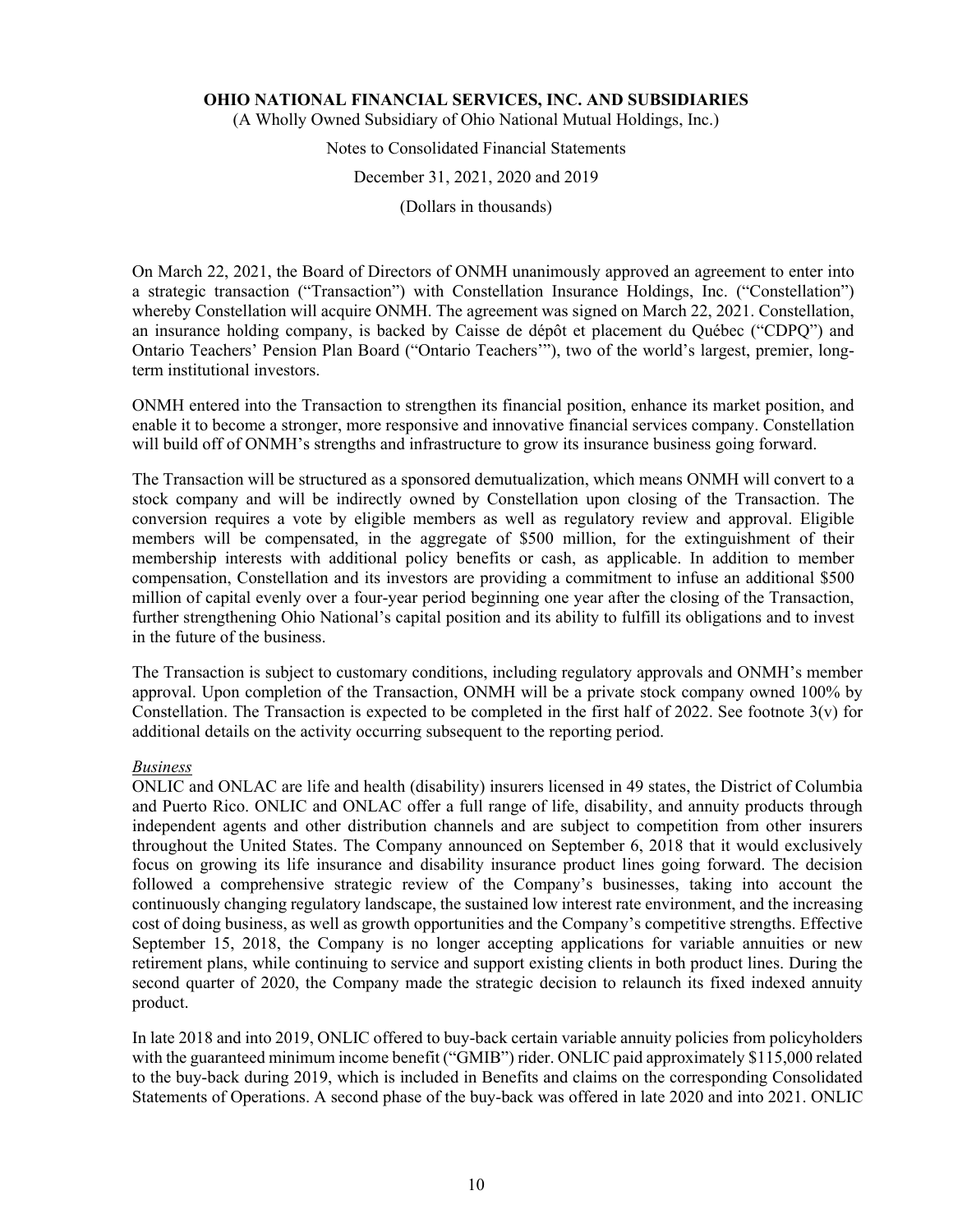(A Wholly Owned Subsidiary of Ohio National Mutual Holdings, Inc.)

### Notes to Consolidated Financial Statements

### December 31, 2021, 2020 and 2019

(Dollars in thousands)

paid approximately \$32,000 and \$12,000 related to the buy-back in 2021 and 2020, respectively, which is included in Benefits and claims on the corresponding Consolidated Statements of Operations.

NSLAC is licensed in 17 states and the District of Columbia and services an existing portfolio of variable annuity products. Effective March 16, 2018, NSLAC no longer actively markets or issues new individual variable annuity business, which currently represents the majority of NSLAC's in force contracts and policies.

ONLIC, ONLAC and NSLAC are subject to regulation by the insurance departments of the states in which they are licensed and undergo periodic examinations by those departments.

SYRE reinsures certain fixed indexed annuity, variable annuity and variable annuity-related risks for affiliated companies. See Note 11 for details of agreements and additional disclosures.

SUNR was capitalized in 2018 and was approved on January 9, 2019 by the Ohio Department of Insurance to begin assuming contracts written by ONLIC, effective April 1, 2019. See Note 11 for details of agreements and additional disclosures.

MONT engages in the business of reinsuring term life insurance and certain death benefit guarantee universal life policies with affiliated companies. KENW and CMGO engage in the business of reinsuring term life insurance with affiliated companies.

ONEQ earns revenue by retaining a sales load from the sale of variable life insurance contracts on behalf of ONLAC and variable annuity contracts, fixed annuity contracts and fixed indexed annuity contracts on behalf of ONLIC to unrelated third-party broker dealers under distribution agreements with ONLAC and ONLIC. ONESCO earns commissions and fees from sales of variable life contracts under a distribution agreement with ONLAC and annuity contracts under a distribution agreement with ONLIC as well as commissions and fees related to sales of unaffiliated products.

ONSV provides insurance and other retirement products to the Chilean market. ONSP provides death, survival and disability insurance in the Peruvian Social Security System in addition to universal and term life products to the Peruvian market. The Brazilian joint venture provides insurance and other retirement products to the Brazilian market.

#### **(2) Basis of Presentation**

The accompanying consolidated financial statements have been prepared in accordance with accounting principles generally accepted in the United States of America ("GAAP"). All intercompany transactions and balances have been eliminated in consolidation.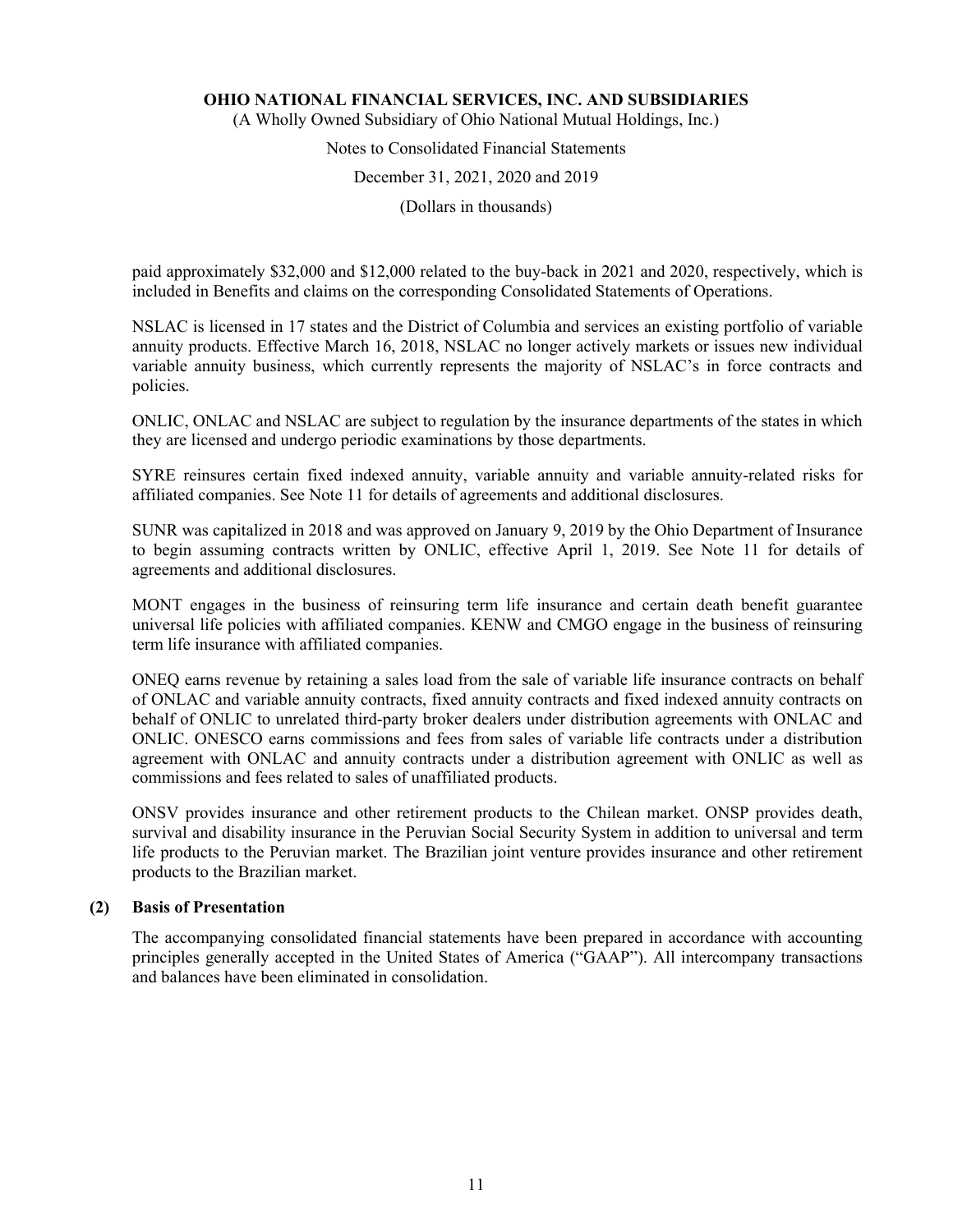(A Wholly Owned Subsidiary of Ohio National Mutual Holdings, Inc.)

### Notes to Consolidated Financial Statements

#### December 31, 2021, 2020 and 2019

(Dollars in thousands)

### **(3) Summary of Significant Accounting Policies**

The significant accounting policies followed by the Company that materially affect financial reporting are summarized below.

### *(a) Use of Estimates*

The preparation of financial statements in conformity with GAAP requires management to adopt accounting policies and make estimates and assumptions that affect amounts reported in the consolidated financial statements. In applying these policies and estimates, management makes subjective and complex judgments that frequently require assumptions about matters that are inherently uncertain. Actual results could differ from estimates.

The most significant estimates and assumptions include those used in determining the balance, amortization and recoverability of deferred policy acquisition costs; the liability for future policy benefits and claims; contingencies; provision for income taxes; deferred taxes; uncertain income tax positions and contingencies; allowance for loan losses for mortgage loans on real estate; valuation of and impairment losses on investments; and valuation of embedded derivatives. Although some variability is inherent in these estimates, the recorded amounts reflect management's best estimates based on facts and circumstances as of the consolidated balance sheet date. Management believes the amounts provided are appropriate.

### *(b) Fair Value*

Certain assets and liabilities are measured at estimated fair value in the Company's Consolidated Balance Sheets. The Company defines fair value as the price that would be received to sell an asset or paid to transfer a liability (an exit price) in an orderly transaction between market participants on the measurement date. Note 6 to the consolidated financial statements includes further disclosures of estimated fair values.

#### *(c) Investments*

### *Net Investment Income and Net Realized Gains (Losses)*

Income on investments is reported within net investment income. Gains and losses on sales of investments, impairment losses and changes in the allowance for loan losses on mortgage loans are reported within Net realized gains (losses).

### *Fixed Maturity and Equity Securities*

Fixed maturity and equity securities classified as available-for-sale are reported at their estimated fair value. Unrealized gains and losses, net of adjustments to deferred policy acquisition costs, future policy benefits and claims, other policyholder funds and deferred federal income tax, are recorded as a separate component of Accumulated other comprehensive income in equity on the Consolidated Balance Sheets.

Fixed maturity and equity securities classified as trading are reported at their estimated fair value. Changes in estimated fair value of these fixed maturity securities are included in Change in value of trading fixed maturity securities on the Consolidated Statements of Operations. Changes in estimated fair value of these equity securities are included in the Change in value of equity securities on the Consolidated Statements of Operations.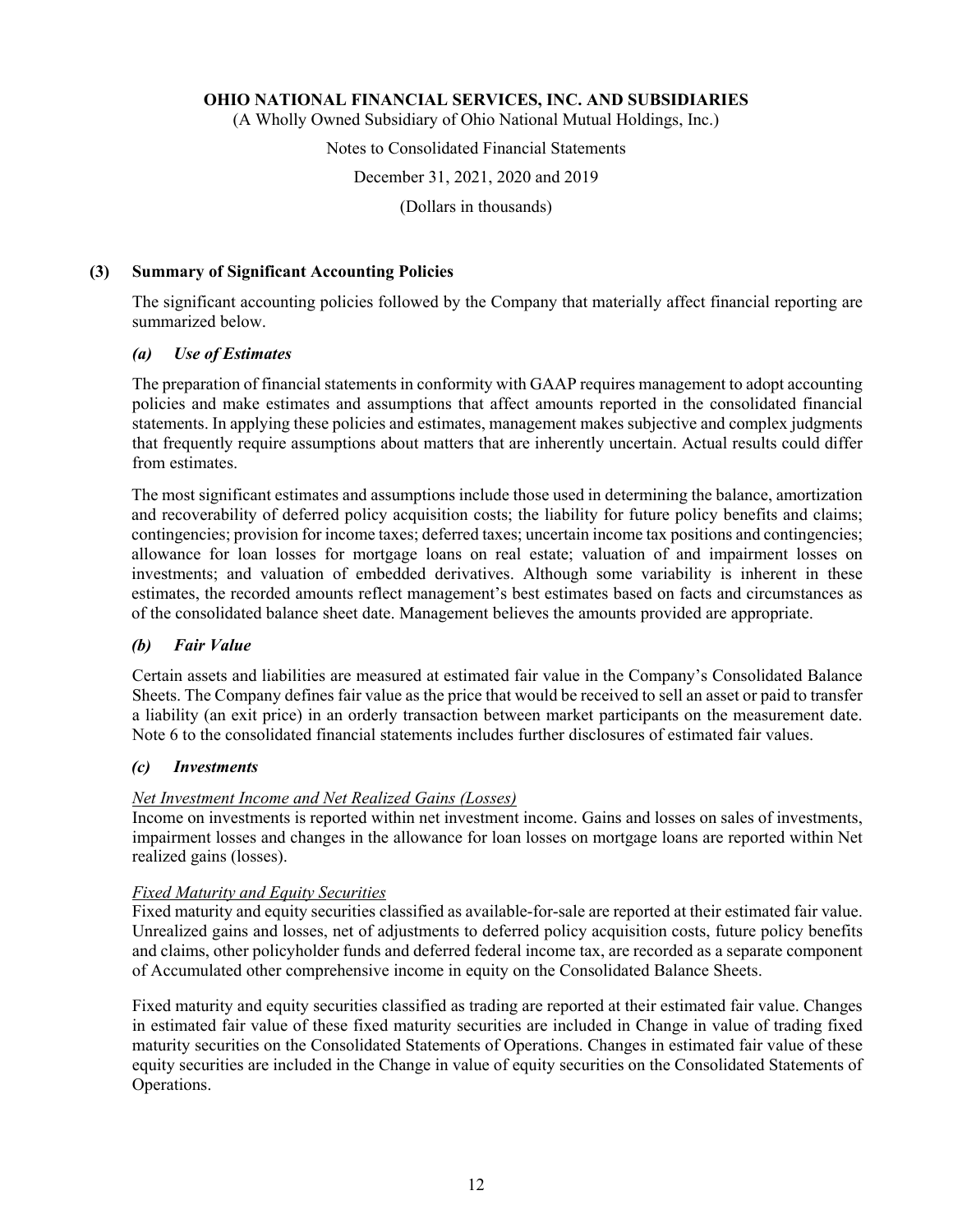(A Wholly Owned Subsidiary of Ohio National Mutual Holdings, Inc.)

## Notes to Consolidated Financial Statements

### December 31, 2021, 2020 and 2019

(Dollars in thousands)

Realized gains (losses) on the sale of investments are determined on the basis of specific security identification on the trade date. Any capital gains occurring in the Closed Block portfolio are offset by increases in the deferred policyholder obligation for that group of policies. See Note 16 for further information on the Closed Block.

For mortgage-backed securities, the Company recognizes income using a constant effective yield method based on prepayment assumptions and the estimated economic life of the securities. When estimated prepayments differ significantly from actual prepayments, the effective yield is recalculated to reflect actual payments to date and anticipated future payments. Any resulting adjustment is included in Net investment income. All other investment income is recorded using the interest method without anticipating the impact of prepayments.

Dividends are recorded on the ex-dividend date, and interest is accrued as earned using an effective yield method giving effect to amortization of premiums and accretion of discounts.

Management regularly reviews its fixed maturity and equity securities portfolios in order to evaluate the necessity to record impairment losses for other-than-temporary declines in estimated fair value of investments. See Note 7 for management's description and analysis of the portfolio.

#### *Mortgage Loans on Real Estate*

Mortgage loans on real estate are carried at the unpaid principal balance less an allowance for loan losses. The allowance is comprised of a specific and general component. The specific component relates to loans that have been identified as impaired and is generally measured as the difference between the impaired principal balance less the fair value of the collateral, if collateral dependent, less cost to sell. The Company provides allowances for impairments of these mortgage loans based on a review by portfolio managers. For the general component, management's periodic evaluation of the adequacy of the allowance is based on past loan loss experience, known and inherent risks in the portfolio, adverse situations that may affect the borrower's ability to repay, the estimated value of the underlying collateral, composition of the loan portfolio, current economic conditions, and other relevant factors.

Mortgage loans can be restructured in a troubled debt restructuring ("TDR"). The Company assesses loan modifications on a case-by-case basis to evaluate whether a TDR has occurred and will then establish a specific valuation allowance for the excess carrying value of the loan over the estimated fair value of the collateral based on a third-party valuation. In response to the Coronavirus ("COVID-19") pandemic, there was an increase in the volume of loan modifications in the Company's mortgage portfolio during 2020. The COVID-19 related modifications were primarily in the form of principal and/or interest deferrals in accordance with the Interagency Statement on Loan Modifications and Reporting for Financial Institutions Working with Customer Affected by the Coronavirus during the year ended December 31, 2020. Accordingly, these loans were not categorized as a TDR.

Changes in the allowance are recorded in Net realized gains (losses). Loans in foreclosure and loans considered to be impaired as of the consolidated balance sheet date are placed on nonaccrual status. Interest received on nonaccrual status mortgage loans is included in Net investment income in the period received.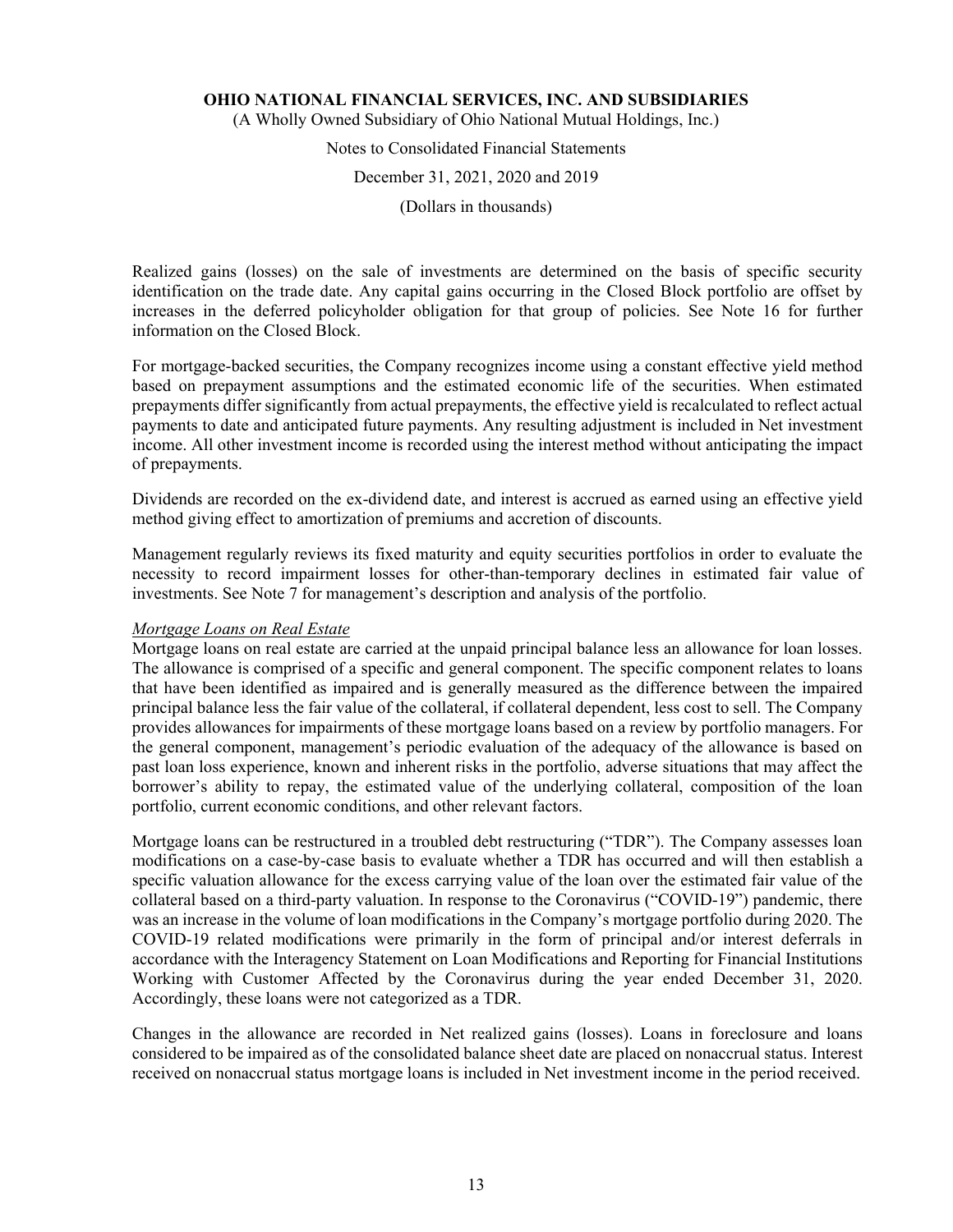(A Wholly Owned Subsidiary of Ohio National Mutual Holdings, Inc.)

### Notes to Consolidated Financial Statements

### December 31, 2021, 2020 and 2019

(Dollars in thousands)

### *Real Estate*

Real estate, net, which comprises of buildings and improvements, held for company investment, is carried at cost less accumulated depreciation. Depreciation is determined using the straight-line method over the estimated useful life of the assets. The estimated useful life for real estate held for investment is 17 to 39 years, and the estimated useful life for building improvements is 5 to 16 years. Real estate, net also includes land which is carried at cost.

The Company occupies less than 50% of buildings held for company investment.

The cost basis of the real estate and building improvements was \$58,686 and \$65,341 at December 31, 2021 and 2020, respectively. Accumulated depreciation was \$15,282 and \$14,385 at December 31, 2021 and 2020, respectively. Related depreciation expense was \$2,089, \$1,883 and \$1,907 for the years ended December 31, 2021, 2020 and 2019, respectively, and is included in Net investment income on the Consolidated Statements of Operations. The cost basis of land was \$5,252 at December 31, 2021 and 2020.

The Company reviews the estimated useful lives of these long-lived assets and assesses for impairment when certain events or changes in operations occur.

#### *Policy Loans*

Policy loans are stated at unpaid principal balances. Interest income on such loans is recorded as earned using the contractually agreed upon interest rate and is included in Net investment income on the Consolidated Statements of Operations. Generally, accrued interest is capitalized on the policy's anniversary date.

#### *Other Long-Term Investments*

The direct financing leases entered into prior to the adoption of ASC 842, which consist principally of building and land purchase and leasing arrangements, will continue to be accounted for as capital leases under ASC 840. Direct financing leases are carried at minimum lease payments to be received less unearned income. Building leases generally have a 75% - 80% loan-to-value ("LTV") at inception and a 9 to 21 year repayment schedule. Land leases generally have a 60% - 70% LTV at inception, a five-year repayment schedule and have several principal and interest cash flow structures.

The Company modified certain leases via principal and/or interest deferrals in accordance with the Interagency Statement on Loan Modifications and Reporting for Financial Institutions Working with Customer Affected by the Coronavirus during the year ended December 31, 2020. Accordingly, these leases were not categorized as troubled debt restructurings.

Venture capital partnerships are carried on the equity method basis.

Investments in limited partnerships and limited liability companies are included in Other long-term investments on the Consolidated Balance Sheets. These investments are carried at the underlying audited GAAP equity of the investee using the equity method of accounting. The financial statements of the investments are usually not received in time for the Company to apply the equity method at each reporting period. Therefore, the equity pick-up on these investments has been recorded on a three-month lag. Investment income from these investments is included in Net investment income on the Consolidated Statements of Operations.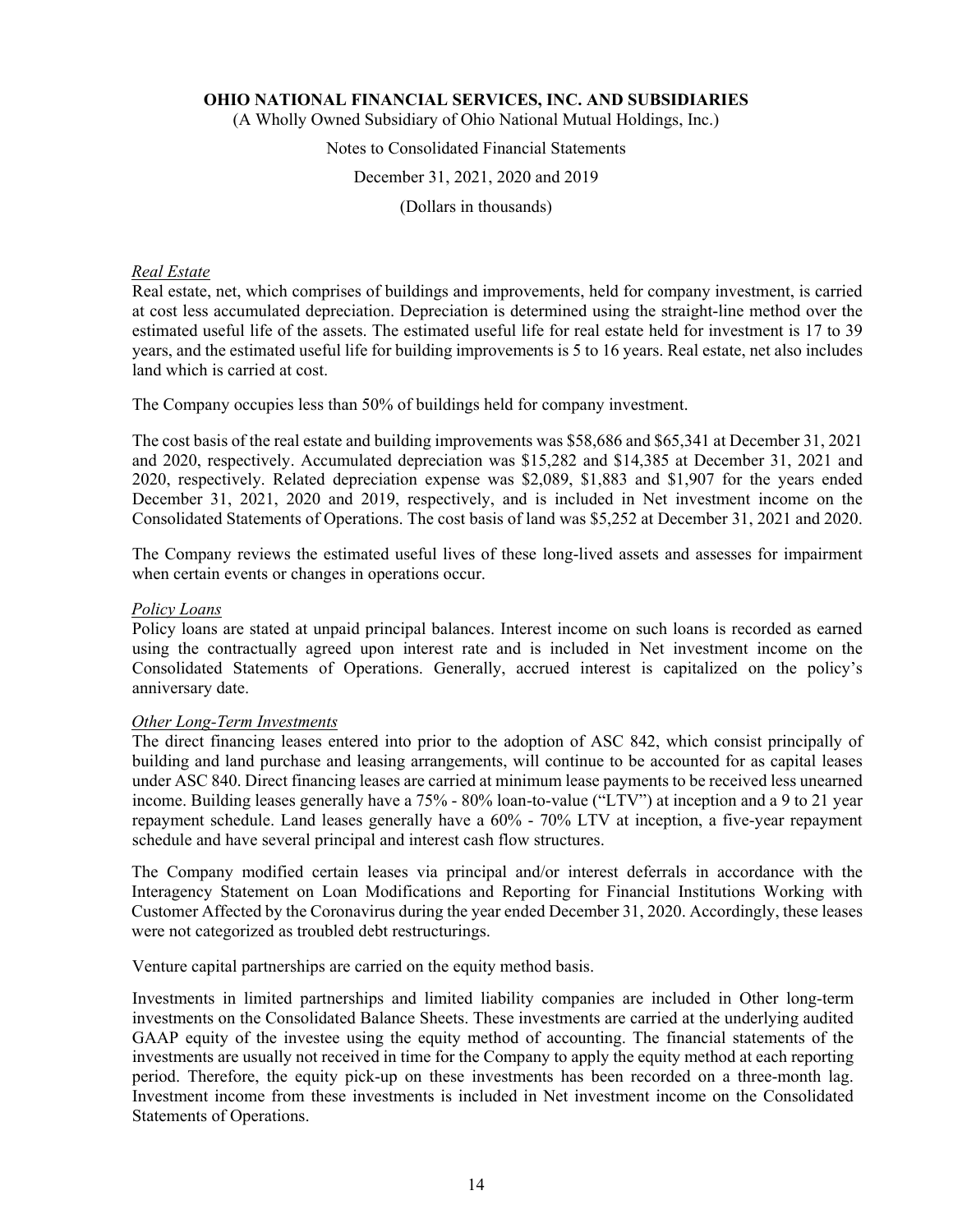(A Wholly Owned Subsidiary of Ohio National Mutual Holdings, Inc.)

### Notes to Consolidated Financial Statements

### December 31, 2021, 2020 and 2019

(Dollars in thousands)

### *Securities Lending Program*

The Company participates in an indemnified securities lending program administered by an unaffiliated agent in which certain portfolio holdings are loaned to third parties. The borrower must deliver to the Company's agent collateral having a market value equal to at least 102% and 105%, respectively, of the market value of the domestic and foreign securities loaned. The collateral received by the Company's agent from the borrower to secure loans on behalf of the Company must be in the form of cash, securities issued or guaranteed by the U.S. government or its agencies, or a bank letter of credit or equivalent obligation as may be pre-approved by the Company. The Company monitors the estimated fair value of the loaned securities on a daily basis, and additional collateral is obtained as necessary. The asset, Short-term investments securities lending collateral, and corresponding liability, Payables for securities lending collateral, are recorded on the Consolidated Balance Sheets. Income and expenses associated with securities lending transactions are reported within Net investment income on the Consolidated Statements of Operations.

### *Short-term Investments*

Short-term investments include securities and other investments with remaining maturities of one year or less, but greater than three months, at the time of purchase and are stated at estimated fair value.

### *(d) Derivatives*

The Company enters into derivative transactions that do not meet the criteria for hedge accounting or have not been designated in hedging relationships by the Company pursuant to FASB ASC Topic 815, *Derivatives and Hedging*. The Company purchases equity index put options, equity futures, currency futures, equity swaps and interest rate swaptions as hedges for certain riders that were sold with variable annuity products. The Company similarly purchases equity index call options as hedges for the fixed indexed annuity and indexed universal life products. These transactions provide the Company with an economic hedge, which is used as part of its overall risk management strategies. The futures derivative instruments are carried at estimated fair value in Other long-term investments or Other liabilities, and the remaining derivative instruments are carried at estimated fair value in Other long-term investments on the Consolidated Balance Sheets, with changes in estimated fair value recorded in Derivative instruments on the Consolidated Statements of Operations.

The Company enters into derivative transactions that meet the criteria for hedge accounting pursuant to FASB ASC Topic 815, *Derivatives and Hedging* ("ASC 815"). The Company purchased a foreign currency swap that meets the criteria for hedge accounting as a cash flow hedge. The swap instrument is carried at estimated fair value in Other long-term investments or Other liabilities. Changes in the estimated fair value of the swap are recorded in Accumulated other comprehensive income on the Consolidated Balance Sheets.

The Company sold variable annuities and fixed indexed annuities, issues certain insurance products and investment contracts, and is a party to certain reinsurance agreements that have embedded derivatives. The Company assesses each identified embedded derivative to determine whether it is required to be bifurcated. The embedded derivative is bifurcated from the host contract and accounted for as a freestanding derivative if:

• the combined instrument is not accounted for in its entirety at fair value with changes in fair value recorded in earnings;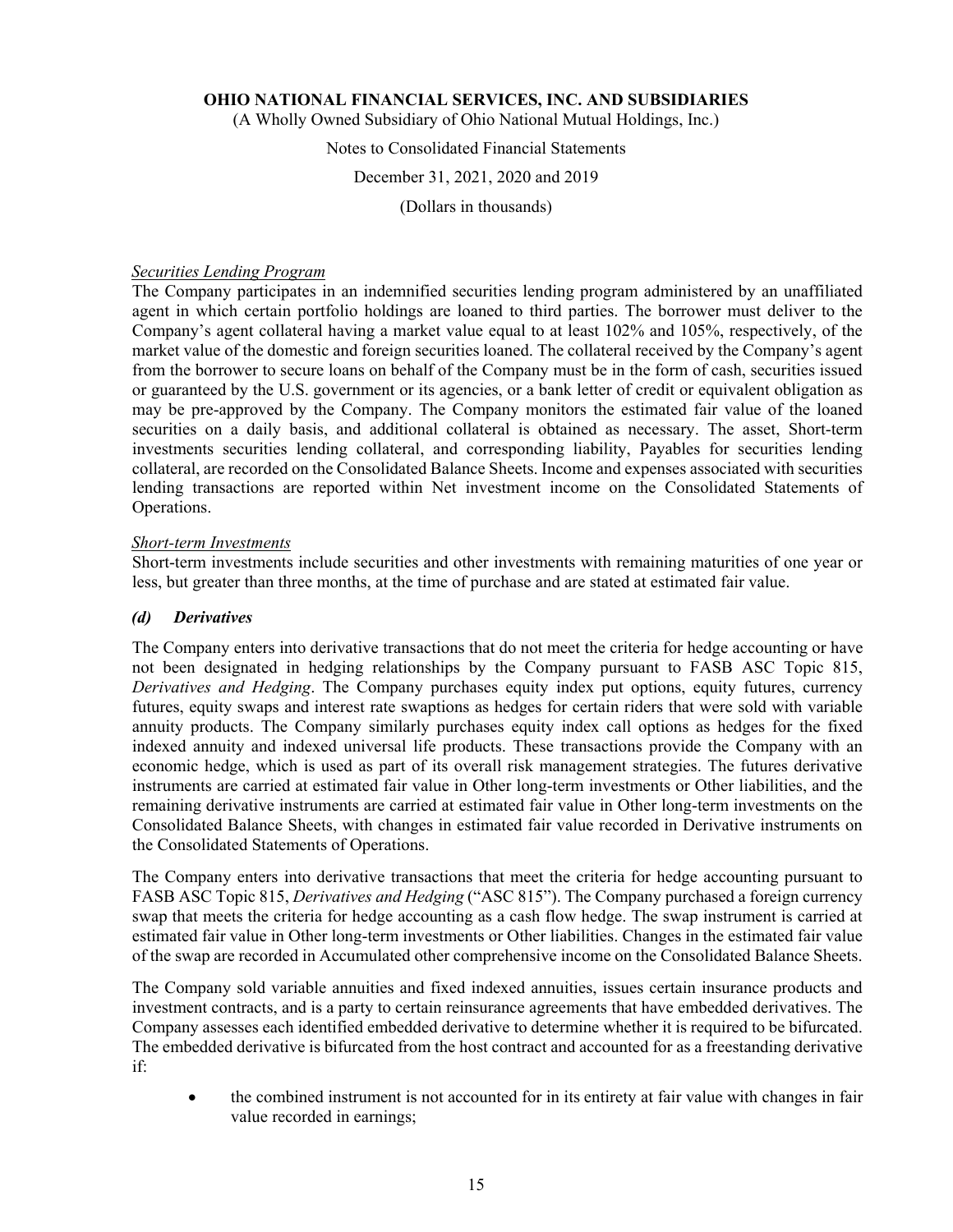(A Wholly Owned Subsidiary of Ohio National Mutual Holdings, Inc.)

### Notes to Consolidated Financial Statements

December 31, 2021, 2020 and 2019

(Dollars in thousands)

- the terms of the embedded derivative are not clearly and closely related to the economic characteristics of the host contract; and
- a separate instrument with the same terms as the embedded derivative would qualify as a derivative instrument.

Such embedded derivatives are carried at estimated fair value with the reinsurance embedded derivatives reported in Reinsurance recoverable on the Consolidated Balance Sheets. The change in the estimated fair value is reported in Benefits and claims on the Consolidated Statements of Operations.

### *(e) Cash and Cash Equivalents*

For purposes of the Consolidated Statements of Cash Flows, the Company considers all short-term and highly-liquid investments with original maturities of three months or less (including securities lending collateral, commercial paper and reverse repurchase agreements) to be cash equivalents.

### *(f) Segregated Special Surplus Fund*

ONLIC has established a segregated special surplus fund for the benefit of SUNR, a consolidated subsidiary, in accordance with the SUNR Plan of Operations approved by the State of Ohio. The assets, along with the capital within SUNR, are to be used to provide the protection to maintain SUNR's statutory total adjusted capital at a level of at least 300% of its authorized control level ("ACL") risk-based capital. The segregated special surplus fund is held in a custodial account. Dividends paid by SUNR to ONLIC during the years ended December 31, 2021 and December 31, 2020 were \$253,000 and \$0, respectively. Dividends are placed in the segregated custodial account when paid. See additional details in Note 19 on dividends between SUNR and ONLI. As long as the surplus in SUNR plus the segregated special surplus fund is greater than 300% ACL, ONLIC can withdraw excess capital from the segregated special surplus fund for it to use as unassigned surplus in the event at the end of the calendar quarter the segregated special surplus fund exceeds 100 % ACL. At December 31, 2021 and 2020, the segregated special surplus fund was \$58,826 and \$35,826, respectively. The value of the custodial account was \$295,483 and \$39,325, respectively, which was invested in the following assets at December 31, 2021 and 2020:

| 2021    | 2020   |
|---------|--------|
| 11,595  | 877    |
|         |        |
| 283,888 | 32,612 |
|         | 5,836  |
| 295,483 | 39,325 |
|         |        |

### *(g) Deferred Policy Acquisition Costs and Capitalized Sales Inducements*

The Company incurs costs in connection with acquiring new and renewal insurance business. Costs that are related directly to the successful acquisition or renewal of insurance contracts are capitalized as deferred acquisition costs ("DAC"). Such costs generally include:

incremental direct costs of contract acquisitions;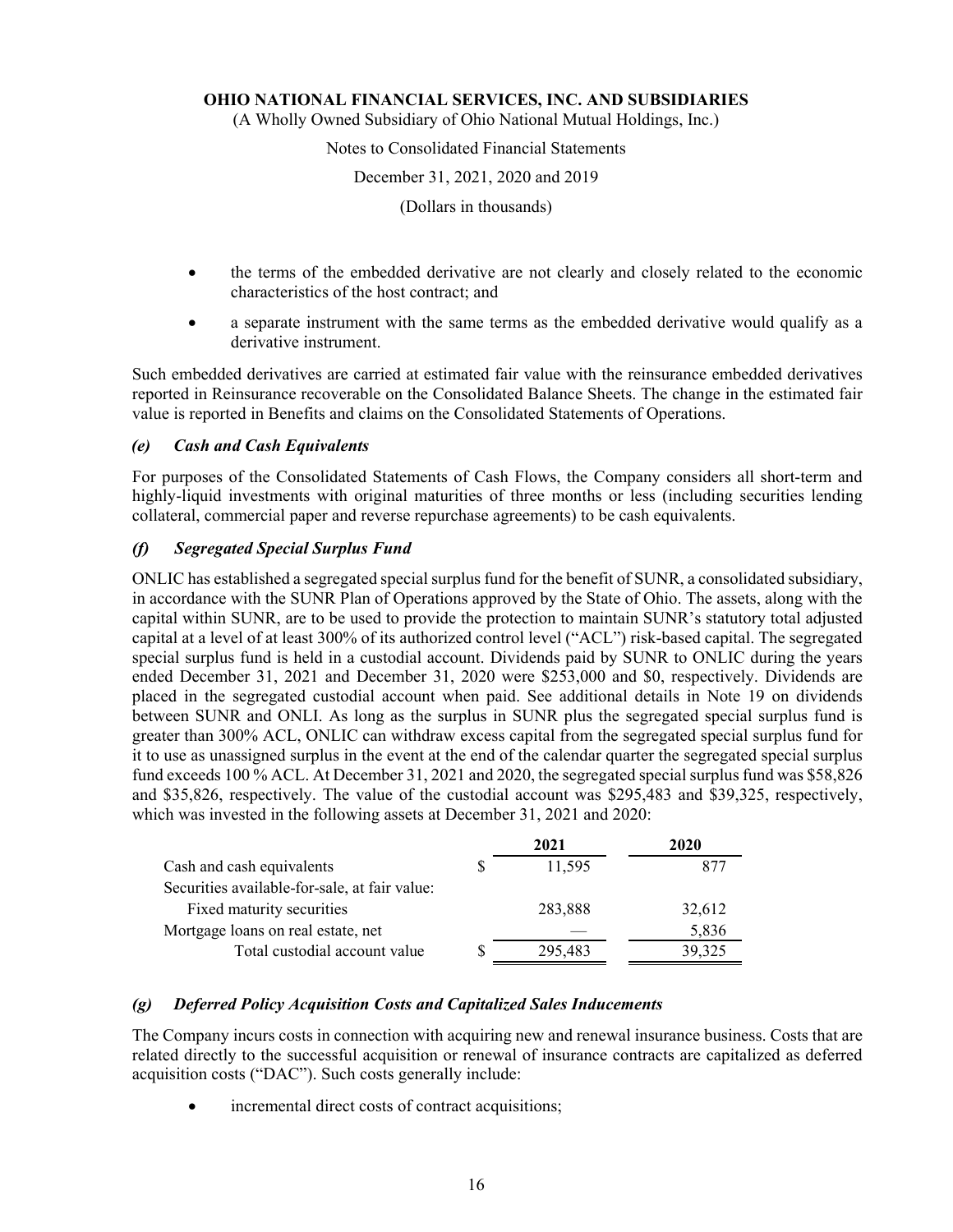(A Wholly Owned Subsidiary of Ohio National Mutual Holdings, Inc.)

### Notes to Consolidated Financial Statements

#### December 31, 2021, 2020 and 2019

(Dollars in thousands)

- the portion of the employee's total compensation, excluding any compensation that is deferred as part of contract acquisitions, and payroll related fringe benefits for certain costs related directly to time spent performing underwriting, policy issuance, medical/inspection, and sales force contract selling acquisition activities of a successful contract;
- other costs related directly to the insurer's acquisition activities noted above that would not have been incurred had the issuance of the contract not occurred; and
- certain advertising costs that meet the deferral criteria.

All other acquisition costs such as general advertising, market research, training, administration and unsuccessful acquisition efforts are expensed as incurred.

DAC is subject to recoverability testing in the year of policy issuance and loss recognition testing at the end of each reporting period. For traditional nonparticipating life insurance products, DAC is amortized with interest over the premium paying period of the related policies in proportion to premium revenue. Such anticipated premium revenue is estimated using the same assumptions as were used for computing liabilities for future policy benefits.

For traditional participating life insurance products, DAC is amortized in proportion to gross margins of the related policies. Gross margins are determined for each issue year and are equal to premiums plus investment income less death claims, surrender benefits, administrative costs, expected policyholder dividends, and the increase in reserve for future policy benefits.

For investment and universal life products, DAC is amortized with interest over the lives of the policies in relation to the present value of the estimated future gross revenues (projected investment income, asset fees, cost of insurance charges, policy administration fees, surrender charges, and net realized gains and losses) or estimated future gross profits (gross revenues less interest credits, policy benefits and policy maintenance expenses).

DAC for participating life products, investment products and universal life business is adjusted to reflect the impact of unrealized gains and losses on the related fixed maturity securities available-for-sale.

The most significant assumptions that are involved in the estimation of future gross profits include future gross separate account performance, surrender/lapse rates, withdrawal/partial withdrawal, interest margins and mortality. The Company's long-term assumption for gross separate account performance, net of investment fees, is 7.3%, a blend of expected returns from stock, money market and bond funds representative of the in force block of contracts before a deduction for policy charges. The Company assumes that the level of separate account assets resulting from market performance will revert, over a threeyear period, to the level expected if the long-term assumed trend rate had applied. This assumption is commonly referred to as a reversion to the mean. The Company's policy regarding the reversion to the mean process does not permit projected returns to be below 0.0% or in excess of 15.0% during the three-year reversion period.

Changes in assumptions can have a significant impact on the amount of DAC reported for investment products and universal life insurance products and their related amortization patterns. In the event actual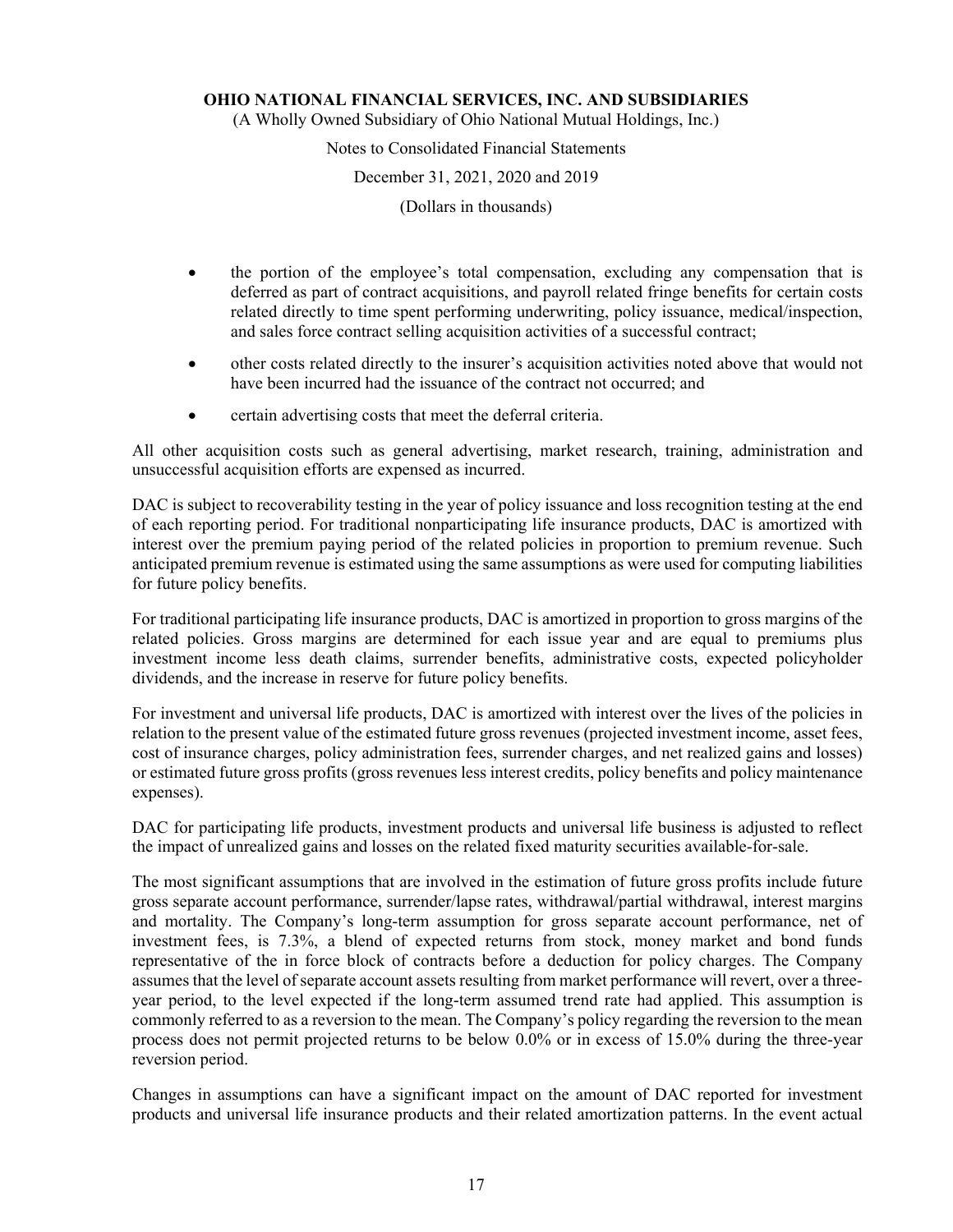(A Wholly Owned Subsidiary of Ohio National Mutual Holdings, Inc.)

### Notes to Consolidated Financial Statements

### December 31, 2021, 2020 and 2019

(Dollars in thousands)

experience differs from assumptions or assumptions are revised, the Company is required to record an increase or decrease in DAC amortization expense ("DAC unlocking"), which could be significant. In general, increases in the estimated general and net separate account returns result in increased expected future profitability and may lower the rate of DAC amortization, while increases in lapse/surrender and mortality assumptions reduce the expected future profitability of the underlying business and may increase the rate of DAC amortization. Any resulting DAC unlocking adjustments are reflected currently in the amortization of DAC on the Consolidated Statements of Operations.

For internal replacements that result in a replacement contract that is substantially changed from the replaced contract, the Company's policy is to account for the replaced contract as extinguished; and unamortized deferred acquisition costs, unearned revenue liabilities, and deferred sales inducement assets from the replaced contract are not deferred in connection with the replacement contract.

The Company offers certain sales inducements to contract holders. Sales inducements are product features that enhance the investment yield on a contract. The Company utilizes the following sales inducements:

- day-one bonuses, which increase the account value at inception; and
- enhanced yield options which credit interest for a specified period in excess of rates currently being offered for other similar contracts.

Sales inducements are deferred and amortized using the same methodology and assumptions used to amortize DAC.

### *(h) Reinsurance*

Reinsurance is an agreement by which a reporting entity transfers all or part of its risk under a contract to another reporting entity. For each of its reinsurance agreements, the Company determines whether the agreement provides indemnification against loss or liability relating to insurance risk in accordance with applicable accounting standards. The Company reviews all contractual features, including those that may limit the amount of insurance risk to which the reinsurer is subject or features that delay the timely reimbursement of claims. To the extent there are loss-limiting features that preclude the reinsurer from assuming the risk of significant loss, the Company accounts for such agreements using deposit accounting.

Accounting for reinsurance requires the use of significant management estimates and assumptions, particularly related to the future performance of the underlying business and the potential impact of counterparty credit risk. The Company periodically reviews actual and anticipated experience compared to the assumptions used to establish assets and liabilities relating to ceded and assumed reinsurance and evaluates the strength of counterparties to its reinsurance agreements. Reinsurance does not discharge the Company from its primary liability to policyholders, and to the extent that a reinsurer were unable to meet its obligations, the Company would be liable to policyholders.

Amounts recoverable under reinsurance agreements, which totaled \$3,610,441 and \$3,994,380 as of December 31, 2021 and 2020, respectively, include ceded reserves, paid and unpaid claims, and certain other amounts.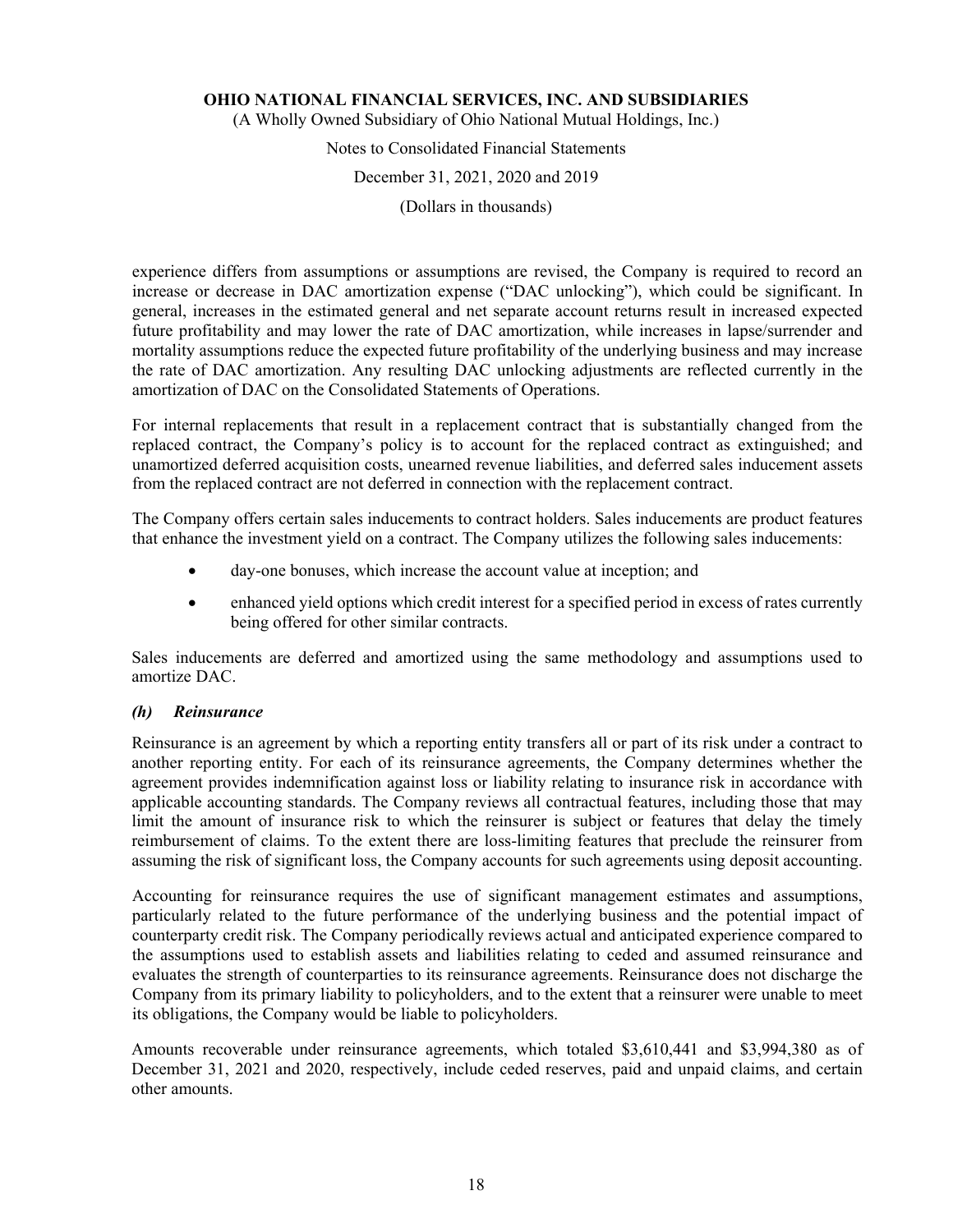(A Wholly Owned Subsidiary of Ohio National Mutual Holdings, Inc.)

### Notes to Consolidated Financial Statements

December 31, 2021, 2020 and 2019

(Dollars in thousands)

Reinsurance premiums ceded and reinsurance recoveries on benefits and claims incurred are deducted from the respective income and expense accounts on the Consolidated Statements of Operations. Assets and liabilities related to reinsurance ceded are reported on a gross basis.

The Company enters into reinsurance agreements with various insurance subsidiaries. All intercompany transactions and balances have been eliminated in consolidation.

See Note 11 for additional reinsurance disclosures and information.

### *(i) Equipment, Computer Software and Hardware and Properties Occupied by the Company*

Equipment, which is included in Other assets, is stated at cost less accumulated depreciation. Depreciation is determined using the straight-line method over the estimated useful lives of the assets. The estimated life is generally 3 to 20 years for equipment. The cost basis of the equipment was \$71,061 and \$71,249 at December 31, 2021 and 2020, respectively. Accumulated depreciation of equipment was \$56,943 and \$53,444 at December 31, 2021 and 2020, respectively. Related depreciation expense was \$5,511, \$5,319 and \$5,871 for the years ended December 31, 2021, 2020 and 2019, respectively.

Computer software and hardware, which is included in Other assets, is stated at cost less accumulated amortization. Purchased software costs, as well as certain internal and external costs incurred to develop internal-use computer software during the application development stage, are capitalized. Such costs are amortized generally over a 2 to 12 year period using the straight-line method based upon the estimated useful life of the assets. The cost basis of computer software was \$133,447 and \$124,787 at December 31, 2021 and 2020, respectively. Accumulated amortization of computer software and hardware was \$83,635 and \$74,220 at December 31, 2021 and 2020, respectively. Related amortization expense was \$9,984, \$9,235 and \$9,380 for the years ended December 31, 2021, 2020 and 2019, respectively.

Properties occupied by the Company, which are included in Other assets, are carried at cost less accumulated depreciation. Depreciation is determined using the straight-line method over the estimated useful life of the assets. The estimated useful life for company-occupied real estate is 30 to 32 years, and the estimated useful life for building improvements is 5 to 30 years. The cost basis of the buildings, improvements and land was \$46,690 and \$46,208 at December 31, 2021 and 2020, respectively. Accumulated depreciation of buildings and improvements was \$23,346 and \$21,761 at December 31, 2021 and 2020, respectively. Related depreciation expense was \$1,696, \$1,676 and \$1,647 for the years ended December 31, 2021, 2020 and 2019, respectively. Properties occupied by the Company also include related land which is carried at cost.

The Company reviews the estimated useful lives of these long-lived assets and assesses for impairment when certain events or changes in operations occur.

The Company has \$4,304 and \$6,546 of capital projects in process recorded in Other assets at December 31, 2021 and 2020, respectively.

### *(j) Separate Accounts*

Separate account assets and liabilities represent contract holders' funds, which have been segregated into accounts with specific investment objectives. Separate account assets are recorded at estimated fair value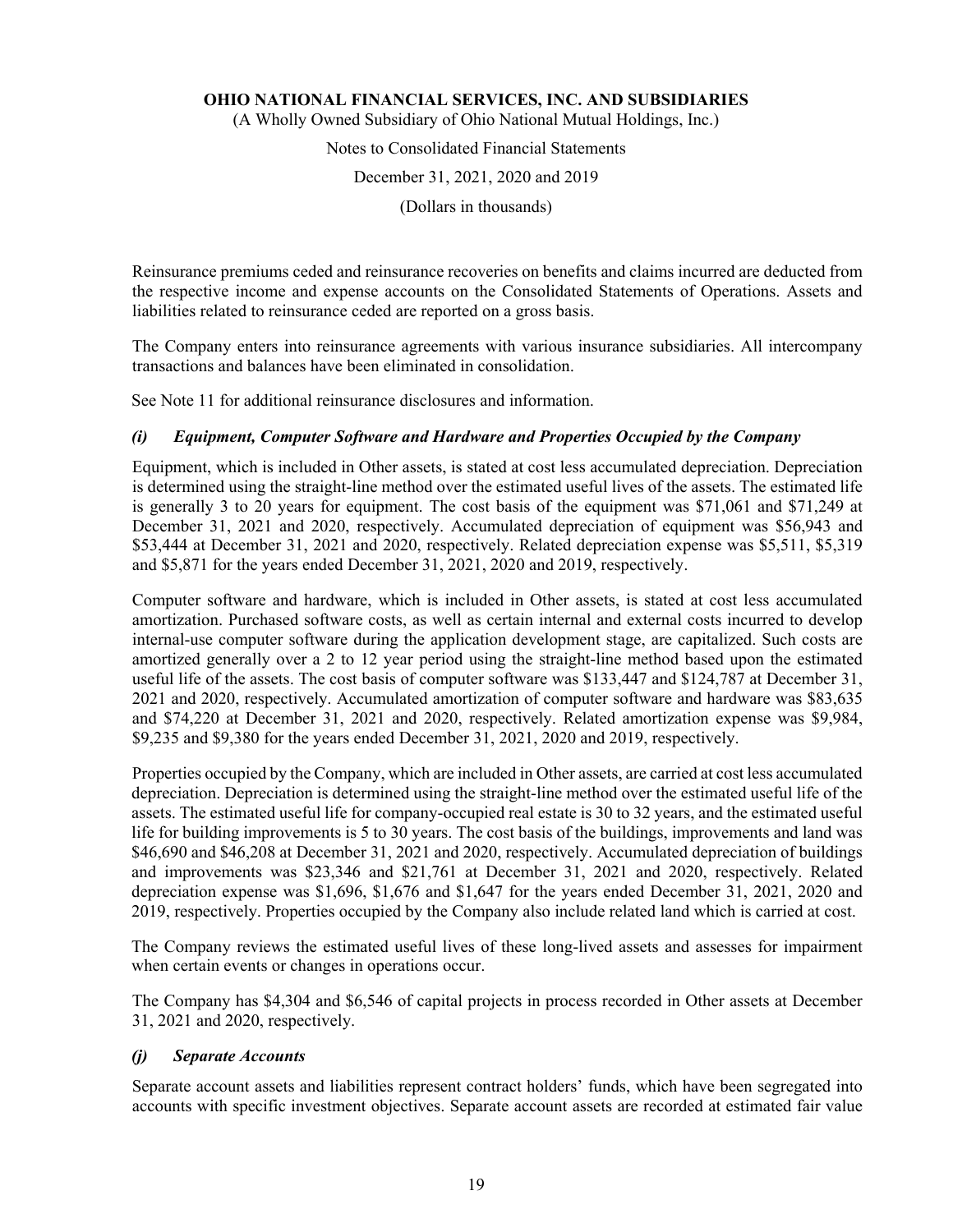(A Wholly Owned Subsidiary of Ohio National Mutual Holdings, Inc.)

Notes to Consolidated Financial Statements

December 31, 2021, 2020 and 2019

(Dollars in thousands)

based primarily on market quotations of the underlying securities. The investment income and gains or losses of these accounts accrue directly to the contract holders. The activity of the separate accounts is not reflected on the Consolidated Statements of Operations and Cash Flows except for the fees the Company receives for administrative services and risks assumed and the activity related to guaranteed contracts, which are riders to existing variable annuity contracts. These are recorded in either Annuity premiums and charges or Benefits and claims on the Consolidated Statements of Operations. Separate account seed money is recorded as a trading security.

#### *(k) Revenues and Benefits*

### *Traditional Life Insurance Products*

Traditional life insurance products include those products with fixed and guaranteed premiums and benefits and consist primarily of whole life, limited-payment life, term life, and certain annuities with life contingencies.

Premiums for traditional life insurance products are recognized as revenue when due. Benefits and expenses are associated with earned premiums; therefore, profits are recognized over the life of the contract. This association is accomplished through the provision for future policy benefits and the deferral and amortization of policy acquisition costs.

#### *Investment Products and Universal Life Insurance Products*

Investment products consist primarily of individual and group variable and fixed deferred annuities, annuities without life contingencies, guaranteed investment contracts and fixed indexed annuities. Universal life insurance products include universal life, variable universal life, indexed universal life and other interest-sensitive life insurance policies.

Revenues for investment products and universal life insurance products consist of net investment income, cost of insurance charges, asset fees, policy administration fees, and surrender charges that have been earned and assessed against policy account balances during the period. The timing of revenue recognition as it relates to fees assessed on investment contracts and universal life contracts is determined based upon the nature of such fees. Cost of insurance charges and policy administrative fees are assessed on a daily, monthly or annual basis, and recognized as revenue when assessed and earned. Certain amounts assessed that represent compensation for services to be provided in future periods such as unearned front-end loads are reported as unearned revenue and recognized in income over the periods benefited. Surrender charges are recognized upon surrender of a contract in accordance with contractual terms. Policy benefits and claims that are charged to expense include benefits and claims incurred in the period in excess of related policy account balances, maintenance costs, and interest credited to policy account balances.

### *Accident and Health Insurance Products*

Accident and health insurance premiums including group life (burial and survivorship) and health (disability) are recognized as revenue in accordance with the terms of the policies. Policy claims are charged to expense in the period that the claims are incurred.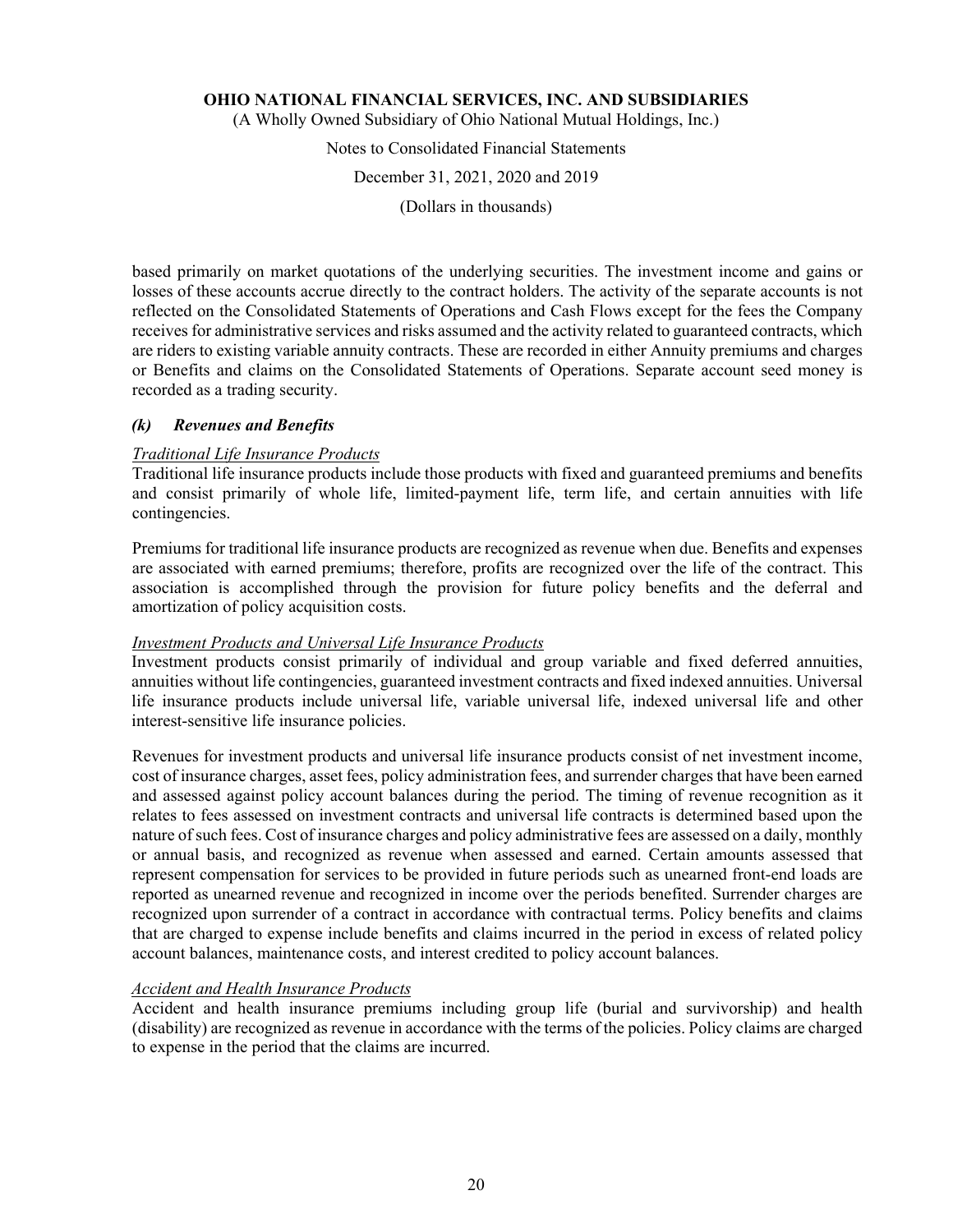(A Wholly Owned Subsidiary of Ohio National Mutual Holdings, Inc.)

### Notes to Consolidated Financial Statements

### December 31, 2021, 2020 and 2019

(Dollars in thousands)

#### *(l) Investment Management Fees*

Investment management fees are earned by various subsidiaries in conjunction with money management activities. The fees are based on a percentage of assets at the end of each quarter and are recognized in income as earned.

Revenue earned by the broker dealer operations, which is based on agreed upon commission rates, is recognized when the respective broker dealer entity's performance obligation is satisfied. For fees paid up front, the performance obligation is the sale of the contract and as such, is fulfilled on the trade date. Certain variable commission revenue is considered constrained, as it is dependent on the account value at future points in time as well as the length of time and whether the policy remains in force, all of which are highly susceptible to factors outside the Company's influence. The constraint is overcome when the account value and investor activities are known, usually monthly, at which point the revenue is recognized. The broker dealer operations had no remaining performance obligations to satisfy related to revenue from contracts with customers as of December 31, 2021.

The following table illustrates the revenue recognized from contracts with customers reported in Investment management fees, Net investment income and Other income on the Consolidated Statements of Operations, and the timing of revenue recognition, for the years ending December 31, 2021, 2020 and 2019:

|                                             |    | <b>Registered</b><br>investment<br>and variable<br>contracts | General<br>securities | <b>Fee based</b><br>and other | <b>Total</b> |
|---------------------------------------------|----|--------------------------------------------------------------|-----------------------|-------------------------------|--------------|
| December 31, 2021                           |    |                                                              |                       |                               |              |
| Revenues from contracts with customers      |    |                                                              |                       |                               |              |
| Other income                                | \$ | 60,181                                                       | 2,143                 | 22,420                        | 84,744       |
| Net investment income                       |    |                                                              |                       | 14                            | 14           |
| Investment management fees                  |    |                                                              |                       | 53,182                        | 53,182       |
| Total revenue from contracts with customers | \$ | 60,181                                                       | 2,143                 | 75,616                        | 137,940      |
| Timing of revenue recognition               |    |                                                              |                       |                               |              |
| Satisfaction of performance obligation:     |    |                                                              |                       |                               |              |
| Transferred at a point in time              | \$ | 60,181                                                       | 2,143                 | 75,616                        | 137,940      |
| Total revenue from contracts with customers | S  | 60,181                                                       | 2,143                 | 75,616                        | 137,940      |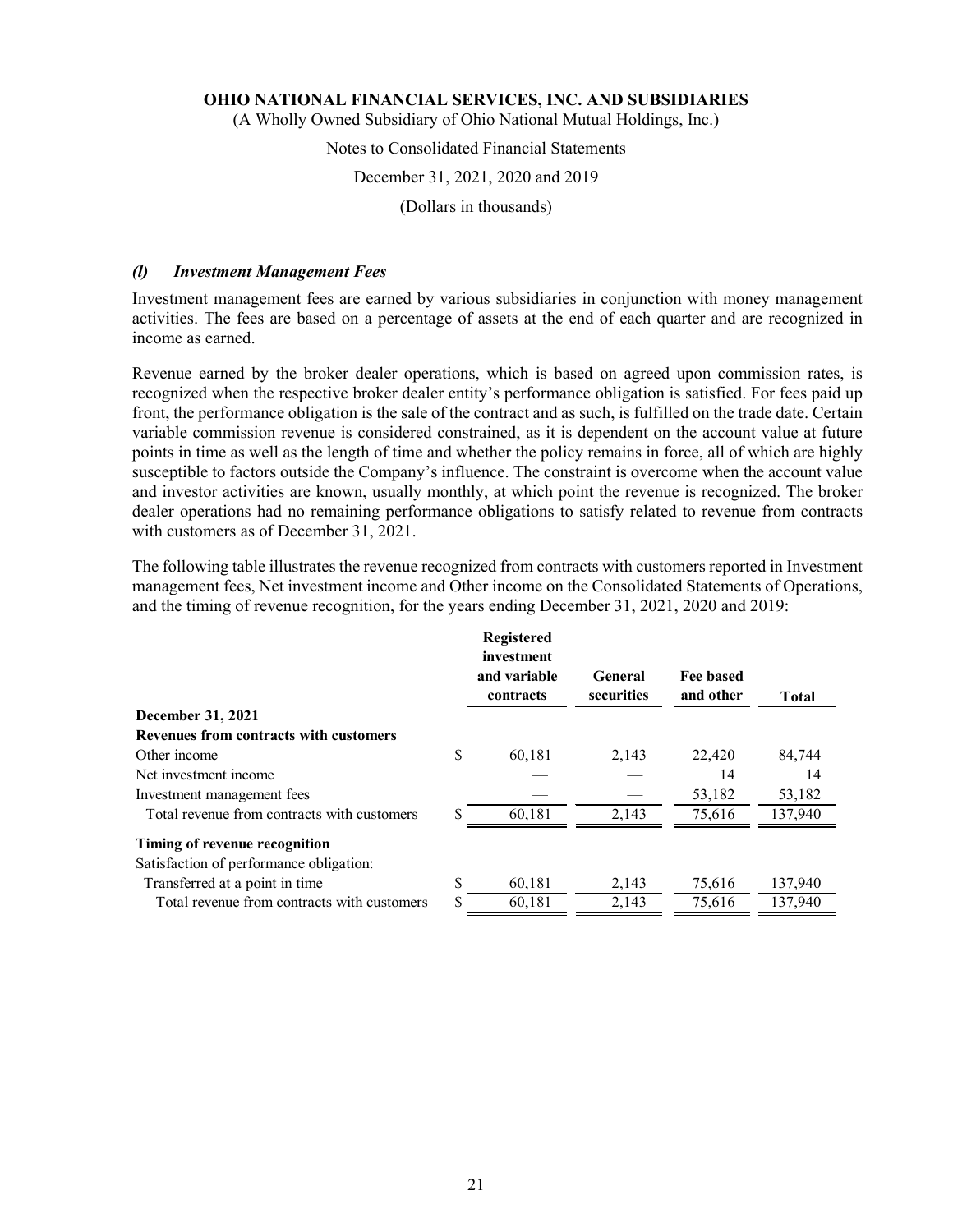(A Wholly Owned Subsidiary of Ohio National Mutual Holdings, Inc.)

### Notes to Consolidated Financial Statements

#### December 31, 2021, 2020 and 2019

#### (Dollars in thousands)

|                                                                               | <b>Registered</b><br>investment<br>and variable<br>contracts | General<br>securities | <b>Fee based</b><br>and other | <b>Total</b> |
|-------------------------------------------------------------------------------|--------------------------------------------------------------|-----------------------|-------------------------------|--------------|
| December 31, 2020                                                             |                                                              |                       |                               |              |
| <b>Revenues from contracts with customers</b>                                 |                                                              |                       |                               |              |
| Other income                                                                  | \$<br>50,935                                                 | 3,118                 | 16,920                        | 70,973       |
| Net investment income                                                         |                                                              |                       | 27                            | 27           |
| Investment management fees                                                    |                                                              |                       | 43,198                        | 43,198       |
| Total revenue from contracts with customers                                   | \$<br>50,935                                                 | 3,118                 | 60,145                        | 114,198      |
| <b>Timing of revenue recognition</b>                                          |                                                              |                       |                               |              |
| Satisfaction of performance obligation:                                       |                                                              |                       |                               |              |
| Transferred at a point in time                                                | \$<br>50,935                                                 | 3,118                 | 60,145                        | 114,198      |
| Total revenue from contracts with customers                                   | \$<br>50,935                                                 | 3,118                 | 60,145                        | 114,198      |
|                                                                               |                                                              |                       |                               |              |
|                                                                               | <b>Registered</b><br>investment<br>and variable<br>contracts | General<br>securities | <b>Fee based</b><br>and other | <b>Total</b> |
| December 31, 2019                                                             |                                                              |                       |                               |              |
| <b>Revenues from contracts with customers</b>                                 |                                                              |                       |                               |              |
| Other income                                                                  | \$<br>51,713                                                 | 1,729                 | 15,018                        | 68,460       |
| Net investment income                                                         |                                                              |                       | 28                            | 28           |
| Investment management fees                                                    |                                                              |                       | 45,181                        | 45,181       |
| Total revenue from contracts with customers                                   | \$<br>51,713                                                 | 1,729                 | 60,227                        | 113,669      |
| Timing of revenue recognition                                                 |                                                              |                       |                               |              |
| Satisfaction of performance obligation:                                       |                                                              |                       |                               |              |
| Transferred at a point in time<br>Total revenue from contracts with customers | \$<br>51,713                                                 | 1,729                 | 60,227<br>60,227              | 113,669      |

#### *(m) Other Income*

The Company earns sales load fees on the sale of ONLAC variable universal life contracts by unrelated third-party brokers through various subsidiaries. The Company also earned sales load fees on ONLIC variable, fixed and fixed indexed annuity contracts. Sales load fees are recognized as revenue when earned. Additionally, the various subsidiaries of the Company sold registered investment products and variable contracts sponsored by unaffiliated parties.

### *(n) Future Policy Benefits and Claims*

The Company establishes liabilities for amounts payable under insurance policies. Generally, amounts are payable over an extended period of time, and related liabilities are calculated as the present value of future expected benefits to be paid reduced by the present value of future expected premiums. Such liabilities are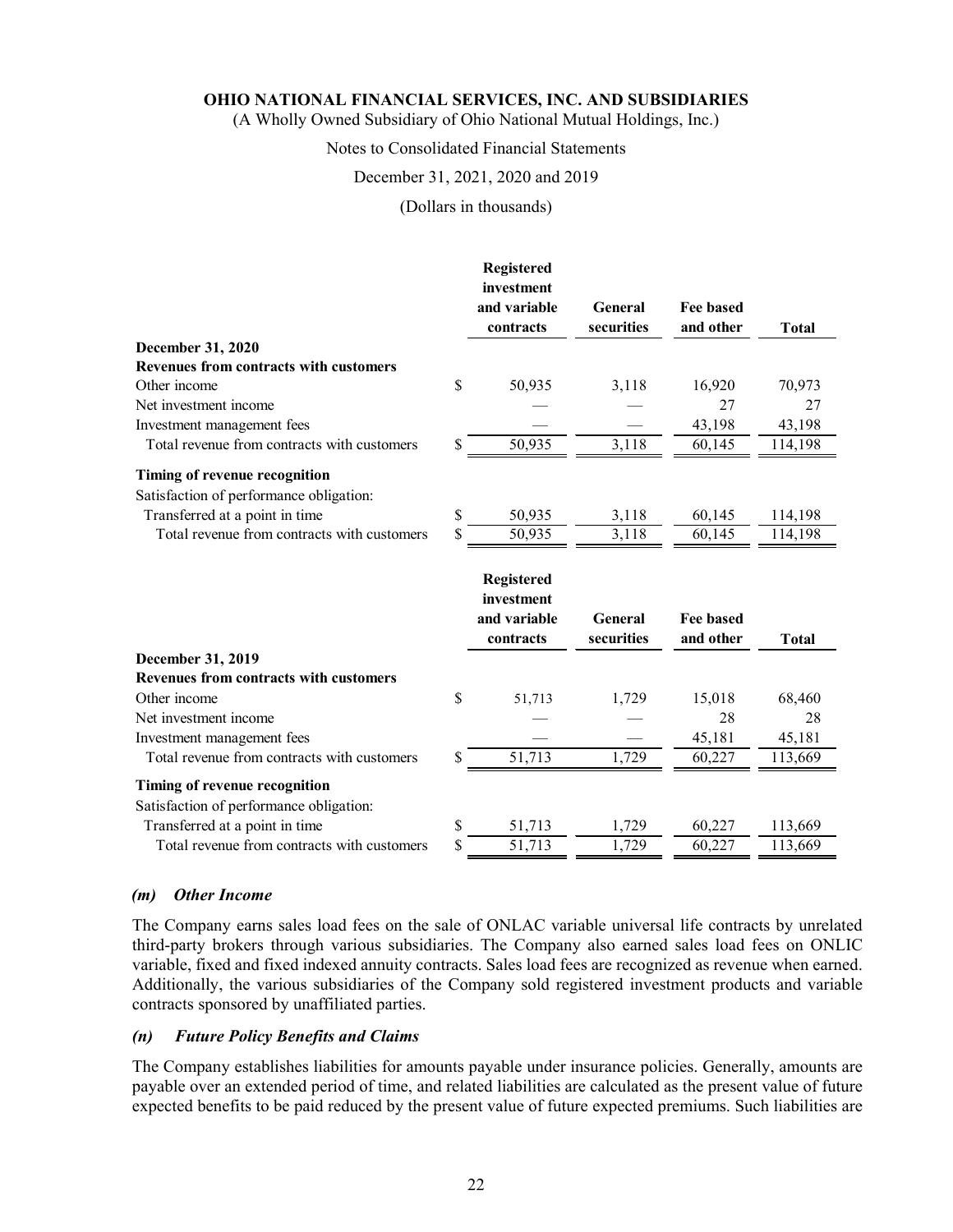(A Wholly Owned Subsidiary of Ohio National Mutual Holdings, Inc.)

### Notes to Consolidated Financial Statements

### December 31, 2021, 2020 and 2019

(Dollars in thousands)

established based on methods and underlying assumptions in accordance with GAAP and applicable actuarial standards. The process of calculating reserve amounts for a life insurance organization involves the use of a number of assumptions, including those related to persistency (how long a contract stays with a company), mortality (the relative incidence of death in a given time), morbidity (the relative incidence of disability resulting from disease or physical ailment) and interest rates (the rates expected to be paid or received on financial instruments, including insurance or investment contracts). The methods used in determining the liability for unpaid losses and future policy benefits are standard actuarial methods recognized by the American Academy of Actuaries.

Liabilities for traditional life insurance policies are calculated using a net level premium method based on estimates of mortality, morbidity, investment yields, and withdrawals, which were used or being experienced at the time the policies were issued.

Liabilities for investment products in the accumulation phase, fixed deferred annuities, fixed indexed annuities, group annuities, universal life insurance products and variable universal life insurance products are calculated based on participants' contributions plus interest credited less applicable contract charges.

Liabilities for payout annuities are calculated using the present value of future benefits discounted using varying interest rates. Liabilities for variable payout annuities also include maintenance costs in the present value calculation.

Liabilities for disability income policies are calculated using a net level premium method based on estimates of mortality, morbidity, investment yields, and withdrawals, which were used or being experienced at the time the policies were issued. Liabilities for disability income policies on claims are calculated using the present value of future benefits and maintenance costs discounted using varying interest rates, depending on the year the claim was incurred.

The Company regularly reviews its estimates of future policy benefits and claims liabilities and compares them with its actual experience. Differences result in changes to the liability balances with related charges or credits to benefit expenses in the period in which the change occurs.

The Company issued traditional variable annuity contracts through its separate accounts, for which investment income and gains and losses on investments accrue directly to, and investment risk is borne by, the contract holder.

The Company also issued nontraditional variable annuity contracts through its separate accounts in which the Company provides various forms of guarantees/riders to benefit the related contract holders. These guarantees are accounted for as insurance liabilities or as embedded derivatives depending on how and when the benefit is paid. Specifically, a guarantee is accounted for as an embedded derivative if a guarantee is paid out without requiring the occurrence of a specific insurable event or the policyholder to annuitize. Alternatively, a guarantee is accounted for as an insurance liability if the guarantee is paid only upon either the occurrence of a specific insurable event or annuitization. In certain cases, a guarantee may have elements of both an insurance liability and an embedded derivative, and in such cases the guarantee is split and accounted for under both models.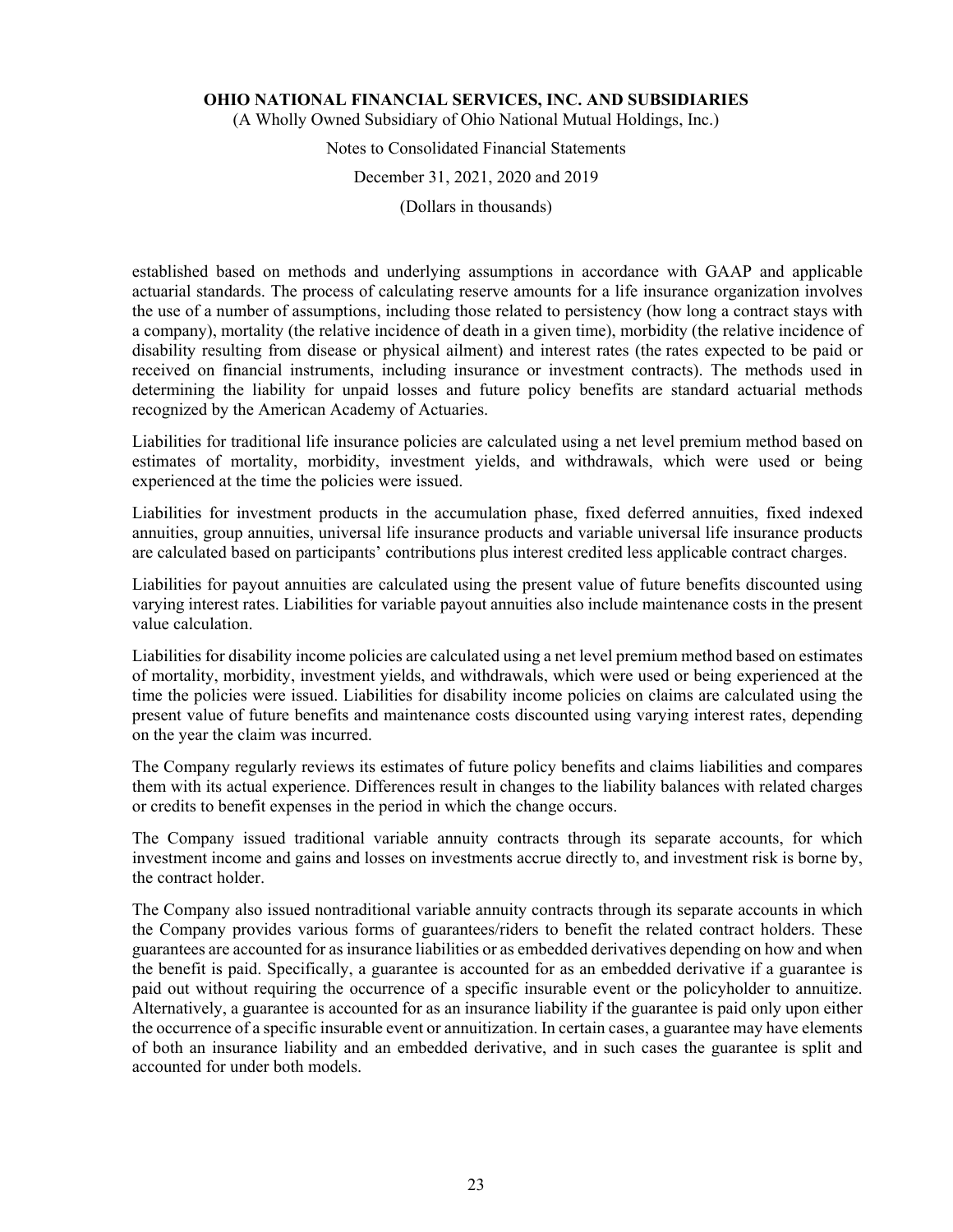(A Wholly Owned Subsidiary of Ohio National Mutual Holdings, Inc.)

### Notes to Consolidated Financial Statements

### December 31, 2021, 2020 and 2019

(Dollars in thousands)

The Company has five main types of rider benefits offered with individual variable annuity contracts:

- guaranteed minimum death benefit ("GMDB");
- guaranteed minimum income benefit ("GMIB");
- guaranteed minimum accumulation benefit ("GMAB");
- guaranteed minimum withdrawal benefit ("GMWB"); and
- guaranteed lifetime withdrawal benefit ("GLWB").

The Company also issued fixed indexed annuity contracts with an enhanced GLWB rider. The fixed indexed annuity contracts issued beginning in 2020 do not include the GLWB rider.

The Company refers to the total of the five types issued with variable annuity contracts and fixed indexed annuity contracts, collectively, as the "G reserves."

Guarantees accounted for as insurance liabilities in future policy benefits and claims include GMDBs, GMIBs and certain GLWBs that require annuitization.

Guarantees accounted for as embedded derivatives include GMWBs, GMABs and certain GLWBs that do not require annuitization, as well as the index crediting feature within the fixed indexed annuity contracts. At inception, the Company attributes to the embedded derivative a portion of the projected future guaranteed fees to be collected from the policyholder equal to the present value of projected future guaranteed benefits. The embedded derivatives are carried at estimated fair value and reported in future policy benefits and claims.

### *(o) Participating Business/Policyholder Dividends*

Participating business, which refers to policies that participate in profits through policyholder dividends, represents 15.0%, 14.9% and 14.0% of the Company's ordinary life insurance in force as of December 31, 2021, 2020 and 2019, respectively. The liability for policyholder dividends includes the estimated amount of annual dividends earned by policyholders and is recorded in Other policyholder funds in the accompanying Consolidated Balance Sheets. Policyholder dividends incurred are recorded in the Provision for policyholders' dividends on participating policies in the accompanying Consolidated Statements of Operations.

Policyholder dividends are approved annually by ONLIC's Board of Directors based upon the amount of distributable statutory surplus. The aggregate amount of policyholder dividends is related to actual interest, mortality, morbidity, and expense experience for the year, as well as management's judgment as to the appropriate level of statutory surplus to be retained by ONLIC.

### *(p) Income Taxes*

The Company files a life/non-life consolidated federal income tax return, which includes its U.S. domestic subsidiaries and its parent, ONMH. United States Department of the Treasury ("Treasury") regulations generally require a five-year waiting period as to when a life insurance company can be included in the consolidated federal income tax return. A subsidiary life insurance company may obtain approval sooner if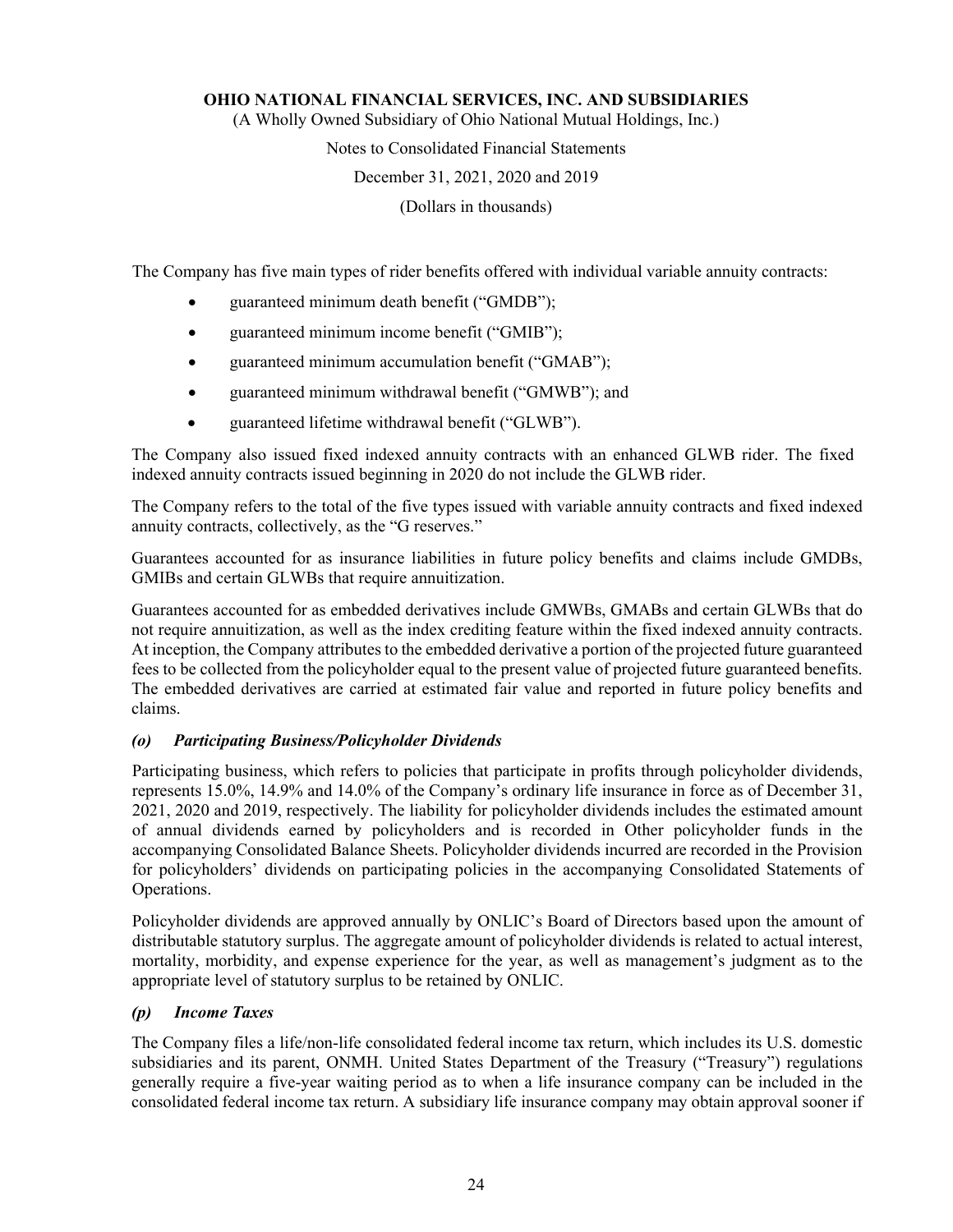(A Wholly Owned Subsidiary of Ohio National Mutual Holdings, Inc.)

### Notes to Consolidated Financial Statements

#### December 31, 2021, 2020 and 2019

(Dollars in thousands)

the provisions of the Treasury regulations are met. SUNR met the Treasury regulations and received approval to join the consolidated return in 2019.

SYRE is domiciled in the Cayman Islands and elected to be a U.S. taxpayer. SYRE joined the consolidated return on January 1, 2014.

The method of allocation between the companies is subject to written agreements, approved by the Board of Directors. Allocations are based upon separate return calculations with current credit for net losses. Intercompany tax balances are settled at least quarterly.

The Company's policy for recording interest and penalties associated with audits, claims and adjustments is to record such amounts as a component of current income tax (benefit) expense.

The foreign life insurance subsidiaries owned by the Company file tax returns in accordance with applicable foreign laws in their respective countries of domestication. U.S. taxation of foreign affiliates may differ in timing and amount from taxation under foreign laws. The impact of the returns filed subject to foreign tax law has been reflected in the provision for income tax expense and related liabilities.

The Company utilizes the asset and liability method of accounting for income taxes. Under this method, deferred tax assets and liabilities are recognized for the future tax consequences attributable to differences between the financial statement carrying amounts of existing assets and liabilities and their respective tax bases and operating loss and tax credit carryforwards. Deferred tax assets and liabilities are measured using enacted tax rates expected to apply to taxable income in the years in which those temporary differences are expected to be recovered or settled. The effect on deferred tax assets and liabilities of a change in tax rates is recognized in operations in the period that includes the enactment date. Valuation allowances are established when it is determined that it is more likely than not that the deferred tax asset will not be fully realized. Current income taxes are charged to operations based upon amounts estimated to be payable as a result of taxable operations for the current year.

In determining the need for a valuation allowance, the Company considers the carryback capacity to absorb capital losses, reversal of existing temporary differences, estimated future taxable income and prudent and feasible tax planning strategies. The determination of the valuation allowance for the Company's deferred tax assets requires management to make certain judgments and assumptions regarding future operations that are based on historical experience and expectations of future performance. Management's judgments are subject to change given the inherent uncertainty in predicting future performance, which is impacted by such factors as policyholder behavior, competitive pricing, and specific industry and market conditions.

Pursuant to Global intangible low-taxed income ("GILTI") tax rules, companies are allowed to make an accounting policy choice of either (1) treating taxes due on future U.S. inclusions in taxable income related to GILTI as a current-period expense when incurred (the 'period cost method') or (2) factoring such amounts into a company's measurement of its deferred taxes (the 'deferred method'). The Company has elected the period cost method, which will be determined annually if the Company's GILTI inclusion rises to a material amount from a U.S. tax compliance perspective.

On March 27, 2020, the Coronavirus Aid, Relief and Economic Security ("CARES") Act was enacted and signed into law. The CARES Act included, among other items, measures concerning income tax, payroll tax credits, and loan programs. The CARES Act permitted net operating loss ("NOL") carryovers and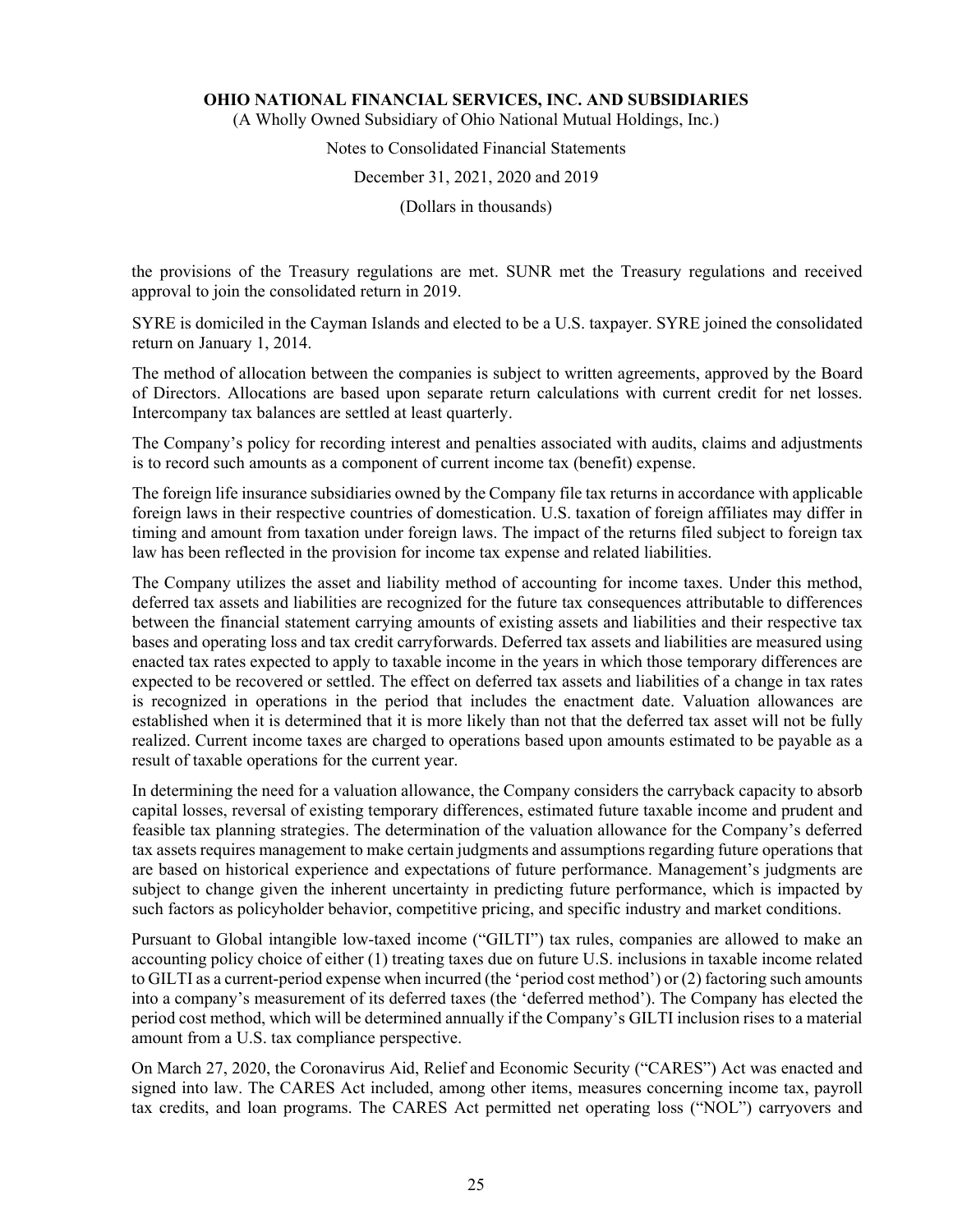(A Wholly Owned Subsidiary of Ohio National Mutual Holdings, Inc.)

Notes to Consolidated Financial Statements

December 31, 2021, 2020 and 2019

(Dollars in thousands)

carrybacks to offset 100% of taxable income for taxable years beginning before 2021. In addition, the CARES Act allowed NOLs incurred in 2018, 2019, and 2020 to be carried back to generate a refund of previously paid income taxes. There was no impact to income taxes for the Company related to the NOL changes. The Company did not participate in any of the CARES payroll tax credits or loan programs.

### *(q) Litigation Contingencies*

The Company is a party in various legal actions arising in the normal course of business. Given the inherent unpredictability of these matters, it is difficult to estimate the impact on the Company's financial position. Liabilities are established when it is probable that a loss has been incurred, and the amount of loss can be reasonably estimated. Legal costs are recognized as incurred and for the estimated amount to be incurred.

On a quarterly and annual basis, the Company reviews relevant information with respect to liabilities for litigation, regulatory investigations and litigation-related contingencies to be reflected in the Company's consolidated financial statements. See Note 20 for further information.

### *(r) Foreign Currency*

Assets, liabilities and operations of foreign subsidiaries are recorded based on the functional currency of each entity. The determination of the functional currency is made based on the appropriate economic and management indicators. The local currencies of foreign operations are the functional currencies. Assets and liabilities of foreign subsidiaries are translated from the functional currency to U.S. dollars at the exchange rates in effect at each year end, and income and expense accounts are translated at the average exchange rates during the year. The resulting translation adjustments are charged or credited directly to other comprehensive income, net of applicable taxes.

### *(s) Employee Benefit Plans*

The Company sponsors and/or administers various plans that provide defined benefit pension and other postretirement benefits covering eligible employees and sales representatives. Measurement dates used for all of the defined benefit pension and other postretirement benefit plans correspond with the year end of the Company. The Company recognizes the funded status of the projected benefit obligation ("PBO") less plan assets for pension benefits and the accumulated benefit obligation ("ABO") for other postretirement benefits for each of its plans. The Company recognizes an expense for differences between actual experience and estimates over the average future service period of participants. The actuarial gains (losses) and prior service costs (credit) not yet included in net periodic benefit costs are charged to Accumulated other comprehensive income ("AOCI"), net of income tax.

The obligations and expenses associated with these plans require the use of assumptions such as discount rate, expected long-term return on plan assets, rate of compensation increases, healthcare cost trend rates, as well as participant demographics such as rate and age of retirements, withdrawal rates and mortality. Management determines these assumptions based upon a variety of factors such as historical performance of the plan and its assets, currently available market and industry data and mortality tables, and expected benefit payout streams. The assumptions used may differ materially from actual results due to, among other factors, changing market and economic conditions and changes in participant demographics. These differences may have an effect on the Company's consolidated financial statements.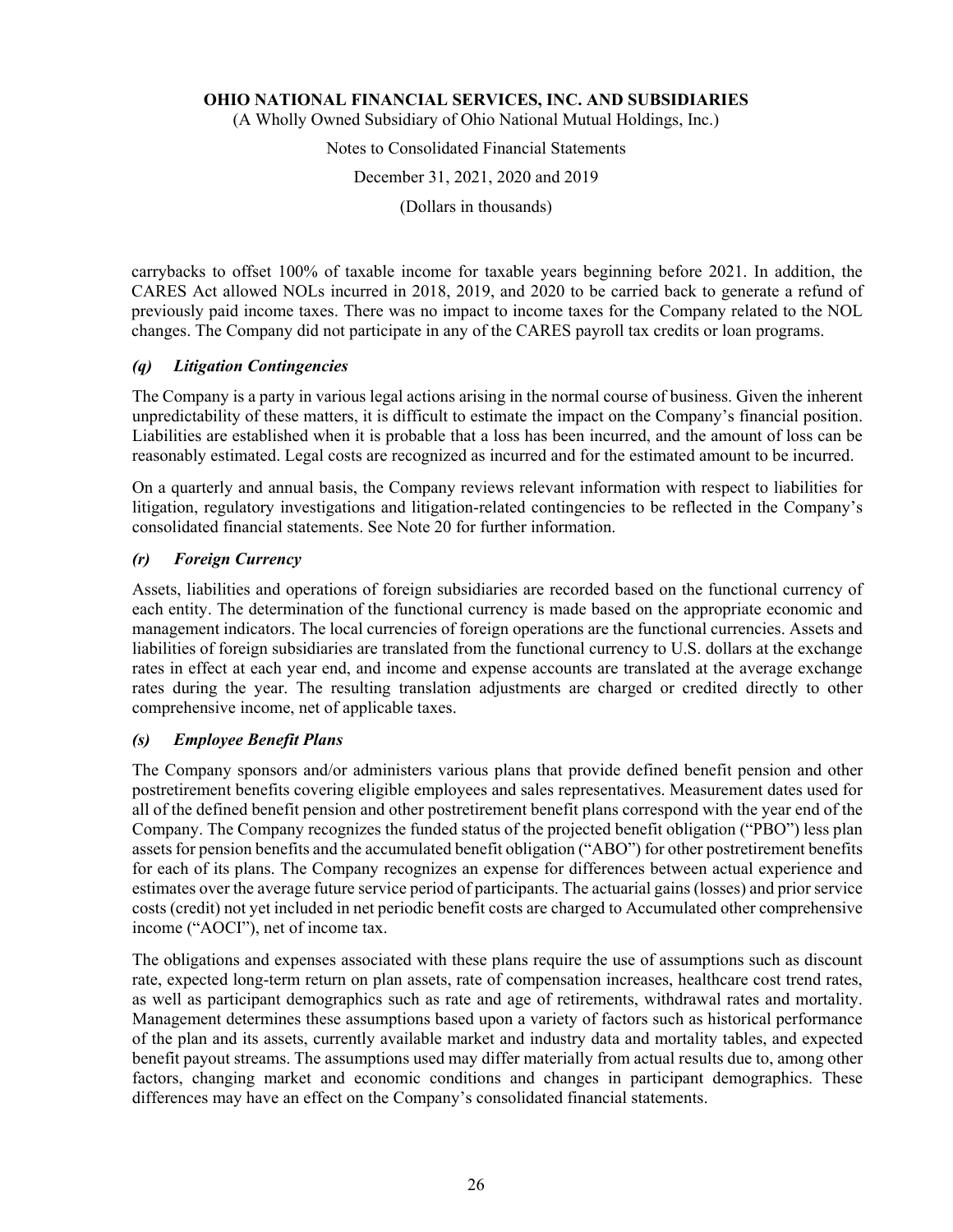(A Wholly Owned Subsidiary of Ohio National Mutual Holdings, Inc.)

### Notes to Consolidated Financial Statements

December 31, 2021, 2020 and 2019

(Dollars in thousands)

The Company sponsors a defined contribution plan for substantially all employees. The Company also sponsors a qualified contributory defined contribution profit-sharing plan for substantially all employees. Discretionary Company contributions are based on the net earnings of the Company. Accordingly, the Company recognizes compensation cost for current contributions.

### *(t) Correction of Immaterial Error*

During the year ended December 31, 2020, the Company identified out of period errors related to its calculation of variable annuity reserves under ASC 815; and Statement of Position 03-1 ("SOP03-1") and DAC balances. The majority of these errors involve certain riders that are covered by an external reinsurance agreement impacting the Company's reinsurance recoverable. The Company concluded that the misstatements were not material to the consolidated financial statements. The following presents the effect of recording the immaterial correction in the consolidated financial statement as of and for the year ended December 31, 2019 within this report to reflect the corrected numbers as follows:

|                                                   | As reported     | <b>Adjustment</b> | As adjusted |
|---------------------------------------------------|-----------------|-------------------|-------------|
| <b>Consolidated Balance Sheets:</b>               |                 |                   |             |
| December 31, 2019:                                |                 |                   |             |
| Deferred policy acquisition costs                 | \$<br>1,679,421 | 851               | 1,680,272   |
| Reinsurance recoverable                           | 3,946,180       | 46,867            | 3,993,047   |
| Total assets                                      | 40,365,710      | 47,718            | 40,413,428  |
| Future policy benefits and claims                 | 15,724,764      | 747               | 15,725,511  |
| Other policyholder funds                          | 170,779         | 7                 | 170,786     |
| Deferred federal and foreign income taxes         | 139,253         | 9,863             | 149,116     |
| <b>Total liabilities</b>                          | 37,747,721      | 10,617            | 37,758,338  |
| Retained earnings                                 | 2,373,618       | 37,101            | 2,410,719   |
| Total stockholder's equity                        | 2,617,989       | 37,101            | 2,655,090   |
| Total liabilities and equity                      | 40,365,710      | 47,718            | 40,413,428  |
|                                                   | As reported     | <b>Adjustment</b> | As adjusted |
| <b>Consolidated Statements of Operations:</b>     |                 |                   |             |
| December 31, 2019:                                |                 |                   |             |
| Benefits and claims                               | \$<br>1,578,810 | (12,742)          | 1,566,068   |
| Amortization of deferred policy acquisition costs | 265,038         | (70)              | 264,968     |
| (Loss) income before income taxes                 | (101,080)       | 12,812            | (88,268)    |
| Income taxes: Deferred expense (benefit)          | (34, 830)       | 2,691             | (32, 139)   |
| Net income (loss)                                 | (67,241)        | 10,121            | (57, 120)   |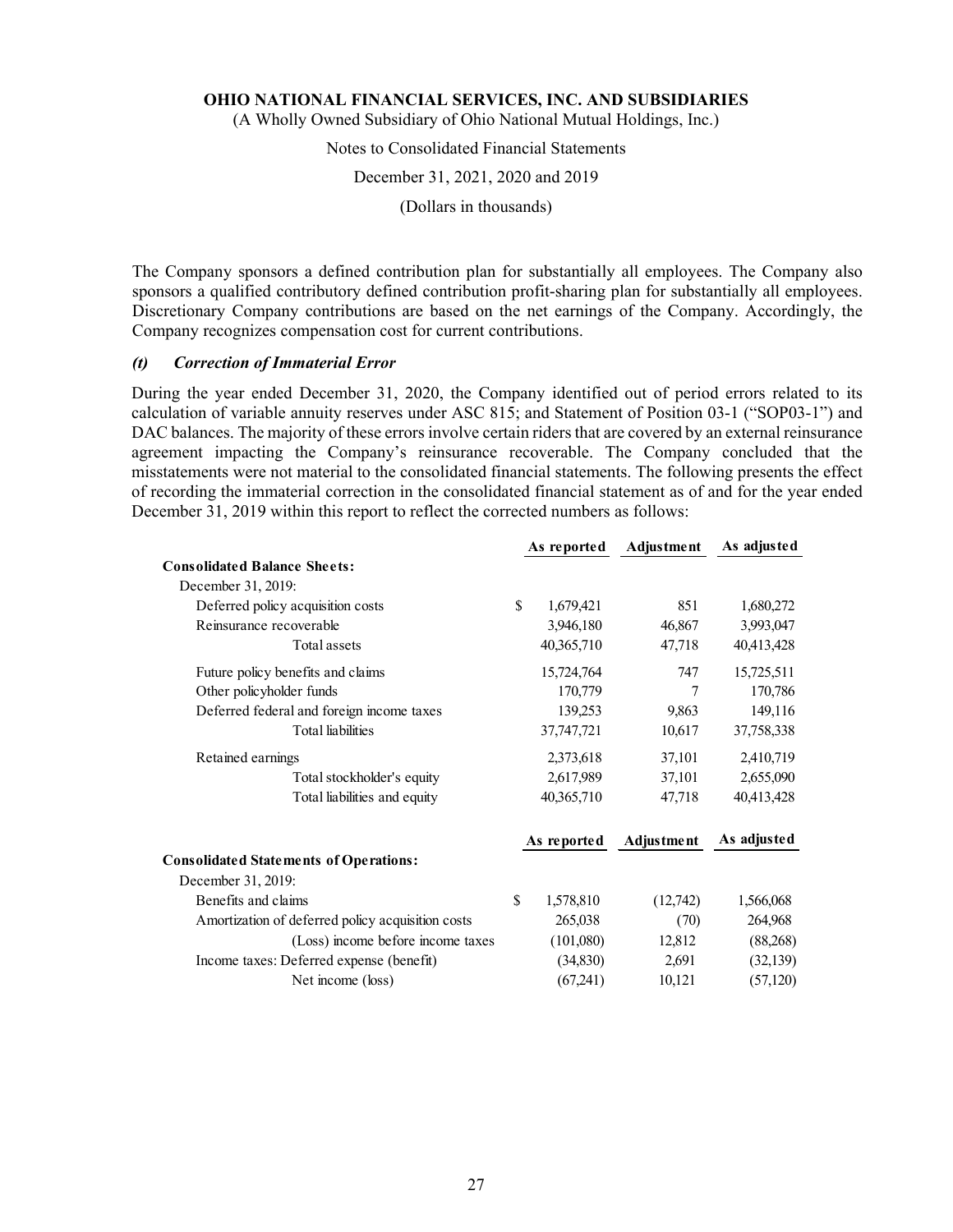(A Wholly Owned Subsidiary of Ohio National Mutual Holdings, Inc.)

#### Notes to Consolidated Financial Statements

#### December 31, 2021, 2020 and 2019

#### (Dollars in thousands)

|                                                     |             | As reported | <b>Adjustment</b> | As adjusted |
|-----------------------------------------------------|-------------|-------------|-------------------|-------------|
| <b>Consolidated Statements of</b>                   |             |             |                   |             |
| Comprehensive Income (Loss)                         |             |             |                   |             |
| December 31, 2019:                                  |             |             |                   |             |
| Net loss                                            | $\mathbf S$ | (67,241)    | 10,121            | (57,120)    |
| Total comprehensive income                          |             | 154,158     | 10,121            | 164,279     |
|                                                     |             | As reported | <b>Adjustment</b> | As adjusted |
| <b>Consolidated Statements of Changes in Equity</b> |             |             |                   |             |
| Balance, December 31, 2018                          | \$          | 2,464,831   | 26,980            | 2,491,811   |
| Comprehensive income: Net loss                      |             | (67,241)    | 10,121            | (57, 120)   |
| Total comprehensive income                          |             | 154,158     | 10,121            | 164,279     |
| Balance, December 31, 2019                          | \$          | 2,617,989   | 37,101            | 2,655,090   |
|                                                     |             | As reported | Adjustment        | As adjusted |
| <b>Consolidated Statements of Cash Flows:</b>       |             |             |                   |             |
| December 31, 2019:                                  |             |             |                   |             |
| Net income (loss)                                   | \$          | (67,241)    | 10,121            | (57,120)    |
| Amortization of deferred policy acquisition costs   |             | 265,038     | (70)              | 264,968     |
| Deferred income tax expense (benefit)               |             | (34,830)    | 2,691             | (32, 139)   |
| Decrease (increase) in other assets and             |             |             |                   |             |
| reinsurance recoverable                             |             | (106, 133)  | (10,950)          | (117,083)   |
| Increase in policyholder liabilities                |             | 602,004     | (1,792)           | 600,212     |

#### *(u) Adoption and Future Adoption of New Accounting Pronouncements*

The Company generally applies the "other public entity" requirements when adopting new accounting standards. Where the standard adoption timeframes differentiate between U.S. Securities and Exchange Commission ("SEC") filers and other public business entities, the Company follows the adoption timelines for other public business entities as the Company does not meet the requirements of an SEC filer.

#### *Adoption of New Accounting Pronouncements*

Effective January 1, 2021, the Company adopted ASU 2020-08, *Codification Improvements to Subtopic 310-20, Receivables-Nonrefundable Fees and Other Costs*. The guidance clarifies that an entity should reevaluate whether a callable debt security is within the scope of paragraph 310-20-35-33 for each reporting period. The adoption of this guidance did not significantly impact the Company's consolidated financial statements or disclosures.

Effective January 1, 2021, the Company adopted ASU 2020-01, *Investments-Equity Securities (Topic 321), Investments-Equity Method and Joint Ventures (Topic 323), and Derivatives and Hedging (Topic 815)*. The guidance clarifies that a company should consider observable transactions that require a company to either apply or discontinue the equity method of accounting under Topic 323, *Investments-Equity Method and Joint Ventures*, for the purposes of applying the measurement alternative in accordance with Topic 321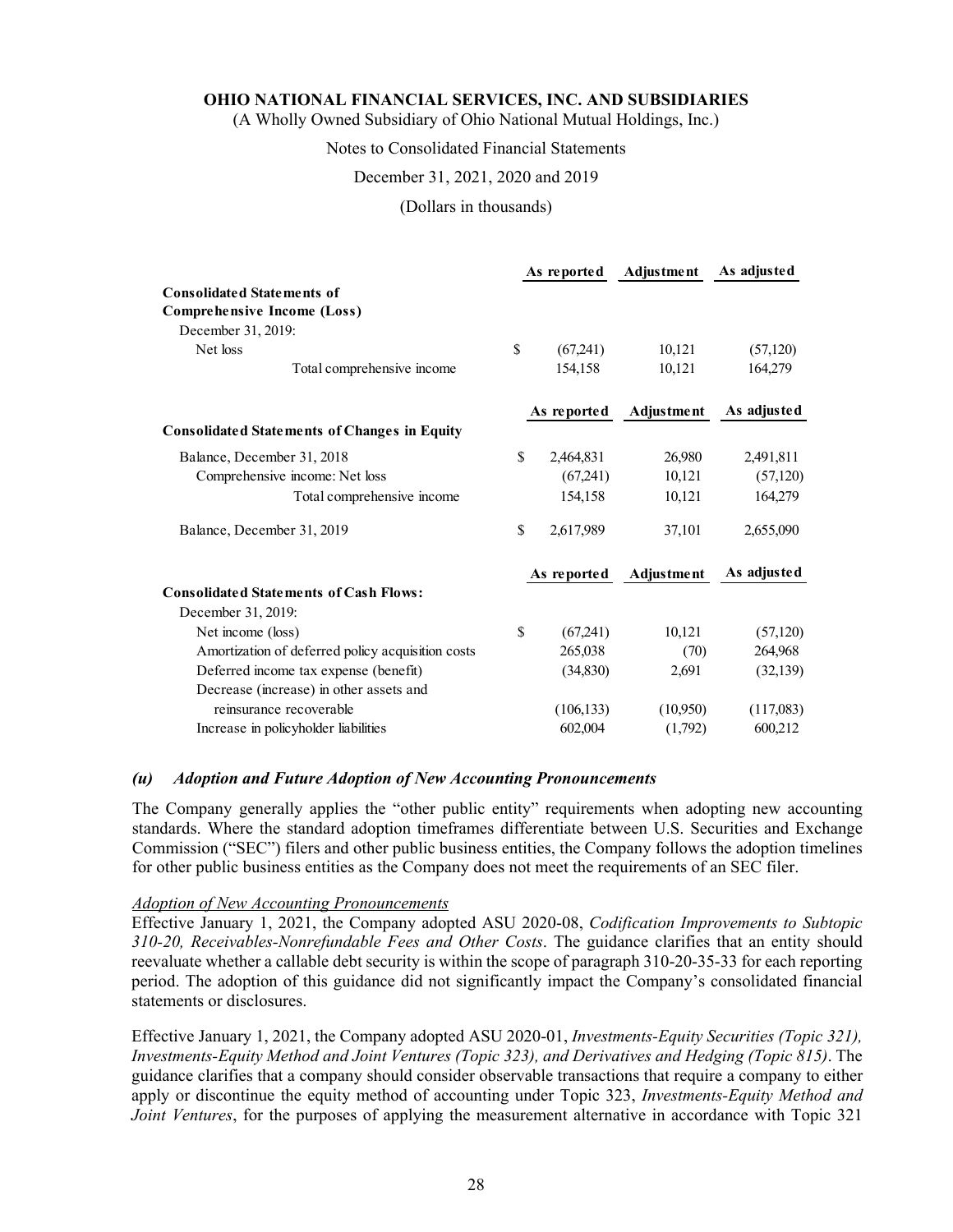(A Wholly Owned Subsidiary of Ohio National Mutual Holdings, Inc.)

## Notes to Consolidated Financial Statements December 31, 2021, 2020 and 2019

(Dollars in thousands)

immediately before applying or upon discontinuing the equity method. The guidance also clarifies that, when determining the accounting for certain forward contracts and purchased options, a company should not consider, whether upon settlement or exercise, if the underlying securities would be accounted for under the equity method or fair value option. The adoption of this guidance did not significantly impact the Company's consolidated financial statements or disclosures.

Effective January 1, 2021, the Company adopted ASU 2019-12, *Income Taxes (Topic 740): Simplifying the Accounting for Income Taxes*. The guidance removes specific exceptions to the general principles in Topic 740 in GAAP. The adoption of this guidance did not significantly impact the Company's consolidated financial statements or disclosures.

Effective January 1, 2020, the Company adopted ASU 2018-17, *Consolidation (Topic 810): Targeted Improvements to Related Party Guidance of Variable Interest Entities ("VIE")*. The guidance amends previously issued guidance for determining whether an indirect interest held through a related party is a VIE. The adoption of this guidance did not impact the Company's consolidated financial statements or disclosures.

Effective January 1, 2020, the Company adopted ASU 2018-15, *Intangibles-Goodwill and Other-Internal-Use Software (Subtopic 350-40): Customer's Accounting for Implementation Costs Incurred in a Cloud Computing Arrangement That Is a Service Contract.* This guidance aligns the requirements for capitalizing implementation costs incurred in a hosting arrangement that is a service contract with the requirements for capitalizing implementation costs incurred to develop or obtain internal-use software (and hosting arrangements that include an internal-use software license). This guidance requires a customer in a hosting arrangement that is a service contract to follow the guidance in Subtopic 350-40 to determine which implementation costs to capitalize as an asset related to the service contract and which costs to expense. The guidance also requires the customer to expense the capitalized implementation costs of a hosting arrangement that is a service contract over the term of the hosting arrangement. The adoption of this guidance did not significantly impact the Company's consolidated financial statements or disclosures.

Effective January 1, 2020, the Company adopted ASU 2018-14, *Compensation – Retirement Benefits – Defined Benefit Plans – General (Subtopic 715-20): Disclosure Framework-Changes to the Disclosure Requirements for Defined Benefit Plans*. This guidance removes disclosures that are no longer considered cost beneficial, clarifies the specific requirements of disclosures, and adds disclosure requirements identified as relevant. The adoption of this guidance did not impact the Company's consolidated financial statements.

Effective January 1, 2020, the Company adopted ASU 2018-13, *Fair Value Measurement (Topic 820): Disclosure Framework – Changes to the Disclosure Requirements for Fair Value Measurement*. This guidance modifies the disclosure requirements on fair value measurements in Topic 820, *Fair Value Measurement*, by removing, modifying and adding certain disclosures associated with fair value measurements. The adoption of this guidance did not significantly impact the Company's consolidated financial statements or disclosures.

Effective January 1, 2019, the Company adopted ASU 2019-10, *Financial Instruments – Derivatives and Hedging (Topic 815): Effective Dates*, ASU 2019-04, *Codification Improvements to Topic 815, Derivatives*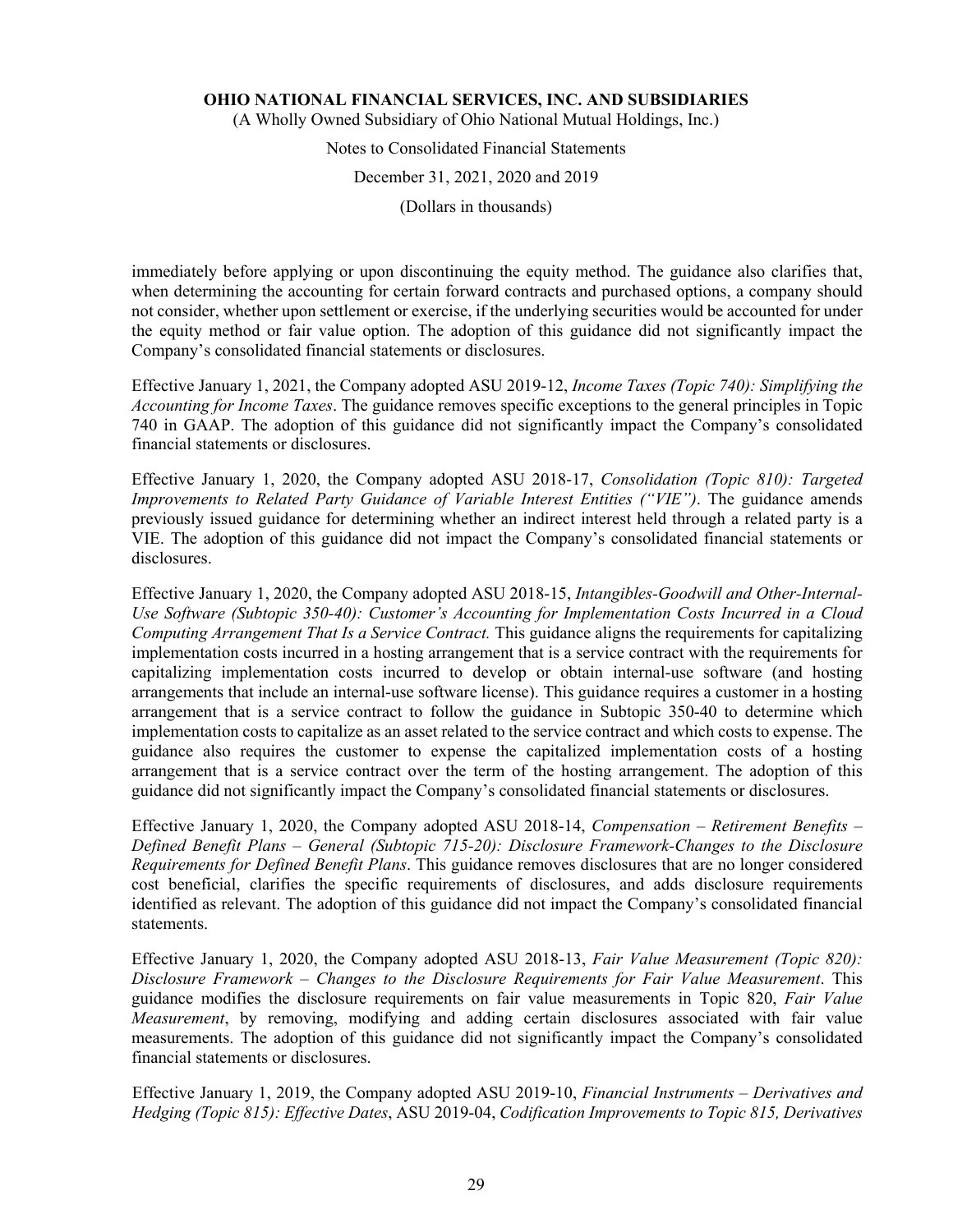(A Wholly Owned Subsidiary of Ohio National Mutual Holdings, Inc.)

Notes to Consolidated Financial Statements

#### December 31, 2021, 2020 and 2019

(Dollars in thousands)

*and Hedging*, ASU 2018-16, *Derivatives and Hedging (Topic 815): Inclusion of the Secured Overnight Financing Rate (SOFR) Overnight Index Swap (OIS) Rate as a Benchmark Interest Rate for Hedge Accounting* and ASU 2017-12, *Derivatives and Hedging (Topic 815): Targeted Improvements to Accounting for Hedging Activities*. The guidance refines, expands and simplifies hedge accounting for financial and nonfinancial risk. The adoption of this guidance did not significantly impact the Company's consolidated financial statements or financial statement disclosures.

Effective January 1, 2019, the Company adopted ASU 2019-10, *Leases (Topic 842): Effective Dates*, ASU 2019-01, *Leases (Topic 842): Codification Improvements* (March 2019), ASU 2018-20, *Leases (Topic 842): Narrow Scope Improvements for* Lessors (December 2018), ASU 2018-11, *Leases (Topic 842): Targeted*  Improvements (July 2018), ASU 2018-10, *Codification Improvements to Topic 842, Leases* (July 2018) and ASU 2016-02, *Leases (Topic 842)* using the prospective application of the guidance, and prior periods continue to be presented in accordance with Topic 840. This new guidance requires lessees to recognize a lease liability measured on a discounted basis and a right-of-use asset for the lease term for those leases classified as operating leases under previous guidance. Under this guidance, lessor accounting is largely unchanged except to align lessor accounting with the lease accounting model and ASC Topic 606, *Revenue from Contracts with Customers*, and thus the accounting for sale and leaseback transactions has been simplified. Additionally, the Company elected the package of practical expedients and recognized on the Consolidated Balance Sheets \$9,189 of Operating lease liabilities and \$9,151 of Operating lease right-ofuse assets at adoption. The adoption of this guidance did not significantly impact the Company's consolidated financial statements or financial statement disclosures. See Note 19 for additional disclosures.

Effective January 1, 2019, the Company adopted ASU 2017-08, *Receivables – Nonrefundable Fees and Other Costs (Subtopic 310-20), Premium Amortization on Purchased Callable Debt Securities*. This guidance requires premiums on callable debt securities to be amortized to the earliest call date. The adoption of this guidance did not significantly impact the Company's consolidated financial statements or financial statement disclosures.

#### *Future Adoption of New Accounting Pronouncements*

In August 2020, the FASB issued ASU 2020-06, *Debt-Debt with Conversion and Other Options (Subtopic 470-20) and Derivatives and Hedging-Contracts in Entity's Own Equity (Subtopic 815-40): Accounting for Convertible Instruments and Contracts in an Entity's Own Equity*. The new guidance is effective for other public business entities for fiscal years beginning after December 15, 2023, including interim periods within those fiscal years. Early adoption is permitted. This ASU simplifies accounting for convertible instruments by removing major separation models required under current U.S. GAAP. Management has not yet assessed the impact that the guidance may have on the Company's consolidated financial statements.

In March 2020, the FASB issued ASU 2020-04, *Reference Rate Reform (Topic 848): Facilitation of the Effects of Reference Rate Reform on Financial Reporting* and in January 2021, the FASB issued ASU 2021- 01, *Reference Rate Reform (Topic 848): Scope*. The new guidance is effective for all entities beginning December 31, 2022. The ASU provides temporary optional guidance to ease the potential burden in accounting for reference rate reform. The guidance also provides optional expedients and exceptions for applying generally accepted accounting principles to contract modifications and hedging relationships, subject to meeting certain criteria, that reference the London Inter-bank Offered Rate ("LIBOR") or another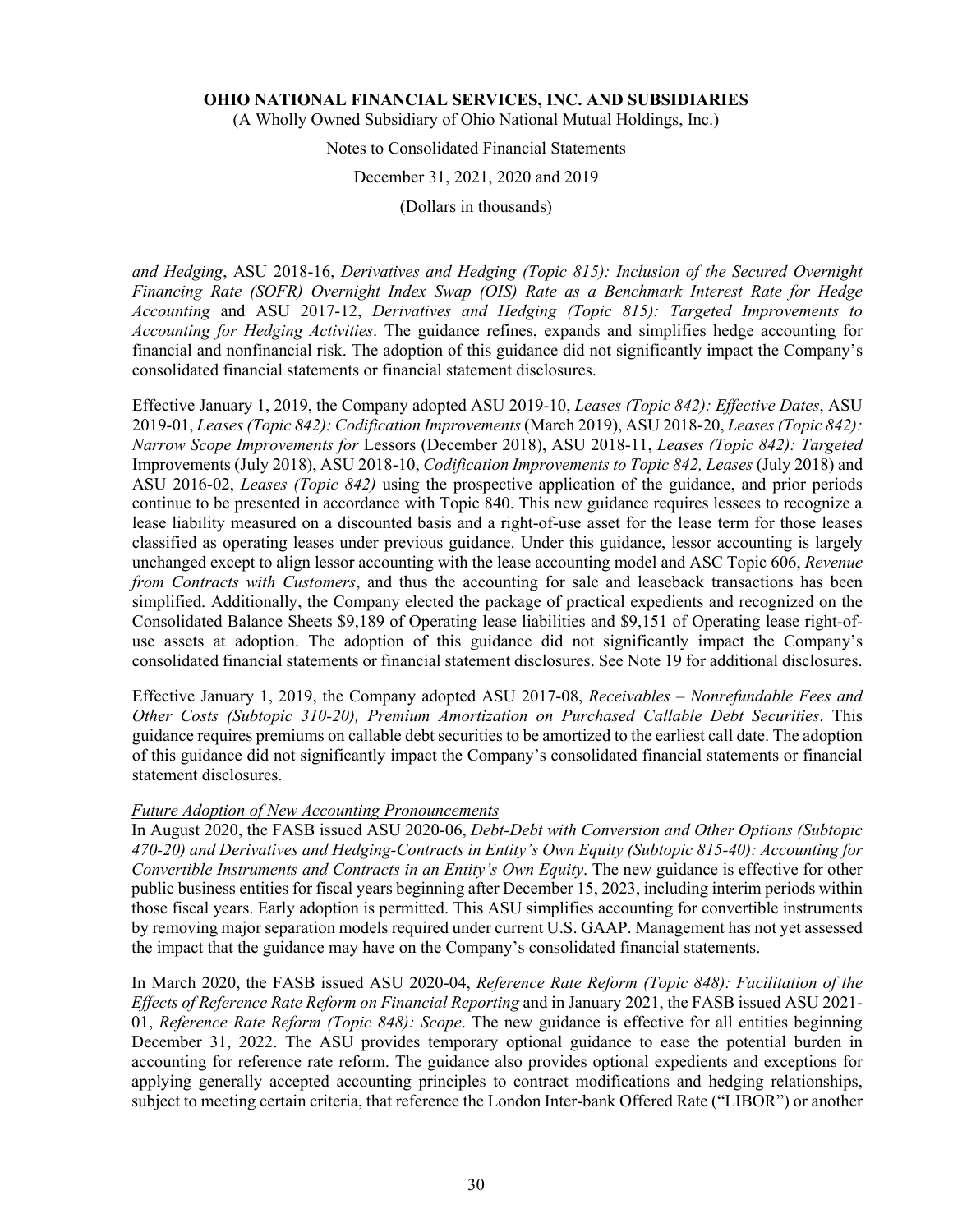(A Wholly Owned Subsidiary of Ohio National Mutual Holdings, Inc.)

# Notes to Consolidated Financial Statements December 31, 2021, 2020 and 2019 (Dollars in thousands)

reference rate expected to be discontinued. Management is in the process of assessing the impact that the guidance may have on the Company's consolidated financial statements.

In August 2018, the FASB issued ASU 2018-12, *Financial Services – Insurance (Topic 944): Targeted Improvements to the Accounting for Long-Duration Contracts*, in November 2019, the FASB issued ASU 2019-09, *Financial Services – Insurance (Topic 944): Effective Date*, and in October 2020, the FASB issued ASU 2020-11, *Financial Services – Insurance (Topic 944): Effective Date and Early Application*. The new guidance is effective for fiscal years beginning after December 15, 2024 for public business entities that are non-SEC filers. Early adoption is permitted. This new guidance impacts existing recognition, measurement, presentation, and disclosure requirements for long-duration insurance contracts issued by an insurance entity. Management is in the process of assessing the impact that this guidance may have on the consolidated financial statements, but expects it to be material.

The FASB has issued the following guidance on measurement of credit losses on financial instruments: ASU 2020-03, *Codification Improvements to Financial Instruments*, ASU 2020-02, *Financial Instruments – Credit Losses (Topic 326)*, ASU 2019-11, *Codification Improvements to Topic 326, Financial Instruments – Credit Losses,* ASU 2019-10*, Financial Instruments – Credit Losses (Topic 326): Effective Dates*, ASU 2019-05, *Financial Instruments – Credit Losses (Topic 326): Targeted Transition Relief*, ASU 2019-04, *Codification Improvements to Topic 326, Financial Instruments – Credit Losses*, ASU 2018-19, *Codification Improvements to Topic 326, Financial Instruments – Credit Losses* (November 2018) and ASU 2016-13, *Financial Instruments - Credit Losses (Topic 326): Measurement of Credit Losses on Financial Instruments* (June 2016). The new guidance is effective for fiscal years beginning after December 15, 2022 for public business entities that are non-SEC filers. Early adoption is permitted. ASU 2016-13 replaces the incurred loss impairment methodology with one that reflects expected credit losses. The measurement of expected credit losses will be based on historical loss information, current conditions, and reasonable and supportable forecasts after implementation of this guidance. The guidance also requires enhanced disclosures. Management is in the process of assessing the impact that this guidance may have on the consolidated financial statements.

#### *(v) Subsequent Events*

The Company has evaluated subsequent events through March 28, 2022, the date that the consolidated financial statements were available to be issued.

In February 2022, MONT repaid its \$75,000 surplus note issued to its parent ONLIC. This transaction eliminates on consolidation and will have no impact on the consolidated financial statements.

In March 2022, ONLIC and SYRE received regulatory approval and executed, effective March 31, 2022, an amendment to the fixed indexed annuity reinsurance agreement. All retained, and any future, fixed indexed annuity policies will be ceded to SYRE. This transaction will eliminate on consolidation and will have no impact on the consolidated financial statements.

On March 11, 2022, the Members of ONMH voted to approve the Transaction discussed in Note 1. The Department conducted a public hearing on March 18, 2022. Assuming the Department issues an order approving the Transaction and all other regulatory approvals have been received, the Company will proceed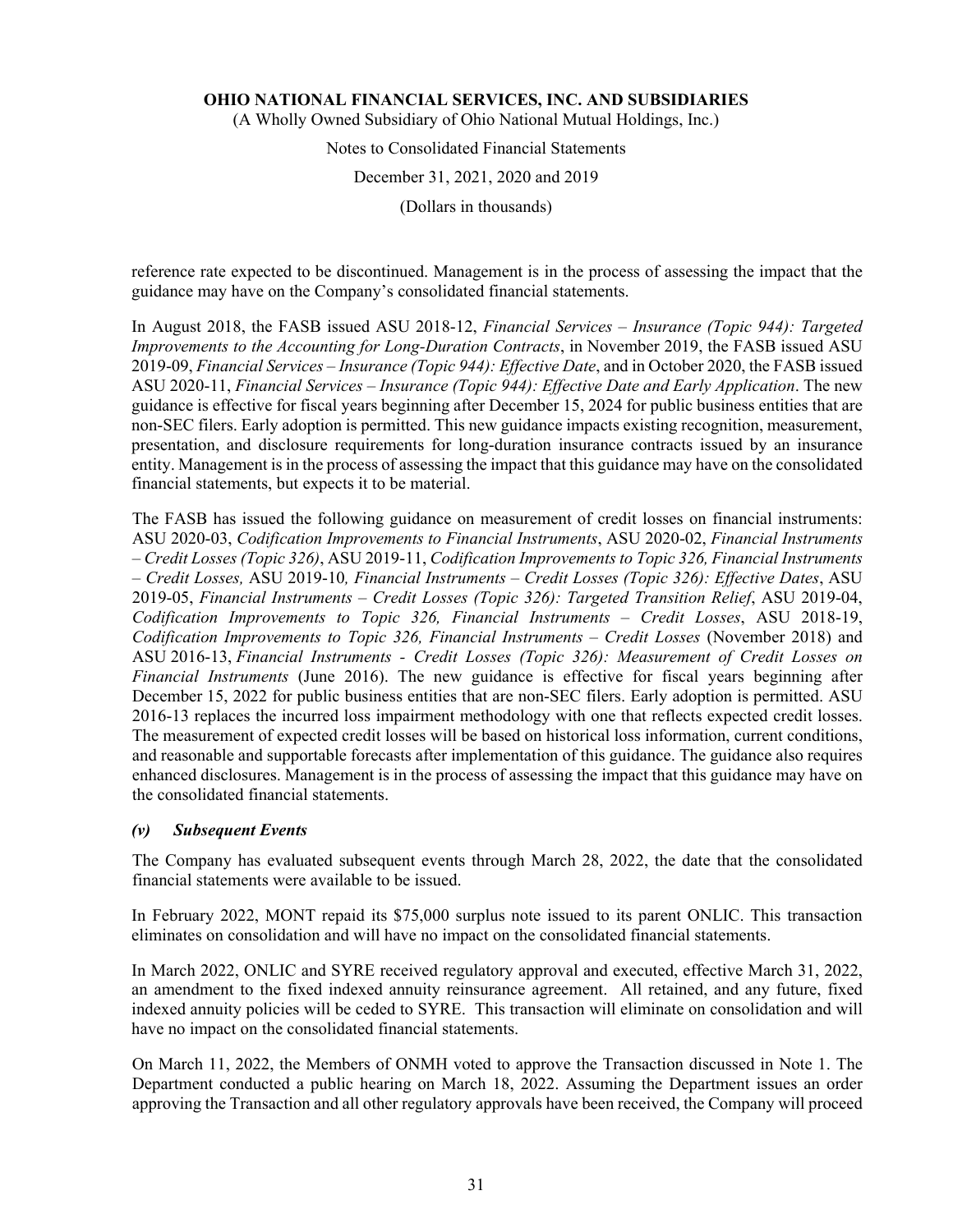(A Wholly Owned Subsidiary of Ohio National Mutual Holdings, Inc.)

### Notes to Consolidated Financial Statements

December 31, 2021, 2020 and 2019

(Dollars in thousands)

to finalize all the steps necessary to close the Transaction and be acquired by Constellation. The Company is targeting to close the Transaction on or about March 31, 2022.

### **(4) Business Risks and Uncertainties**

The Company participates in an industry where there are risk factors that could have material adverse effects on the business and operating results. The following is a description of the various risk factors:

*Legal/Regulatory Risk* is the risk that changes in the legal or regulatory environment in which the Company operates could result in increased competition, reduced demand for the Company's products, or additional unanticipated expenses in the pricing of its products.

State insurance regulators and the NAIC regularly re-examine existing laws and regulations applicable to insurance companies, their products, and how those products may be sold. Changes in these laws and regulations may affect the Company's operating results.

Increased assessments from guaranty associations may occur if there is an increase of impaired, insolvent or failed insurers in the jurisdictions in which the Company operates.

Changes in the regulatory environment and changes in laws in the countries of the Company's international insurance operations could have a material adverse effect on its results of operations. The Company's international insurance operations are principally regulated by insurance regulatory authorities in the jurisdictions in which they are located or operate.

*Concentration Risk* is the risk that arises from the Company's reliance upon certain key business relationships. Based on policyholder account balances, the Company's largest distributor of individual (fixed and variable) annuity products accounted for approximately 14% of total individual annuity reserves as of December 31, 2021 and 2020. It is possible that a change in the Company's relationship with this distributor could result in the loss of existing business and a large outflow of the Company's general account assets along with the subsequent loss of the investment spread earned on those assets.

*Mortality Risk* is the risk that overall life expectancy assumptions used by the Company in the pricing of its life insurance and annuity products prove to be too aggressive. This situation may occur, for example, as a result of pandemics, terrorism, natural disasters, or acts of war. The Company attempts to reduce this risk through geographical diversification and the purchase of reinsurance.

*Reinsurance Risk* is the risk that the reinsurance companies, where the Company has ceded a portion of its underwriting risk, may default on their obligation. The Company has entered into reinsurance agreements to cede a portion of its general account life, annuity and health business. The Company attempts to mitigate this risk by monitoring the ratings of reinsurance companies to which it chooses to cede risk, requiring collateral to support ceded reserves and/or following up on any outstanding balances with reinsurance companies.

*Ratings Risk* is the risk that rating agencies change their outlook or rating of the Company or a subsidiary of the Company. If such ratings were lowered significantly relative to its competitors, the Company's ability to market products to new customers could be harmed, and the Company could potentially lose existing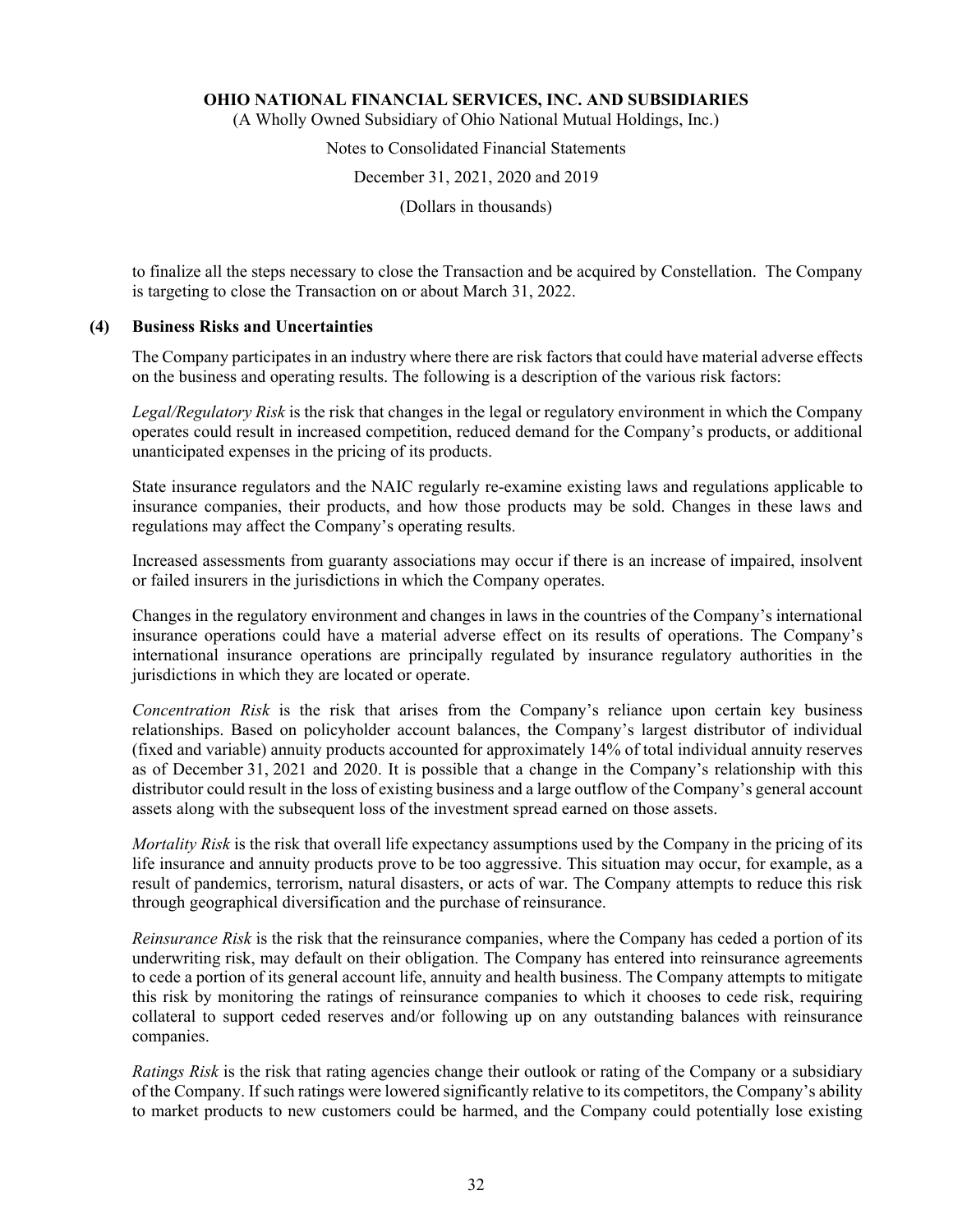(A Wholly Owned Subsidiary of Ohio National Mutual Holdings, Inc.)

## Notes to Consolidated Financial Statements

### December 31, 2021, 2020 and 2019

(Dollars in thousands)

customers. The Company monitors its Risk-Based Capital ("RBC") and other ratios for adequacy and maintains regular communications with the rating agencies in its effort to minimize the adverse impact of this risk.

*Cyber-Security Risk* is the potential for information and systems to be vulnerable to adverse events, such as breaches, thefts, compromised integrity, damage, fraud, or business disruption, caused by internal, external or third parties. The loss of confidentiality, integrity or availability for information and systems could disrupt operations, result in the loss of business, materially affect profitability and negatively impact the Company's reputation. The current working environment is unprecedented with wide-scale remote usage of the Company's networks and may expose the Company to increased cyber-security vulnerability. The Company utilizes a defense in depth approach to physically, administratively and technically mitigate cybersecurity risk. Multiple layers of security controls provide redundancy in the event a security control fails, or a vulnerability is exploited. The Company continually monitors cyber-security risk and implements new processes, controls and technology to address risks as they are identified. Despite these efforts, there is still a risk a cyber-security incident could happen.

*Credit Risk* is the risk that issuers of investment securities, mortgagees on mortgage loans or other parties, including reinsurers and derivative counterparties, default on their contractual obligations or experience adverse changes that would affect the Company. The Company attempts to minimize the adverse impact of this risk by monitoring the portfolio diversification, the Company's exposure to impairment, collectability of the loans and the credit quality of reinsurers and derivative counterparties as well as, in many cases, requiring collateral, lines of credit or assets in trust to manage credit exposure.

*Interest Rate Risk* is the risk that interest rates will change and impact the valuation of the fixed maturity securities. A change in rates may cause certain interest-sensitive products to become uncompetitive or may cause disintermediation. To the extent that liabilities come due more quickly than assets mature, an insurer would have to borrow funds or sell assets prior to maturity and potentially recognize a gain or loss.

*Equity Market Risk* is the risk of loss due to declines in the equity markets in which the Company participates. A decline in the stock market will affect the value of equity securities and the contract value of the Company's individual variable annuity contracts, which offer guaranteed benefit riders, as well as fixed indexed annuity and indexed universal life contracts. Losses in the equity market could result in declines in separate account assets and assets under management, which would affect investment management fees revenue and potentially require the Company to accelerate the amortization of DAC.

The Company attempts to minimize the adverse impact of equity market risk by monitoring the diversification of the Company's investment portfolio and through reinsurance arrangements with third parties. The Company uses equity index put options, equity index call options, equity swaps and interest rate swaptions to minimize exposure to the market risk associated with guarantees on certain underlying policyholder liabilities.

Subsequent to December 31, 2021, equity and financial markets have experienced significant volatility associated with conflict between Ukraine and Russia. The Company is actively monitoring the impact of the conflict on its investment portfolio.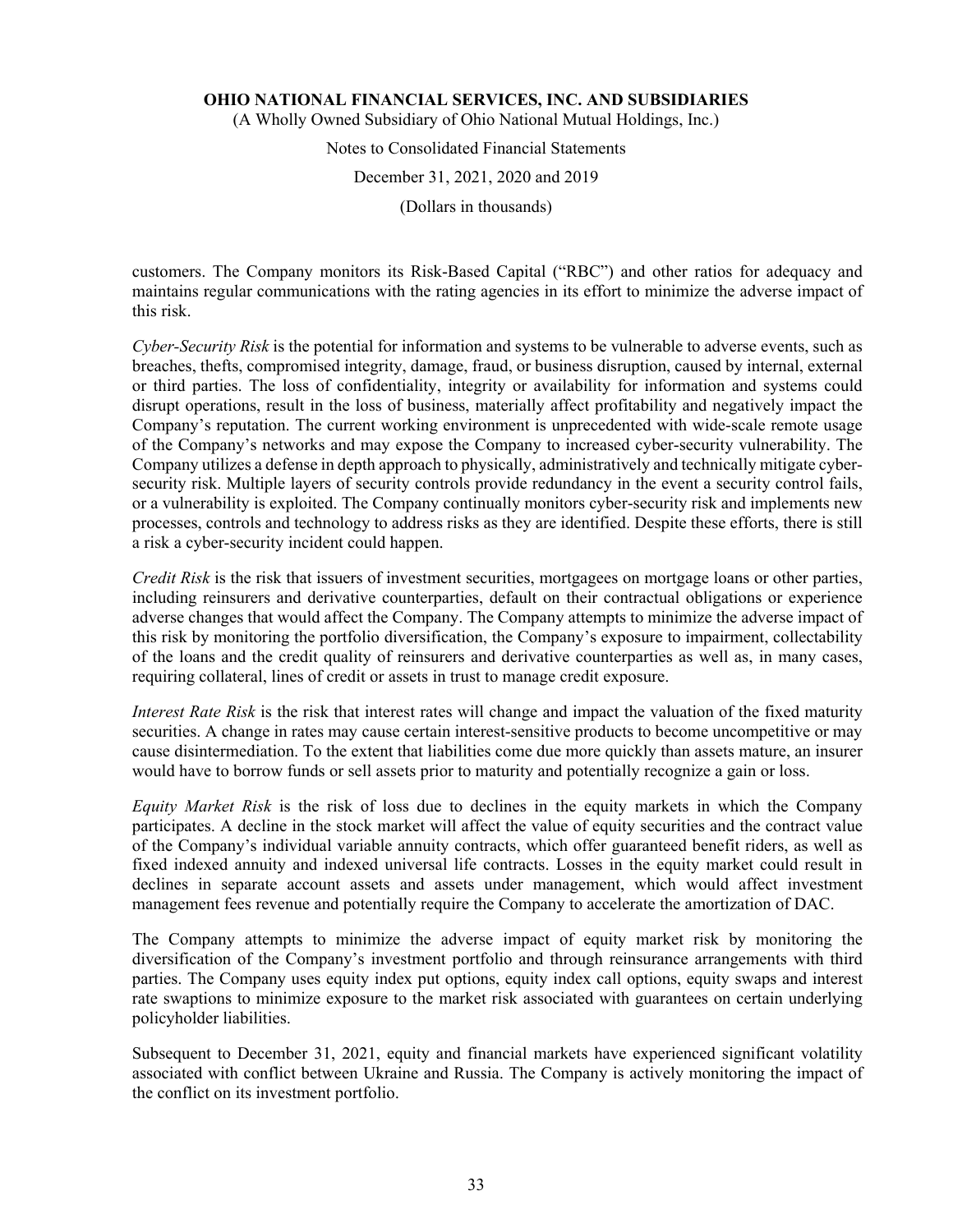(A Wholly Owned Subsidiary of Ohio National Mutual Holdings, Inc.)

# Notes to Consolidated Financial Statements

December 31, 2021, 2020 and 2019

(Dollars in thousands)

*Liquidity Risk* is the risk that the Company may not have the ability to sell certain investments to meet obligations of the Company.

If the tax treatment of existing Bank Owned Life Insurance ("BOLI") policies is changed, there is the potential that a portion of the issued policies may be surrendered or allowed to lapse in a short period of time creating a liquidity strain. The Company has applied risk mitigation through diversifying BOLI sales to community banks and credit unions. Credit unions are tax exempt entities, thus eliminating the surrender risk due to any pending tax law changes. In addition, effective July 1, 2019, the Company has reinsured the majority of the block of business with a third party under a coinsurance agreement.

*Foreign Currency Risk* is the risk that the Company's consolidated financial statements could be adversely impacted by fluctuations in exchange rates as the Company's financial statements are presented in U.S. dollars and the financial statements of its subsidiaries outside of the U.S. are translated into U.S. dollars. Additionally, the Company could be impacted by significant changes in global economic conditions.

*Investment Risk* – see Note 7 for additional risks specific to the investment portfolio.

*Civil Unrest and Political Risk* is the risk that continued civil unrest and challenging political environments may cause significant volatility, declines in the value of investments, loss of life, property damage, additional disruption to commerce and reduce economic activity. Any significant civil unrest or political challenges could result in the decrease of the Company´s net income, revenue and assets under management and may adversely affect the Company´s investment portfolio.

*Coronavirus ("COVID-19") Risk* is the potential risk the Company continues to be exposed to the ongoing COVID-19 pandemic. The worldwide health and economic impact of COVID-19 continues to evolve, influenced by the scope, severity and duration of the crisis as well as the actions of governments, judiciaries, legislative bodies, regulators and other third parties in response, all of which are subject to continuing uncertainty. While the global economic outlook continues to improve, the ultimate impact of COVID-19 on the Company's business will depend upon the speed at which government-mandated safety precautions can be fully lifted and the manner and speed with which economic activity sustainably rebounds.

Significant legislative and regulatory activity has occurred at both the U.S. federal and state levels, as well as globally, in response to COVID-19 and its impact on insurance consumers. While some of these legislative and regulatory initiatives have expired, resurgence of the COVID-19 virus may lead to a renewal of these initiatives. The Company cannot predict what form any further legal and regulatory responses to concerns about COVID-19 and related public health issues will take, how long they will last or how such responses will impact its business. The Company will continue to actively monitor these developments and to cooperate fully with all government and regulatory authorities as they develop their responses.

The Company has implemented risk management and business continuity plans and taken preventive measures and other precautions, such as employee business travel restrictions and remote work arrangements which, to date, have enabled the Company to maintain its critical business processes, customer service levels, relationships with key vendors and distribution partners, financial reporting systems, internal controls over financial reporting, and disclosure controls and procedures. The Company is continuing to evaluate the potential long-term impact of the crisis to its operations and financial condition.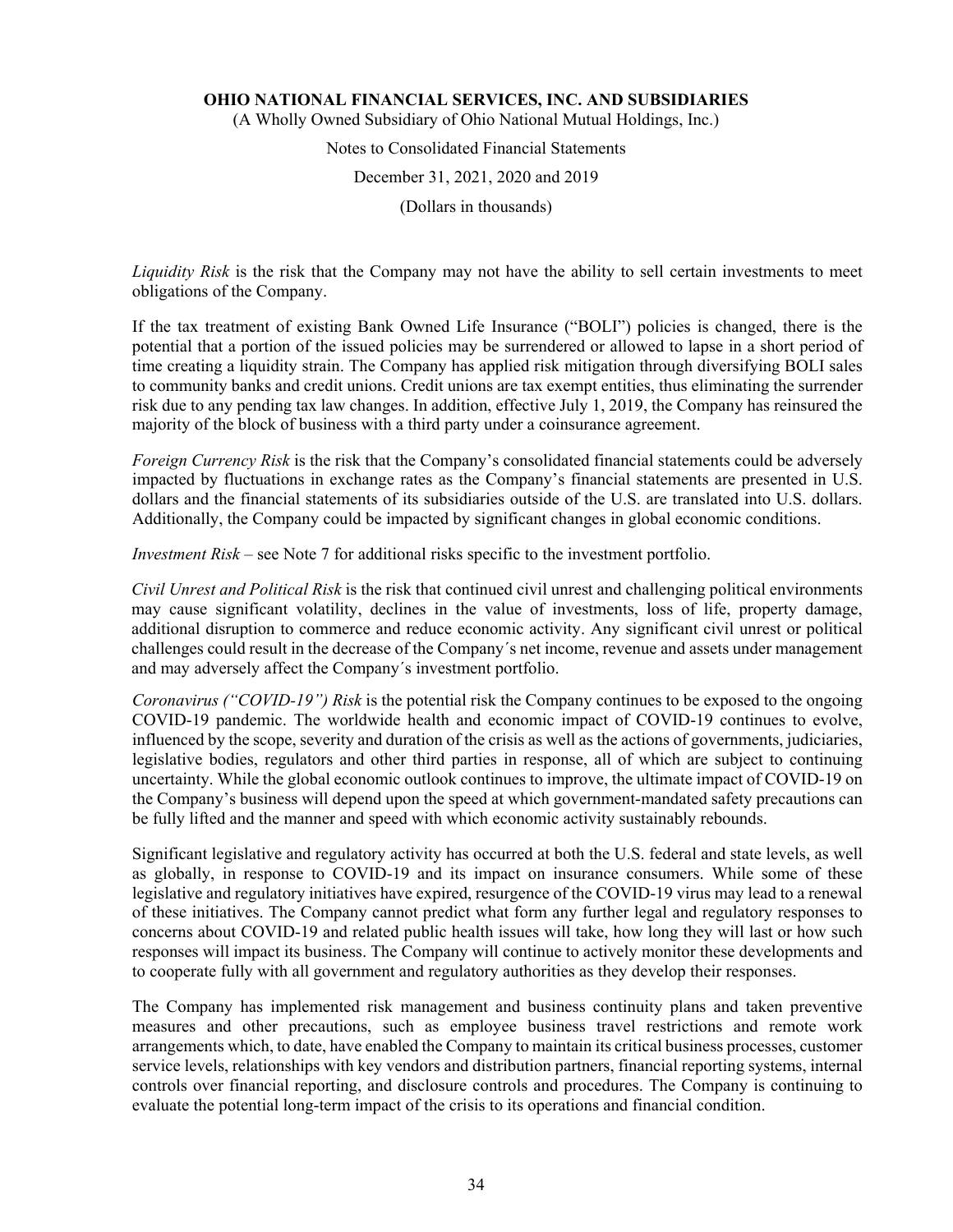(A Wholly Owned Subsidiary of Ohio National Mutual Holdings, Inc.)

### Notes to Consolidated Financial Statements

#### December 31, 2021, 2020 and 2019

(Dollars in thousands)

*Transaction Risk* is the risk associated with the Constellation acquisition discussed in Note 1. Completion of the Transaction is subject to the satisfaction of certain conditions, including regulatory and ONMH member approvals, and there can be no assurances as to whether or when it may be completed. There can be no assurance that the proposed Transaction will be consummated.

The Company may encounter a number of issues related to the Transaction:

- An occurrence of an event, change or other circumstance that could give rise to the termination of the Transaction agreement or could otherwise cause the transactions contemplated by the agreement to fail to close;
- Disruptions to the current plans and operations of the Company as a result of the announcement of the Transaction agreement;
- An inability to complete the transactions contemplated by the Transaction agreement, including failure to obtain approval of ONMH members or other conditions to closing in the Transaction agreement;
- Delays in obtaining or the inability to obtain necessary regulatory approvals (including approval from insurance regulators) required to complete the Transaction;
- The imposition on the Company by regulators of terms, conditions, requirements, limitations, costs or restrictions that would delay the completion of the transaction, the imposition of additional material costs or limitations on the revenues after the Transaction;
- Changes in applicable laws or regulations; the risk that the transactions contemplated by the Transaction agreement will not qualify for their intended tax treatment;
- Adverse legal and regulatory developments or determinations or adverse changes in, or interpretations of, U.S. or other foreign laws, rules or regulations, including tax laws, rules and regulations, that could delay or prevent completion of the transactions contemplated by the Transaction agreement, cause the terms of such transactions to be modified or change the anticipated tax consequences of such transactions;
- The possibility that the Company may be adversely affected by other economic, business, and/or competitive factors;
- Uncertainty about the effect of the proposed Transaction on the Company's employees, customers, and other parties with whom they have business relationships may have an adverse effect on its business and results of operations.

As a result, the Company cannot provide any assurance that any such terms, conditions, requirements, limitations, costs, or restrictions will not result in the abandonment of the Transaction. In addition, the Company cannot be certain that the other conditions to closing the Transaction will be satisfied (or waived, if applicable) in a timely manner or at all. Failure to, or any delay in, completing the Transaction could cause the Company to not realize some or all of the benefits that it expects to achieve if the Transaction is successfully completed within the expected timeframe. The issues above may be exacerbated by a delay in the completion of the proposed Transaction. Particularly, the Company's management team will have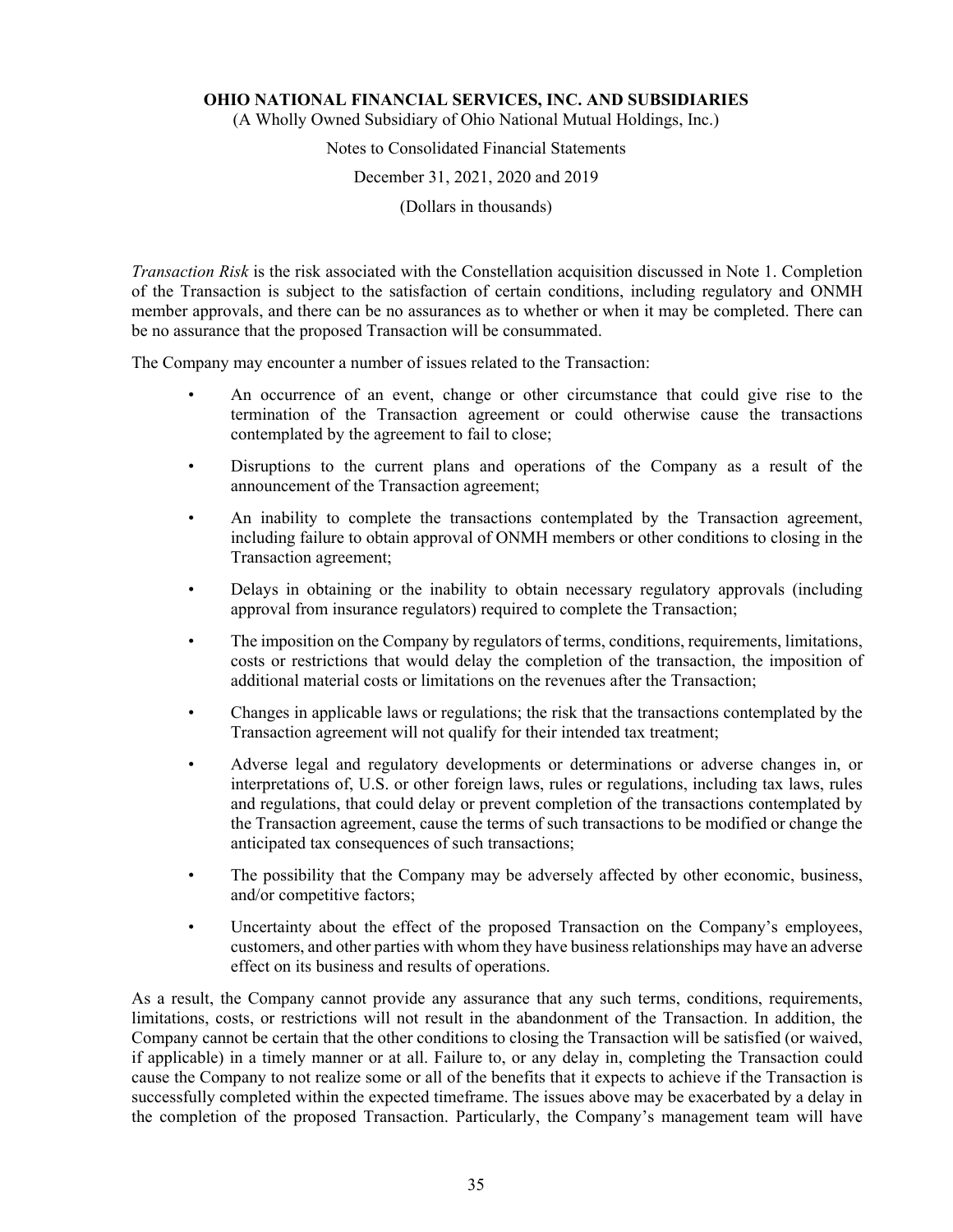(A Wholly Owned Subsidiary of Ohio National Mutual Holdings, Inc.)

# Notes to Consolidated Financial Statements December 31, 2021, 2020 and 2019 (Dollars in thousands)

devoted substantial time and resources to matters relating to the Transaction and would otherwise have devoted their time and resources to other opportunities that may have been beneficial to the Company.

There can be no assurance that an adequate remedy will be available to the Company in the event of a breach of the Transaction agreement by Constellation or its investors, or that the Company will wholly, or partially, recover any damages incurred in connection with the proposed Transaction. In particular, a failed Transaction may result in negative publicity and a negative impression of the Company's business among its customers or in the investment community or business community generally, all of which could negatively impact its business. Any disruptions to the Company's business resulting from the announcement and pendency of the proposed Transaction, including any adverse changes in its relationships with its customers, distribution partners, business partners, and employees, may continue or accelerate in the event of a failed Transaction. Furthermore, the Company has incurred, and will continue to incur, significant costs, expenses, and fees for professional services, including legal, accounting, investment banking and advisory fees, and other transaction costs in connection with the proposed Transaction, for which it will have received little or no benefit if the proposed Transaction is not completed. Many of these fees and costs will be payable by the Company if the proposed Transaction is not completed and may relate to activities that they would not have undertaken other than to complete the proposed Transaction.

Litigation is common in connection with acquisitions of companies, regardless of any merits related to the claims. In the event lawsuits are filed against the Company, the outcome of the lawsuits would be uncertain, and the Company may not be successful in defending against any such claims. While the Company will defend against any lawsuits filed against it in connection with the Transaction, the costs of the defense of such actions and other effects of such litigation could have an adverse effect on its business, financial condition and operating results.

The Company is working closely with Constellation to mitigate any exposure associated with the Transaction as well as working with the rating agencies on potential impacts; having open communication with customers, producers and employees; and implementing strategic plans to enhance its capital position.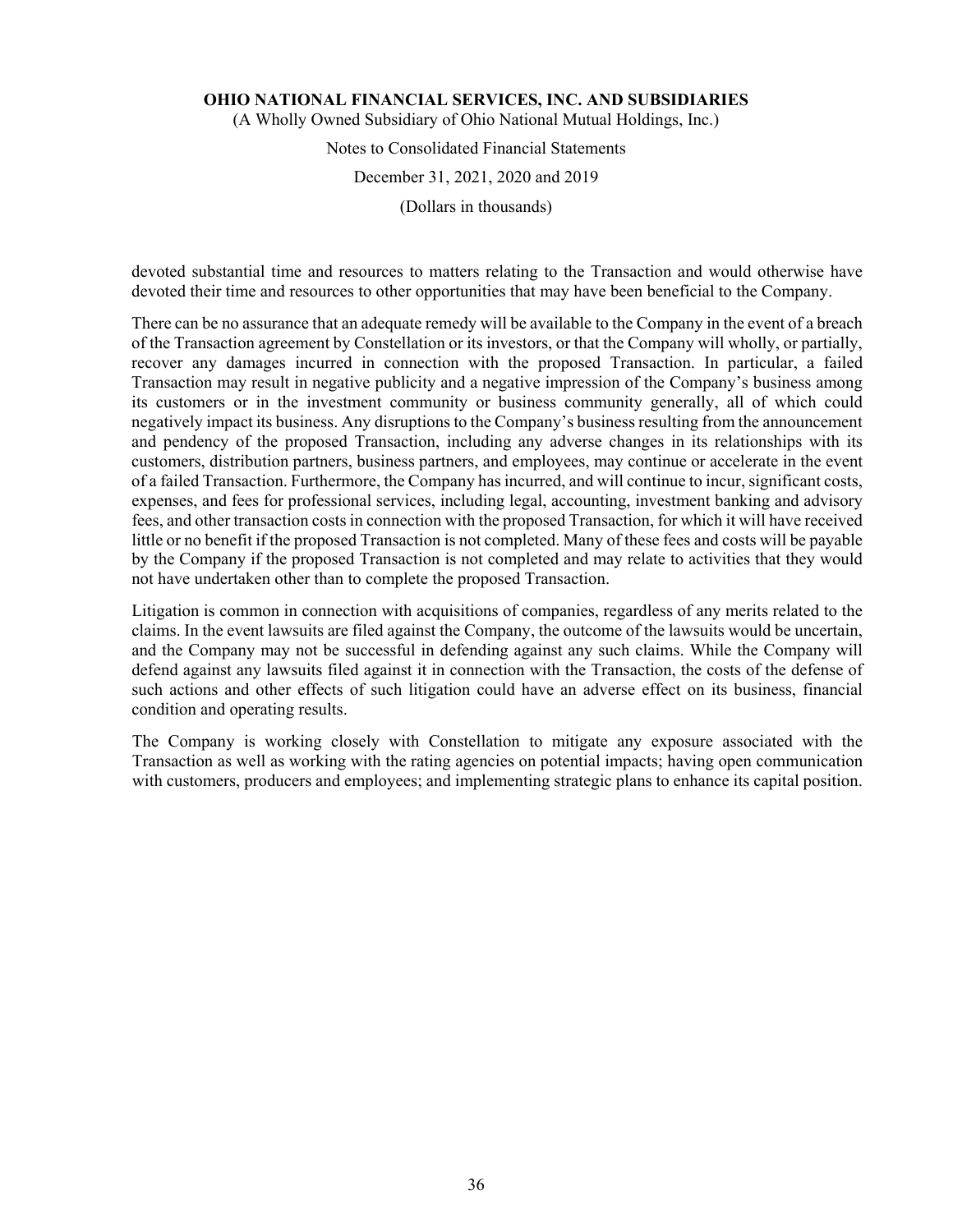(A Wholly Owned Subsidiary of Ohio National Mutual Holdings, Inc.)

# Notes to Consolidated Financial Statements

### December 31, 2021, 2020 and 2019

(Dollars in thousands)

### **(5) Changes in Accumulated Other Comprehensive Income**

The following table shows the changes in accumulated other comprehensive income, net of taxes, by component for the years ended December 31:

|                                                                                                                 |    | Pensions and                          | Foreign                               |                                                | Adjustment to:                        |                                  |                                           |              |
|-----------------------------------------------------------------------------------------------------------------|----|---------------------------------------|---------------------------------------|------------------------------------------------|---------------------------------------|----------------------------------|-------------------------------------------|--------------|
|                                                                                                                 |    | other post-<br>retirement<br>benefits | currency<br>translation<br>adjustment | <b>Future policy</b><br>benefits and<br>claims | <b>Other</b><br>policyholder<br>funds | Deferred<br>acquisition<br>costs | <b>Unrealized</b><br>gains $(bsses)^{-1}$ | <b>Total</b> |
| December 31, 2019                                                                                               | \$ | (24, 737)                             | (49, 436)                             | (52, 723)                                      | 20,088                                | (97, 820)                        | 439,407                                   | 234,779      |
| Other comprehensive income<br>(loss) before reclassifications<br>Amounts reclassified from<br>accumulated other |    | (8,037)                               | 6,047                                 | (24,095)                                       | 28,313                                | (88,794)                         | 281,290                                   | 194,724      |
| comprehensive income                                                                                            |    | 2,403                                 |                                       |                                                |                                       |                                  | (14.923)                                  | (12,520)     |
| Change                                                                                                          |    | (5,634)                               | 6,047                                 | (24,095)                                       | 28,313                                | (88, 794)                        | 266,367                                   | 182,204      |
| December 31, 2020                                                                                               | S  | (30,371)                              | (43,389)                              | (76,818)                                       | 48,401                                | (186, 614)                       | 705,774                                   | 416,983      |
| Other comprehensive income<br>(loss) before reclassifications<br>Amounts reclassified from<br>accumulated other |    | 13,988                                | (28, 873)                             | 20,116                                         | (39,336)                              | 86,751                           | (305, 852)                                | (253,206)    |
| comprehensive income                                                                                            |    | 2,820                                 |                                       |                                                |                                       |                                  | (57, 544)                                 | (54, 724)    |
| Change                                                                                                          |    | 16,808                                | (28, 873)                             | 20,116                                         | (39, 336)                             | 86,751                           | (363,396)                                 | (307, 930)   |
| December 31, 2021                                                                                               | S  | (13, 563)                             | (72,262)                              | (56,702)                                       | 9,065                                 | (99, 863)                        | 342,378                                   | 109,053      |

1. Unrealized gains (losses) include unrealized impact of derivative instruments.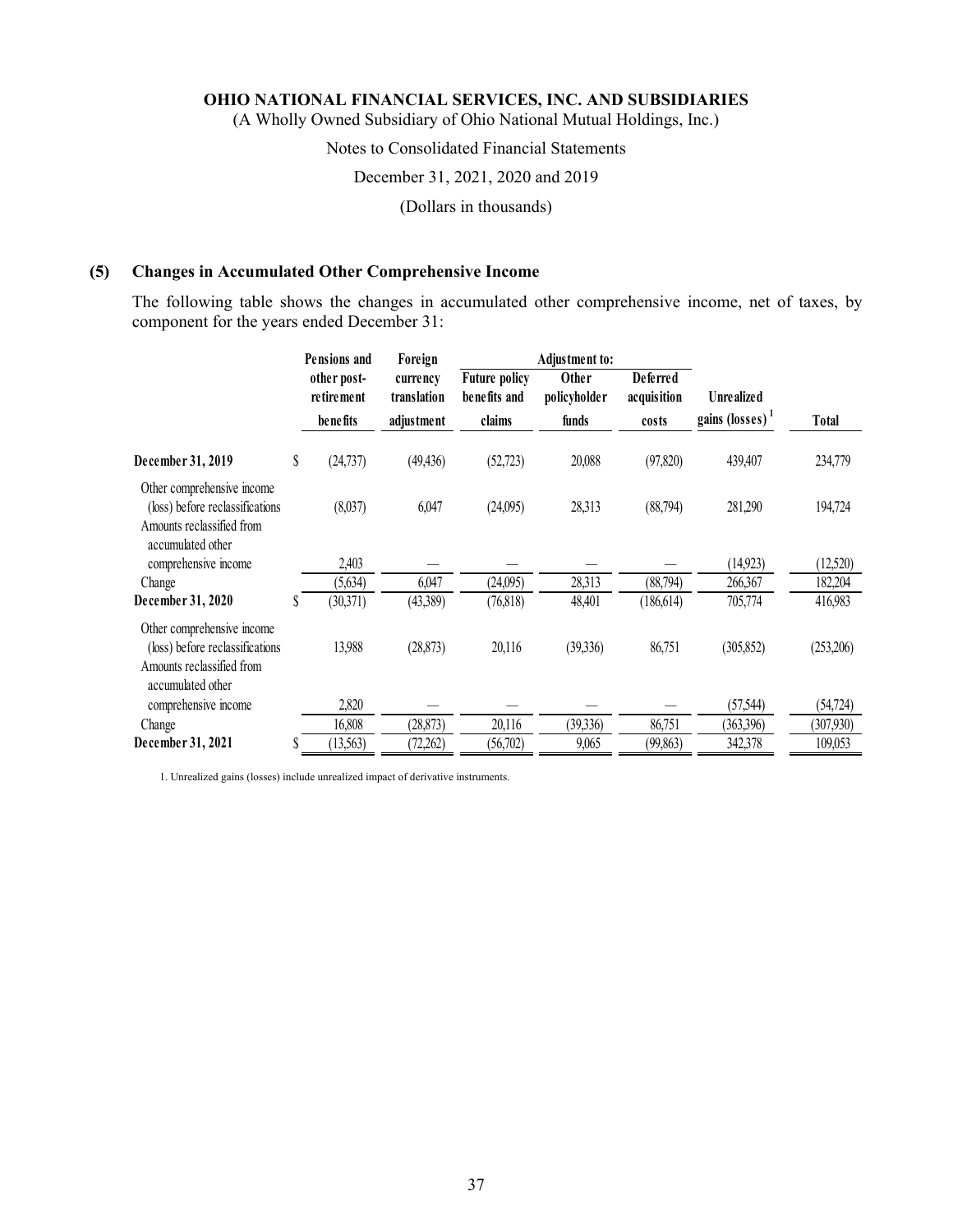(A Wholly Owned Subsidiary of Ohio National Mutual Holdings, Inc.)

#### Notes to Consolidated Financial Statements

#### December 31, 2021, 2020 and 2019

(Dollars in thousands)

The following table shows the reclassifications out of accumulated other comprehensive (loss) income, net of taxes, for the years ended December 31:

| Details about accumulated other<br>comprehensive income (loss)<br>components |              | 2021                      | 2020                      | Consolidated statements of<br>income location                                                |
|------------------------------------------------------------------------------|--------------|---------------------------|---------------------------|----------------------------------------------------------------------------------------------|
| Amortization of pensions and other<br>post-retirement benefits:              |              |                           |                           |                                                                                              |
| Actuarial losses                                                             | \$           | (3,570)<br>(3,570)<br>750 | (3,042)<br>(3,042)<br>639 | Other operating costs and expenses<br>Loss before income taxes<br>Income tax current benefit |
| Unrealized gains/(losses) on                                                 |              | (2,820)                   | (2,403)                   | Net loss                                                                                     |
| securities available-for-sale:                                               |              |                           |                           | Realized gains, excluding other-than-temporary                                               |
|                                                                              |              | 72,894                    | 19,289                    | impairment losses on securities                                                              |
|                                                                              |              | 15,350                    | (4,366)                   | Income tax current expense                                                                   |
| Total reclassification for the year                                          | <sup>S</sup> | 57,544<br>54,724          | 14,923<br>12,520          | Net gain<br>Total net gain                                                                   |

#### **(6) Fair Value Measurements**

### *Fair Value Hierarchy*

Fair value is defined as the price that would be received to sell an asset or paid to transfer a liability (exit price) in an orderly transaction between market participants at the measurement date. In determining fair value, the Company uses various methods including market, income and cost approaches. The market approach utilizes prices and other relevant information generated by market transactions involving identical or comparable assets and liabilities. The income approach uses discounted cash flows to determine fair value. When applying either approach, the Company maximizes the use of observable inputs and minimizes the use of unobservable inputs. Observable inputs reflect the assumptions market participants would use in valuing a financial instrument based on market data obtained from sources independent of the Company. Unobservable inputs reflect the Company's estimates about the assumptions market participants would use in valuing financial assets and financial liabilities based on the best information available in circumstances.

The Company is required to categorize its assets and liabilities that are carried at estimated fair value on the Consolidated Balance Sheets into a three-level hierarchy based on the priority of the inputs to the valuation technique. The fair value hierarchy gives the highest priority to quoted prices in active markets for identical assets or liabilities (Level 1) and the lowest priority to unobservable inputs (Level 3). If the inputs used to measure estimated fair value fall within different levels of the hierarchy, the category level is based on the lowest priority level input that is significant to the fair value measurement.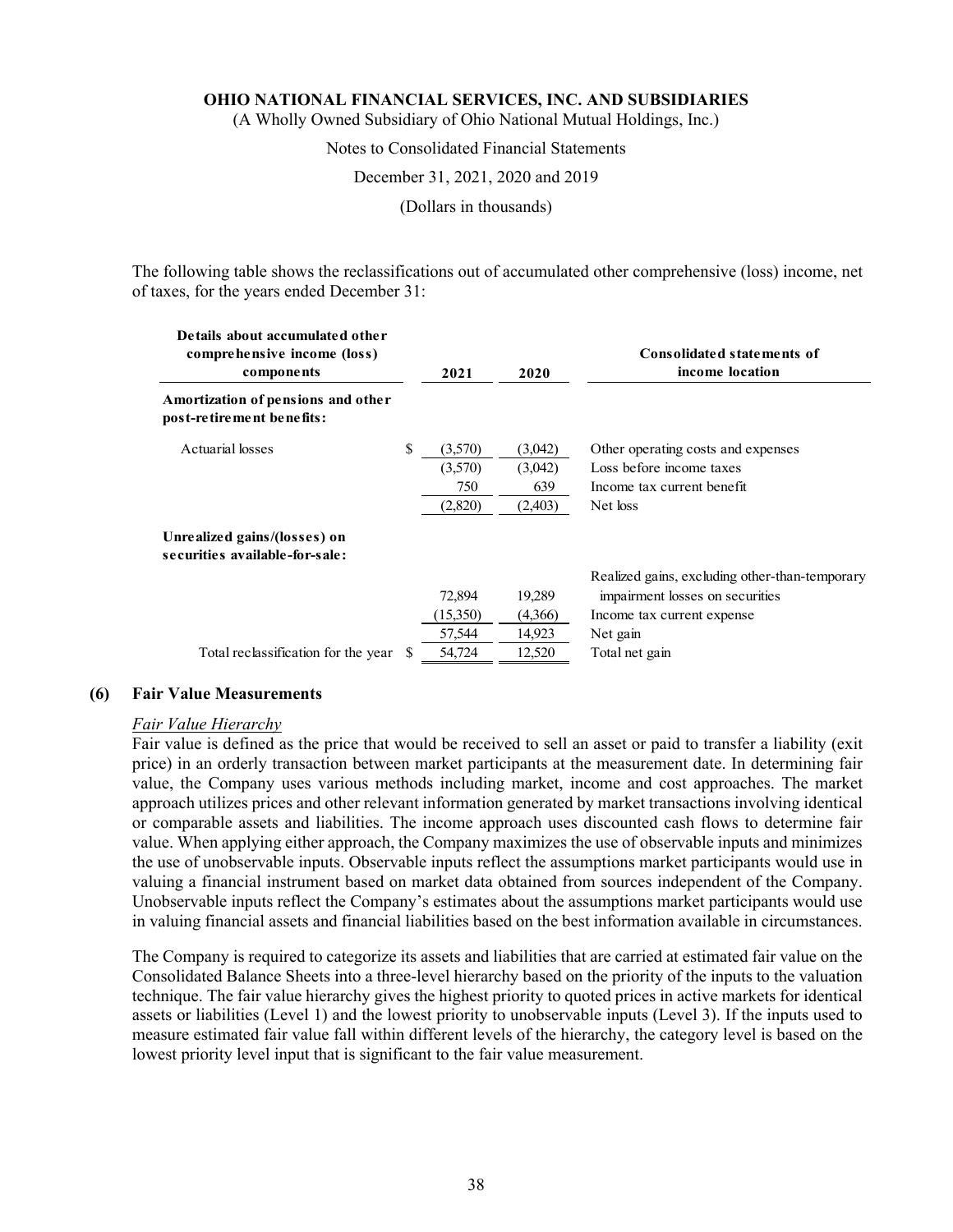(A Wholly Owned Subsidiary of Ohio National Mutual Holdings, Inc.)

# Notes to Consolidated Financial Statements December 31, 2021, 2020 and 2019 (Dollars in thousands)

The levels of the fair value hierarchy are as follows:

- Level 1 Fair value is based on unadjusted quoted prices for identical assets or liabilities in an active market at the measurement date. The types of assets and liabilities utilizing Level 1 valuations generally include U.S. government securities, actively traded equity securities, cash and cash equivalents, short-term investments, separate account assets, and exchange traded derivatives.
- Level 2 Fair value is based on significant inputs, other than quoted prices included in Level 1, that are observable in active markets or that are derived principally from, or corroborated by, observable market data through correlation or other means for identical or similar assets and liabilities. The types of assets and liabilities utilizing Level 2 valuations generally include U.S. government agency securities, municipal bonds, foreign government debt, certain corporate debt, asset-backed, mortgagebacked, private placement, equity securities, derivatives, securities lending collateral, cash equivalent securities, and short-term investments.
- **Level 3** Fair value is based on unobservable inputs for the asset or liability for which there is little or no market activity at the measurement date. Unobservable inputs used in the valuation reflect management's best estimate about the assumptions market participants would use to price the asset or liability. The types of assets and liabilities utilizing Level 3 valuations generally include certain U.S. treasury securities and other government obligations (including certain investments in debt instruments issued by the U.S. military which are supported by lease payments), corporate debt, assetbacked or mortgage-backed securities, embedded derivatives associated with fixed indexed annuity contracts, and reinsurance contracts and embedded derivatives associated with living benefit contracts.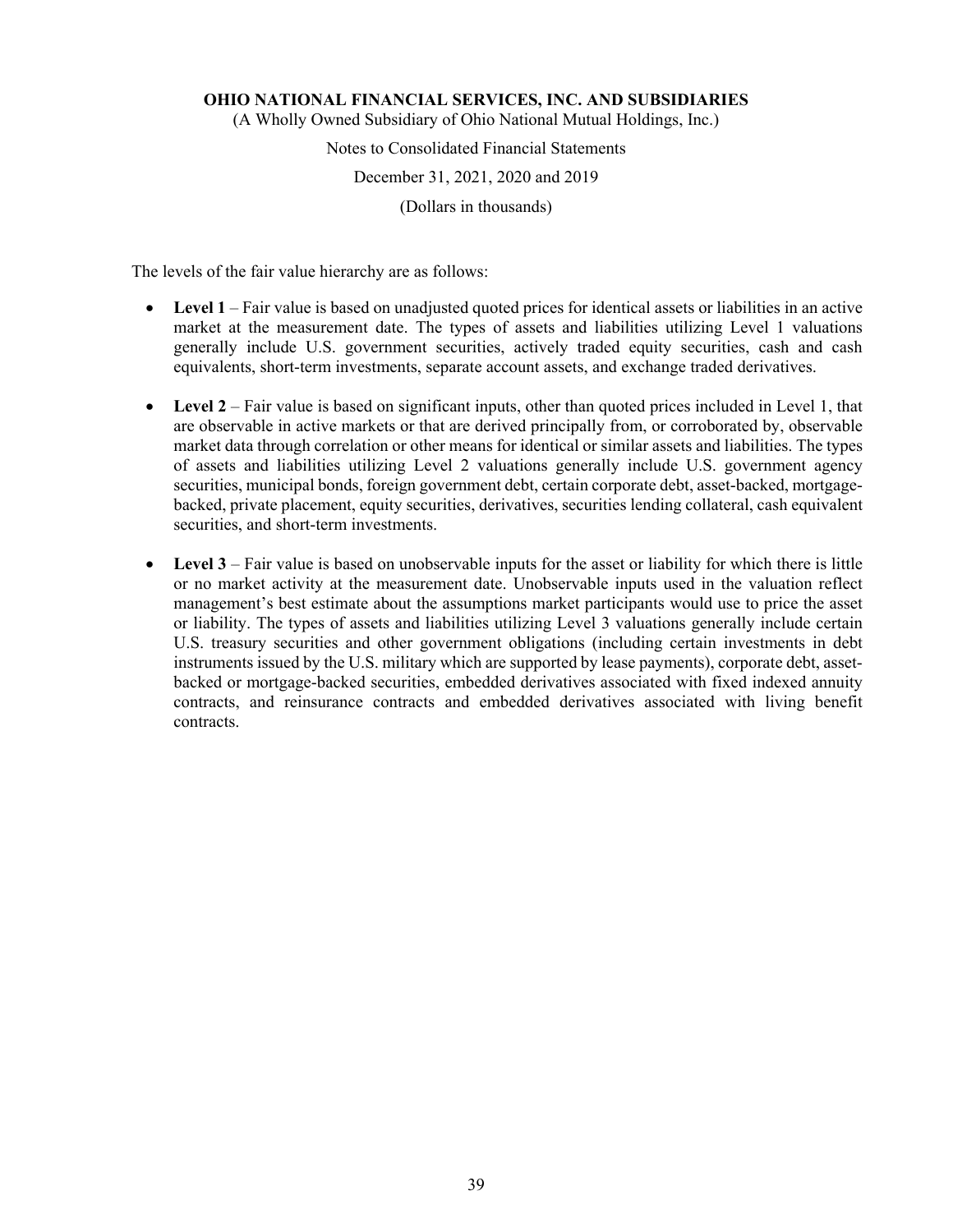(A Wholly Owned Subsidiary of Ohio National Mutual Holdings, Inc.)

### Notes to Consolidated Financial Statements

### December 31, 2021, 2020 and 2019

(Dollars in thousands)

The following table presents the Company's hierarchy for its financial assets and liabilities measured at estimated fair value on a recurring basis at December 31, 2021:

| <b>Assets</b>                                           | Level 1          | Level 2    | Level 3   | <b>Total</b> |
|---------------------------------------------------------|------------------|------------|-----------|--------------|
| Investments:                                            |                  |            |           |              |
| Securities available-for-sale:                          |                  |            |           |              |
| Fixed maturity securities:                              |                  |            |           |              |
| U.S. Treasury securities and                            |                  |            |           |              |
| obligations of U.S. government                          | \$<br>16,016     | 17,710     | 3,667     | 37,393       |
| Obligations of states and                               |                  |            |           |              |
| political subdivisions                                  |                  | 1,520,549  |           | 1,520,549    |
| Debt securities issued by                               |                  |            |           |              |
| foreign governments                                     |                  | 11,417     |           | 11,417       |
| Corporate                                               |                  | 7,680,892  | 22,674    | 7,703,566    |
| Asset-backed                                            |                  | 920,459    | 93,564    | 1,014,023    |
| Mortgage-backed                                         |                  | 423,643    | 2,992     | 426,635      |
| Equity securities                                       | 77,810           | 9,945      | 13,224    | 100,979      |
| Other long-term investments:                            |                  |            |           |              |
| Derivative assets:                                      |                  |            |           |              |
| Equity put options                                      |                  | 43,992     |           | 43,992       |
| Equity index call options                               |                  | 41,397     |           | 41,397       |
| Cross currency swaps                                    |                  | 1,288      |           | 1,288        |
| Swaptions                                               |                  | 14,436     |           | 14,436       |
| Short-term investments securities                       |                  |            |           |              |
| lending collateral                                      |                  | 374,311    |           | 374,311      |
| Short-term investments                                  | 147,483          | 57,586     |           | 205,069      |
| Cash and cash equivalents                               | 444,731          | 69,995     |           | 514,726      |
| Reinsurance recoverable:                                |                  |            |           |              |
| GMIB reinsurance contracts                              |                  |            | 1,077,122 | 1,077,122    |
| Assets held in separate accounts                        | 19,376,463       |            |           | 19,376,463   |
| Total assets                                            | \$<br>20,062,503 | 11,187,620 | 1,213,243 | 32,463,366   |
| <b>Liabilities</b>                                      |                  |            |           |              |
| Future policy benefit and claims:                       |                  |            |           |              |
| GMAB/GMWB embedded derivatives                          | \$               |            | 15,912    | 15,912       |
| GLWB embedded derivatives                               |                  |            | 10,686    | 10,686       |
| Fixed indexed annuity embedded derivatives <sup>2</sup> |                  |            | 191,307   | 191,307      |
| <b>Total liabilities</b>                                | \$               |            | 217,905   | 217,905      |
|                                                         |                  |            |           |              |

<sup>1</sup> Level 3 is comprised of debt instruments by U.S. military which are supported by lease payments.

<sup>2</sup> Represents embedded derivative portion of fixed indexed annuity base contracts only. There are no embedded derivatives in fixed indexed GLWB riders.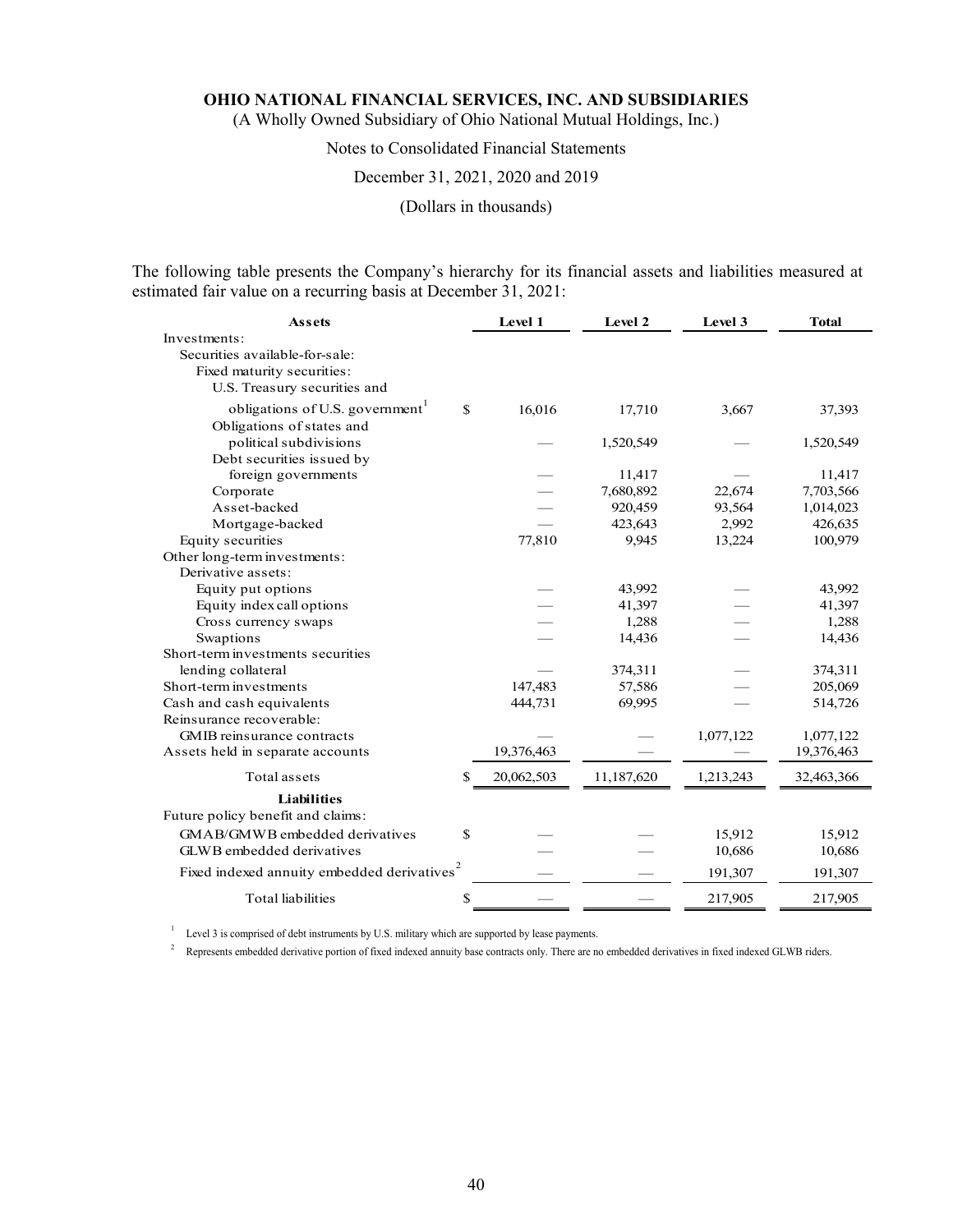(A Wholly Owned Subsidiary of Ohio National Mutual Holdings, Inc.)

### Notes to Consolidated Financial Statements

#### December 31, 2021, 2020 and 2019

(Dollars in thousands)

The following table presents the Company's hierarchy for its financial assets and liabilities measured at estimated fair value on a recurring basis at December 31, 2020:

| <b>Assets</b>                                           |    | Level 1    | Level 2    | Level 3   | <b>Total</b> |
|---------------------------------------------------------|----|------------|------------|-----------|--------------|
| Investments:                                            |    |            |            |           |              |
| Securities available-for-sale:                          |    |            |            |           |              |
| Fixed maturity securities:                              |    |            |            |           |              |
| U.S. Treasury securities and                            |    |            |            |           |              |
| obligations of U.S. government                          | \$ | 16,822     | 46,352     | 4,086     | 67,260       |
| Obligations of states and                               |    |            |            |           |              |
| political subdivisions                                  |    |            | 1,303,291  |           | 1,303,291    |
| Debt securities issued by                               |    |            |            |           |              |
| foreign governments                                     |    |            | 5,557      |           | 5,557        |
| Corporate                                               |    |            | 6,914,397  | 248,248   | 7,162,645    |
| Asset-backed                                            |    |            | 1,205,116  | 45,103    | 1,250,219    |
| Mortgage-backed                                         |    |            | 890,736    | 3,704     | 894,440      |
| Trading securities:                                     |    |            |            |           |              |
| Fixed maturity securities:                              |    |            |            |           |              |
| Corporate                                               |    |            | 128        |           | 128          |
| Equity securities                                       |    | 41,028     | 10,214     | 2,491     | 53,733       |
| Other long-term investments:                            |    |            |            |           |              |
| Derivative assets:                                      |    |            |            |           |              |
| Equity put options                                      |    |            | 40,813     |           | 40,813       |
| Equity index call options                               |    |            | 51,506     |           | 51,506       |
| Cross currency swaps                                    |    |            | 803        |           | 803          |
| Swaptions                                               |    |            | 26,506     |           | 26,506       |
| Short-term investments securities                       |    |            |            |           |              |
| lending collateral                                      |    |            | 368,897    |           | 368,897      |
| Short-term investments                                  |    | 142,890    | 64,880     |           | 207,770      |
| Cash and cash equivalents                               |    | 687,560    |            |           | 687,560      |
| Reinsurance recoverable:                                |    |            |            |           |              |
| GMIB reinsurance contracts                              |    |            |            | 1,357,034 | 1,357,034    |
| Assets held in separate accounts                        |    | 19,486,193 |            |           | 19,486,193   |
| Total assets                                            | \$ | 20,374,493 | 10,929,196 | 1,660,666 | 32,964,355   |
| <b>Liabilities</b>                                      |    |            |            |           |              |
| Future policy benefit and claims:                       |    |            |            |           |              |
| GMAB/GMWB embedded derivatives                          | \$ |            |            | 25,510    | 25,510       |
| GLWB embedded derivatives                               |    |            |            | 17,382    | 17,382       |
| Fixed indexed annuity embedded derivatives <sup>2</sup> |    |            |            | 154,678   | 154,678      |
| Derivative liabilities:                                 |    |            |            |           |              |
| Currency futures                                        |    | 3,866      |            |           | 3,866        |
| Equity put options                                      |    |            | 33,416     |           | 33,416       |
|                                                         |    |            |            |           |              |
| Total liabilities                                       | \$ | 3,866      | 33,416     | 197,570   | 234,852      |

 $1$  Level 3 is comprised of debt instruments by U.S. military which are supported by lease payments.

<sup>2</sup> Represents embedded derivative portion of fixed indexed annuity base contracts only. There are no embedded derivatives in fixed indexed GLWB riders.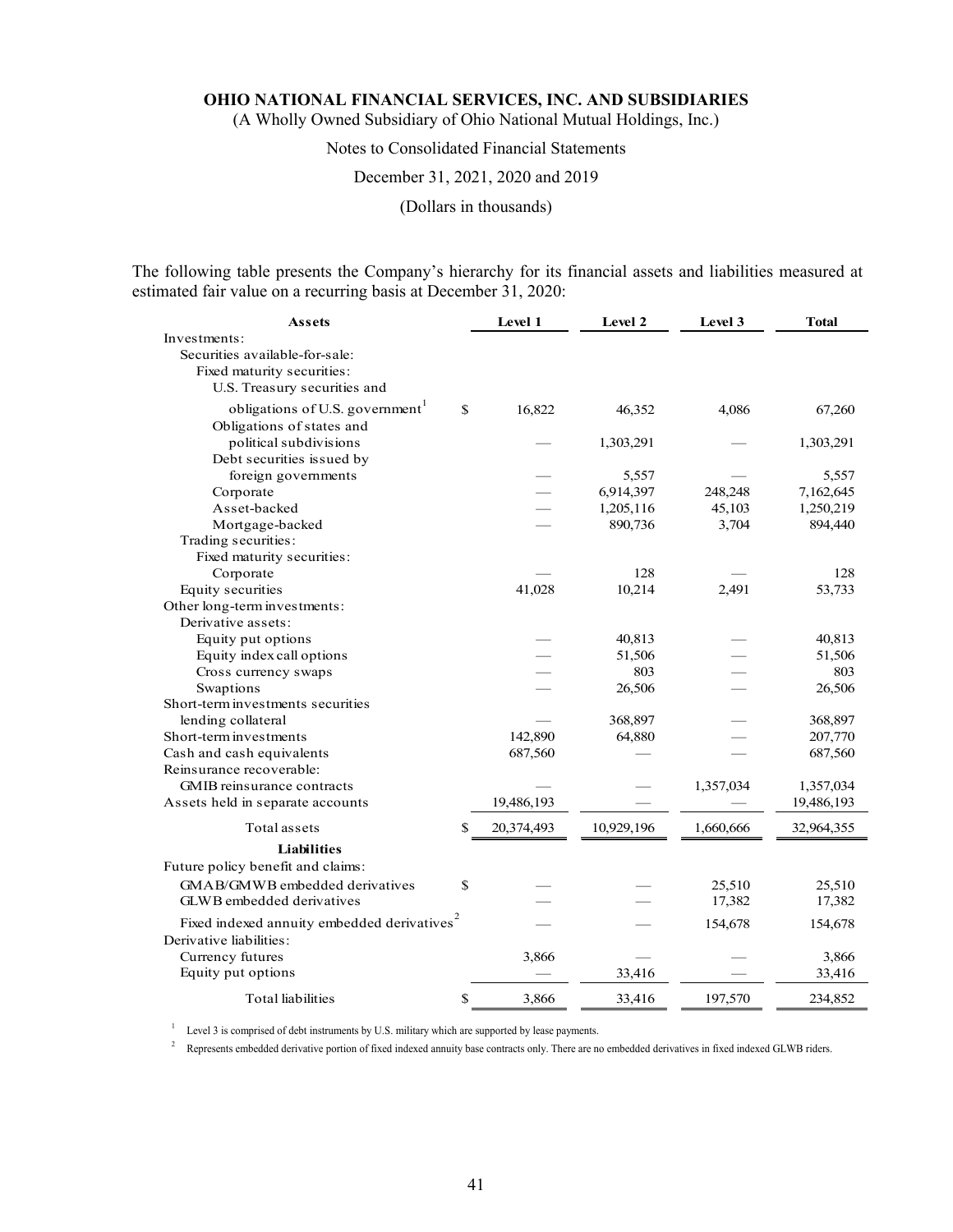(A Wholly Owned Subsidiary of Ohio National Mutual Holdings, Inc.)

### Notes to Consolidated Financial Statements

### December 31, 2021, 2020 and 2019

(Dollars in thousands)

### *Determination of Fair Values*

The valuation methodologies used to determine the estimated fair values of assets and liabilities under the exit price notion of FASB ASC Topic 820, *Fair Value Measurements and Disclosures*, reflect market participant objectives and are based on the application of the fair value hierarchy that prioritizes observable market inputs over unobservable inputs. The Company determines the estimated fair values of certain financial assets and financial liabilities based on quoted market prices, where available. The Company also determines estimated fair value based on future cash flows discounted at the appropriate current market rate. Estimated fair values include adjustments for credit-related and liquidity issues of the underlying issuer of the investment.

The Company has policies and guidelines that establish valuation methodologies and consistent application of such methodologies. These policies and guidelines provide controls around the valuation process. These controls include appropriate review and analysis of investment prices against market activity or price variances, secondary pricing sources, review of price source changes, and methodology changes.

The following is a discussion of the methodologies used to determine estimated fair values for the financial instruments listed in the above tables:

*Fixed maturity and equity securities –* The estimated fair value of fixed maturity and equity securities is generally obtained from independent pricing services based on market quotations of reported trades for identical or similar securities.

When there are no recent reported trades, the Company uses third party pricing services that use matrix or model processes to develop a security price using future cash flow expectations and collateral performance discounted at an estimated market rate. For the pricing of asset-backed and mortgage-backed securities, the models include estimates for future principal prepayments based on the characteristics of the underlying structure and prepayment speeds previously experienced at the interest rate levels projected for the underlying collateral. Since these securities have been priced using market observable inputs that are obtained by the independent pricing services, the Company has classified these fixed maturity securities as Level 2 assets.

Fixed maturity securities not priced by independent services are generally priced using an internal pricing matrix. The internal pricing matrix is developed by obtaining spreads for corporate securities with varying weighted average lives and bond ratings. The weighted average life and bond rating of a particular fixed maturity security to be priced using the internal matrix are important inputs into the model and are used to determine a corresponding spread that is added to the appropriate U.S. Treasury yield to create an estimated market yield for that bond. The estimated market yield is then used to estimate the fair value of the particular fixed maturity security. Since the inputs used for the internal pricing matrix are based on observable market data, the Company has classified these fair values within Level 2.

In some instances, the independent pricing service will price securities using independent broker quotations from market makers and other broker/dealers recognized to be market participants, which utilize inputs that may be difficult to corroborate with observable market data. These fixed maturity securities are classified as Level 3 assets.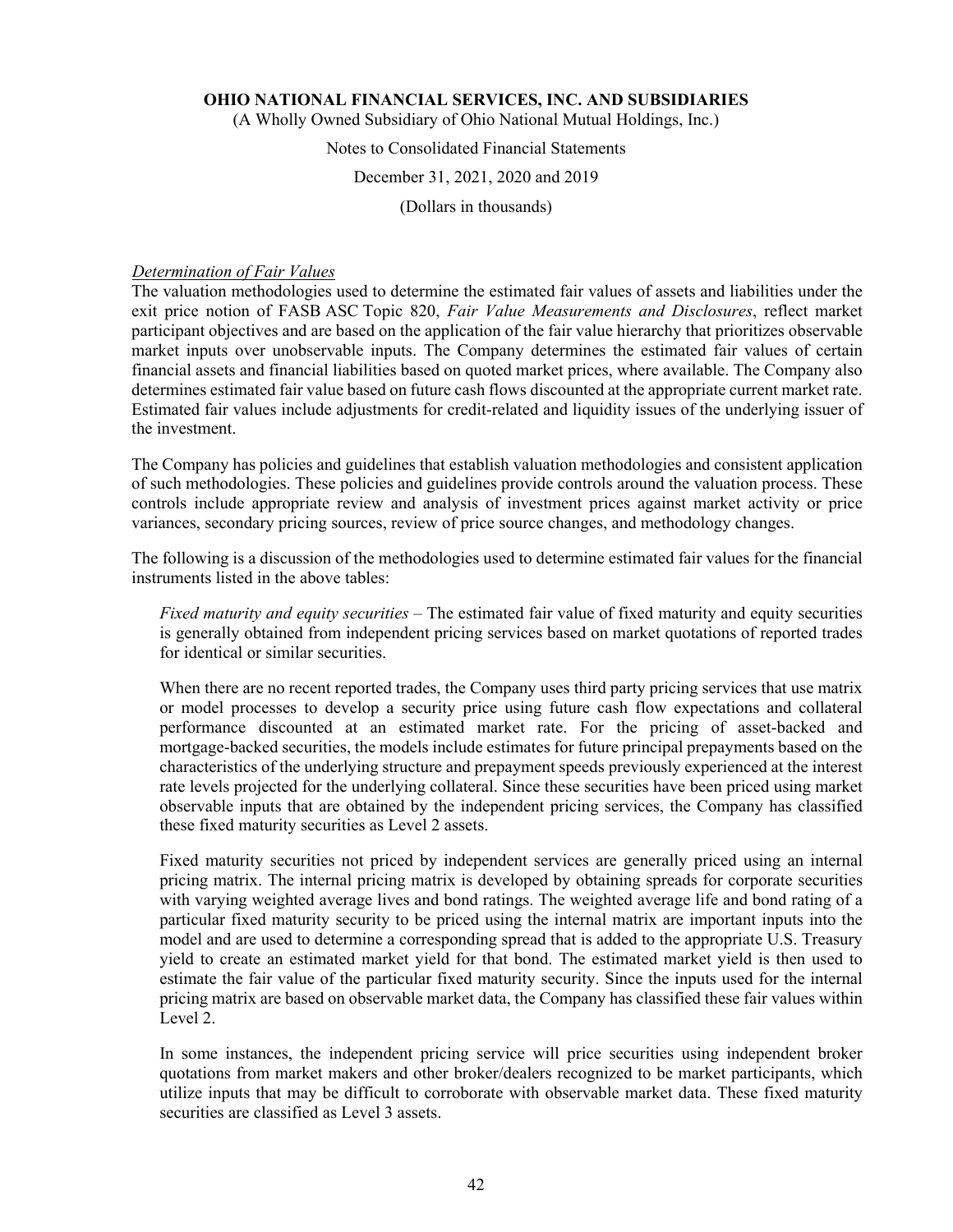(A Wholly Owned Subsidiary of Ohio National Mutual Holdings, Inc.)

# Notes to Consolidated Financial Statements December 31, 2021, 2020 and 2019

(Dollars in thousands)

For certain asset-backed and mortgage-backed fixed maturity securities with complex cash flows that are not priced by independent pricing services, management determines the fair value using other modeling techniques, primarily commercial software applications utilized for valuing securitized investments with variable cash flows. These fixed maturity securities are classified as Level 3 assets.

In some instances, equity securities are being carried based on valuation metrics obtained from a thirdparty valuation report. These common stocks are classified as Level 3 assets.

At December 31, 2021, 81.5% of the estimated fair values of fixed maturity securities were obtained from independent pricing services, 16.8% from the Company's internal pricing matrices and 1.7% from other sources. At December 31, 2020, 82.0% of the estimated fair values of fixed maturity securities were obtained from independent pricing services, 14.9% from the Company's internal pricing matrices and 3.1% from other sources.

*Derivative instruments -* The Company enters into derivative transactions comprised of equity index put options, equity futures, currency futures, equity swaps and interest rate swaptions as hedges for certain riders that were sold with variable annuity products. The Company similarly purchases equity index call options as hedges for the fixed indexed annuity and indexed universal life products. The equity and currency futures are exchange traded derivatives, and the estimated fair value is based on an active market quotation. The Company has classified the estimated fair values of the exchange traded derivatives as Level 1 assets and liabilities. The equity index put options, equity index call options, equity swaps and interest rate swaptions are valued using pricing models with inputs that are observable in the market or can be derived principally from, or corroborated by, observable market data. These derivative assets are classified as Level 2 assets.

*Short-term investments -* Short-term investments include fixed maturity securities that mature in less than one year and are valued in the same manner as the fixed maturity securities. These fixed maturity securities are classified as Level 2 assets. A portion of short-term investments are bank deposits that are classified as Level 1 assets since these investments are very liquid and not subject to valuation fluctuations.

*Cash and cash equivalents* - Cash is considered a Level 1 asset as it is the functional currency in the U.S. and is the most liquid form of an asset and not subject to valuation fluctuations. Cash equivalents are comprised of publicly traded money market accounts. The publicly traded money market accounts are considered to be Level 1 assets.

*Assets held in separate accounts -* Separate account assets are recorded at estimated fair value based primarily on market quotations of the underlying securities and reported as a summarized total on the Consolidated Balance Sheets. The underlying securities are mutual funds that are valued using the reported net asset value which is published daily. The Company has classified the estimated separate account assets as Level 1 assets.

GMIB reinsurance contracts and GMAB/GMWB/GLWB embedded derivatives – Certain of the Company's individual variable annuity contracts that include guaranteed benefit riders accounted for as embedded derivatives are measured at estimated fair value separately from the host variable annuity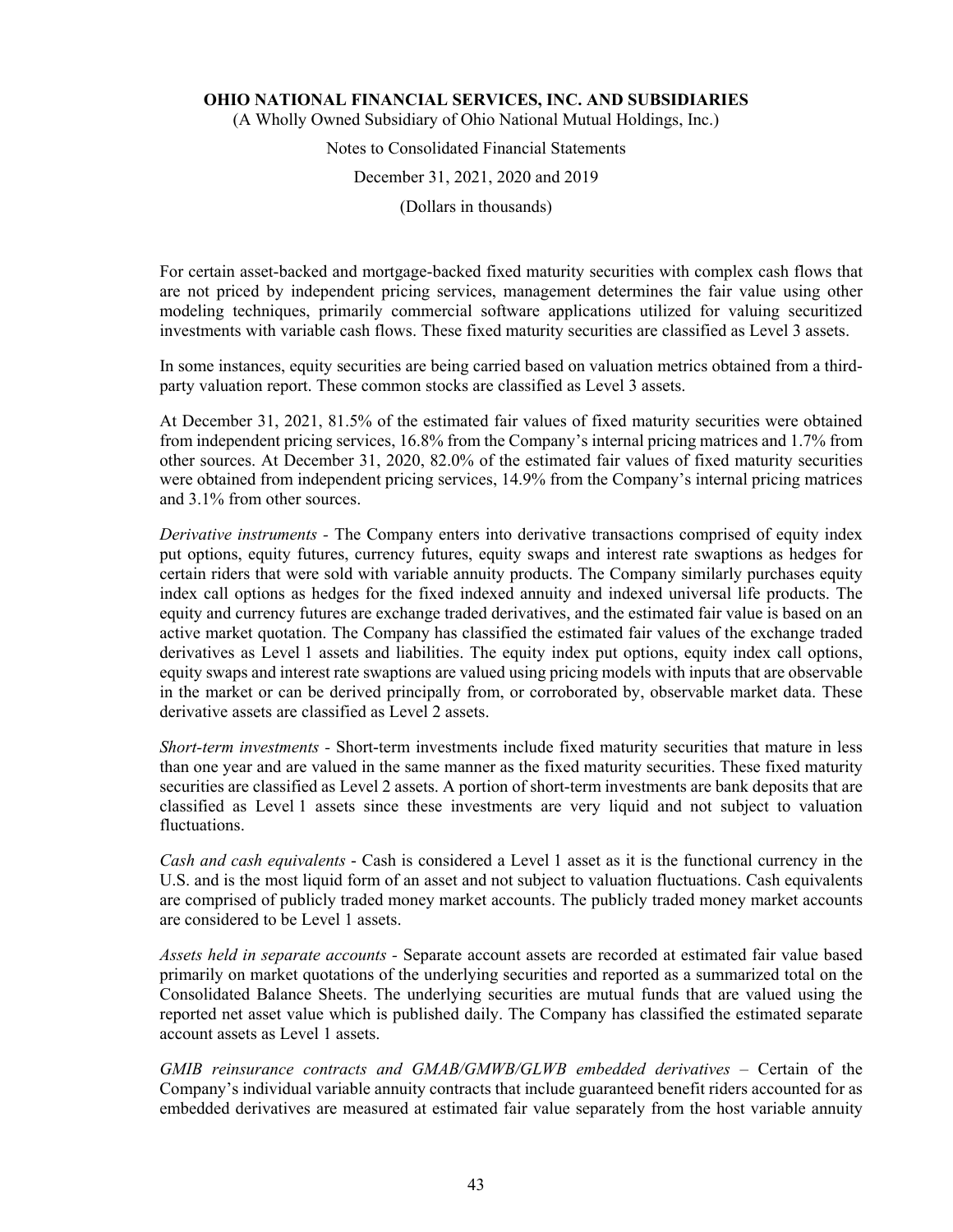(A Wholly Owned Subsidiary of Ohio National Mutual Holdings, Inc.)

# Notes to Consolidated Financial Statements December 31, 2021, 2020 and 2019

(Dollars in thousands)

contract. These guarantees take the form of guaranteed withdrawal and income benefits on variable annuity products.

The fair value of these assets and liabilities is estimated using the present value of future benefits minus the present value of future premiums over the expected lives of the contracts using various capital market and actuarial assumptions. The Company uses a risk neutral valuation methodology in which cash flows are projected under multiple capital market scenarios using observable risk-free rates.

The valuation of the embedded derivatives also includes a credit adjustment using the Company's nonperformance risk to the present value of the future cash flows.

Other significant inputs to the valuation models for the derivatives associated with the guaranteed benefit riders include capital market assumptions, such as interest rates, equity indices, foreign currency rates, counterparty credit, and implied volatility assumptions, as well as various policyholder behavior assumptions that are actuarially determined, including lapse rates, benefit utilization rates, mortality rates, and withdrawal rates.

Since many of the assumptions utilized in the valuation of the reinsurance contracts and embedded derivatives are unobservable and are considered to be significant inputs to the valuations, these are classified as Level 3 assets and liabilities.

*Fixed indexed annuity embedded derivatives* - The Company's fixed indexed annuity contracts include embedded derivatives, which are measured at estimated fair value separate from the host fixed indexed annuity contract. These embedded derivatives are estimated using the option budget method. The option budget method is used as the best estimate of the future values of the index credits. The embedded derivative incorporates the excess cash flows, or those cash flows that represent the value of the indexes in excess of guarantee values. These cash flows are then discounted using the risk-free rates plus a nonperformance risk spread, adjusted for margins.

Nonperformance risk is based on the counterparty's debt and cash flows obtained from publicly available information. Risk margins capture the non-capital market risk of the instrument which represents the additional risks assumed due to the uncertainties of the actuarial assumptions.

Other significant inputs to the valuation model for these derivatives include capital market assumptions, such as interest rates, equity indices, and volatility surface values, as well as various policyholder behavior assumptions that are actuarially determined, including lapse rates, benefit utilization rates, mortality rates, and withdrawal rates.

Since many of the assumptions utilized in the valuation of these reserves are unobservable and are considered to be significant inputs to the valuations, these are classified as Level 3 liabilities.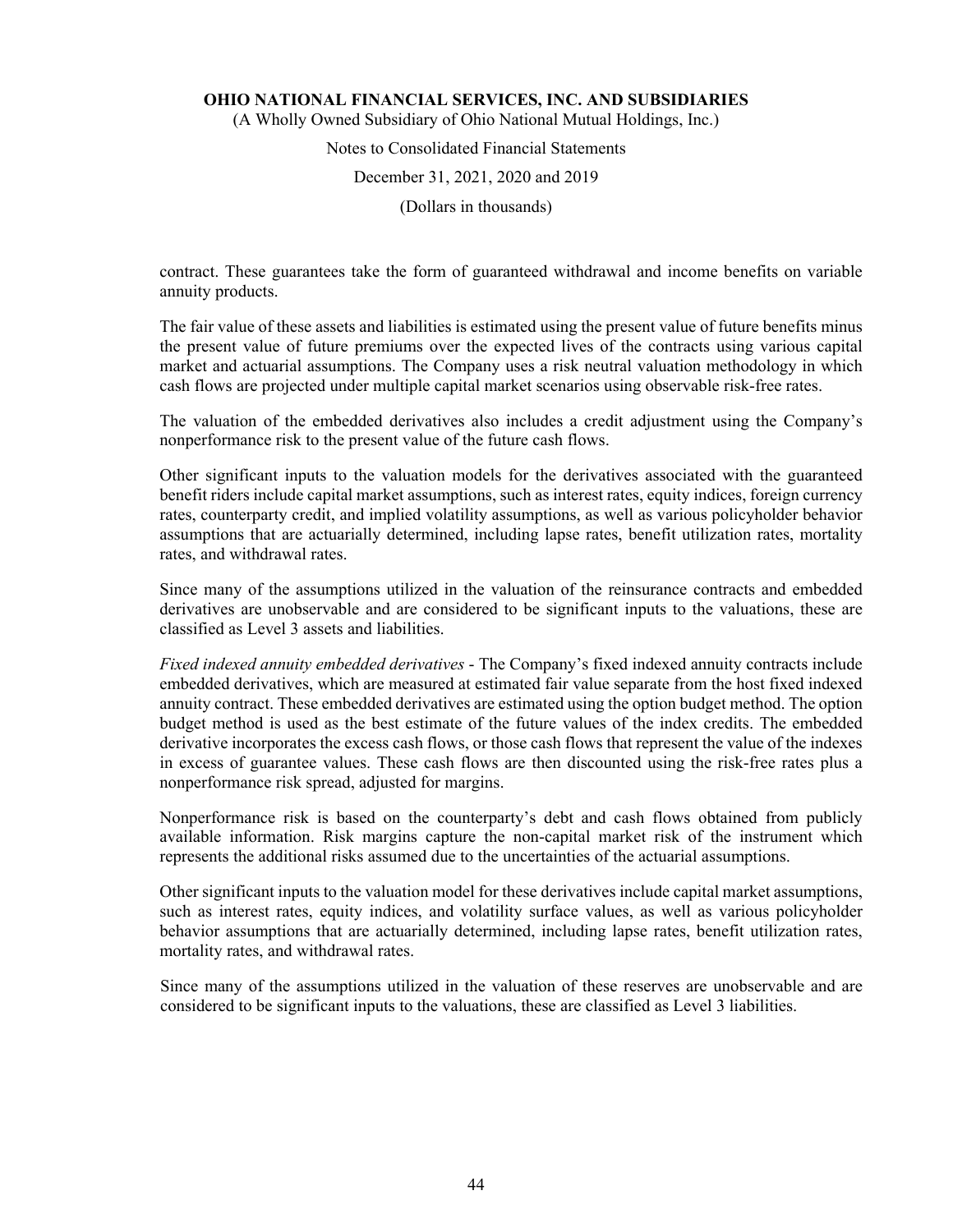(A Wholly Owned Subsidiary of Ohio National Mutual Holdings, Inc.)

# Notes to Consolidated Financial Statements

#### December 31, 2021, 2020 and 2019

### (Dollars in thousands)

### *Assets and Liabilities Measured at Fair Value on a Recurring Basis Using Significant Unobservable Inputs (Level 3)*

The following tables summarize the reconciliation of the beginning and ending balances and related changes in fair value measurements for which significant unobservable inputs were used in determining the estimated fair value for the years ended December 31:

|                                                                                                                           |    |                                                                         |                                           | <b>Investments</b>                         |                        |                                    | Reinsurance<br>Recoverable | <b>Other</b><br><b>Assets</b>                   |                                              |
|---------------------------------------------------------------------------------------------------------------------------|----|-------------------------------------------------------------------------|-------------------------------------------|--------------------------------------------|------------------------|------------------------------------|----------------------------|-------------------------------------------------|----------------------------------------------|
| <b>Assets</b>                                                                                                             |    | U.S. treasury<br>securities and<br>obligations<br>of U.S.<br>government | Corporate                                 | Asset -<br>backed                          | Mortgage -<br>backed   | <b>Equity</b><br><b>Securities</b> | <b>GMIB</b><br>reinsurance | GMAB/<br><b>GMWB</b><br>embedded<br>derivatives | <b>Total</b><br>assets                       |
| December 31, 2019                                                                                                         | \$ | 4,403                                                                   | 22,023                                    | 75,839                                     | 4,688                  |                                    | 1,290,896                  | 17,298                                          | 1,415,147                                    |
| Net investment gains/(losses):<br>In earnings<br>(realized and unrealized) <sup>1</sup><br>Unrealized in OCI <sup>2</sup> |    | (145)                                                                   | (8)<br>(9,325)                            | (12, 319)<br>(150)                         | (24)<br>9              | 405                                | 66,138                     | (17,298)                                        | 36,489<br>(9,206)                            |
| Purchases<br>Settlements<br>Transfers into Level 3<br>Transfers out of Level 3                                            |    | (172)                                                                   | 88,988<br>(8, 108)<br>154,678             | 23,375<br>(35, 218)<br>13,698<br>(20, 122) | (969)                  | 2,086                              |                            |                                                 | 114,449<br>(44, 467)<br>168,376<br>(20, 122) |
| December 31, 2020                                                                                                         |    | 4,086                                                                   | 248,248                                   | 45,103                                     | 3,704                  | 2,491                              | 1,357,034                  | $\overline{\phantom{0}}$                        | 1,660,666                                    |
| Net investment gains/(losses):<br>In earnings<br>(realized and unrealized) <sup>1</sup><br>Unrealized in OCI <sup>2</sup> |    | (233)                                                                   | (308)<br>(3,104)                          | (36)<br>(437)                              | $\overline{c}$<br>(12) | 490<br>(181)                       | (279, 912)                 |                                                 | (279, 764)<br>(3,967)                        |
| Purchases<br>Settlements<br>Transfers into Level 3<br>Transfers out of Level 3                                            |    | (186)                                                                   | 1,000<br>(17, 145)<br>6,018<br>(212, 035) | 80,655<br>(6, 464)<br>(25, 257)            | (702)                  | 13,000<br>(2,576)                  |                            | L.<br>and a<br>$\overline{\phantom{0}}$         | 94,655<br>(27,073)<br>6,018<br>(237, 292)    |
| December 31, 2021                                                                                                         | S  | 3,667                                                                   | 22,674                                    | 93,564                                     | 2,992                  | 13,224                             | 1,077,122                  |                                                 | 1,213,243                                    |
| Change in unrealized<br>gains (losses):<br>Still held at December 31:<br>2020                                             | Ŝ  |                                                                         | (4)                                       | (80)                                       | (23)                   |                                    | 66.138                     |                                                 | 66,031                                       |
| 2021                                                                                                                      | \$ |                                                                         |                                           | (15)                                       | $\overline{2}$         |                                    | (279, 912)                 |                                                 | (279, 925)                                   |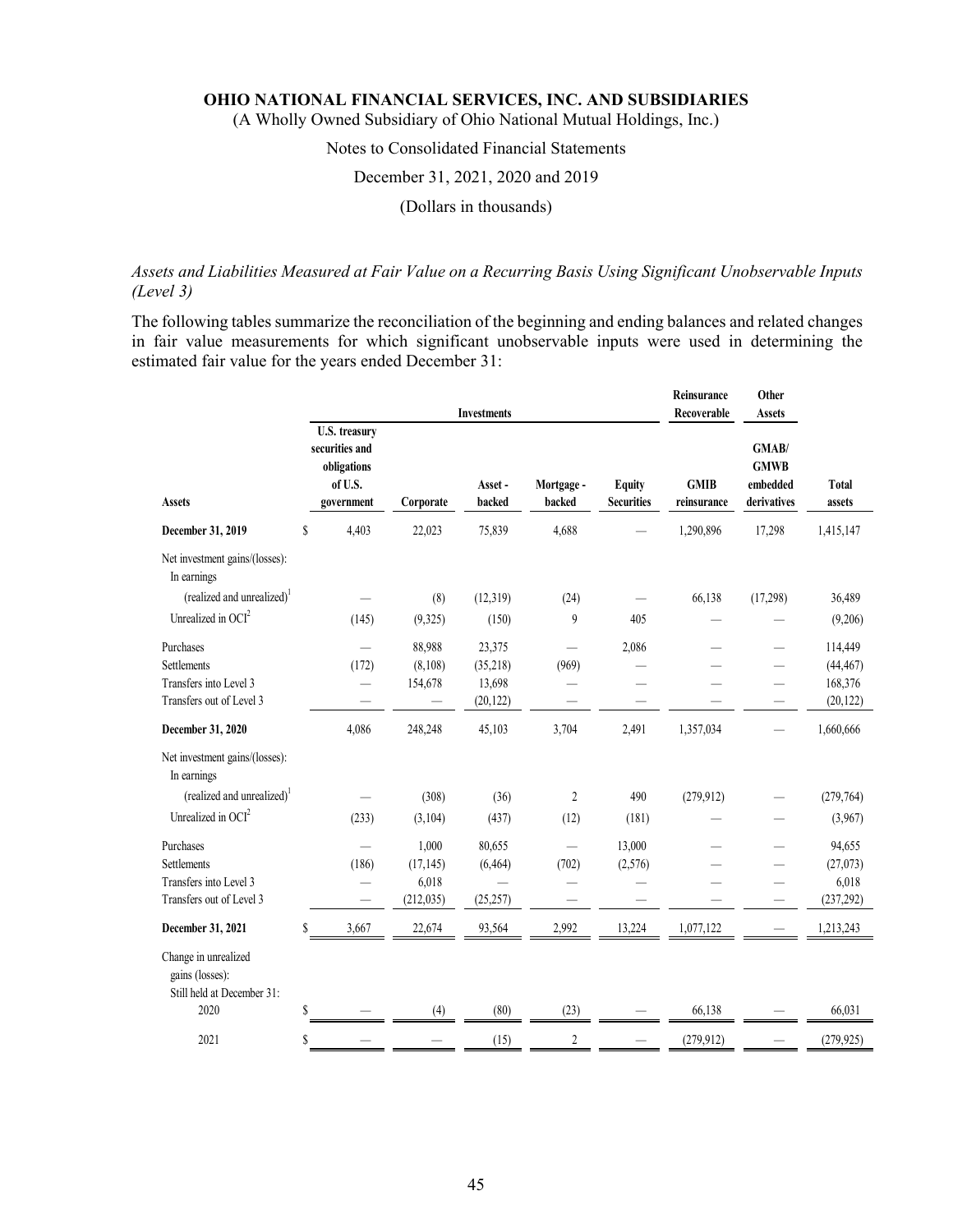(A Wholly Owned Subsidiary of Ohio National Mutual Holdings, Inc.)

### Notes to Consolidated Financial Statements

#### December 31, 2021, 2020 and 2019

#### (Dollars in thousands)

| <b>Liabilities</b>                                                                   | <b>GMAB</b><br><b>GMWB</b><br>embedded<br>derivatives <sup>3</sup> | <b>GLWB</b><br>embedded<br>derivatives | <b>Fixed indexed</b><br>annuity<br>embedded<br>derivatives | <b>Total</b><br>liabilities |
|--------------------------------------------------------------------------------------|--------------------------------------------------------------------|----------------------------------------|------------------------------------------------------------|-----------------------------|
| December 31, 2019                                                                    | \$                                                                 | (19,706)                               | (166, 353)                                                 | (186, 059)                  |
| Net investment gains/(losses):<br>In earnings (realized and unrealized) $2$          | (25,510)                                                           | 2,324                                  | 11,675                                                     | (11,511)                    |
| December 31, 2020                                                                    | (25,510)                                                           | (17, 382)                              | (154, 678)                                                 | (197,570)                   |
| Net investment gains/(losses):<br>In earnings (realized and unrealized) <sup>2</sup> | 9,598                                                              | 6,696                                  | (36,629)                                                   | (20, 335)                   |
| December 31, 2021                                                                    | \$<br>(15, 912)                                                    | (10, 686)                              | (191, 307)                                                 | (217,905)                   |
| Change in unrealized gains/(losses):<br>Still held at December 31:                   |                                                                    |                                        |                                                            |                             |
| 2020                                                                                 | \$<br>(42, 808)                                                    | 2,324                                  | 11,675                                                     | (28,809)                    |
| 2021                                                                                 | \$<br>9,598                                                        | 6,696                                  | (36, 629)                                                  | (20, 335)                   |

<sup>1</sup> Net realized investment gains and losses included in earnings reflect gains/(losses) on sales of financial instruments, changes in fair value of other assets and liabilities, other-than-temporary impairments, amortization and accretion of premiums or discounts and derivative

settlements activity. 2 Unrealized investment gains and losses recorded in other comprehensive (loss) income include changes in market value of certain instruments.

<sup>3</sup> In 2019, the GMAB reserve balance was negative and reclassified as an asset.

The following tables present certain quantitative information about the significant unobservable inputs used in the fair value measurement for asset and liability classes measured at fair value on a recurring basis using significant unobservable inputs (Level 3) as of December 31. Certain securities classified as Level 3 excluded from the table below are obtained from non-binding broker quotes where observable inputs are not reasonably obtainable by the Company.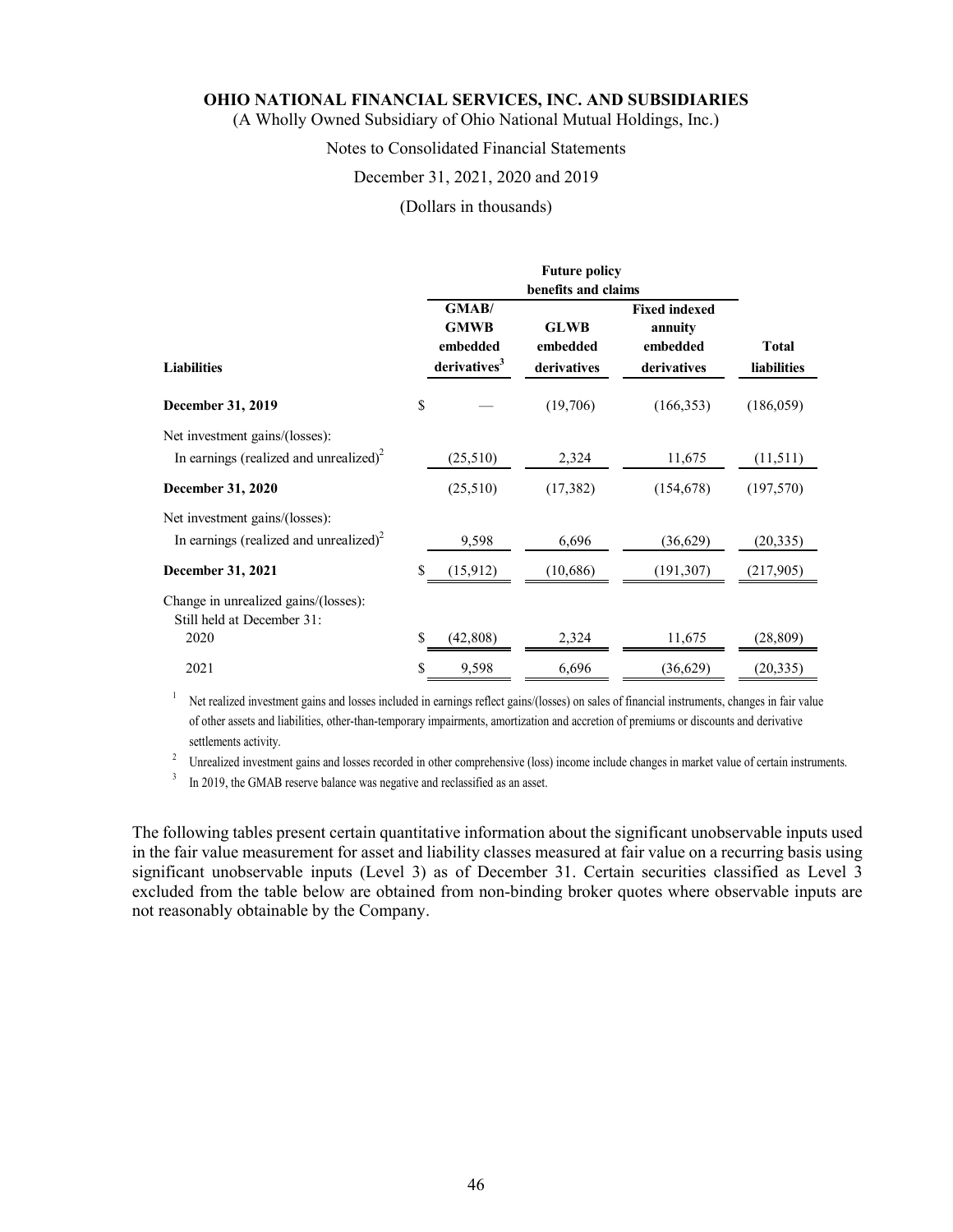(A Wholly Owned Subsidiary of Ohio National Mutual Holdings, Inc.)

# Notes to Consolidated Financial Statements

### December 31, 2021, 2020 and 2019

# (Dollars in thousands)

|                                                                                | Assets/<br>liabilities<br>measured at<br>fair value | Valuation<br>techniques(s)    | Unobservable<br>input description <sup>2</sup>                                                                                                                                                                                                  | Input/range of<br>inputs                                                                                                                   | Weighted<br>average                       | Impact of<br>increase in<br>input on<br>fair value                                           |
|--------------------------------------------------------------------------------|-----------------------------------------------------|-------------------------------|-------------------------------------------------------------------------------------------------------------------------------------------------------------------------------------------------------------------------------------------------|--------------------------------------------------------------------------------------------------------------------------------------------|-------------------------------------------|----------------------------------------------------------------------------------------------|
| 2021<br>Assets<br>Securities available-for-sale:<br>Fixed maturity securities: |                                                     |                               |                                                                                                                                                                                                                                                 |                                                                                                                                            |                                           |                                                                                              |
| U.S. Treasury securities and<br>obligations of U.S. government                 | \$<br>3,667                                         | Market pricing                | Market prices                                                                                                                                                                                                                                   | 121 - 122%                                                                                                                                 | 121                                       | Increase                                                                                     |
| Corporate                                                                      | 22,674                                              | Market pricing                | Market prices                                                                                                                                                                                                                                   | 88 - 120%                                                                                                                                  | 110                                       | Increase                                                                                     |
| Asset-backed                                                                   | 93,564                                              | Market pricing                | Market prices                                                                                                                                                                                                                                   | $2 - 104\%$                                                                                                                                | 96                                        | Increase                                                                                     |
| Mortgage-backed                                                                | 2,992                                               | Market pricing                | Market prices                                                                                                                                                                                                                                   | $103 - 107\%$                                                                                                                              | 104                                       | Increase                                                                                     |
| Equity securities                                                              | 13,224                                              | Market pricing                | Market prices                                                                                                                                                                                                                                   | $25 - 26%$                                                                                                                                 | 25                                        | Increase                                                                                     |
| Reinsurance recoverable:<br>GMIB reinsurance contracts                         | 1,077,122                                           | Stochastic actuarial<br>model | Mortality rates<br>ages $0-59$<br>ages 60+<br><b>Base Lapse Rates</b><br>duration 1-10<br>duration 11+<br>Non-Sys with rates (%AV)<br>Sys with rates (%Rollup)<br>Sys with utilization<br><b>IB</b> Utilization<br>Non-performance risk (Credit | $0 - 0.5%$<br>$0.4\% - 100\%$<br>$0.3\% - 7.6\%$<br>$3.6\% - 6.6\%$<br>$1.0\% - 4.5\%$<br>$95\% - 100\%$<br>$0\% - 13\%$<br>$0.3\% - 60\%$ | *<br>*<br>*<br>*<br>*<br>*<br>$\ast$<br>* | Decrease<br>Decrease<br>Decrease<br>Decrease<br>Increase<br>Increase<br>Increase<br>Increase |
|                                                                                |                                                     |                               | Spread)<br>Equity market volatility                                                                                                                                                                                                             | $0.33\% - 0.73\%$<br>$10.8\% - 23.0\%$                                                                                                     | *<br>*                                    | Decrease<br>Increase                                                                         |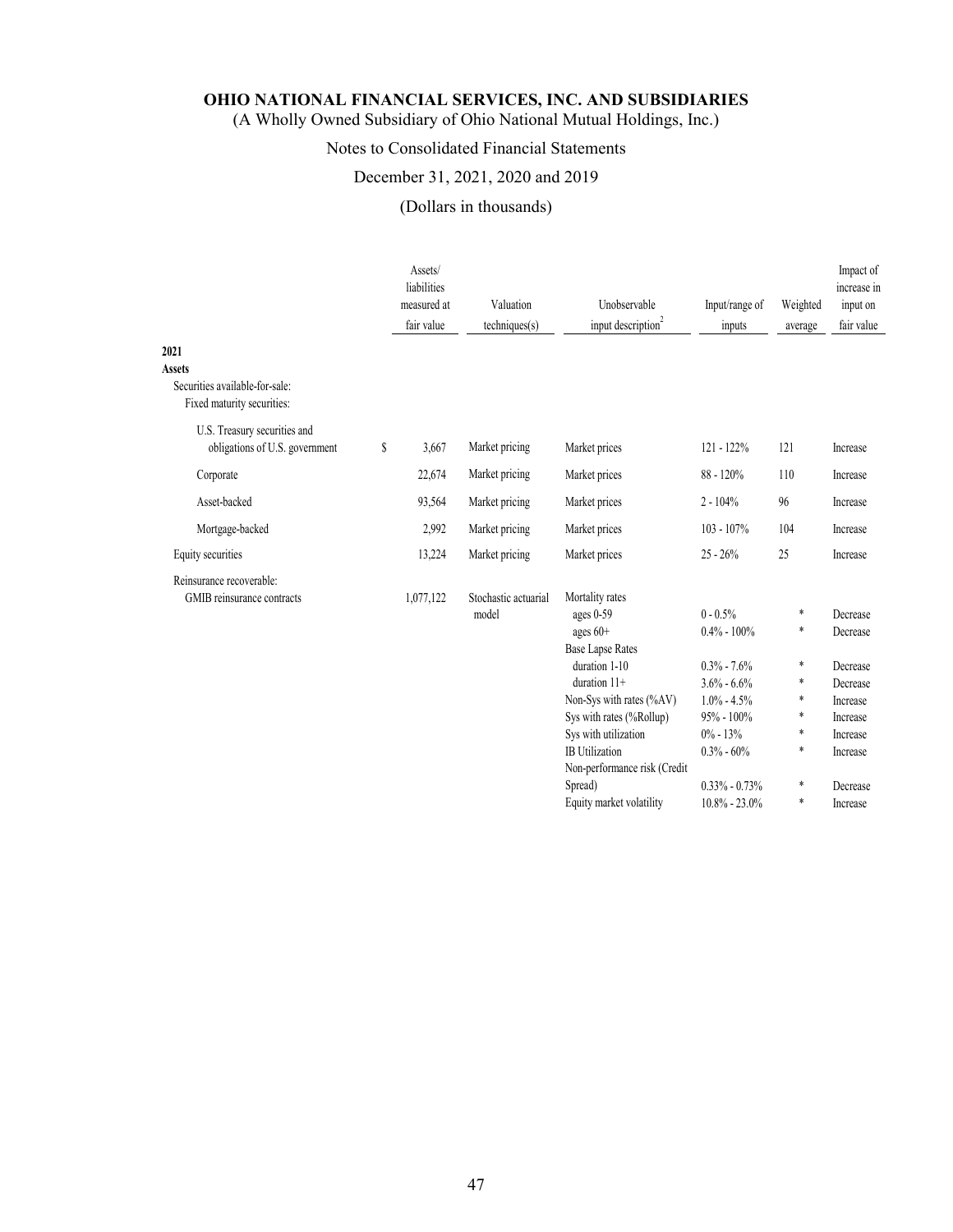(A Wholly Owned Subsidiary of Ohio National Mutual Holdings, Inc.)

# Notes to Consolidated Financial Statements

### December 31, 2021, 2020 and 2019

# (Dollars in thousands)

|                                             | Assets/<br>liabilities<br>measured at<br>fair value | Valuation<br>techniques(s) | Unobservable<br>input description <sup>2</sup> | Input/range of<br>inputs      | Weighted<br>average | Impact of<br>increase in<br>input on<br>fair value |
|---------------------------------------------|-----------------------------------------------------|----------------------------|------------------------------------------------|-------------------------------|---------------------|----------------------------------------------------|
| 2021                                        |                                                     |                            |                                                |                               |                     |                                                    |
| <b>Liabilities</b>                          |                                                     |                            |                                                |                               |                     |                                                    |
| GMAB/GMWB embedded derivatives <sup>1</sup> | 15,912                                              | Stochastic actuarial       | Mortality rates                                |                               |                     |                                                    |
|                                             |                                                     | model                      | ages $0-59$                                    | $0 - 0.5%$                    | *                   | Decrease                                           |
|                                             |                                                     |                            | ages 60+                                       | $0.3\% - 100\%$               | *                   | Decrease                                           |
|                                             |                                                     |                            | <b>Base Lapse Rates</b>                        |                               |                     |                                                    |
|                                             |                                                     |                            | duration 1-10                                  | $0.7\% - 18.6\%$              | *                   | Decrease                                           |
|                                             |                                                     |                            | duration 11+                                   | $6.2\% - 11.0\%$              | *                   | Decrease                                           |
|                                             |                                                     |                            | Non-Sys with rates (%AV)                       | $1.0\% - 1.5\%$               | $\ast$              | Decrease                                           |
|                                             |                                                     |                            | Sys with rates (%Rollup)                       | N/A                           | $\ast$              | N/A                                                |
|                                             |                                                     |                            | Sys with utilization                           | 0%                            | $\ast$              | Decrease                                           |
|                                             |                                                     |                            | Non-performance risk (Credit                   |                               |                     |                                                    |
|                                             |                                                     |                            | Spread)                                        | $1.87\% - 2.27\%$             | $\ast$              | Decrease                                           |
|                                             |                                                     |                            | Equity market volatility                       | $10.8\% - 23.0\%$             | *                   | Increase                                           |
|                                             |                                                     |                            |                                                |                               |                     |                                                    |
| GLWB embedded derivatives                   | 10,686                                              | Stochastic actuarial       | Mortality rates                                |                               | $\ast$              |                                                    |
|                                             |                                                     | model                      | ages 0-59                                      | $0 - 0.5%$<br>$0.3\% - 100\%$ | *                   | Decrease<br>Decrease                               |
|                                             |                                                     |                            | ages $60+$<br><b>Base Lapse Rates</b>          |                               |                     |                                                    |
|                                             |                                                     |                            | duration 1-10                                  | $0.2\% - 16.8\%$              | $\ast$              | Decrease                                           |
|                                             |                                                     |                            | duration 11+                                   | $7.0\% - 8.6\%$               | *                   | Decrease                                           |
|                                             |                                                     |                            | Non-Sys with rates (%AV)                       | 0%                            | *                   | Decrease                                           |
|                                             |                                                     |                            | Sys with rates (%MAW)                          | $90\% - 100\%$                | *                   | N/A                                                |
|                                             |                                                     |                            | Sys with utilization                           | $0\% - 29\%$                  | $\ast$              | Decrease                                           |
|                                             |                                                     |                            | Non-performance risk (Credit                   |                               |                     |                                                    |
|                                             |                                                     |                            | Spread)                                        | $1.87\% - 2.27\%$             | *                   | Decrease                                           |
|                                             |                                                     |                            | Equity market volatility                       | $17.6\% - 29.6\%$             | *                   | Increase                                           |
|                                             |                                                     |                            |                                                |                               |                     |                                                    |
| Fixed indexed annuity embedded derivatives  | 191,307                                             | Option budget              | Mortality rates                                |                               |                     |                                                    |
|                                             |                                                     | method                     | ages 0-59                                      | $0 - 0.5%$                    | *                   | Decrease                                           |
|                                             |                                                     |                            | ages 60+                                       | $0.3\% - 100\%$               | *                   | Decrease                                           |
|                                             |                                                     |                            | <b>Base Lapse Rates</b>                        |                               |                     |                                                    |
|                                             |                                                     |                            | duration 1-10                                  | $0.5\% - 25.0\%$              | *                   | Decrease                                           |
|                                             |                                                     |                            | duration 11+                                   | $4.0\% - 25.0\%$              | *                   | Decrease                                           |
|                                             |                                                     |                            | Non-Sys with rates (%AV)                       | 0%                            | $\ast$              | Decrease                                           |
|                                             |                                                     |                            | Sys with rates (%MAW)                          | $90\% - 100\%$                | $\ast$              | N/A                                                |
|                                             |                                                     |                            | Sys with utilization                           | $0\% - 30\%$                  | *                   | Decrease                                           |
|                                             |                                                     |                            | Non-performance risk (Credit                   |                               |                     |                                                    |
|                                             |                                                     |                            | Spread)                                        | $2.75\% - 4.56\%$             | *                   | Decrease                                           |
|                                             |                                                     |                            | Equity market volatility surface               |                               |                     |                                                    |
|                                             |                                                     |                            | rates                                          | $5.0\% - 20.2\%$              | *                   | Increase                                           |
|                                             |                                                     |                            |                                                |                               |                     |                                                    |

<sup>1</sup> All GMAB riders.

 $2$  Sys = Systematic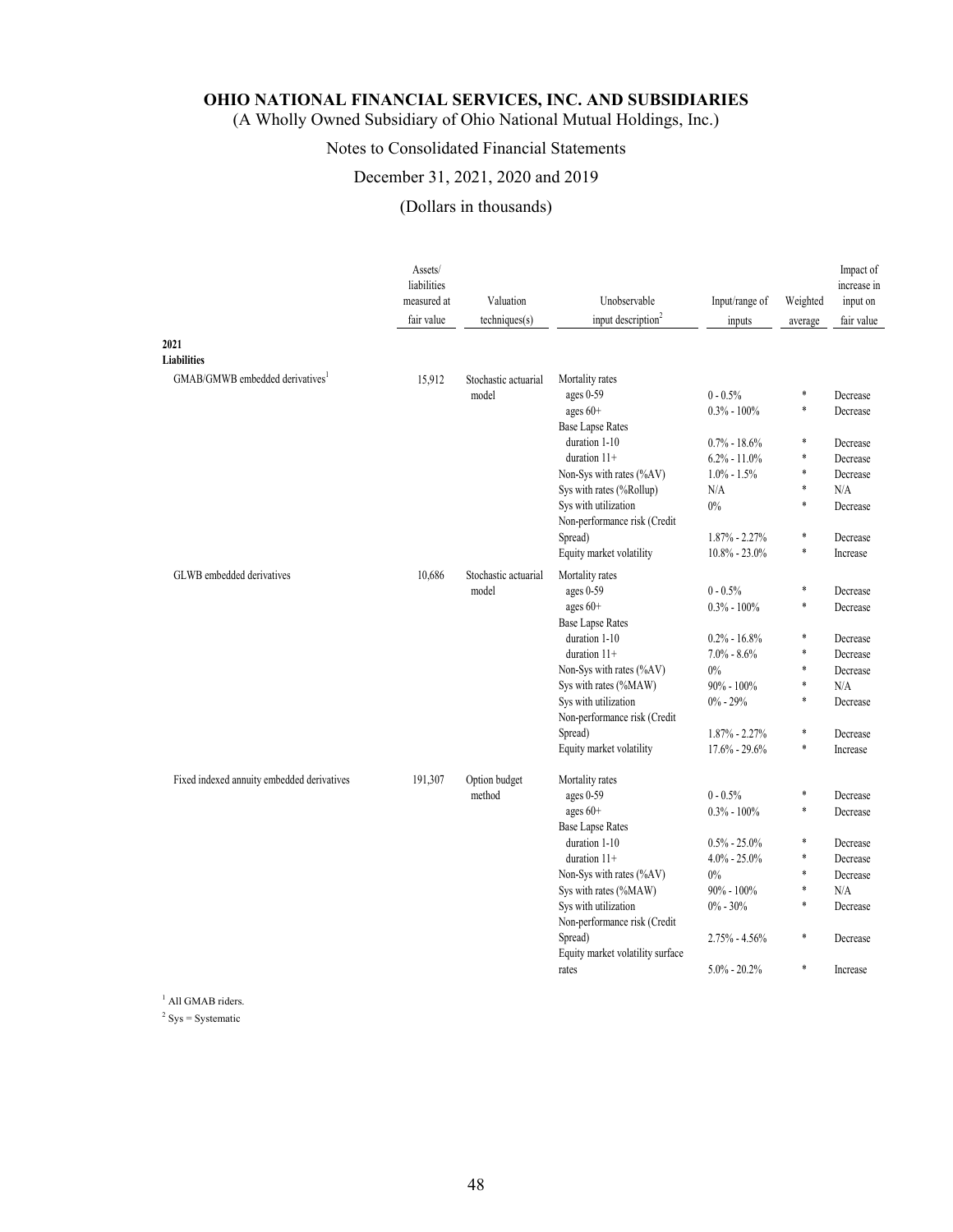(A Wholly Owned Subsidiary of Ohio National Mutual Holdings, Inc.)

# Notes to Consolidated Financial Statements

### December 31, 2021, 2020 and 2019

# (Dollars in thousands)

|                                                                                       | Assets/<br>liabilities<br>measured at<br>fair value | Valuation<br>techniques(s)    | Unobservable<br>input description <sup>2</sup>                                                                                                                                                                                                  | Input/range of<br>inputs                                                                                                                   | Weighted<br>average                                 | Impact of<br>increase in<br>input on<br>fair value                                           |
|---------------------------------------------------------------------------------------|-----------------------------------------------------|-------------------------------|-------------------------------------------------------------------------------------------------------------------------------------------------------------------------------------------------------------------------------------------------|--------------------------------------------------------------------------------------------------------------------------------------------|-----------------------------------------------------|----------------------------------------------------------------------------------------------|
| 2020<br><b>Assets</b><br>Securities available-for-sale:<br>Fixed maturity securities: |                                                     |                               |                                                                                                                                                                                                                                                 |                                                                                                                                            |                                                     |                                                                                              |
| U.S. Treasury securities and<br>obligations of U.S. government                        | \$<br>4,086                                         | Market pricing                | Market prices                                                                                                                                                                                                                                   | 127 - 128%                                                                                                                                 | 127                                                 | Increase                                                                                     |
| Corporate                                                                             | 248,248                                             | Market pricing                | Market prices                                                                                                                                                                                                                                   | $86 - 141%$                                                                                                                                | 102                                                 | Increase                                                                                     |
| Asset-backed                                                                          | 45.103                                              | Market pricing                | Market prices                                                                                                                                                                                                                                   | $2 - 112%$                                                                                                                                 | 91                                                  | Increase                                                                                     |
| Mortgage-backed                                                                       | 3,704                                               | Market pricing                | Market prices                                                                                                                                                                                                                                   | $102 - 105%$                                                                                                                               | 104                                                 | Increase                                                                                     |
| Equity securities                                                                     | 2,491                                               | Market pricing                | Market prices                                                                                                                                                                                                                                   | $0 - 322%$                                                                                                                                 | 322                                                 | Increase                                                                                     |
| Reinsurance recoverable:<br>GMIB reinsurance contracts                                | 1,357,034                                           | Stochastic actuarial<br>model | Mortality rates<br>ages 0-59<br>ages $60+$<br><b>Base Lapse Rates</b><br>duration 1-10<br>duration 11+<br>Non-Sys with rates (%AV)<br>Sys with rates (%Rollup)<br>Sys with utilization<br><b>IB</b> Utilization<br>Non-performance risk (Credit | $0 - 0.5%$<br>$0.4\% - 100\%$<br>$0.3\% - 7.6\%$<br>$3.6\% - 6.6\%$<br>$1.0\% - 4.5\%$<br>$95\% - 100\%$<br>$0\% - 13\%$<br>$0.3\% - 60\%$ | $\ast$<br>*<br>*<br>*<br>*<br>*<br>$\ast$<br>$\ast$ | Decrease<br>Decrease<br>Decrease<br>Decrease<br>Increase<br>Increase<br>Increase<br>Increase |
|                                                                                       |                                                     |                               | Spread)<br>Equity market volatility                                                                                                                                                                                                             | $0.38\% - 1.94\%$<br>$17.6\% - 29.6\%$                                                                                                     | *<br>*                                              | Decrease<br>Increase                                                                         |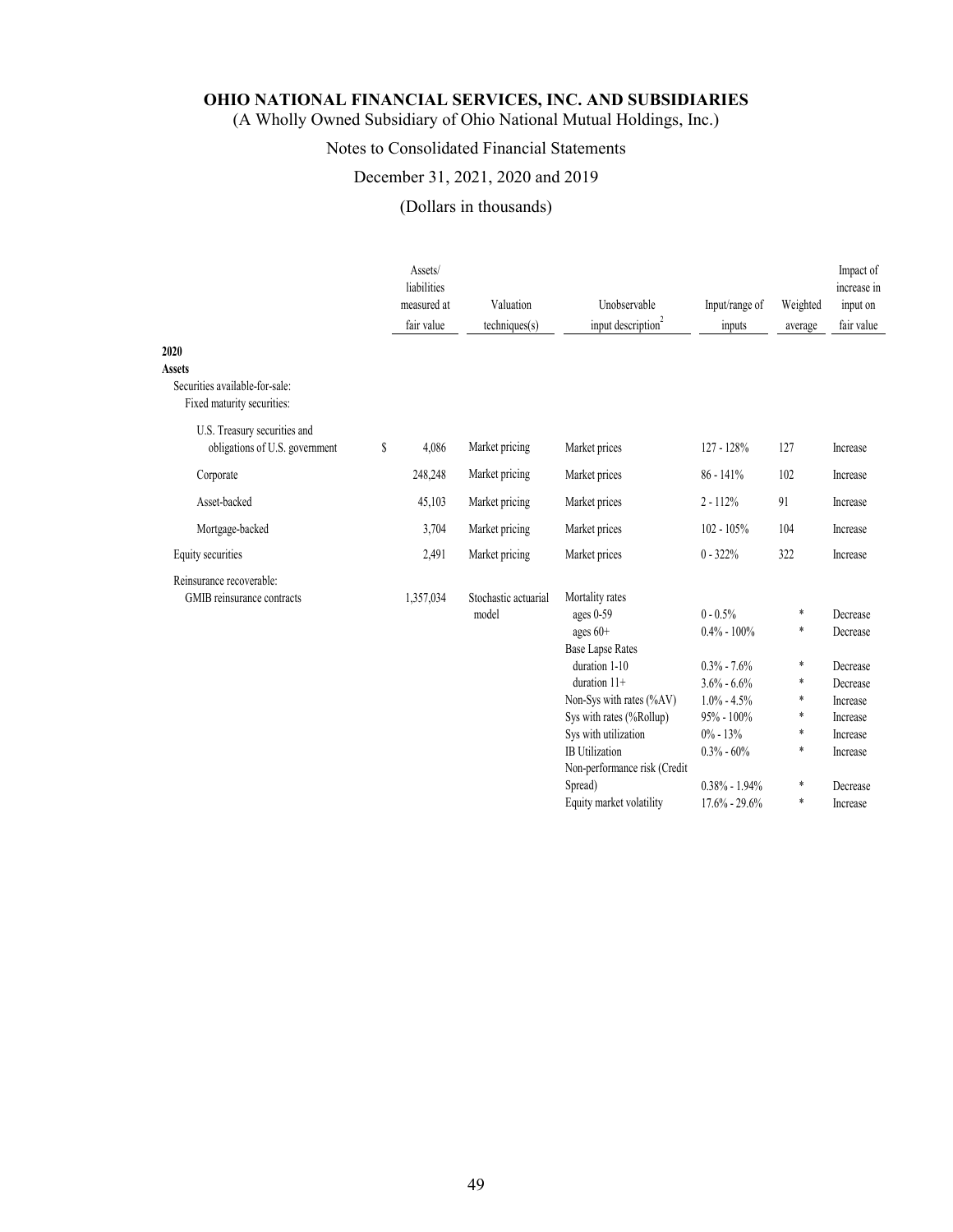(A Wholly Owned Subsidiary of Ohio National Mutual Holdings, Inc.)

### Notes to Consolidated Financial Statements

### December 31, 2021, 2020 and 2019

# (Dollars in thousands)

|                                             | Assets/<br>liabilities<br>measured at<br>fair value | Valuation<br>techniques(s) | Unobservable<br>input description <sup>2</sup>       | Input/range of<br>inputs | Weighted<br>average | Impact of<br>increase in<br>input on<br>fair value |
|---------------------------------------------|-----------------------------------------------------|----------------------------|------------------------------------------------------|--------------------------|---------------------|----------------------------------------------------|
| 2020<br><b>Liabilities</b>                  |                                                     |                            |                                                      |                          |                     |                                                    |
| GMAB/GMWB embedded derivatives <sup>1</sup> | 25,510                                              | Stochastic actuarial       | Mortality rates                                      |                          |                     |                                                    |
|                                             |                                                     | model                      | ages 0-59                                            | $0 - 0.5\%$              | *                   | Decrease                                           |
|                                             |                                                     |                            | ages $60+$                                           | $0.3\% - 100\%$          | *                   | Decrease                                           |
|                                             |                                                     |                            | <b>Base Lapse Rates</b>                              |                          |                     |                                                    |
|                                             |                                                     |                            | duration 1-10                                        | $0.7\% - 18.6\%$         | *                   | Decrease                                           |
|                                             |                                                     |                            | duration 11+                                         | $6.2\% - 11.0\%$         | *                   | Decrease                                           |
|                                             |                                                     |                            | Non-Sys with rates (%AV)                             | $1.0\% - 4.5\%$          | *                   | Decrease                                           |
|                                             |                                                     |                            | Sys with rates (%Rollup)                             | N/A                      | *                   | N/A                                                |
|                                             |                                                     |                            | Sys with utilization                                 | $0\%$                    | *                   | Decrease                                           |
|                                             |                                                     |                            | Non-performance risk (Credit                         |                          |                     |                                                    |
|                                             |                                                     |                            | Spread)                                              | $3.07\% - 4.74\%$        | *                   | Decrease                                           |
|                                             |                                                     |                            | Equity market volatility                             | $17.6\% - 29.6\%$        | *                   | Increase                                           |
| GLWB embedded derivatives                   | 17,382                                              | Stochastic actuarial       | Mortality rates                                      |                          |                     |                                                    |
|                                             |                                                     | model                      | ages 0-59                                            | $0 - 0.5\%$              | *                   | Decrease                                           |
|                                             |                                                     |                            | ages $60+$                                           | $0.3\% - 100\%$          | *                   | Decrease                                           |
|                                             |                                                     |                            | <b>Base Lapse Rates</b>                              |                          |                     |                                                    |
|                                             |                                                     |                            | duration 1-10                                        | $0.2\% - 16.8\%$         | *                   | Decrease                                           |
|                                             |                                                     |                            | duration 11+                                         | $7.0\% - 8.6\%$          | *                   | Decrease                                           |
|                                             |                                                     |                            | Non-Sys with rates (%AV)                             | $0\%$                    | *                   | Decrease                                           |
|                                             |                                                     |                            | Sys with rates (%MAW)                                | $90\% - 100\%$           | *                   | Increase                                           |
|                                             |                                                     |                            | Sys with utilization                                 | $0\% - 29\%$             | *                   | Increase                                           |
|                                             |                                                     |                            | Non-performance risk (Credit                         |                          |                     |                                                    |
|                                             |                                                     |                            | Spread)                                              | $2.07\% - 4.74\%$        | *                   | Decrease                                           |
|                                             |                                                     |                            | Equity market volatility                             | $17.6\%$ - 29.6%         | *                   | Increase                                           |
| Fixed indexed annuity embedded derivatives  | 154,678                                             | Option budget              | Mortality rates                                      |                          |                     |                                                    |
|                                             |                                                     | method                     | ages 0-59                                            | $0 - 0.5%$               | *                   | Decrease                                           |
|                                             |                                                     |                            | ages $60+$                                           | $0.3\% - 100\%$          | *                   | Decrease                                           |
|                                             |                                                     |                            | <b>Base Lapse Rates</b>                              |                          |                     |                                                    |
|                                             |                                                     |                            | duration 1-10                                        | $0.5\% - 25.0\%$         | *                   | Decrease                                           |
|                                             |                                                     |                            | duration $11+$                                       | $4.0\% - 25.0\%$         | *                   | Decrease                                           |
|                                             |                                                     |                            | Non-Sys with rates (%AV)                             | $0\%$                    | *                   | Decrease                                           |
|                                             |                                                     |                            | Sys with rates (%MAW)                                | $90\% - 100\%$           | *                   | N/A                                                |
|                                             |                                                     |                            | Sys with utilization<br>Non-performance risk (Credit | $0\% - 30\%$             | *                   | Decrease                                           |
|                                             |                                                     |                            | Spread)                                              | $2.75\% - 4.56\%$        | *                   | Decrease                                           |
|                                             |                                                     |                            | Equity market volatility surface<br>rates            | $5.0\% - 20.2\%$         | *                   | Increase                                           |

<sup>1</sup> All GMAB riders.

 $2$  Sys = Systematic

\* The stochastic actuarial models are generated using one thousand scenarios. Weighted average values are not meaningful for these valuations.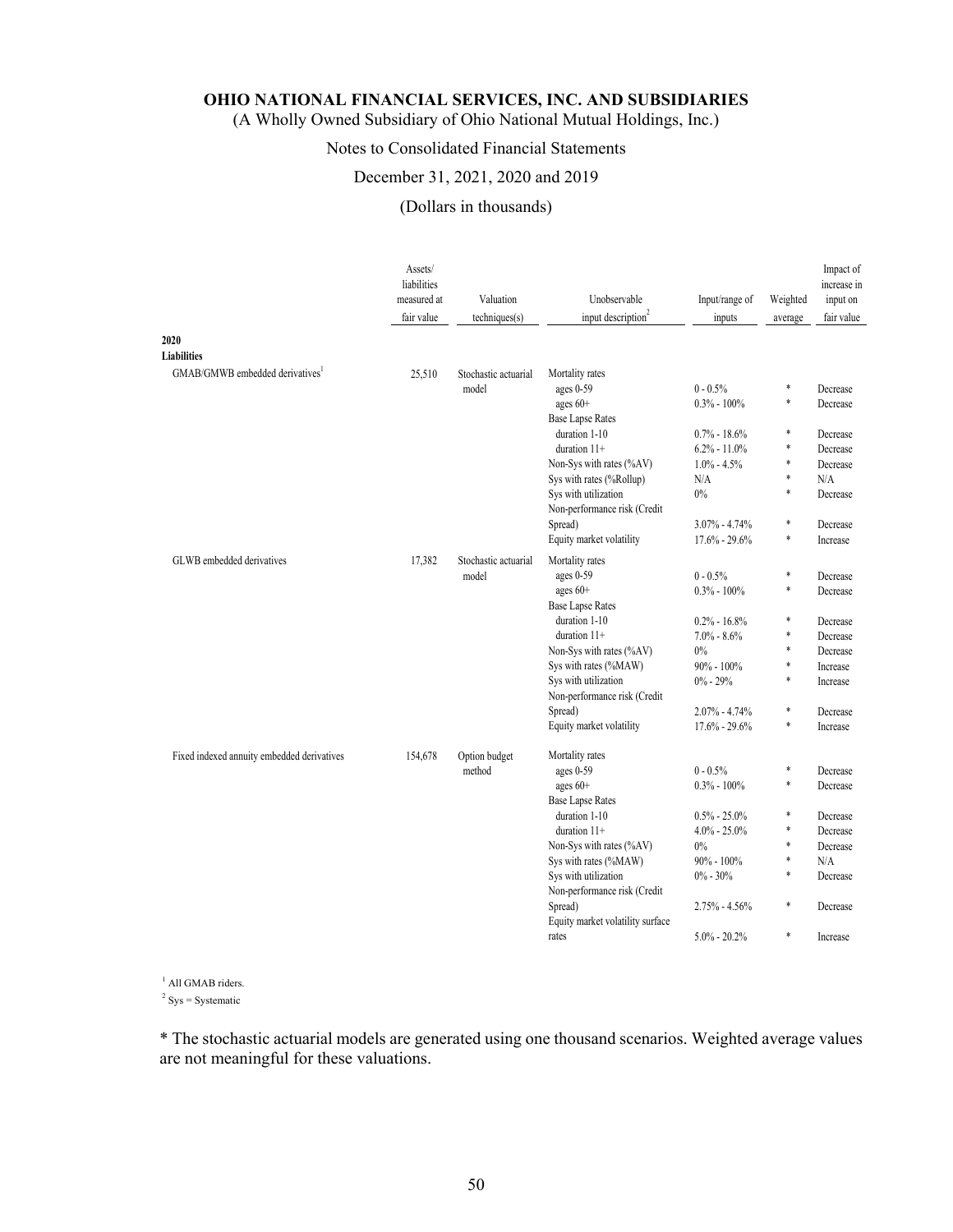(A Wholly Owned Subsidiary of Ohio National Mutual Holdings, Inc.)

### Notes to Consolidated Financial Statements

### December 31, 2021, 2020 and 2019

(Dollars in thousands)

#### *Asset Transfers Between Levels*

The Company reviews its fair value hierarchy classifications annually. Transfers into or out of Level 3 are primarily due to the availability of quoted market prices or changes in the Company's conclusion that pricing information received from a third-party pricing service is not reflective of market activity.

|                                | <b>Transfers out</b><br>of Level 2 into<br>Level 3 | <b>Transfers out</b><br>of Level 3 into<br><b>Level 2</b> |
|--------------------------------|----------------------------------------------------|-----------------------------------------------------------|
| 2021                           |                                                    |                                                           |
| Assets                         |                                                    |                                                           |
| Securities available-for-sale: |                                                    |                                                           |
| Fixed maturity securities:     |                                                    |                                                           |
| Corporate                      | \$<br>6,018                                        | 212,035                                                   |
| Asset-backed                   |                                                    | 25,257                                                    |
| 2020                           |                                                    |                                                           |
| Assets                         |                                                    |                                                           |
| Securities available-for-sale: |                                                    |                                                           |
| Fixed maturity securities:     |                                                    |                                                           |
| Corporate                      | \$<br>154,678                                      |                                                           |
| Asset-backed                   | 13,698                                             | 20,122                                                    |

During the years ended December 31, 2021 and 2020, the Company transferred investments totaling \$6,018 and \$168,376, respectively, into Level 3 from Level 2 as a result of lack of visibility to observe significant inputs to price. During the years ended December 31, 2021 and 2020, the Company transferred investments totaling \$237,292 and \$20,122, respectively, out of Level 3 into Level 2 as a result of the availability of observable pricing inputs for these securities. There were no transfers from Level 2 or Level 3 into Level 1 for the years ended December 31, 2021 or 2020.

#### *Fair Value Measurement on a Nonrecurring Basis*

For mortgage loans, the valuation techniques were primarily based on the estimated fair value of the underlying collateral. These values were determined using third-party appraisals.

There were no assets measured at fair value on a nonrecurring basis for the years ended December 31, 2021 and 2020.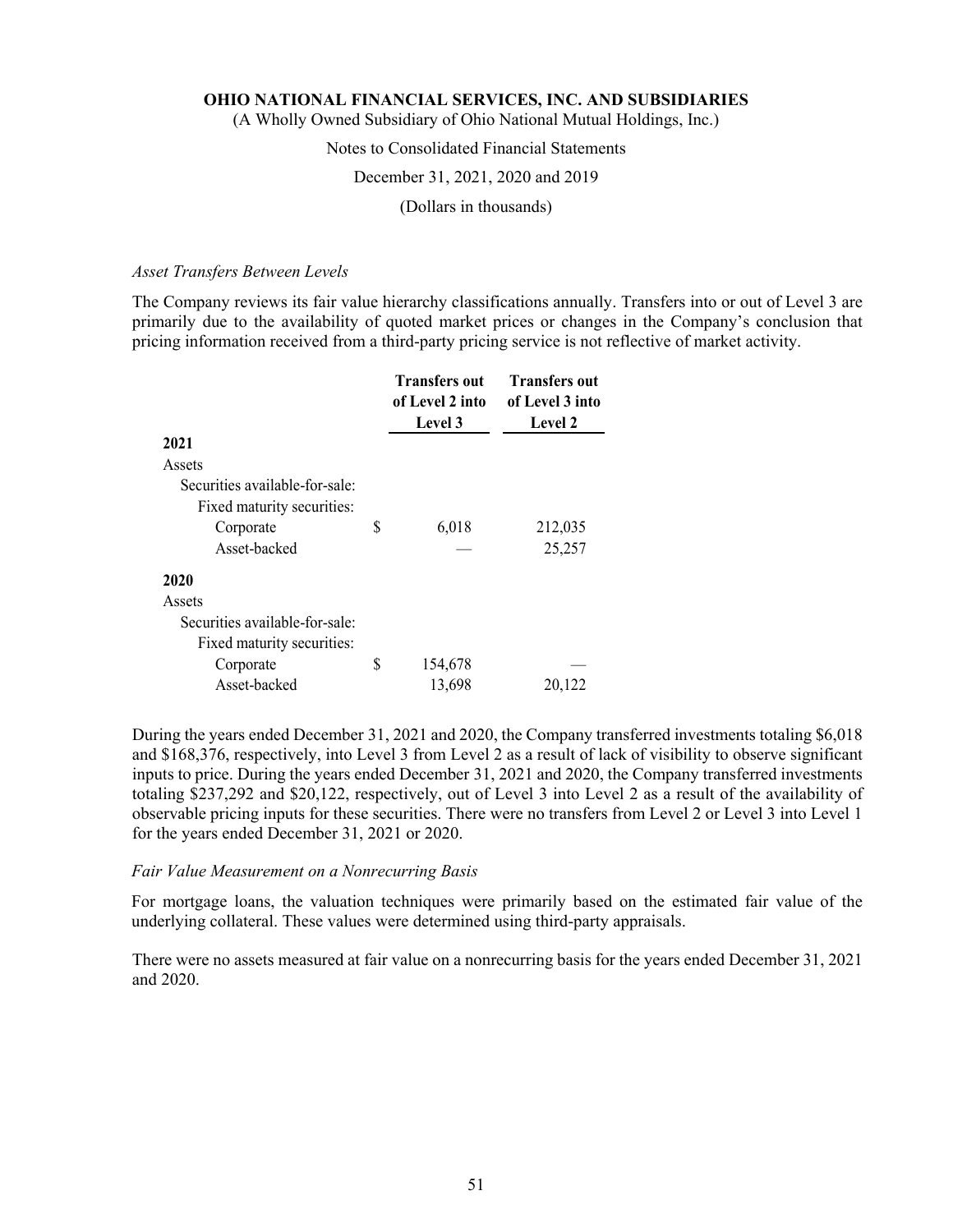(A Wholly Owned Subsidiary of Ohio National Mutual Holdings, Inc.)

# Notes to Consolidated Financial Statements

### December 31, 2021, 2020 and 2019

(Dollars in thousands)

#### *Financial Instruments Not Carried at Fair Value*

FASB ASC Topic 825, *Financial Instruments,* requires additional disclosure of the fair value information about existing on and off-balance sheet financial instruments. ASC Topic 825 excludes certain assets and liabilities, including insurance contracts, other than policies such as annuities that are classified as investment contracts, from its disclosure requirements. The Company's assets and liabilities subject to ASC Topic 825 disclosure that have not been presented at fair value in the ASC Topic 820 tables above are presented in the table below:

|                               |     | <b>Estimated</b><br>Carrying |            | Fair value hierarchy |           |           |  |
|-------------------------------|-----|------------------------------|------------|----------------------|-----------|-----------|--|
|                               |     | value                        | fair value | Level 1              | Level 2   | Level 3   |  |
| 2021                          |     |                              |            |                      |           |           |  |
| Assets:                       |     |                              |            |                      |           |           |  |
| Mortgage loans on real estate | \$  | 1,577,560                    | 1,619,666  |                      | 80,636    | 1,539,030 |  |
| Policy loans                  |     | 1,036,393                    | 1,203,207  |                      |           | 1,203,207 |  |
| Liabilities:                  |     |                              |            |                      |           |           |  |
| Investment contracts          |     | 3,763,743                    | 2,628,776  |                      | 2,628,776 |           |  |
| Policyholders' dividend       |     |                              |            |                      |           |           |  |
| accumulations and other       |     |                              |            |                      |           |           |  |
| policyholder funds            |     | 149,518                      | 149,518    | 149,518              |           |           |  |
| Short-term debt               |     | 1,644                        | 1,644      |                      | 1,644     |           |  |
| Long-term debt obligations    |     | 976,725                      | 1,180,432  |                      | 1,180,432 |           |  |
| 2020                          |     |                              |            |                      |           |           |  |
| Assets:                       |     |                              |            |                      |           |           |  |
| Mortgage loans on real estate | \$. | 1,474,388                    | 1,549,286  |                      | 97,527    | 1,451,759 |  |
| Policy loans                  |     | 964,343                      | 1,138,647  |                      |           | 1,138,647 |  |
| Liabilities:                  |     |                              |            |                      |           |           |  |
| Investment contracts          |     | 3,513,987                    | 3,152,258  |                      | 3,152,258 |           |  |
| Policyholders' dividend       |     |                              |            |                      |           |           |  |
| accumulations and other       |     |                              |            |                      |           |           |  |
| policyholder funds            |     | 177,566                      | 177,566    | 177,566              |           |           |  |
| Short-term debt               |     | 1,792                        | 1,792      |                      | 1,792     |           |  |
| Long-term debt obligations    |     | 975,910                      | 1,036,907  |                      | 1,036,907 |           |  |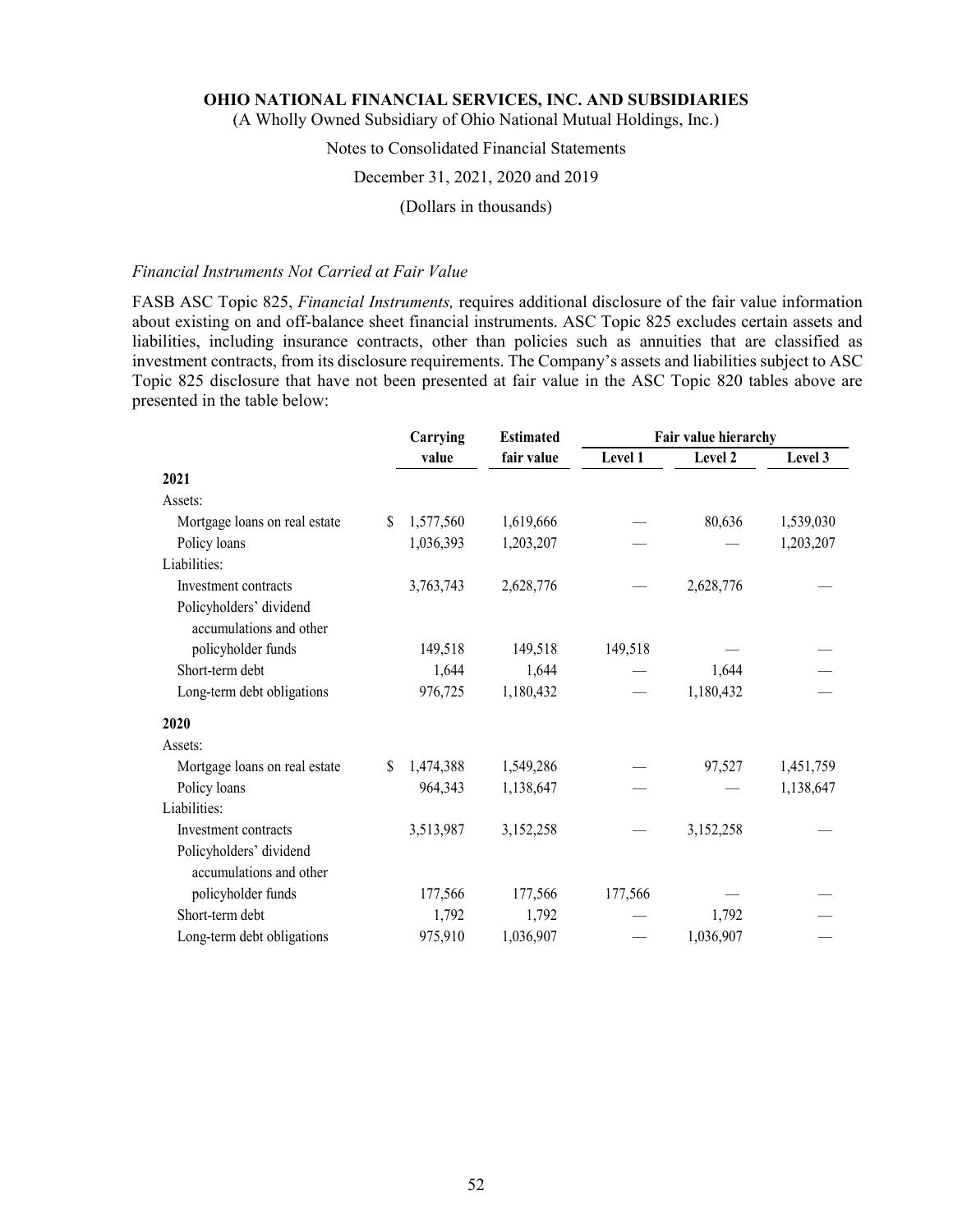(A Wholly Owned Subsidiary of Ohio National Mutual Holdings, Inc.)

### Notes to Consolidated Financial Statements

#### December 31, 2021, 2020 and 2019

(Dollars in thousands)

FASB ASC Topic 825, *Financial Instruments*, requires separate presentation of financial assets and financial liabilities by measurement category and form of financial asset (i.e., securities or loans and receivables). The following table presents the Company's financial assets and liabilities contained in Other assets, Other long-term investments, and Other liabilities on the Consolidated Balance Sheets:

|                                                               | <b>Carrying amount</b> |         |                                        |
|---------------------------------------------------------------|------------------------|---------|----------------------------------------|
| Financial assets identified in other<br>long-term investments | 2021                   | 2020    |                                        |
| Derivative instruments                                        | \$<br>101,113          | 119,628 | Carrying value approximates fair value |
| Receivable for securities                                     | 665                    | 514     | Carrying value approximates fair value |
| Joint venture                                                 | 21,175                 | 21,727  | Carrying value approximates fair value |
| Other invested assets                                         | 13,861                 | 1,570   | Carrying value approximates fair value |
| Other $1$                                                     | 135,974                | 138,329 |                                        |
| Total other long-term investments                             | 272,788                | 281,768 |                                        |
|                                                               | <b>Carrying amount</b> |         |                                        |
| Financial assets identified in other<br>assets                | 2021                   | 2020    |                                        |
| Accounts receivable due from external parties \$              | 11,498                 | 9,280   | Carrying value approximates fair value |
| Other $1$                                                     | 355,257                | 348,994 |                                        |
| Total other assets                                            | 366,755                | 358,274 |                                        |
|                                                               | <b>Carrying amount</b> |         |                                        |
| Financial liabilities identified in other                     |                        |         |                                        |
| <b>liabilities</b>                                            | 2021                   | 2020    |                                        |
| Interest payable                                              | \$<br>14,618           | 14,087  | Carrying value approximates fair value |
| Derivative liabilities                                        |                        | 37,282  | Carrying value approximates fair value |
| Collateral liabilities                                        | 93,050                 | 77,920  | Carrying value approximates fair value |
| Investments in transit and payable for securities             | 11,252                 | 24,125  | Carrying value approximates fair value |
| Other $1$                                                     | 493,586                | 428,364 |                                        |
| Total other liabilities                                       | \$<br>612,506          | 581,778 |                                        |

1 Items included in "Other" are not in the scope of ASU 2016-01, but are presented for reconciliation purposes to agree to the balance sheet caption. Included in this category are goodwill and property and fixed assets, which are measured in accordance with the methodology described in Note 3, and FHLB common stock, which is carried at amortized cost. For all remaining items in this classification, carrying value approximates fair value.

In estimating the fair value of financial instruments, the Company used the following methods and assumptions:

*Mortgage loans on real estate* – The fair value of mortgage loans on real estate is estimated using discounted cash flow analyses, using interest rates currently being offered for similar loans to borrowers with similar credit ratings. Loans with similar characteristics are aggregated for purposes of the calculations. The Company has mortgage loans that are valued based on market observable quotes and are classified as Level 2. The Company has mortgage loans that are valued using internally obtained credit ratings and are classified as Level 3.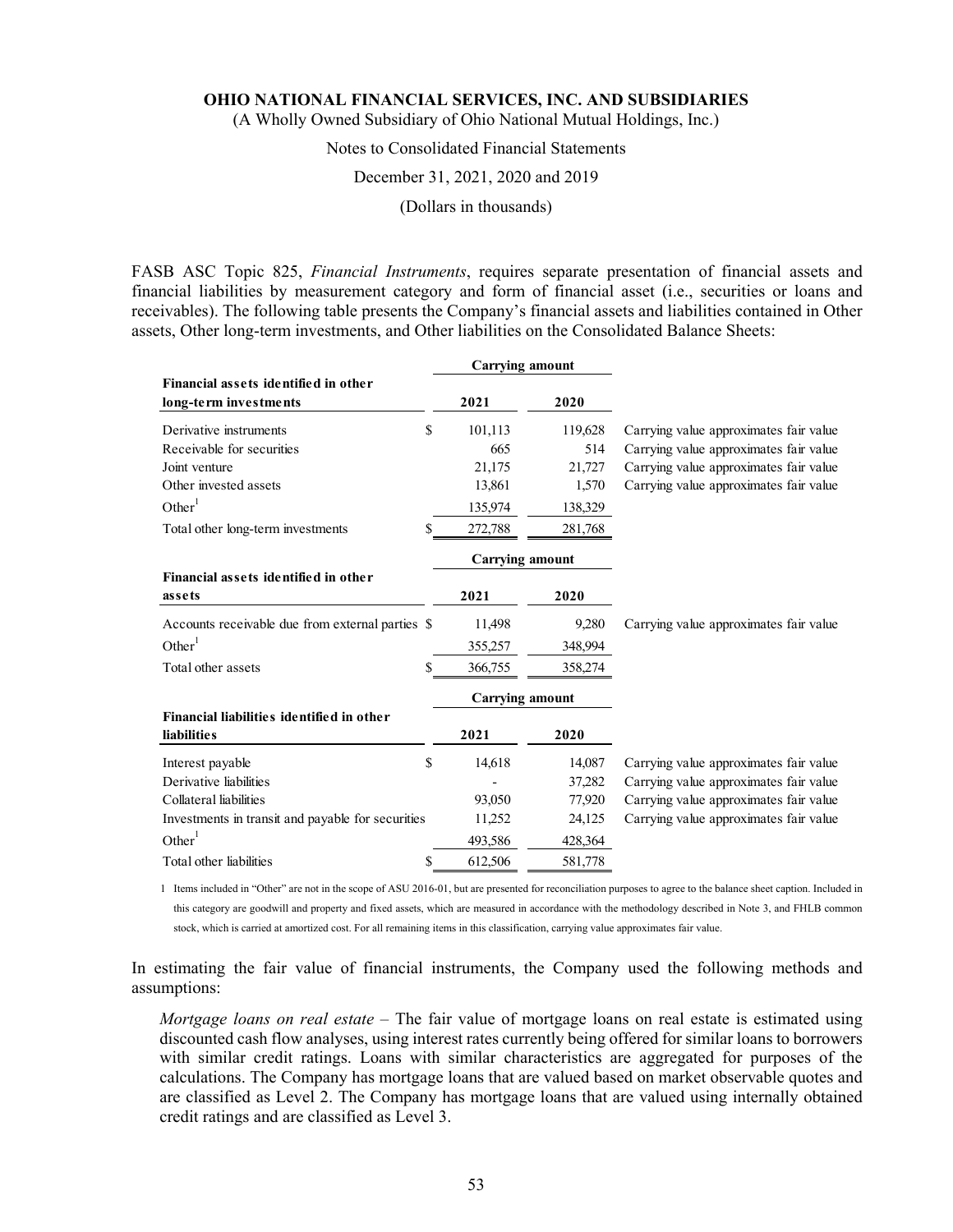(A Wholly Owned Subsidiary of Ohio National Mutual Holdings, Inc.)

### Notes to Consolidated Financial Statements

### December 31, 2021, 2020 and 2019

(Dollars in thousands)

*Policy loans* – The fair value of policy loans is estimated using discounted cash flow calculations. The expected life of the loan is based on internal assumptions; therefore, the Company classifies these as Level 3 assets.

*Investment contracts* – The fair value of the Company's liabilities under investment contracts is estimated using one of two methods. For investment contracts without defined maturities, fair value is the estimated amount payable on demand, net of certain surrender charges. For investment contracts with known or determined maturities, fair value is estimated using discounted cash flow analyses. Cash flows are discounted at a rate that reflects the nonperformance risk of the Company. The amounts shown in the above table are net of reinsurance. The inputs are market observable; therefore, the Company classifies these as Level 2 liabilities.

*Policyholders' dividend accumulations and other policyholder funds* – The carrying amount reported on the Consolidated Balance Sheets for these instruments approximates their estimated fair value. The amounts can be converted to cash by the policyholder; therefore, the Company classifies these amounts as Level 1.

*Short-term borrowings* – The carrying amount of short-term borrowings related to revolving credit facilities is a reasonable estimate of its fair value because the interest rates are variable and based on current market rates. The Company classifies these amounts as Level 2.

*Long-term debt obligations –* The fair value of senior and surplus notes is estimated by discounting the scheduled cash flows of the notes using a market rate applicable to the yield, credit quality and maturity of similar debt instruments. The valuation inputs are based on market observable information; therefore, the Company classifies these as Level 2 liabilities. The fair value of the term loan is determined by the bank to be the carrying value of the loan as it is not traded on the open market. The Company classifies this as a Level 3 liability.

### **(7) Investments**

#### *Investment Risks and Uncertainties*

Investments are exposed to various risks and uncertainties that affect the determination of estimated fair values, the ability to sell certain investments during strained market conditions, the recognition of impairments, and the recognition of income on certain investments. These risks and uncertainties include:

- the risk that the Company's assessment of an issuer's ability to meet all of its contractual obligations will change based on changes in the credit characteristics of that issuer;
- the risk that the economic outlook will be worse than expected or have a greater impact on the issuer than anticipated;
- the risk that foreign currency exchange rates could negatively impact the valuation of certain investments that are not denominated in U.S. dollars;
- the risk that the Company obtains inaccurate information for the determination of the estimated fair value estimates and other-than-temporary impairments; and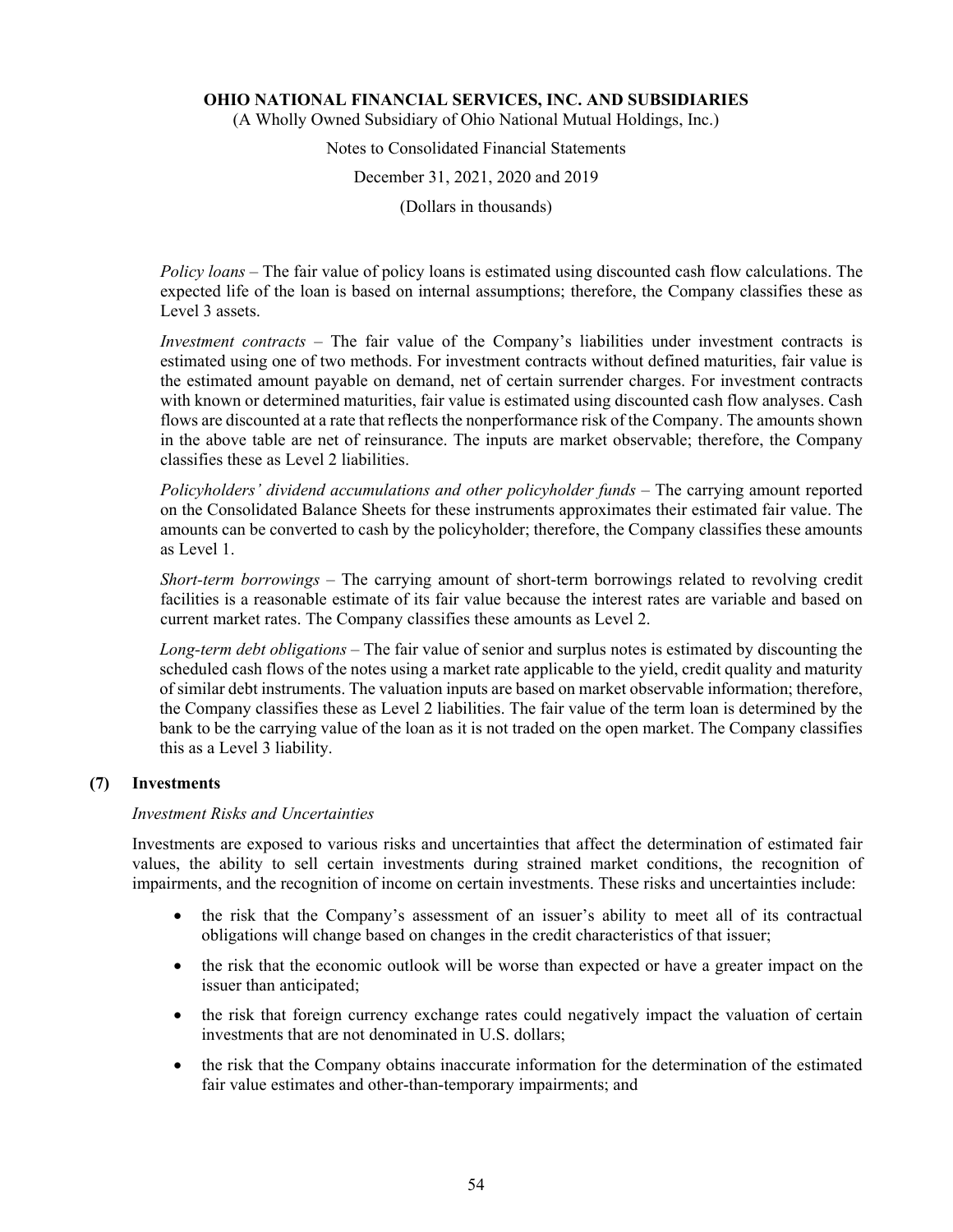(A Wholly Owned Subsidiary of Ohio National Mutual Holdings, Inc.)

### Notes to Consolidated Financial Statements

#### December 31, 2021, 2020 and 2019

(Dollars in thousands)

 the risk that new information or changes in other facts and circumstances lead the Company to change its intent to hold the security to maturity or until it recovers in value.

Any of these situations are reasonably possible and could result in a charge to income in a future period.

The determination of impairments is highly subjective and is based upon periodic evaluations and assessments of known and inherent risks associated with each asset class. Such evaluations and assessments are revised as conditions change and new information becomes available.

The recognition of income on certain investments, including asset-backed and mortgage-backed securities, is dependent upon certain factors such as prepayments and defaults, and changes in factors could result in changes in amounts to be earned.

#### *Fixed Maturity and Equity Securities*

### *Fixed Maturity and Equity Securities by Sector*

The amortized cost and estimated fair value of available-for-sale and trading securities for fixed maturity securities by sector as of December 31 is as follows:

|                                |    |            |              | 2021       |                  |             |
|--------------------------------|----|------------|--------------|------------|------------------|-------------|
|                                |    |            | <b>Gross</b> | Gross      |                  | Non-        |
|                                |    | Amortized  | unrealized   | unrealized | <b>Estimated</b> | credit      |
|                                |    | cost       | gains        | losses     | fair value       | <b>OTTI</b> |
| Securities available-for-sale: |    |            |              |            |                  |             |
| Fixed maturity securities:     |    |            |              |            |                  |             |
| U.S. Treasury securities and   |    |            |              |            |                  |             |
| obligations of                 |    |            |              |            |                  |             |
| U.S. government                | \$ | 35,114     | 2,487        | (208)      | 37,393           |             |
| Obligations of states and      |    |            |              |            |                  |             |
| political subdivisions         |    | 1,464,071  | 63,792       | (7,314)    | 1,520,549        |             |
| Debt securities issued by      |    |            |              |            |                  |             |
| foreign governments            |    | 10,999     | 418          |            | 11,417           |             |
| Corporate                      |    | 7,322,327  | 449,240      | (68,001)   | 7,703,566        |             |
| Asset-backed                   |    | 1,003,899  | 16,684       | (6,560)    | 1,014,023        | (2,169)     |
| Mortgage-backed                |    | 412,760    | 14,706       | (831)      | 426,635          | (12,681)    |
| Total fixed maturity           |    |            |              |            |                  |             |
| securities                     | S  | 10,249,170 | 547,327      | (82, 914)  | 10,713,583       | (14, 850)   |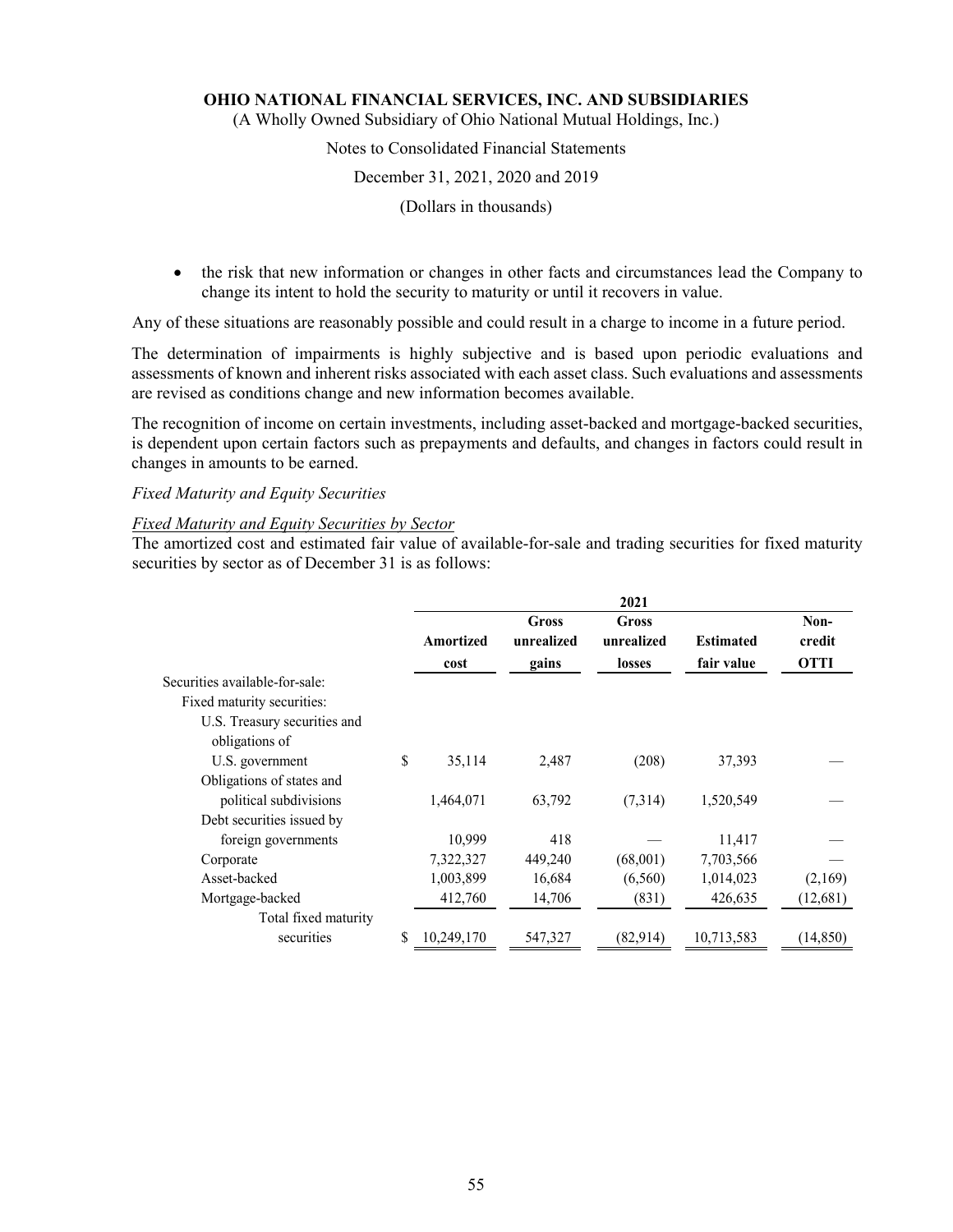(A Wholly Owned Subsidiary of Ohio National Mutual Holdings, Inc.)

### Notes to Consolidated Financial Statements

### December 31, 2021, 2020 and 2019

(Dollars in thousands)

|                                |    |             |              | 2020         |                  |             |
|--------------------------------|----|-------------|--------------|--------------|------------------|-------------|
|                                |    |             | <b>Gross</b> | <b>Gross</b> |                  | Non-        |
|                                |    | A mortize d | unre alized  | unre alize d | <b>Estimated</b> | credit      |
|                                |    | cost        | gains        | losses       | fair value       | <b>OTTI</b> |
| Securities available-for-sale: |    |             |              |              |                  |             |
| Fixed maturity securities:     |    |             |              |              |                  |             |
| U.S. Treasury securities and   |    |             |              |              |                  |             |
| obligations of                 |    |             |              |              |                  |             |
| U.S. government                | \$ | 60,548      | 6,712        |              | 67,260           |             |
| Obligations of states and      |    |             |              |              |                  |             |
| political subdivisions         |    | 1,219,537   | 84,604       | (850)        | 1,303,291        |             |
| Debt securities issued by      |    |             |              |              |                  |             |
| foreign governments            |    | 4,976       | 581          |              | 5,557            |             |
| Corporate                      |    | 6,367,696   | 808,985      | (14,036)     | 7,162,645        |             |
| Asset-backed                   |    | 1,221,533   | 34,565       | (5,879)      | 1,250,219        | (2,169)     |
| Mortgage-backed                |    | 852,367     | 43,408       | (1,335)      | 894,440          | (12,763)    |
| Total fixed maturity           |    |             |              |              |                  |             |
| securities                     | S  | 9,726,657   | 978,855      | (22,100)     | 10,683,412       | (14, 932)   |
| Trading securities:            |    |             |              |              |                  |             |
| Fixed maturity securities:     |    |             |              |              |                  |             |
| Corporate                      | \$ | 125         | 3            |              | 128              |             |
| Total fixed maturity           |    |             |              |              |                  |             |
| securities                     | S  | 125         | 3            |              | 128              |             |

Non-credit other-than-temporary impairment ("OTTI") represents the amount of cumulative non-credit OTTI losses recognized in other comprehensive income on securities as of the date of OTTI that also had credit impairments.

The Company's fixed maturities portfolio is comprised primarily of investment grade securities. Based upon designations by the NAIC, investment grade securities comprised 96.0% and 95.8% of the Company's total available-for-sale and trading securities portfolio as of December 31, 2021 and 2020, respectively.

Investments with a fair value of \$13,617 and \$14,277 as of December 31, 2021 and 2020, respectively, were on deposit with various regulatory agencies as required by law and are included in securities available-forsale.

#### *Maturities of Fixed Maturity Securities*

The amortized cost and estimated fair value of fixed maturity securities available-for-sale and trading as of December 31, 2021, by contractual maturity, are shown below. Expected maturities may differ from contractual maturities because borrowers may have the right to call or prepay obligations with or without call or prepayment penalties. Mortgage-backed securities are classified based on the last payment date of the underlying mortgage loans with the longest contractual duration as of December 31, 2021.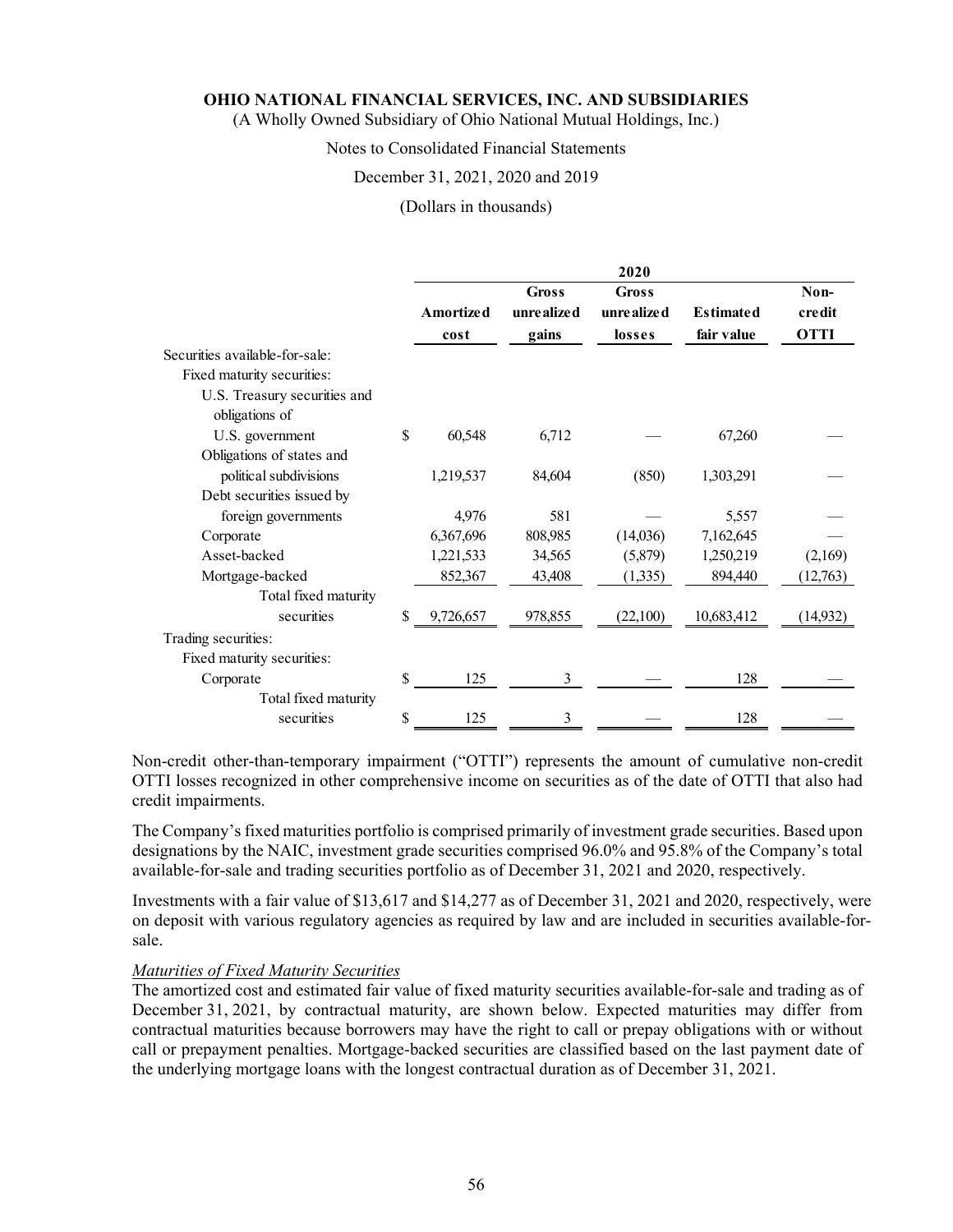(A Wholly Owned Subsidiary of Ohio National Mutual Holdings, Inc.)

### Notes to Consolidated Financial Statements

### December 31, 2021, 2020 and 2019

#### (Dollars in thousands)

|                                                       |   | <b>Fixed maturity securities</b><br>Available-for-sale |                                |  |
|-------------------------------------------------------|---|--------------------------------------------------------|--------------------------------|--|
|                                                       |   | Amortized<br>cost                                      | <b>Estimated</b><br>fair value |  |
| Due in one year or less<br>Due after one year through | S | 210,691                                                | 213,621                        |  |
| five years<br>Due after five years through            |   | 1,563,667                                              | 1,649,411                      |  |
| ten years                                             |   | 2,485,126                                              | 2,640,900                      |  |
| Due after ten years                                   |   | 5,989,686                                              | 6,209,651                      |  |
| Total                                                 |   | 10,249,170                                             | 10,713,583                     |  |

### *Continuous Gross Unrealized Losses for Fixed Maturity and Equity Securities*

The following tables present the estimated fair value and gross unrealized losses of the Company's fixed maturity (aggregated by sector) and equity securities in an unrealized loss position, aggregated by length of time the securities have been in a continuous unrealized loss position at December 31:

|                                                     | Less than 12 months            |                             |                                | 12 months or longer         | <b>Total</b>                   |                             |  |
|-----------------------------------------------------|--------------------------------|-----------------------------|--------------------------------|-----------------------------|--------------------------------|-----------------------------|--|
|                                                     | <b>Estimated</b><br>fair value | <b>Unrealized</b><br>losses | <b>Estimated</b><br>fair value | <b>Unrealized</b><br>losses | <b>Estimated</b><br>fair value | <b>Unrealized</b><br>losses |  |
| 2021                                                |                                |                             |                                |                             |                                |                             |  |
| U.S. Treasury securities<br>and obligations of      |                                |                             |                                |                             |                                |                             |  |
| U.S. government                                     | \$<br>4,900                    | (208)                       |                                |                             | 4,900                          | (208)                       |  |
| Obligations of states and<br>political subdivisions | 304,855                        | (7, 114)                    | 9,165                          | (200)                       | 314,020                        | (7,314)                     |  |
| Corporate                                           | 1,341,056                      | (34, 387)                   | 385,722                        | (33, 614)                   | 1,726,778                      | (68,001)                    |  |
| Asset-backed                                        | 290,872                        | (3,354)                     | 75,532                         | (3,206)                     | 366,404                        | (6, 560)                    |  |
| Mortgage-backed                                     | 36,990                         | (693)                       | 2,219                          | (138)                       | 39,209                         | (831)                       |  |
| Total fixed maturity securities \$1,978,673         |                                | (45,756)                    | 472,638                        | (37, 158)                   | 2,451,311                      | (82, 914)                   |  |
| 2020                                                |                                |                             |                                |                             |                                |                             |  |
| Obligations of states and                           |                                |                             |                                |                             |                                |                             |  |
| political subdivisions                              | \$<br>40,903                   | (240)                       | 4,755                          | (610)                       | 45,658                         | (850)                       |  |
| Corporate                                           | 300,802                        | (9,500)                     | 38,845                         | (4, 536)                    | 339,647                        | (14,036)                    |  |
| Asset-backed                                        | 184,472                        | (4, 823)                    | 33,717                         | (1,056)                     | 218,189                        | (5,879)                     |  |
| Mortgage-backed                                     | 31,449                         | (1,273)                     | 2,141                          | (62)                        | 33,590                         | (1, 335)                    |  |
| Total fixed maturity securities \$                  | 557,626                        | (15, 836)                   | 79,458                         | (6,264)                     | 637,084                        | (22,100)                    |  |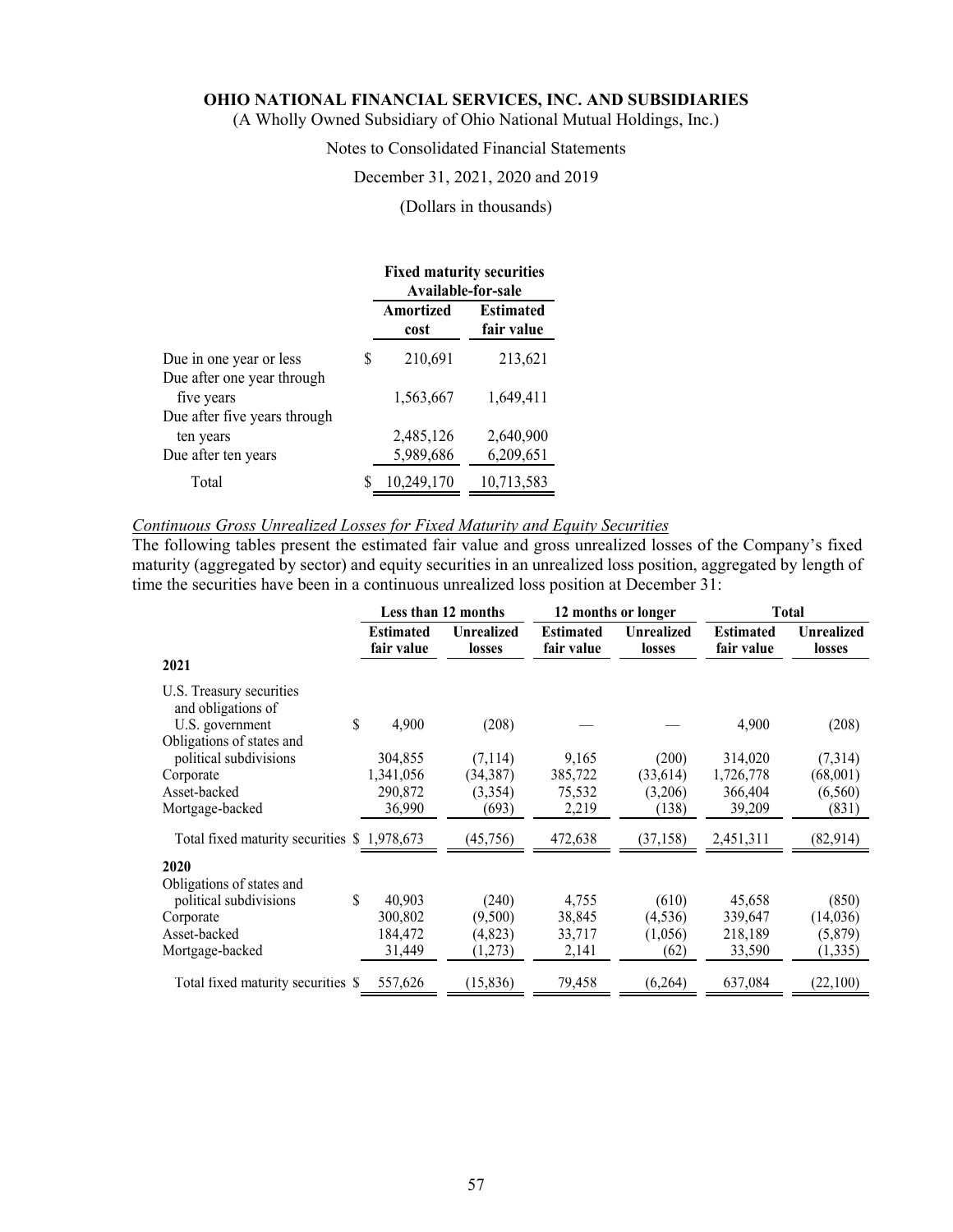(A Wholly Owned Subsidiary of Ohio National Mutual Holdings, Inc.)

### Notes to Consolidated Financial Statements

### December 31, 2021, 2020 and 2019

#### (Dollars in thousands)

Concentrations related to fixed maturity securities in an unrealized loss position are included in the tables below. The tables summarize the fixed maturity securities by sector in an unrealized loss position for less than and greater than twelve months as of December 31:

| <b>Unrealized losses</b>            | <b>Less than</b><br>12 months | 12 months<br>or longer | <b>Total</b> | Number of<br><b>Securities</b> |
|-------------------------------------|-------------------------------|------------------------|--------------|--------------------------------|
| 2021                                |                               |                        |              |                                |
| 99.9%-80%                           |                               |                        |              |                                |
| U.S. Treasury securities and        |                               |                        |              |                                |
| obligations of U.S. government \$   | (3)                           |                        | (3)          | 2                              |
| Obligations of states and political |                               |                        |              |                                |
| subdivisions                        | (7,114)                       | (200)                  | (7,314)      | 107                            |
| Corporate                           | (33,373)                      | (24,260)               | (57, 633)    | 823                            |
| Asset-backed                        | (3,354)                       | (2,807)                | (6,161)      | 212                            |
| Mortgage-backed                     | (693)                         | (138)                  | (831)        | 198                            |
| Below 80%                           |                               |                        |              |                                |
| U.S. Treasury securities and        |                               |                        |              |                                |
| obligations of U.S. government      | (205)                         |                        | (205)        | 2                              |
| Corporate                           | (1,014)                       | (9,354)                | (10, 368)    | 47                             |
| Asset-backed                        |                               | (399)                  | (399)        |                                |
| Total                               | \$<br>(45,756)                | (37, 158)              | (82, 914)    | 1,392                          |
| 2020                                |                               |                        |              |                                |
| 99.9%-80%                           |                               |                        |              |                                |
| Obligations of states and political |                               |                        |              |                                |
| subdivisions                        | \$<br>(240)                   | (610)                  | (850)        | 15                             |
| Corporate                           | (9,500)                       | (2,502)                | (12,002)     | 182                            |
| Asset-backed                        | (4,823)                       | (1,056)                | (5,879)      | 83                             |
| Mortgage-backed                     | (1,273)                       | (62)                   | (1,335)      | 24                             |
| Below 80%                           |                               |                        |              |                                |
| Corporate                           |                               | (2,034)                | (2,034)      | 2                              |
| Total                               | \$<br>(15, 836)               | (6,264)                | (22,100)     | 306                            |

#### *Evaluation of Other-Than-Temporarily Impaired Investments*

Management regularly reviews its fixed maturity and equity securities portfolios to evaluate the necessity of recording impairment losses for other-than-temporary declines in fair value of investments.

An analysis is prepared, which focuses on the issuer's ability to service its debts and the extent and length of time the security has been valued below cost. This review process includes an assessment of the credit quality and an assessment of the present value of future cash flows of the identified investment in the securities portfolio and for equity securities, an assessment of near-term recovery and whether the security will recover its amortized cost basis in a reasonable period of time.

For corporate securities, the Company evaluates the present value of cash flows using the financial performance of the issuer based upon credit performance and investment ratings. Residential mortgagebacked securities and asset-backed securities are assessed for impairment using default estimates based on the underlying collateral performance including default rates, recovery rates and prepayment speeds. Cash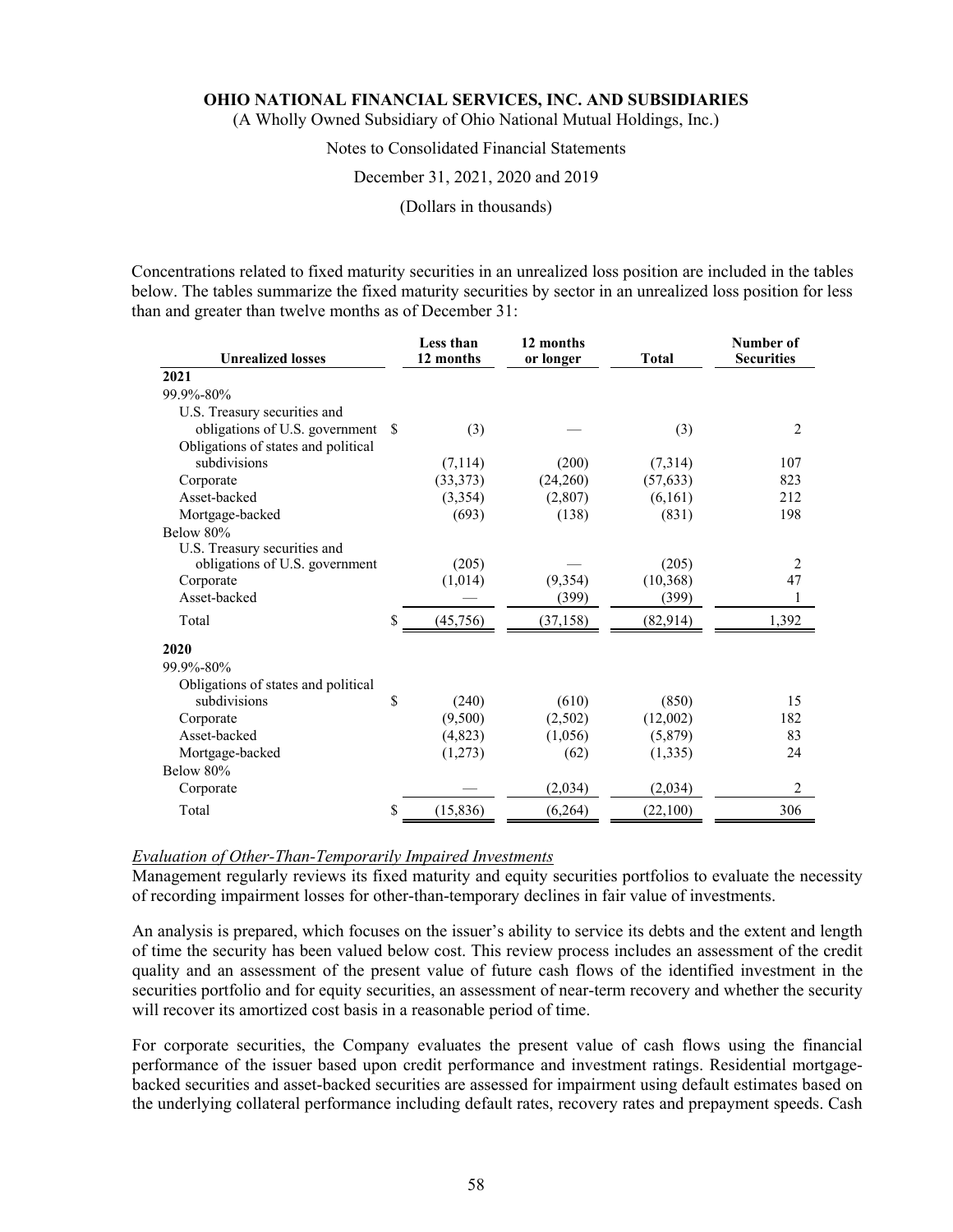(A Wholly Owned Subsidiary of Ohio National Mutual Holdings, Inc.)

### Notes to Consolidated Financial Statements

#### December 31, 2021, 2020 and 2019

(Dollars in thousands)

flows generated by the collateral are then utilized, along with consideration for the issue's position in the overall structure, to determine cash flows associated with the security.

For any securities identified in the review of the portfolio, the Company considers additional relevant facts and circumstances in evaluating whether the security is other-than-temporarily impaired. Relevant facts and circumstances that may be considered include:

- comparison of current estimated fair value of the security to cost;
- length of time the estimated fair value has been below cost;
- financial position of the issuer, including the current and future impact of any specific events, including changes in management;
- analysis of issuer's key financial ratios based upon the issuer's financial statements;
- any items specifically pledged to support the credit along with any other security interests or collateral;
- the Company's intent to sell the security or if it is more likely than not that it will be required to sell the security before it can recover the amortized cost or, for equity securities, the forecasted recovery of estimated fair value in a reasonable period of time;
- overall business climate, including litigation and government actions;
- rating agency downgrades;
- analysis of late payments, revenue forecasts and cash flow projections for use as indicators of credit issues; and
- other circumstances particular to an individual security.

For each security deemed by management to meet the criteria for additional analysis, the Company prepares an analysis of the present value of the expected cash flows, using the interest rate implicit in the investment at the date of acquisition. To the extent that the present value of cash flows generated by a debt security is less than the amortized cost, an OTTI is recognized on the Consolidated Statements of Operations.

For those debt securities for which the Company has the intent to sell the security, or if it is more likely than not that it will be required to sell the security before recovery of the amortized cost, the entire unrealized loss (the amount that the amortized cost basis exceeds the estimated fair value) is recognized on the Consolidated Statements of Operations. For those debt securities for which the Company does not intend to sell the security and it is not more likely than not that the Company will be required to sell the security, but the security has suffered a credit loss (the amortized cost basis exceeds the present value of the expected cash flows), the impairment charge (excess of amortized cost over estimated fair value) is bifurcated with the credit loss portion recorded on the Consolidated Statements of Operations, and the remainder, or noncredit loss portion, recorded on the Consolidated Statements of Comprehensive Income (Loss). The Company prospectively accretes the value of the investment through interest income to the extent the future cash flows of the security are expected to be in excess of the new cost basis.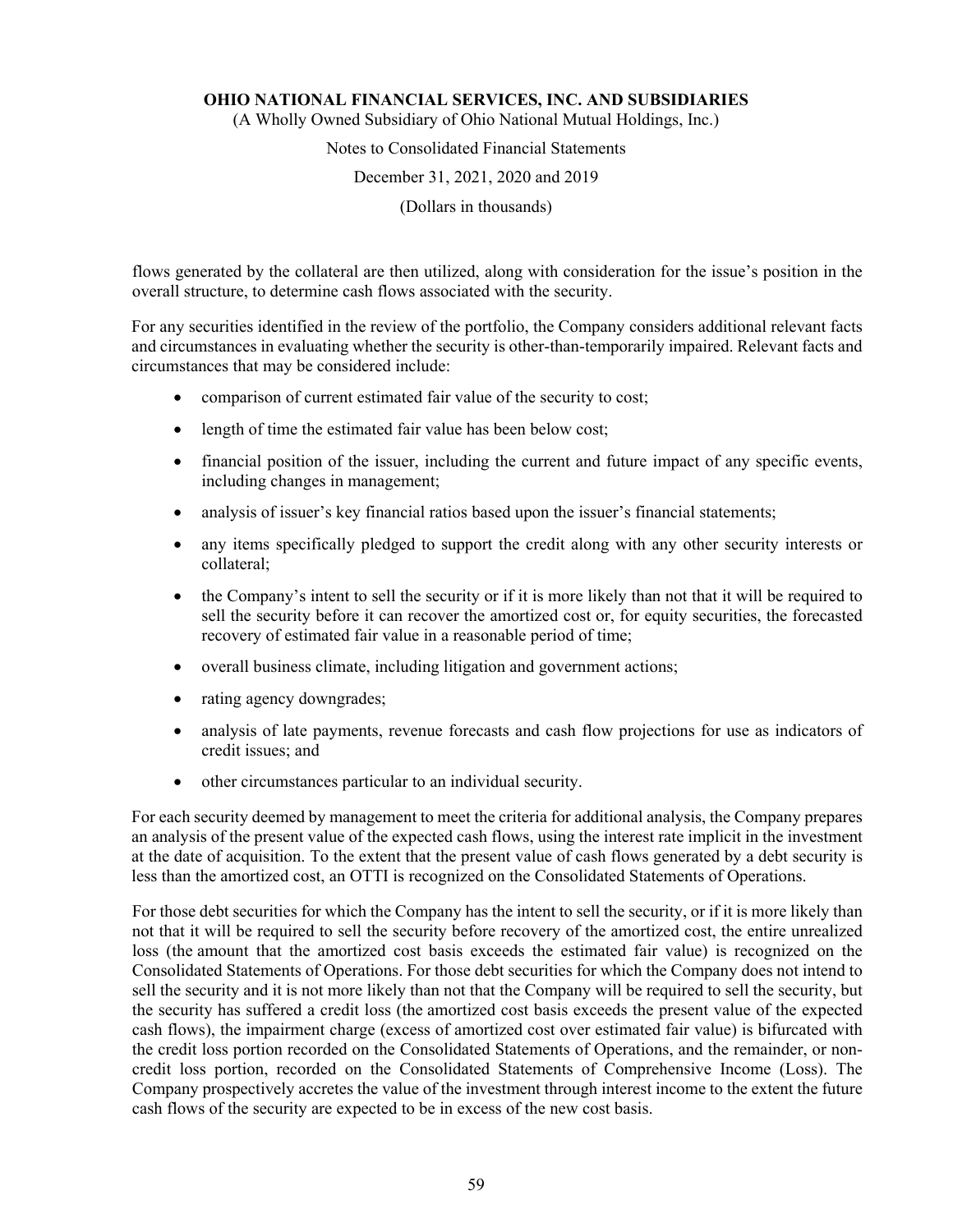(A Wholly Owned Subsidiary of Ohio National Mutual Holdings, Inc.)

### Notes to Consolidated Financial Statements

#### December 31, 2021, 2020 and 2019

(Dollars in thousands)

The Company discloses as part of the separate component of AOCI the non-credit portion of any OTTI. Subsequent changes in estimated fair value that are not considered OTTI are not included in the separate component of AOCI.

#### *Current Year Evaluation*

The Company has concluded that securities in an unrealized loss position as of December 31, 2021 and 2020 reflect temporary fluctuations in economic factors that are not indicative of OTTI due to the Company's ability and intent to hold the fixed maturity security investments until recovery of estimated fair value or amortized cost and for equity securities, the Company anticipates a forecasted recovery in a reasonable period of time.

Total unrealized losses increased from December 31, 2020 to December 31, 2021 due to the increase in interest rates during the year. Accordingly, no write-downs were deemed necessary for the securities reflected in the tables above.

#### *Mortgage Loans*

#### *Mortgage Loans by Portfolio Segment*

Mortgage loans consist of both commercial mortgage loans originated in the United States and Chile and residential mortgage loans originated in Chile. Mortgage loans are collateralized by the underlying properties. Collateral on mortgage loans must meet or exceed 125% of the loan at the time the loan is made. The carrying amounts of the mortgage loan portfolio as of December 31 were as follows:

|                            |   | 2021      | 2020      |
|----------------------------|---|-----------|-----------|
| Mortgage loans             |   |           |           |
| Commercial mortgage loans  | S | 1,494,973 | 1,379,838 |
| Residential mortgage loans |   | 85,814    | 98,468    |
| Total amortized cost       |   | 1,580,787 | 1,478,306 |
| Valuation allowance        |   | 3,227     | 3,918     |
| Net carrying value         | S | 1,577,560 | 1,474,388 |

#### *Concentration of Credit Risk*

The Company diversifies its mortgage loan portfolio by both geographic region and property type to reduce concentration risk. 94.6% of the Company's portfolio is collateralized by properties located in the United States, with the remaining 5.4% located in Chile. Total loans in any state did not exceed 15.2% of the total loan portfolio as of December 31, 2021 and 2020.

As of December 31, 2021, loans in the states of Texas and Ohio exceeded 10.0% of the total loan portfolio and had carrying values of \$208,836 and \$171,135, respectively. As of December 31, 2020, loans in the states of Texas, Ohio and California exceeded 10.0% of the total loan portfolio and had carrying values of \$208,760, \$153,253 and \$140,983, respectively.

Furthermore, the Company manages risk by underwriting relatively nominal individual commercial loans. The average loan, at origination, was approximately \$2,893 and \$2,767 in 2021 and 2020, respectively.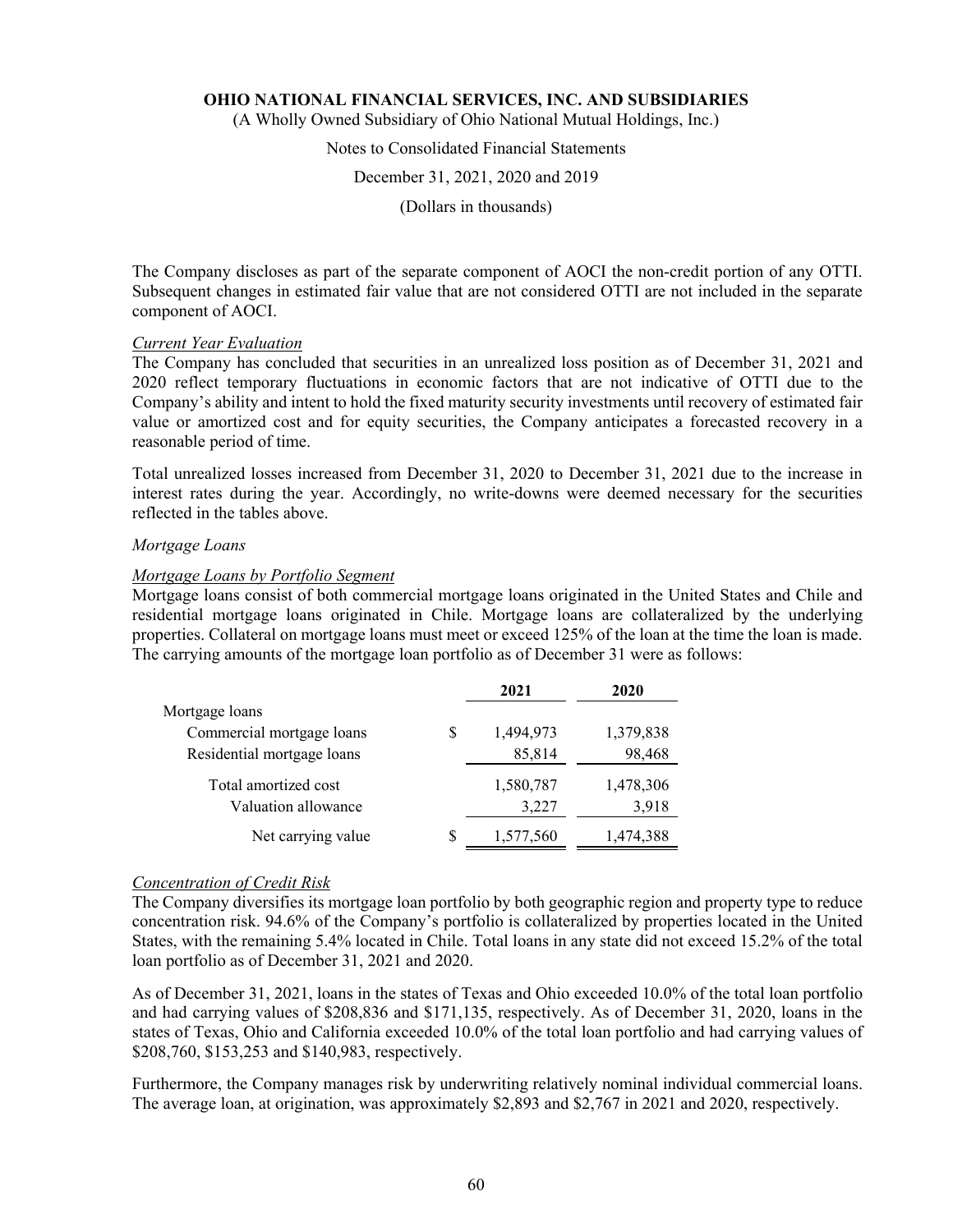(A Wholly Owned Subsidiary of Ohio National Mutual Holdings, Inc.)

### Notes to Consolidated Financial Statements

### December 31, 2021, 2020 and 2019

(Dollars in thousands)

#### *Commercial Mortgage Loans*

The Company performs an annual performance review of the commercial mortgage loan portfolio and assigns a rating based on the property's LTV, age, mortgage debt service coverage ("DSC") and occupancy. This analysis helps identify loans that may experience difficulty. If a loan is not paying in accordance with contractual terms, it is placed on a watch list and monitored through inspections and contact with the property's local representative. In addition, as part of portfolio monitoring, the Company physically inspected nearly 100% of the properties in the portfolio. The LTV and DSC ratios are applied consistently across the entire commercial mortgage loan portfolio.

The following table summarizes the commercial mortgage loan portfolio, net of allowance, LTV ratios and DSC ratios using available data as of December 31. The ratios are updated as information becomes available.

|                 |    |                     |           |           | <b>DSC</b> |           |           |              |
|-----------------|----|---------------------|-----------|-----------|------------|-----------|-----------|--------------|
|                 |    | <b>Greater than</b> | $1.8x$ to | $1.5x$ to | $1.2x$ to  | $1.0x$ to | Less than |              |
| <b>LTV</b>      |    | 2.0x                | 2.0x      | 1.8x      | 1.5x       | 1.2x      | 1.0x      | <b>Total</b> |
| 2021            |    |                     |           |           |            |           |           |              |
| $0\% - 50\%$    | \$ | 337,648             | 119,489   | 149,052   | 131,787    | 37,130    | 19,107    | 794,213      |
| $50\% - 60\%$   |    | 21,047              | 44,374    | 54,652    | 118,587    | 44,800    | 6,957     | 290,417      |
| $60\% - 70\%$   |    | 10,222              |           | 34,664    | 110,886    | 34,406    | 21,751    | 211,929      |
| $70\% - 80\%$   |    |                     |           | 1,523     | 27,389     | 53,926    | 18,337    | 101,175      |
| 80% and greater |    |                     |           |           | 8,762      | 30,861    | 54,928    | 94,551       |
| Total           | S  | 368,917             | 163,863   | 239,891   | 397,411    | 201,123   | 121,080   | 1,492,285    |
| 2020            |    |                     |           |           |            |           |           |              |
| $0\% - 50\%$    | \$ | 293,944             | 128,880   | 136,564   | 126,242    | 57,626    | 9,952     | 753,208      |
| $50\% - 60\%$   |    | 30,863              | 18,138    | 60,867    | 73,790     | 31,896    | 1,750     | 217,304      |
| $60\% - 70\%$   |    | 6,190               |           | 72,304    | 96,564     | 44,895    |           | 219,953      |
| 70% - 80%       |    |                     |           | 3,032     | 47,147     | 28,391    | 12,596    | 91,166       |
| 80% and greater |    |                     |           | 7,129     | 35,628     | 33,105    | 19,023    | 94,885       |
| Total           | \$ | 330,997             | 147,018   | 279,896   | 379,371    | 195,913   | 43,321    | 1,376,516    |

LTV and DSC ratios are measures frequently used in commercial real estate to determine the quality of a mortgage loan. The LTV ratio is a comparison between the current loan balance and the value assigned to the property and is expressed as a percentage. If the LTV is greater than 100%, this would indicate that the loan amount exceeds the value of the property. It is preferred that the LTV be less than 100%. The Company's corporate policy directs that the LTV on new mortgages not exceed 75% for standard mortgages.

The DSC ratio compares the property's net operating income to its mortgage debt service payments. If the debt service coverage ratio is less than 1.0x, this would indicate that the property is not generating enough income after expenses to cover the mortgage payment. Therefore, a higher debt service coverage ratio could indicate a better quality loan.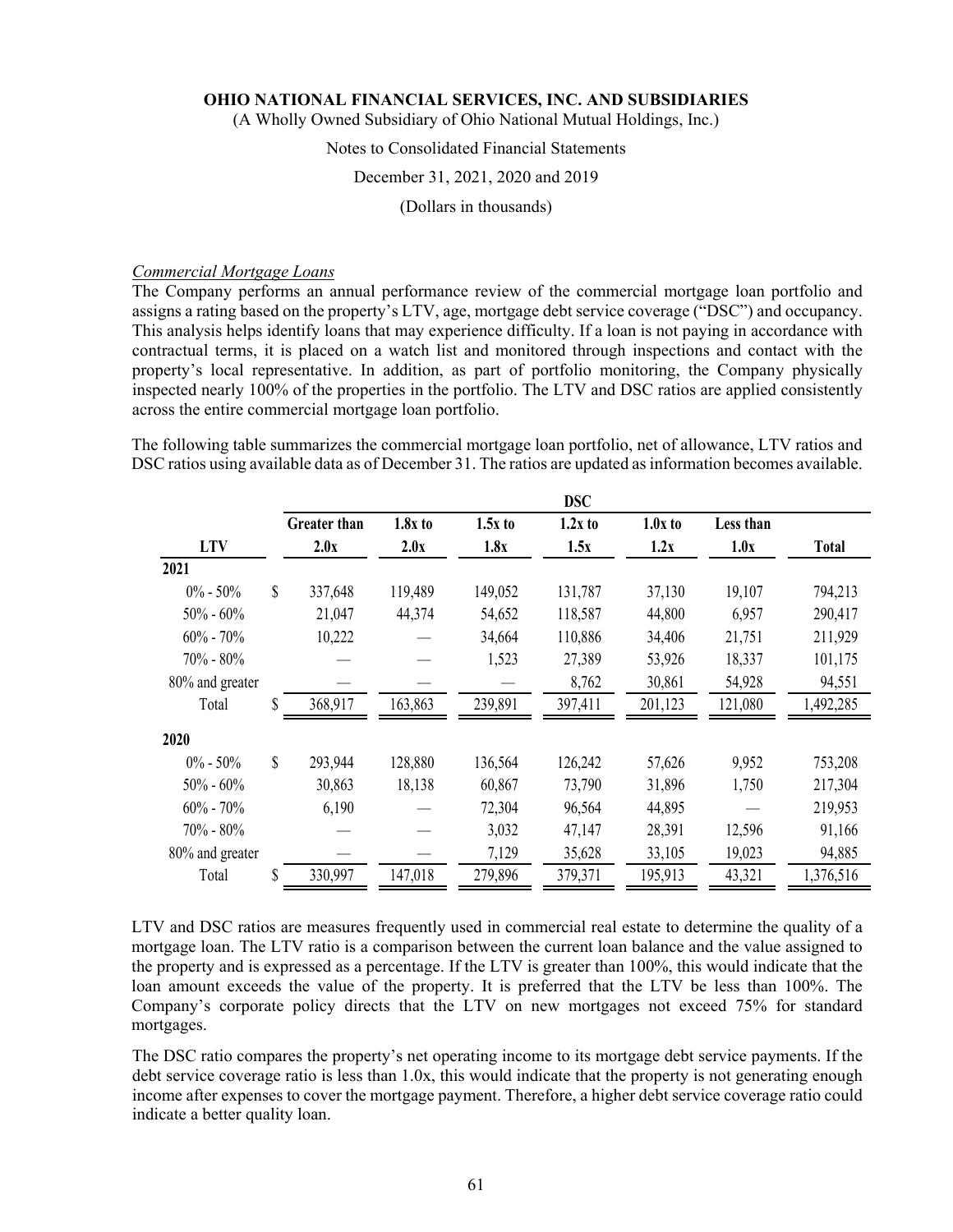(A Wholly Owned Subsidiary of Ohio National Mutual Holdings, Inc.)

### Notes to Consolidated Financial Statements

### December 31, 2021, 2020 and 2019

(Dollars in thousands)

#### *Residential Mortgage Loans*

The Company considers performing mortgages to be those loans that are either current on payments or delinquent by four payments or less. Upon missing the fifth payment, the Company considers these loans nonperforming. In accordance with the mortgage agreement, performing mortgages continue to record principal, interest and monetary correction. Monetary correction is defined as an economic adjustment to functional currency amounts arising from changes in inflation. The principal, interest and monetary correction values of those missed payments are 100% provisioned for. All loans classified as nonperforming are considered to be impaired.

Management continually monitors residential mortgages to determine their status. Residential mortgages that are nonperforming are required to have an appraisal every two years. Based on the appraised value, management determines if an adjustment to the carrying value is necessary. All loans classified as nonperforming have been placed on nonaccrual status.

The following table summarizes the residential mortgage loan portfolio, net of allowance, performing and nonperforming positions which was last updated as of December 31:

|                            |   | 2021   | 2020   |
|----------------------------|---|--------|--------|
| Residential mortgage loans |   |        |        |
| Performing                 | S | 82,624 | 93,335 |
| Nonperforming              |   | 2,651  | 4,537  |
| Total                      |   | 85,275 | 97,872 |

### *Allowance for Loan Losses*

The allowance for loan losses is comprised of two components, specific and general, based on amounts collectively and individually evaluated for impairment. The Company's commercial mortgage loan portfolio has experienced minimal historical losses throughout the years, including the last three years. The residential mortgage loans are individually evaluated for impairment once a residential mortgage goes past due. The Company did not have any TDRs in 2021 or 2020.

The general component of the allowance for loan losses is maintained at a level believed adequate by management and reflects management's best estimate of probable credit losses, including losses incurred at the balance sheet date but not yet identified by specific loan.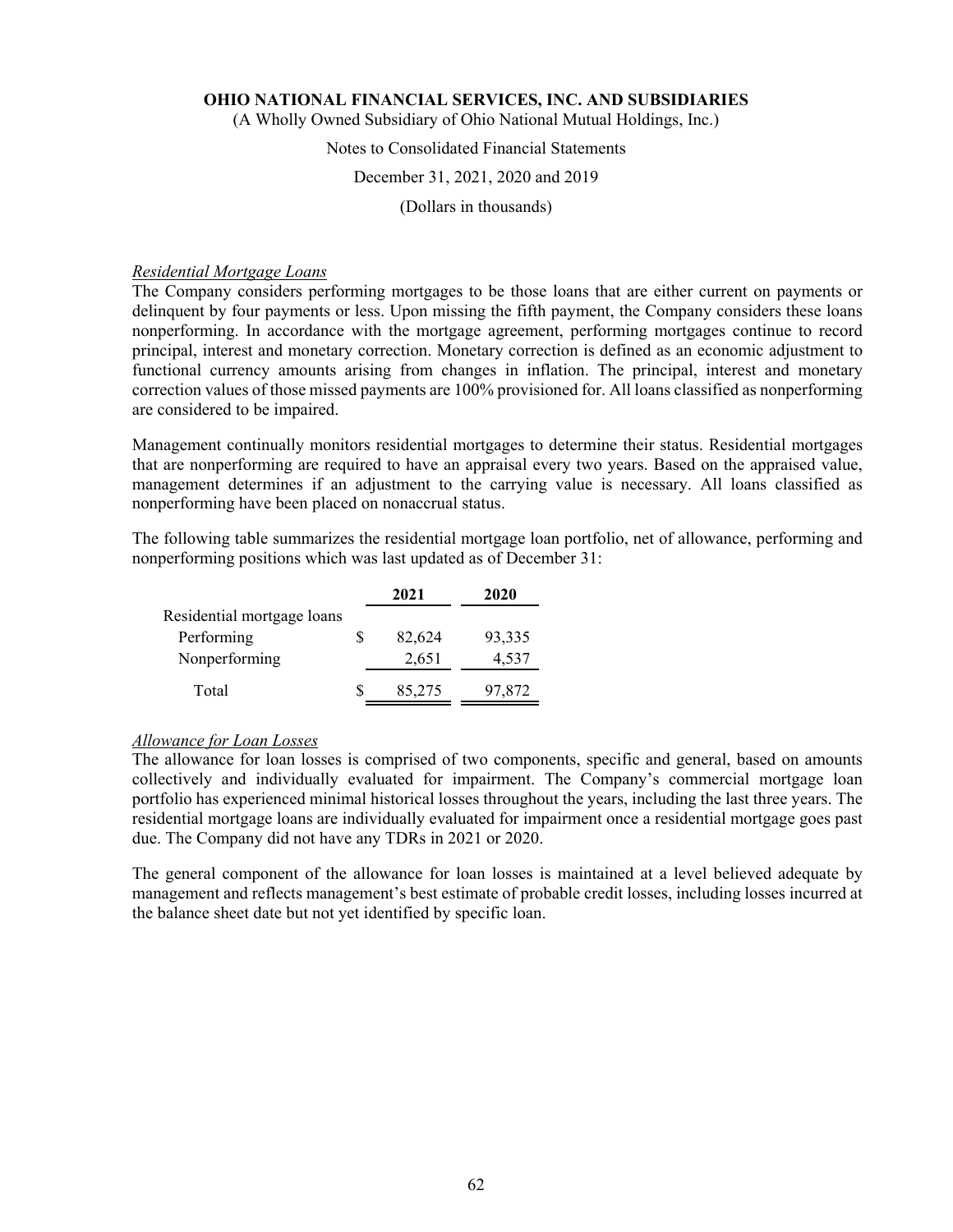(A Wholly Owned Subsidiary of Ohio National Mutual Holdings, Inc.)

### Notes to Consolidated Financial Statements

### December 31, 2021, 2020 and 2019

(Dollars in thousands)

A rollforward of the allowance for loan losses is as follows:

|                            |    | Commercial | <b>Residential</b> | <b>Total</b> |
|----------------------------|----|------------|--------------------|--------------|
| Balance, December 31, 2019 | \$ | 3,712      | 524                | 4,236        |
| Provision                  |    | 55         | 242                | 297          |
| Charge-offs                |    | (396)      |                    | (396)        |
| Recoveries                 |    | (49)       | (212)              | (261)        |
| Effect of exchange rates   |    |            | 42                 | 42           |
| Balance, December 31, 2020 |    | 3,322      | 596                | 3,918        |
| Provision                  |    | 286        | 163                | 449          |
| Charge-offs                |    | (631)      |                    | (631)        |
| Recoveries                 |    | (289)      | (159)              | (448)        |
| Effect of exchange rates   |    |            | (61)               | (61)         |
| Balance, December 31, 2021 | S  | 2.688      | 539                | 3.227        |

The Company has other financing receivables with contractual maturities of one year or less such as reinsurance recoverables and premiums receivables. The Company does not record an allowance for these items since the Company has not had any significant collection issues related to these types of receivables. The Company writes off the receivable if it is deemed to be uncollectible.

#### *Mortgage Loan Aging*

The table below depicts the loan portfolio exposure, net of allowance, of the remaining principal balances (which equal the Company's recorded investment), by type, as of December 31:

|                            |    | 30-59 days<br>past due | 60-89 days<br>past due | 90 days<br>or more<br>past due | <b>Total</b><br>past due | Current   | <b>Total</b> | <b>Recorded</b><br>investment ><br>90 days and<br>accruing |
|----------------------------|----|------------------------|------------------------|--------------------------------|--------------------------|-----------|--------------|------------------------------------------------------------|
| 2021                       |    |                        |                        |                                |                          |           |              |                                                            |
| Commercial mortgage loans  | S  |                        |                        | 726                            | 726                      | 1,491,559 | 1,492,285    |                                                            |
| Residential mortgage loans |    | 3,013                  | 487                    | 2,112                          | 5,612                    | 79,663    | 85,275       | 28                                                         |
| Total                      | \$ | 3,013                  | 487                    | 2,838                          | 6,338                    | 1,571,222 | 1,577,560    | 28                                                         |
| 2020                       |    |                        |                        |                                |                          |           |              |                                                            |
| Commercial mortgage loans  | S  | 727                    |                        |                                | 727                      | 1,375,789 | 1,376,516    |                                                            |
| Residential mortgage loans |    | 4,948                  | 1,322                  | 3,942                          | 10,212                   | 87,660    | 97,872       | 62                                                         |
| Total                      | \$ | 5,675                  | 1,322                  | 3,942                          | 10,939                   | 1,463,449 | 1,474,388    | 62                                                         |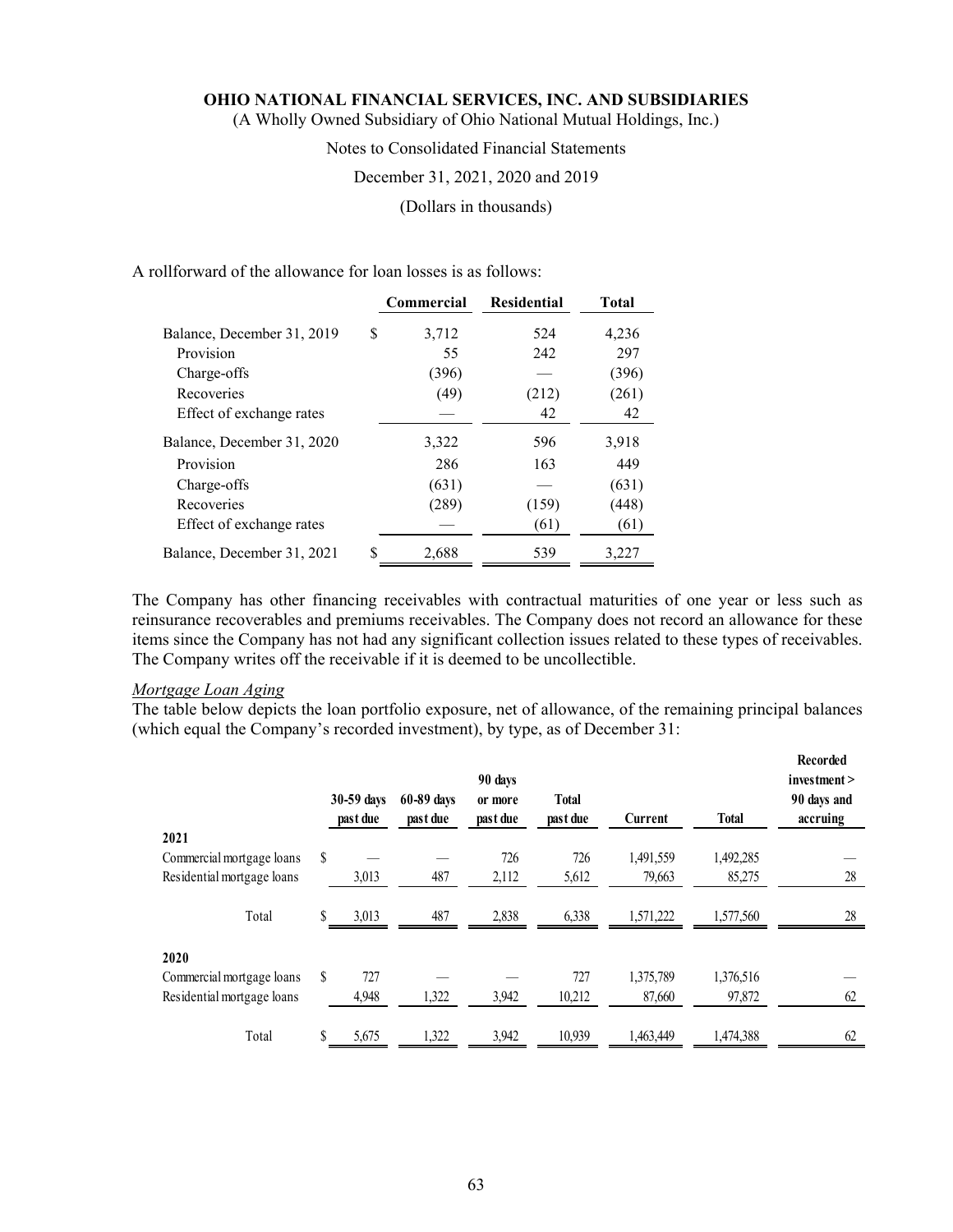(A Wholly Owned Subsidiary of Ohio National Mutual Holdings, Inc.)

### Notes to Consolidated Financial Statements

### December 31, 2021, 2020 and 2019

(Dollars in thousands)

#### *Performance, Impairment and Foreclosures*

At December 31, 2021 and 2020, the Company had no mortgage loans in the process of foreclosure. There were no mortgage loan write-downs in 2021, 2020 or 2019. There were three foreclosures of residential mortgage loans during 2021 and 2020.

Commercial mortgage loans in foreclosure and mortgage loans considered to be impaired as of the balance sheet date are placed on a nonaccrual status if the payments are not current. Interest received on nonaccrual status mortgage loans is included in net investment income in the period received.

Residential mortgages are placed on nonaccrual status once management believes the collection of accrued interest is doubtful. Once residential mortgages are classified as nonaccrual loans, interest income is recognized under the cash basis.

The carrying value of mortgage loans on nonaccrual status as of December 31:

|                            | 2021  | 2020  |
|----------------------------|-------|-------|
| Mortgage loans             |       |       |
| Residential mortgage loans | 2,651 | 4,537 |
| Total                      | 2,651 | 4,537 |

The recorded investment in and unpaid principal balance of impaired loans along with the related specific allowance for loan losses, if any, and the average recorded investment and interest income recognized during the time the loans were impaired as of December 31 were as follows:

|                             | <b>Recorded</b><br>investment | Unpaid<br>principal<br><b>balance</b> | <b>Related</b><br>allowance | Average<br>recorded<br>investment | <b>Interest</b><br>income<br>recognized |
|-----------------------------|-------------------------------|---------------------------------------|-----------------------------|-----------------------------------|-----------------------------------------|
| 2021                        |                               |                                       |                             |                                   |                                         |
| With an allowance recorded: |                               |                                       |                             |                                   |                                         |
| Commercial mortgages        | \$                            |                                       |                             | 372                               | 10                                      |
| Residential mortgages       | 3,740                         | 3,201                                 | (539)                       | 3,594                             |                                         |
| Total                       | 3,740                         | 3,201                                 | (539)                       | 3,966                             | 10                                      |
| 2020                        |                               |                                       |                             |                                   |                                         |
| With an allowance recorded: |                               |                                       |                             |                                   |                                         |
| Commercial mortgages        | \$<br>743                     | 1,032                                 | (289)                       | 1,166                             | 80                                      |
| Residential mortgages       | 4,418                         | 5,014                                 | (596)                       | 2,283                             |                                         |
| Total                       | 5,161                         | 6,046                                 | (885)                       | 3,449                             | 80                                      |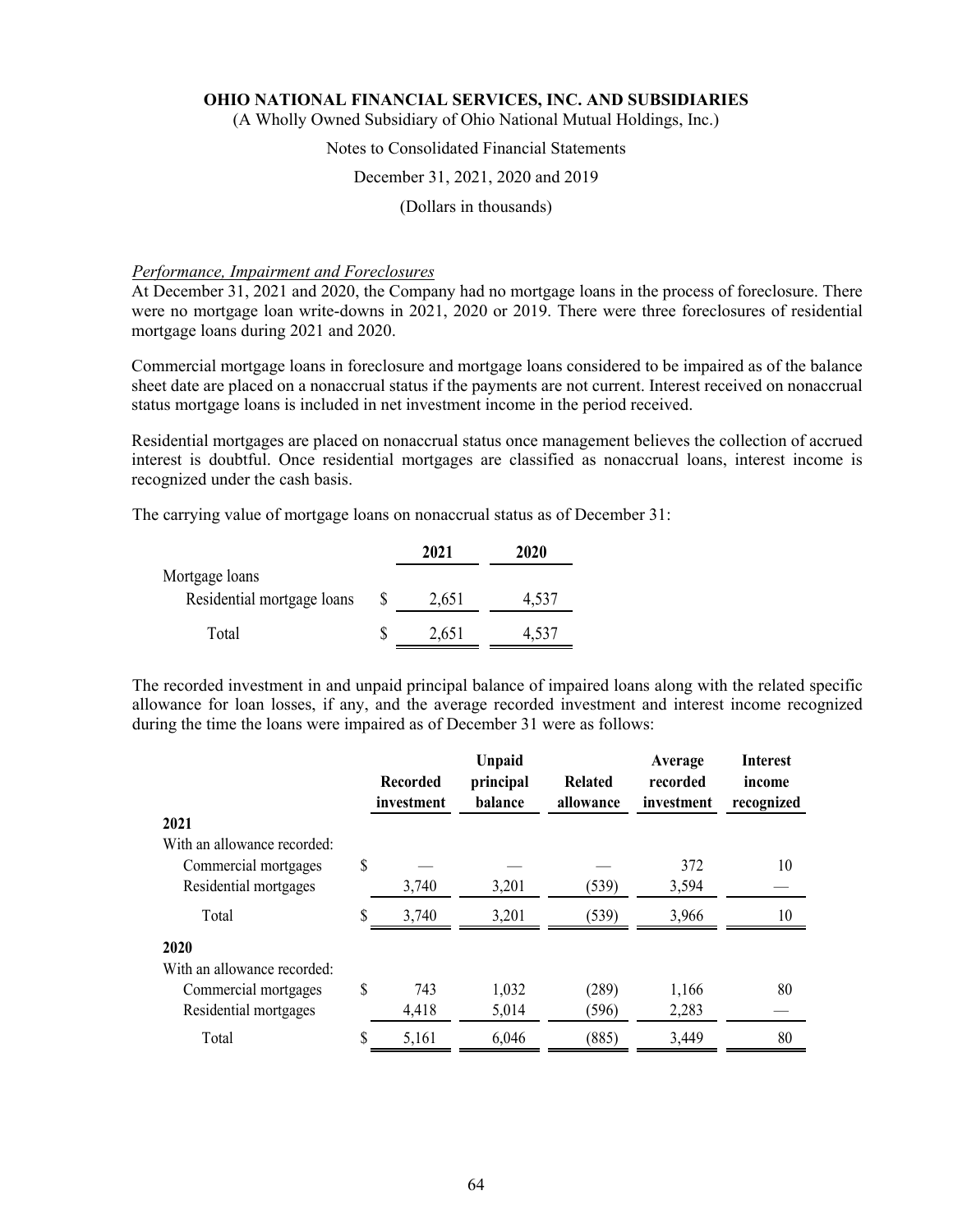(A Wholly Owned Subsidiary of Ohio National Mutual Holdings, Inc.)

# Notes to Consolidated Financial Statements

#### December 31, 2021, 2020 and 2019

(Dollars in thousands)

### *Other Long-Term Investments*

The components of Other long-term investments were as follows as of December 31:

|                               |    | 2021    | 2020    |
|-------------------------------|----|---------|---------|
| Direct financing leases       | \$ | 57,525  | 63,796  |
| FHLB common stock             |    | 53,735  | 52,039  |
| Derivative instruments        |    | 101,113 | 119,628 |
| Receivable for securities     |    | 665     | 514     |
| Joint venture                 |    | 21,175  | 21,727  |
| Chilean financing receivables |    | 24,714  | 18,507  |
| Other invested assets         |    | 13,861  | 5,557   |
| Total                         | S  | 272,788 | 281,768 |

The Company is a member of the Federal Home Loan Bank ("FHLB") of Cincinnati. Through its membership, and by purchasing FHLB stock, the Company can enter into deposit contracts.

The following table lists the components of the net investment in direct financing leases as of December 31:

|                                             | 2021     | 2020     |
|---------------------------------------------|----------|----------|
| Total minimum lease payments to be received | 81.221   | 98,863   |
| Less unearned income                        | (23,696) | (35,067) |
| Net investment in direct financing leases   | 57,525   | 63.796   |

The minimum lease payments did not include executory costs, allowance for uncollectibles, or unguaranteed residual values of leased property for 2021 and 2020. Past favorable payment experience, a minimum required LTV ratio of 75% - 80% at lease inception as well as the Company's right to repossess the property after two missed payments have resulted in not holding an allowance for uncollectibles by the Company, and no leases are on nonaccrual status. Credit quality is monitored based on past payment history.

The table below depicts the direct financing leasing exposure of remaining principal balances (which equal the Company's recorded investment) by type as of December 31:

|      |    | $30-59$ days<br>past due | 60-89 days<br>past due | 90 days<br>or more<br>past due | Total<br>past due | <b>Current</b> | Total  | Recorded<br>investment<br>90 days and<br>accruing |
|------|----|--------------------------|------------------------|--------------------------------|-------------------|----------------|--------|---------------------------------------------------|
| 2021 | \$ | 2.570                    |                        |                                | 2,570             | 54,955         | 57,525 |                                                   |
| 2020 | £. | 2.321                    | ___                    | _____                          | 2.321             | 61.475         | 63,796 | ___                                               |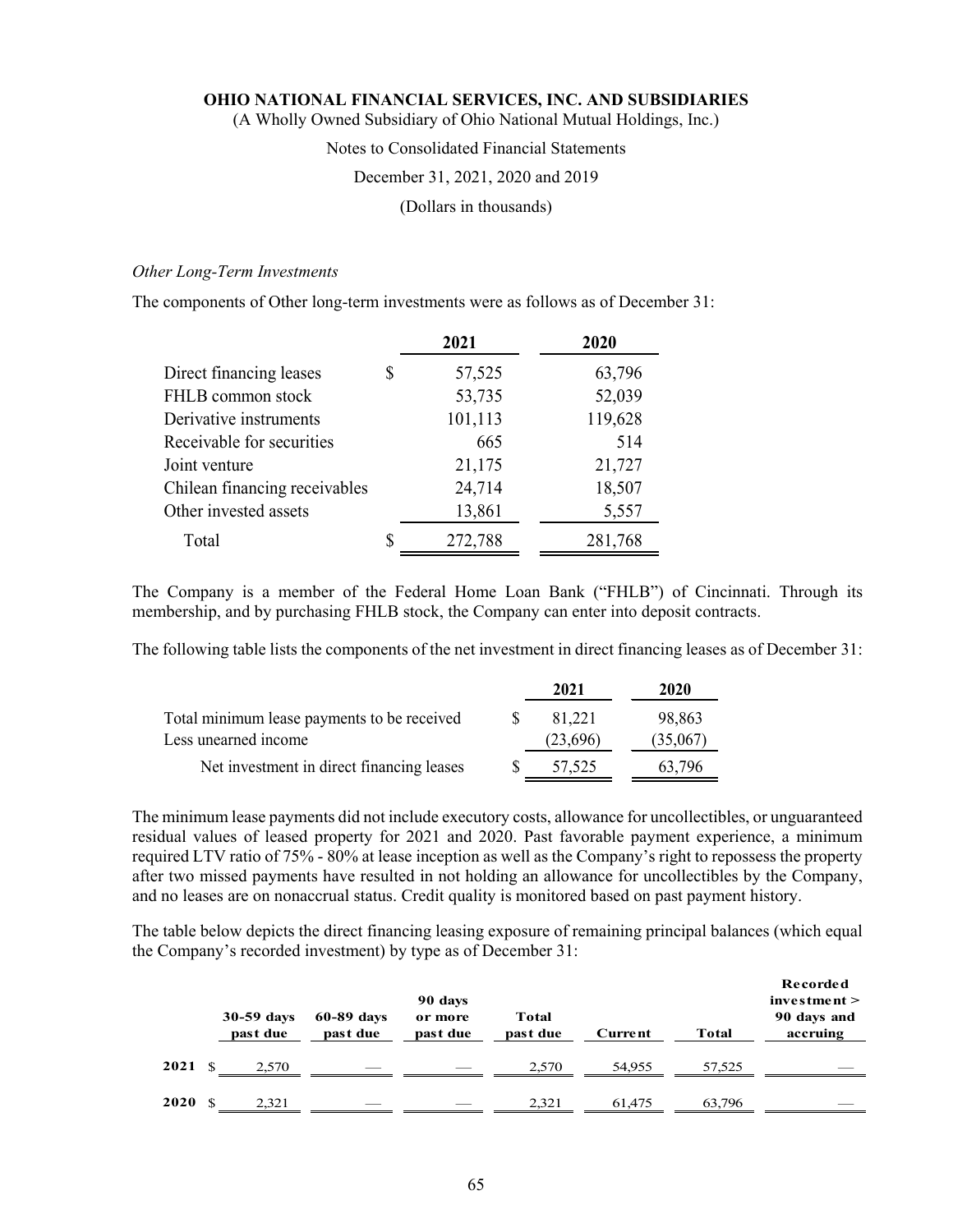(A Wholly Owned Subsidiary of Ohio National Mutual Holdings, Inc.)

### Notes to Consolidated Financial Statements

#### December 31, 2021, 2020 and 2019

(Dollars in thousands)

Future undiscounted cash flows from direct financing leases as of December 31, 2021 are as follows:

| 2022                              | \$ | 6,031    |
|-----------------------------------|----|----------|
| 2023                              |    | 5,915    |
| 2024                              |    | 5,763    |
| 2025                              |    | 5,684    |
| 2026                              |    | 4,816    |
| Thereafter                        |    | 53,012   |
| Total undiscounted lease payments |    | 81,221   |
| Less imputed interest             |    | (23,696) |
| Lease receivable                  | S  | 57,525   |

### *Securities Lending*

As of December 31, 2021 and 2020, the Company received \$374,311 and \$368,897, respectively, of cash collateral on securities lending. The cash collateral is invested in short-term investments, which are recorded on the Consolidated Balance Sheets in Short-term investments securities lending collateral with a corresponding liability recorded in Payables for securities lending collateral to account for the Company's obligation to return the collateral. The Company had not received any non-cash collateral on securities lending as of December 31, 2021 and 2020. As of December 31, 2021 and 2020, the Company had loaned securities with a fair value of \$364,325 and \$358,808, respectively, which are recognized on the Consolidated Balance Sheets in Securities available-for-sale and Equity securities.

#### *Variable Interest Entities*

In the normal course of business, the Company invests in fixed maturity securities structured through trusts, joint ventures, limited partnerships, or limited liability companies that could qualify as VIE. A VIE is a legal entity that lacks sufficient equity to finance their activities, or the equity investors of the entities as a group lack any of the characteristics of a controlling interest. The primary beneficiary of a VIE is generally the enterprise that has both the power to direct the activities most significant to the VIE and is the enterprise that will absorb a majority of the fund's expected losses or receive a majority of the fund's expected residual returns. The Company evaluates its interest in certain fixed maturity securities, joint ventures, limited partnerships, and limited liability companies to determine if the entities meet the definition of a VIE and whether the Company is the primary beneficiary and should consolidate the entity based upon the variable interests it held both at inception and where there is a change in circumstances that requires a reconsideration.

The Company has determined that it is not the primary beneficiary of these investments as the Company does not have the power to direct the activities that most significantly impact the entities' performance. The Company's maximum exposure to loss is limited to the carrying values of these securities. There are no liquidity arrangements, guarantees or other commitments by third parties that affect the fair value of the Company's interest in these assets.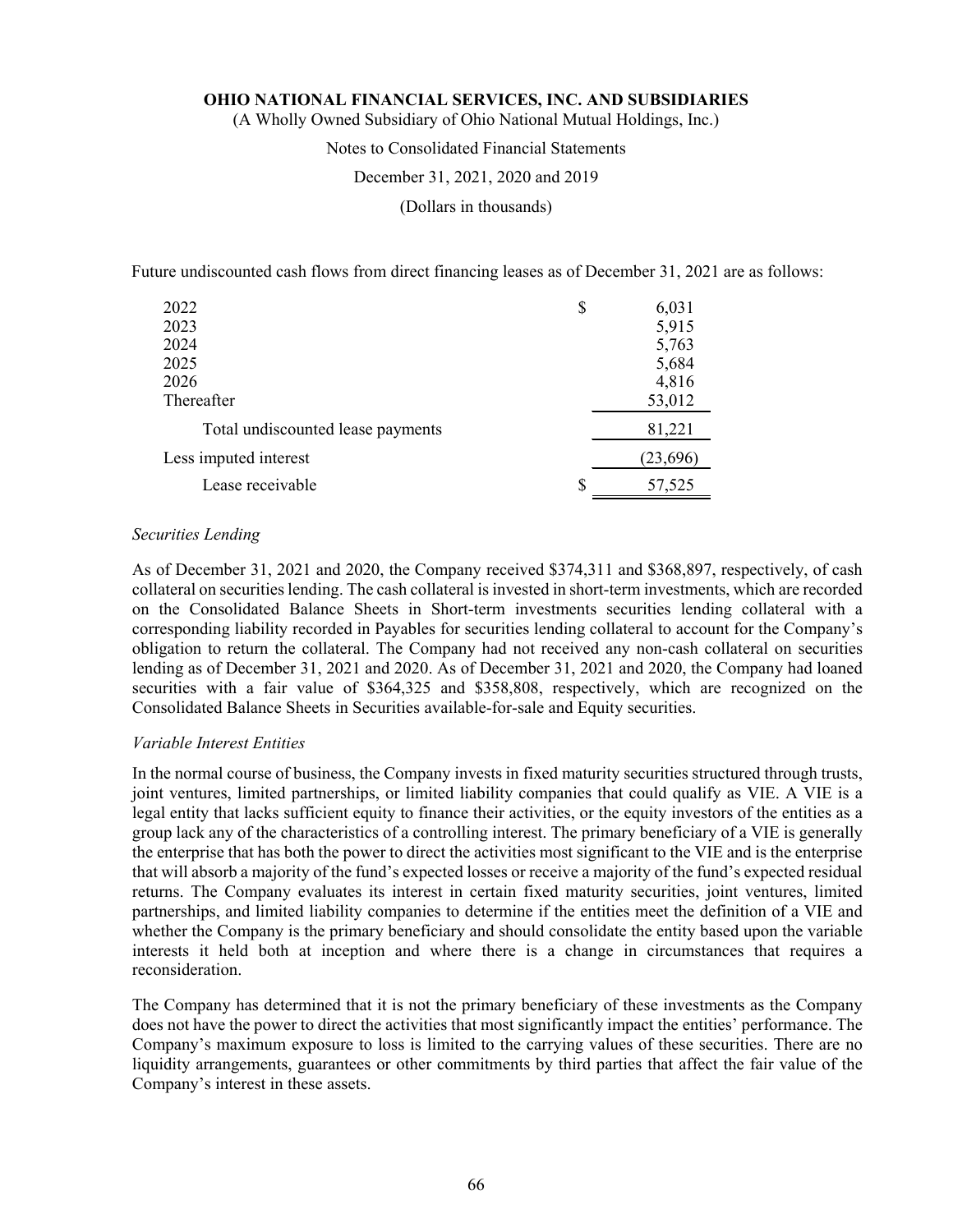(A Wholly Owned Subsidiary of Ohio National Mutual Holdings, Inc.)

### Notes to Consolidated Financial Statements

#### December 31, 2021, 2020 and 2019

(Dollars in thousands)

#### *Net Investment Income*

Analysis of investment income by investment type follows for the years ended December 31:

|                                   | <b>Investment income</b> |           |           |  |  |
|-----------------------------------|--------------------------|-----------|-----------|--|--|
|                                   | 2021                     | 2020      | 2019      |  |  |
| Gross investment income:          |                          |           |           |  |  |
| Securities available-for-sale:    |                          |           |           |  |  |
| Fixed maturity securities         | \$<br>448,265            | 409,252   | 478,703   |  |  |
| Fixed maturity trading securities |                          |           | 23        |  |  |
| Equity securities, at fair value  | 1,222                    | 410       | 923       |  |  |
| Mortgage loans on real estate     | 80,948                   | 73,523    | 71,298    |  |  |
| Real estate                       | 5,805                    | 5,791     | 5,804     |  |  |
| Policy loans                      | 46,659                   | 42,513    | 39,156    |  |  |
| Short-term investments            | 8,467                    | 4,482     | 12,927    |  |  |
| Other long-term investments       | 8,159                    | 5,489     | 7,145     |  |  |
| Total gross investment income     | 599,525                  | 541,467   | 615,979   |  |  |
| Interest expense                  | (64,061)                 | (62, 277) | (58, 572) |  |  |
| Other investment expenses         | (40, 735)                | (37, 525) | (32,620)  |  |  |
| Net investment income             | \$<br>494,729            | 441,665   | 524,787   |  |  |

#### *Net Realized Gains (Losses)*

Analysis of net realized gains (losses) by investment type follows for the years ended December 31:

|                                         | Realized gains (losses) on investments |        |         |  |
|-----------------------------------------|----------------------------------------|--------|---------|--|
|                                         | 2021                                   | 2020   | 2019    |  |
| Securities available-for-sale:          |                                        |        |         |  |
| Fixed maturity securities <sup>1</sup>  | \$<br>72,894                           | 19.289 | 207,982 |  |
| Equity securities, at fair value        | (351)                                  | 22     | 920     |  |
| Mortgage loans on real estate**         | (981)                                  | (502)  | (126)   |  |
| Real estate                             | 44                                     | 22     | 1,896   |  |
| Other long-term investments             | 1,321                                  | 510    | (66)    |  |
| Total realized gains on investments     | 72,927                                 | 19,341 | 210,606 |  |
| Change in allowances for mortgage loans |                                        |        |         |  |
| on real estate*                         | 634                                    | 390    | (232)   |  |
| Net realized gains on investments       | 73,561                                 | 19,731 | 210,374 |  |

\* Commercial mortgage loans

\*\* Includes the changes in the allowance for residential mortgage loans

<sup>1</sup> \$197,876 is attributable to the BOLI SPDA reinsurance treaty implemented in 2019. See Note 11 for further detail.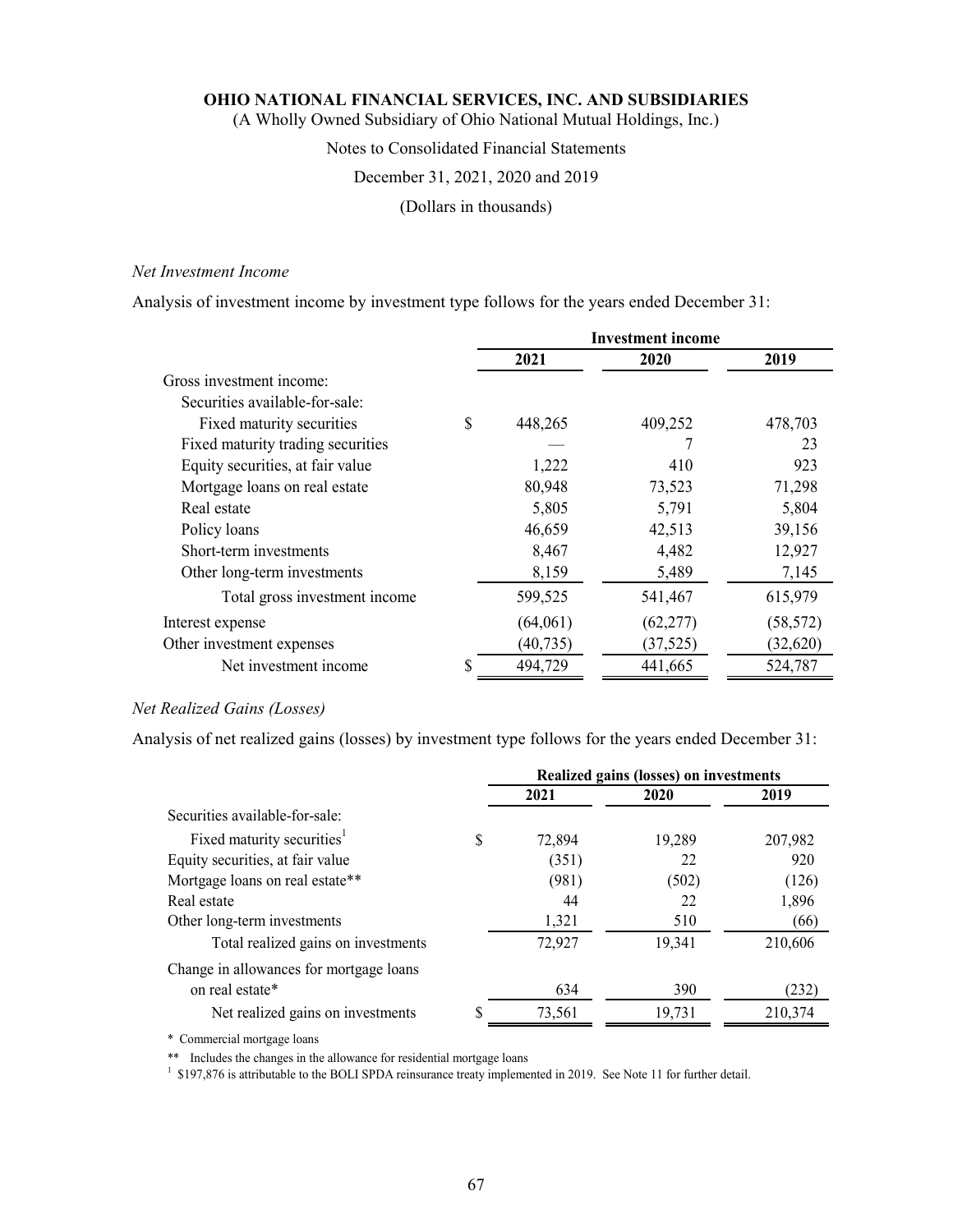(A Wholly Owned Subsidiary of Ohio National Mutual Holdings, Inc.)

# Notes to Consolidated Financial Statements

### December 31, 2021, 2020 and 2019

(Dollars in thousands)

Realized gains (losses) on investments, as shown in the table above, include write-downs for OTTI of \$368, \$9,259 and \$4,960 for the years ended December 31, 2021, 2020 and 2019, respectively. As of December 31, 2021, fixed maturity securities with a carrying value of \$25,809, which had a cumulative write-down of \$10,183 due to OTTI, remained in the Company's investment portfolio.

The following tables summarize total OTTI losses on securities by asset type for the years ended December 31:

|                            | <b>Total</b><br><b>OTTI</b> |          | <b>Recognized in</b><br><b>OCI</b> | <b>Recognized in</b><br>earnings |  |
|----------------------------|-----------------------------|----------|------------------------------------|----------------------------------|--|
| 2021                       |                             |          |                                    |                                  |  |
| Fixed maturity securities: |                             |          |                                    |                                  |  |
| Corporate                  | \$                          | 286      |                                    | 286                              |  |
| Mortgage-backed            |                             | 164      | 82                                 | 82                               |  |
| Total other-than-temporary |                             |          |                                    |                                  |  |
| impairment losses          | S                           | 450      | 82                                 | 368                              |  |
| 2020                       |                             |          |                                    |                                  |  |
| Fixed maturity securities: |                             |          |                                    |                                  |  |
| Corporate                  | \$                          | 8,615    |                                    | 8,615                            |  |
| Asset-backed               |                             | 724      | 336                                | 388                              |  |
| Mortgage-backed            |                             | 2,007    | 1,752                              | 255                              |  |
| Total other-than-temporary |                             |          |                                    |                                  |  |
| impairment losses          | \$                          | 11,346   | 2,088                              | 9,258                            |  |
| 2019                       |                             |          |                                    |                                  |  |
| Fixed maturity securities: |                             |          |                                    |                                  |  |
| Corporate                  | \$                          | 4,703    |                                    | 4,703                            |  |
| Asset-backed               |                             | (451)    | (643)                              | 192                              |  |
| Mortgage-backed            |                             | (6,678)  | (6,743)                            | 65                               |  |
| Total other-than-temporary |                             |          |                                    |                                  |  |
| impairment losses          | \$                          | (2, 426) | (7, 386)                           | 4,960                            |  |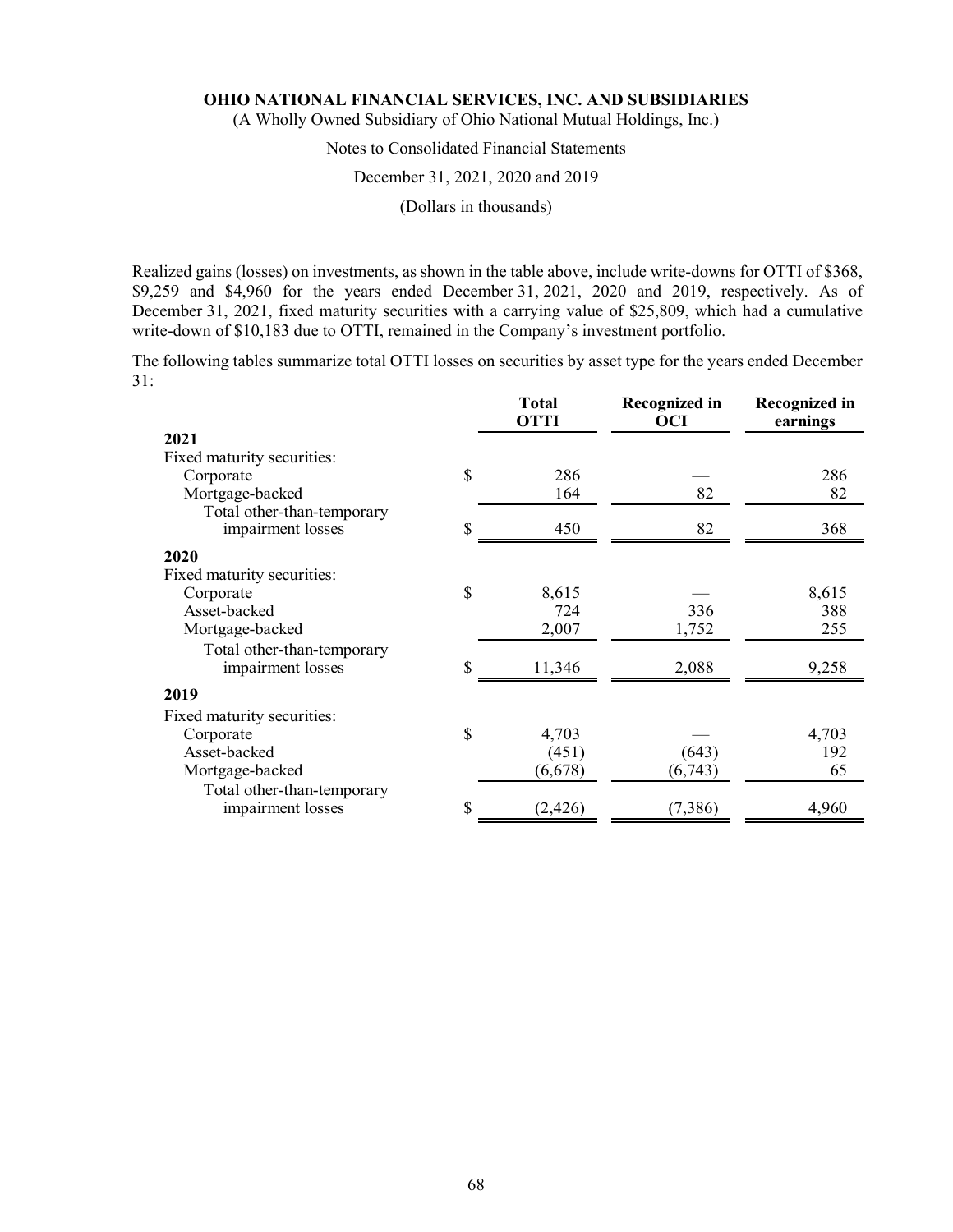(A Wholly Owned Subsidiary of Ohio National Mutual Holdings, Inc.)

### Notes to Consolidated Financial Statements

### December 31, 2021, 2020 and 2019

(Dollars in thousands)

#### *Credit Loss Rollforward*

The following table summarizes the cumulative amounts related to the Company's credit loss portion of the OTTI losses on fixed maturity securities held as of December 31, that the Company does not intend to sell, and it is not more likely than not that the Company will be required to sell the security prior to recovery of the amortized cost basis and for which the non-credit portion of the loss is included in other comprehensive income:

|                                              |    | 2021   | 2020   | 2019   |
|----------------------------------------------|----|--------|--------|--------|
| Cumulative credit loss, beginning of year    | \$ | 14,445 | 16,336 | 22,288 |
| New credit losses                            |    |        | 6,301  | 3,058  |
| Change in credit losses on securities        |    |        |        |        |
| included in the beginning balance            |    | 368    | 2,958  | 1,902  |
| Subtotal                                     |    | 14,813 | 25,595 | 27,248 |
| Less:                                        |    |        |        |        |
| Losses related to securities included in the |    |        |        |        |
| current year beginning balance               |    |        |        |        |
| sold or paid down during the period          |    | 4,630  | 11,150 | 10,912 |
| Cumulative credit loss, end of year          | S  | 10,183 | 14,445 | 16,336 |

### *Sales of Fixed Maturity Securities, Available-for-Sale*

The following table summarizes fixed maturity securities available-for-sale activity:

|                       |   | 2021      | 2020      | 2019      |
|-----------------------|---|-----------|-----------|-----------|
| Proceeds              |   | 2,037,509 | 1,437,306 | 1,146,781 |
| Gross realized gains  |   | 78.616    | 38,840    | 226,532   |
| Gross realized losses | Ъ | (3,625)   | (9,503)   | 7.223     |

The Company had no securities classified as held-to-maturity securities in 2021, 2020 or 2019.

#### *Net Unrealized Gains (Losses) on Available-for-Sale Securities*

An analysis by investment type of the change in unrealized gains (losses), before taxes, on securities available-for-sale is as follows for the years ended December 31:

| 2021    | 2020    | 2019    |
|---------|---------|---------|
|         |         |         |
| 492.342 | 357,827 | 466,678 |
| 492.342 | 357,827 | 466,678 |
|         |         |         |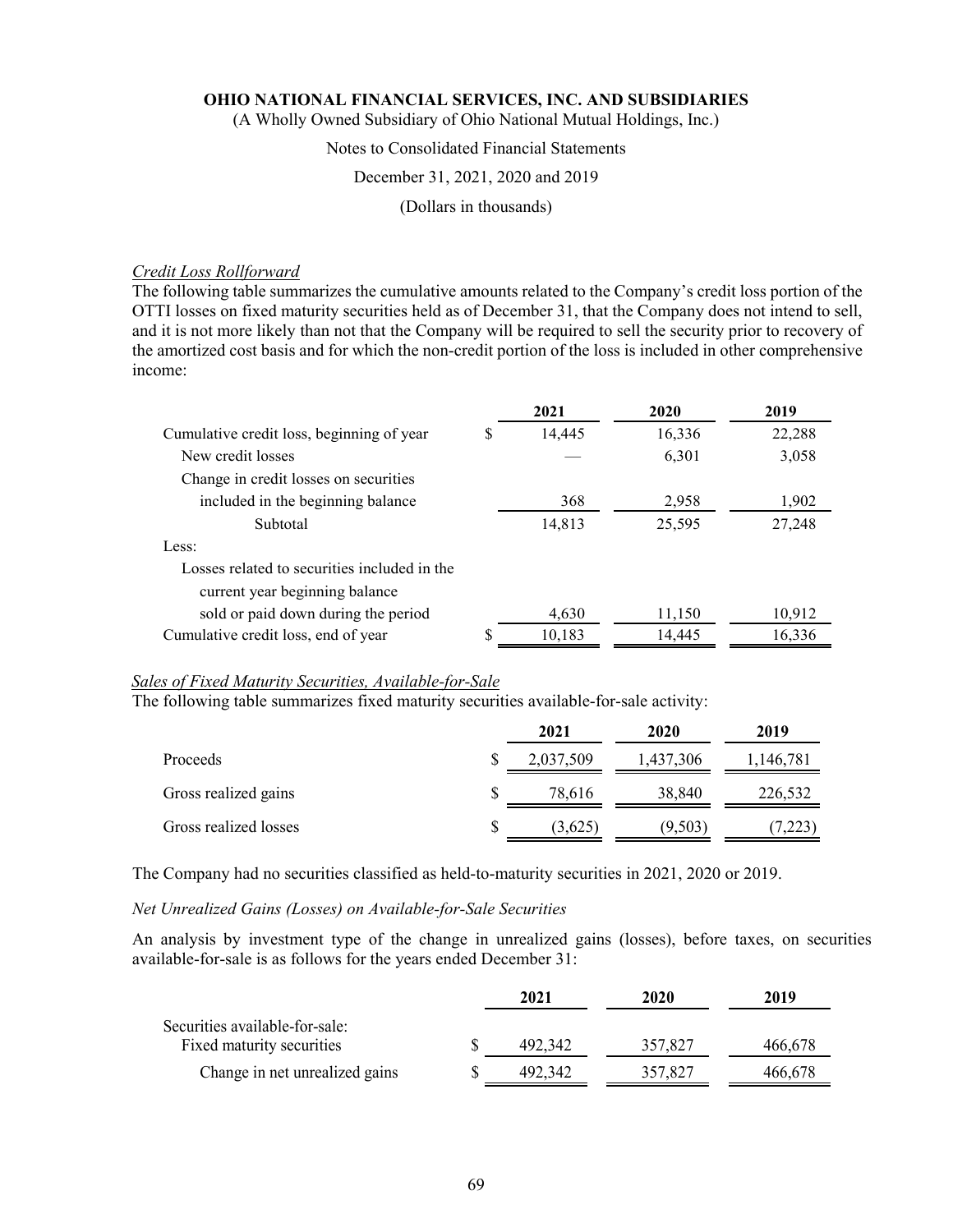(A Wholly Owned Subsidiary of Ohio National Mutual Holdings, Inc.)

### Notes to Consolidated Financial Statements

### December 31, 2021, 2020 and 2019

(Dollars in thousands)

The following table summarizes the unrealized gains and losses recognized during the year ended December 31, on equity securities still held at December 31:

|                                                                        | 2021  | 2020  |
|------------------------------------------------------------------------|-------|-------|
| Net gains and losses recognized during the period on equity securities | 7.962 | 1.506 |
| Less: Net gains and losses recognized during the period on equity      |       |       |
| securities sold during the period                                      | 816   |       |
| Unrealized gains and losses recognized during the reporting            |       |       |
| period on equity securities still held at the reporting date           | 8.778 | 1,506 |

The components of net unrealized gains (losses) on securities available-for-sale in AOCI arising during the period were as follows as of December 31:

|                                           |              | 2021       | 2020       | Change     |
|-------------------------------------------|--------------|------------|------------|------------|
| Securities available-for-sale             | $\mathbb{S}$ | 464,413    | 956,755    | (492, 342) |
| Unrealized losses related to closed block |              | (34, 577)  | (50, 604)  | 16,027     |
| Future policy benefits and claims         |              | (74, 786)  | (97, 484)  | 22,698     |
| Deferred policy acquisition costs         |              | (126, 410) | (236, 221) | 109,811    |
| Other policyholder funds                  |              | 11,474     | 61,267     | (49,793)   |
| Deferred federal income tax provision     |              | (48, 345)  | (146,213)  | 97,868     |
| Net unrealized gains                      | S            | 191,769    | 487,500    | (295, 731) |
|                                           |              | 2020       | 2019       | Change     |
| Securities available-for-sale             | $\mathbb{S}$ | 956,755    | 598,928    | 357,827    |
| Unrealized losses related to closed block |              | (50, 604)  | (33,020)   | (17, 584)  |
| Future policy benefits and claims         |              | (97, 484)  | (69, 621)  | (27, 863)  |
| Deferred policy acquisition costs         |              | (236, 221) | (123, 824) | (112, 397) |
| Other policyholder funds                  |              | 61,267     | 25,428     | 35,839     |
| Deferred federal income tax provision     |              | (146,213)  | (91, 907)  | (54,306)   |
| Net unrealized gains                      | \$           | 487,500    | 305,984    | 181,516    |
|                                           |              | 2019       | 2018       | Change     |
| Securities available-for-sale             | $\mathbb{S}$ | 598,928    | 132,250    | 466,678    |
| Unrealized losses related to closed block |              | (33,020)   | (8, 124)   | (24,896)   |
| Future policy benefits and claims         |              | (69, 621)  | (8, 194)   | (61, 427)  |
| Deferred policy acquisition costs         |              | (123, 824) | (9,572)    | (114, 252) |
| Other policyholder funds                  |              | 25,428     | (242)      | 25,670     |
| Deferred federal income tax provision     |              | (91, 907)  | (29, 803)  | (62, 104)  |
| Net unrealized gains                      | \$           | 305,984    | 76,315     | 229,669    |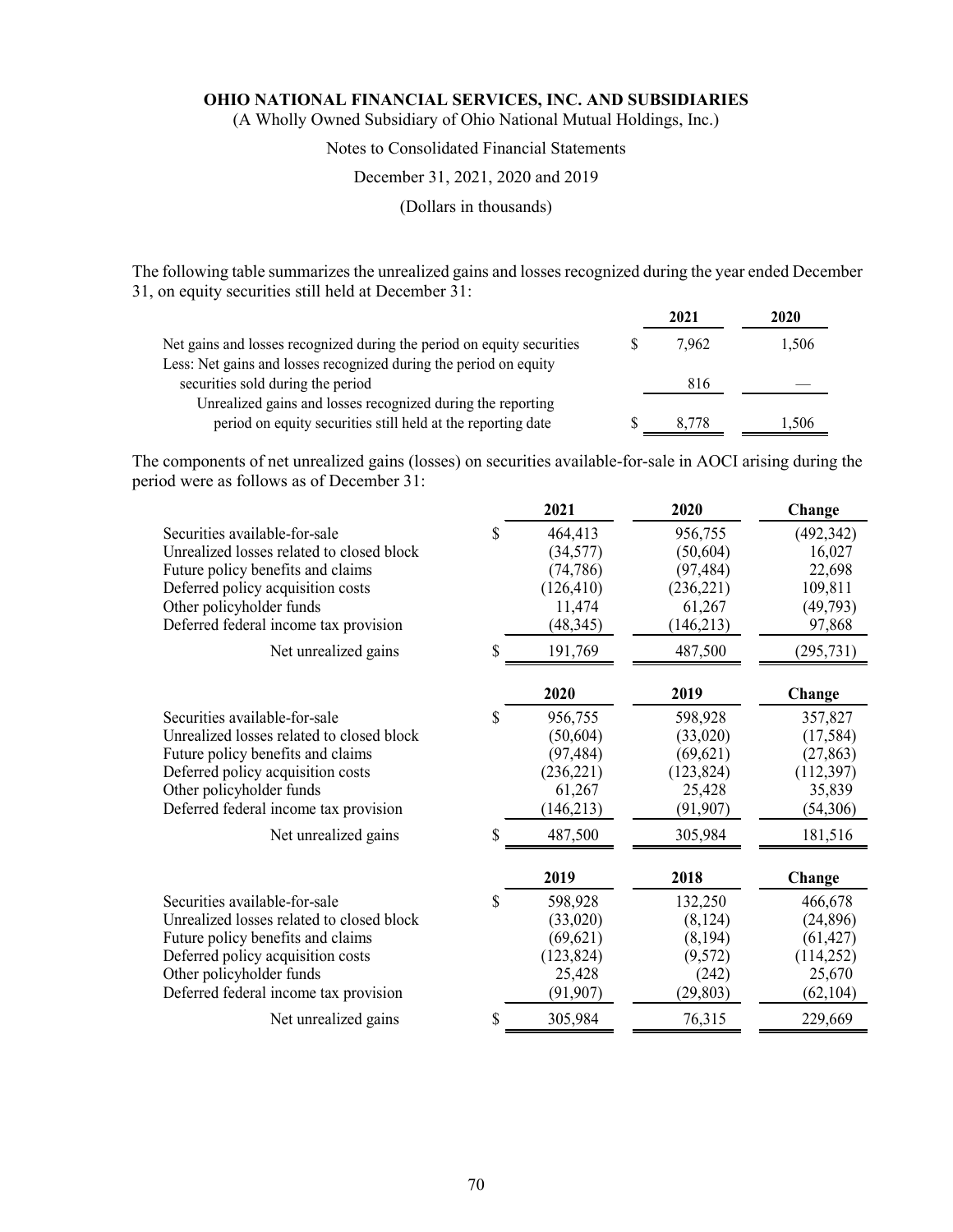(A Wholly Owned Subsidiary of Ohio National Mutual Holdings, Inc.)

### Notes to Consolidated Financial Statements

### December 31, 2021, 2020 and 2019

(Dollars in thousands)

#### **(8) Derivative Financial Instruments**

The Company enters into derivative contracts to economically hedge guarantees on riders for certain insurance contracts. Although these contracts do not qualify for hedge accounting or have not been designated in hedging relationships by the Company pursuant to ASC Topic 815, *Derivatives and Hedging*, they provide the Company with an economic hedge, which is used as part of its overall risk management strategy. The Company enters into equity futures, currency futures, equity index put options, equity index call options, interest rate swaptions and equity swaps to economically hedge liabilities embedded in certain variable annuity products such as the GMAB, GMWB, GMIB and GLWB and in fixed indexed annuity and indexed universal life products.

In December 2018, the Company replaced the interest rate swaptions used in its interest rate hedging program. Each swaption consists of a five-year option to enter into an interest rate swap on the ten-year swap rate. Since this does not meet the definition of a hedge, it is treated as a derivative with no hedging designation under ASC 815, with the gain or loss on the derivative instrument recognized in earnings.

In October 2018, the Company purchased equity index put options to replace existing futures used to hedge the equity risk embedded in the variable annuity guarantees. One-year S&P 500, Russell 2000, and NASDAQ 100 options were purchased. The Company continues to hold futures to hedge the foreign indices and currency exposure in the variable annuity guarantees. Since this does not meet the definition of a hedge, it is treated as a derivative with no hedging designation under ASC 815, with the gain or loss on the derivative instrument recognized in earnings.

In October 2016, the Company entered into an equity index call option agreement. Under this agreement, three equity index call options will be purchased monthly. The S&P 500 and Russell 2000 options are oneyear call spread options. The custom Barclays instrument is a three-year call. Starting in May 2018, the Company began purchasing one-year calls for the custom Barclay instrument as well. Since this does not meet the definition of a hedge, it is treated as a derivative with no hedging designation under ASC 815, with the gain or loss on the derivative instrument recognized in earnings.

In November 2014, the Company entered into a cross currency swap agreement which qualified for hedge accounting as a cash flow hedge. The Company purchased a ten-year bond in the amount of  $\epsilon$ 7 million with an annual foreign currency coupon of 1.93%. The Company concurrently entered into a matching cross currency swap effectively converting the cash flows of the Euro denominated bond into U.S. denominated cash flows. The investment receives a fixed rate of 3.78% on the converted U.S. investment of \$9,038. Interest on the bond is paid annually. During the years ended December 31, 2021, 2020 and 2019, the Company had foreign currency swap (losses) gains of (\$170), \$348, and \$399 respectively, recorded in AOCI. There were no amounts reclassified to income and no amounts deemed ineffective for the years ended December 31, 2021 or 2020. As of December 31, 2021, no amounts are expected to be reclassified to income within the next twelve months.

The Company has entered into a reinsurance arrangement with a nonaffiliated reinsurer to offset a portion of its risk exposure to the GMIB rider in certain variable annuity contracts. This reinsurance contract is accounted for as a freestanding derivative.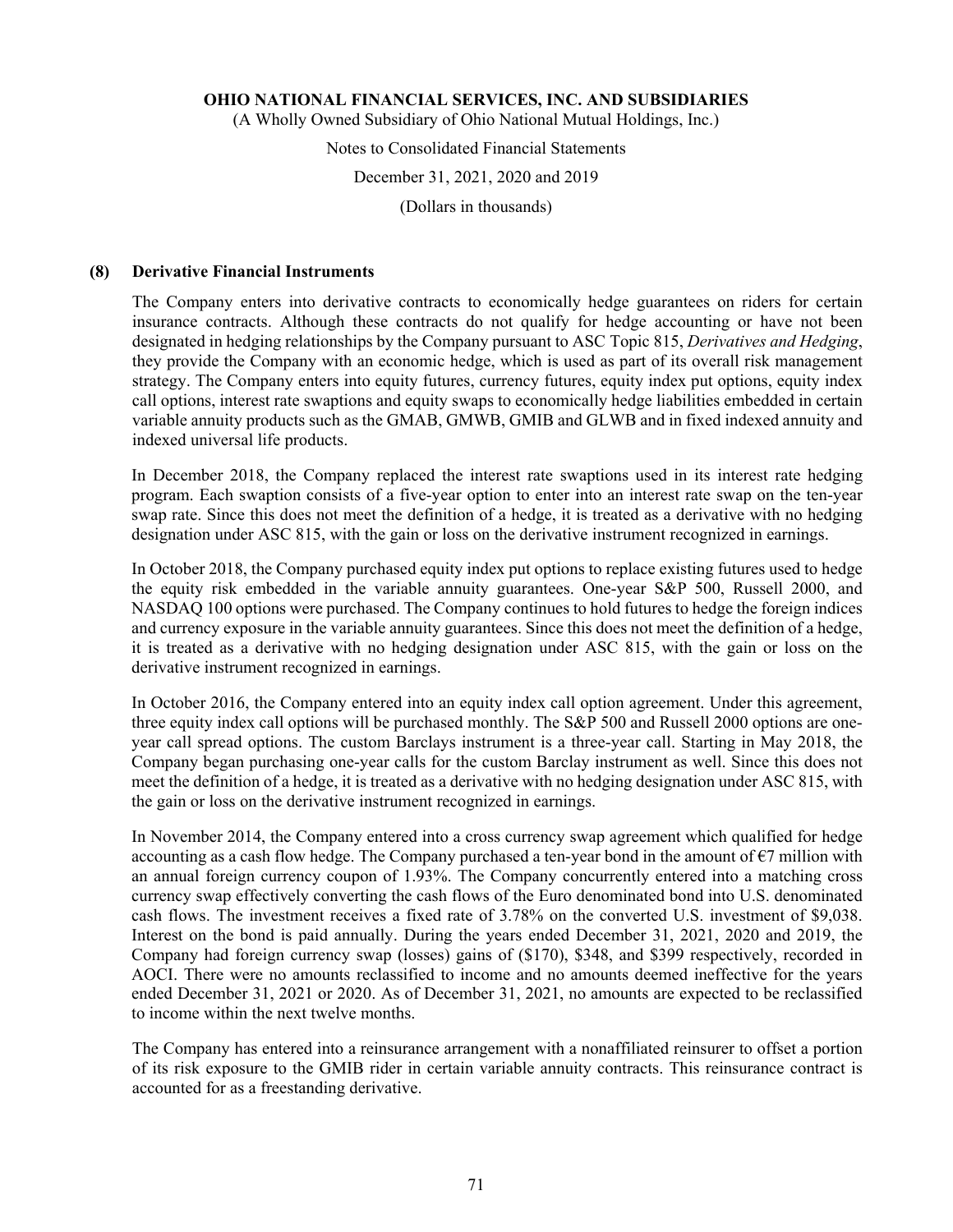(A Wholly Owned Subsidiary of Ohio National Mutual Holdings, Inc.)

## Notes to Consolidated Financial Statements

#### December 31, 2021, 2020 and 2019

(Dollars in thousands)

#### *Embedded Derivatives*

The Company has certain embedded derivatives that are required to be separated from their host contracts and accounted for as derivatives. These host contracts include variable annuities with GMAB, GMWB and GLWB riders, and fixed indexed annuities, which include index features in excess of their guaranteed minimum values.

The following tables present a summary of the estimated fair value of derivatives held by the Company along with the amounts recognized on the Consolidated Balance Sheets:

|                                                         |                               |    | December 31       |                 |                   |                 |  |  |  |
|---------------------------------------------------------|-------------------------------|----|-------------------|-----------------|-------------------|-----------------|--|--|--|
|                                                         |                               |    | 2021              |                 |                   | 2020            |  |  |  |
| Derivatives not designated as                           |                               |    | 2021              | <b>Notional</b> | 2020              | <b>Notional</b> |  |  |  |
| hedging instruments under ASC 815                       | <b>Balance sheet location</b> |    | <b>Fair value</b> | Amount          | <b>Fair value</b> | Amount          |  |  |  |
| <b>Asset derivatives:</b>                               |                               |    |                   |                 |                   |                 |  |  |  |
|                                                         | Other long-term               |    |                   |                 |                   |                 |  |  |  |
| Equity put options                                      | investments                   | \$ | 43,992            | 1,674,003       | 40,813            | 1,901,467       |  |  |  |
|                                                         | Other long-term               |    |                   |                 |                   |                 |  |  |  |
| Equity index call options                               | investments                   |    | 41,397            | 1,929,789       | 51,506            | 1,883,342       |  |  |  |
|                                                         | Other long-term               |    |                   |                 |                   |                 |  |  |  |
| Cross currency swaps                                    | investments                   |    | 1,288             | 9,038           | 803               | 9,038           |  |  |  |
|                                                         | Other long-term               |    |                   |                 |                   |                 |  |  |  |
| Swaptions                                               | investments                   |    | 14,436            | 3,600,000       | 26,506            | 3,600,000       |  |  |  |
|                                                         | Reinsurance                   |    |                   |                 |                   |                 |  |  |  |
| GMIB reinsurance contracts                              | recoverable                   |    | 1,077,122         | n/a             | 1,357,034         | n/a             |  |  |  |
| Total                                                   |                               | S  | 1,178,235         | 7,212,830       | 1,476,662         | 7,393,847       |  |  |  |
| <b>Liability derivatives:</b>                           |                               |    |                   |                 |                   |                 |  |  |  |
|                                                         | Future policy benefits        |    |                   |                 |                   |                 |  |  |  |
| GLWB embedded derivatives (variable annuity)            | and claims                    | S  | 10,686            | n/a             | 17,382            | n/a             |  |  |  |
|                                                         | Future policy benefits        |    |                   |                 |                   |                 |  |  |  |
| GMAB/GMWB embedded derivatives                          | and claims                    |    | 15,912            | n/a             | 25,510            | n/a             |  |  |  |
|                                                         | Future policy benefits        |    |                   |                 |                   |                 |  |  |  |
| Fixed indexed annuity embedded derivatives <sup>1</sup> | and claims                    |    | 191,307           | n/a             | 154,678           | n/a             |  |  |  |
| Currency futures                                        | Other liabilities             |    |                   |                 | 3,866             | 262,631         |  |  |  |
| Equity put options                                      | Other liabilities             |    |                   |                 | 33,416            | 578,983         |  |  |  |
| Total                                                   |                               | S  | 217,905           |                 | 234,852           | 841,614         |  |  |  |
|                                                         |                               |    |                   |                 |                   |                 |  |  |  |

<sup>1</sup> Represents embedded derivative portion of the fixed indexed annuity base contracts only. There are no embedded derivatives in fixed indexed GLWB riders.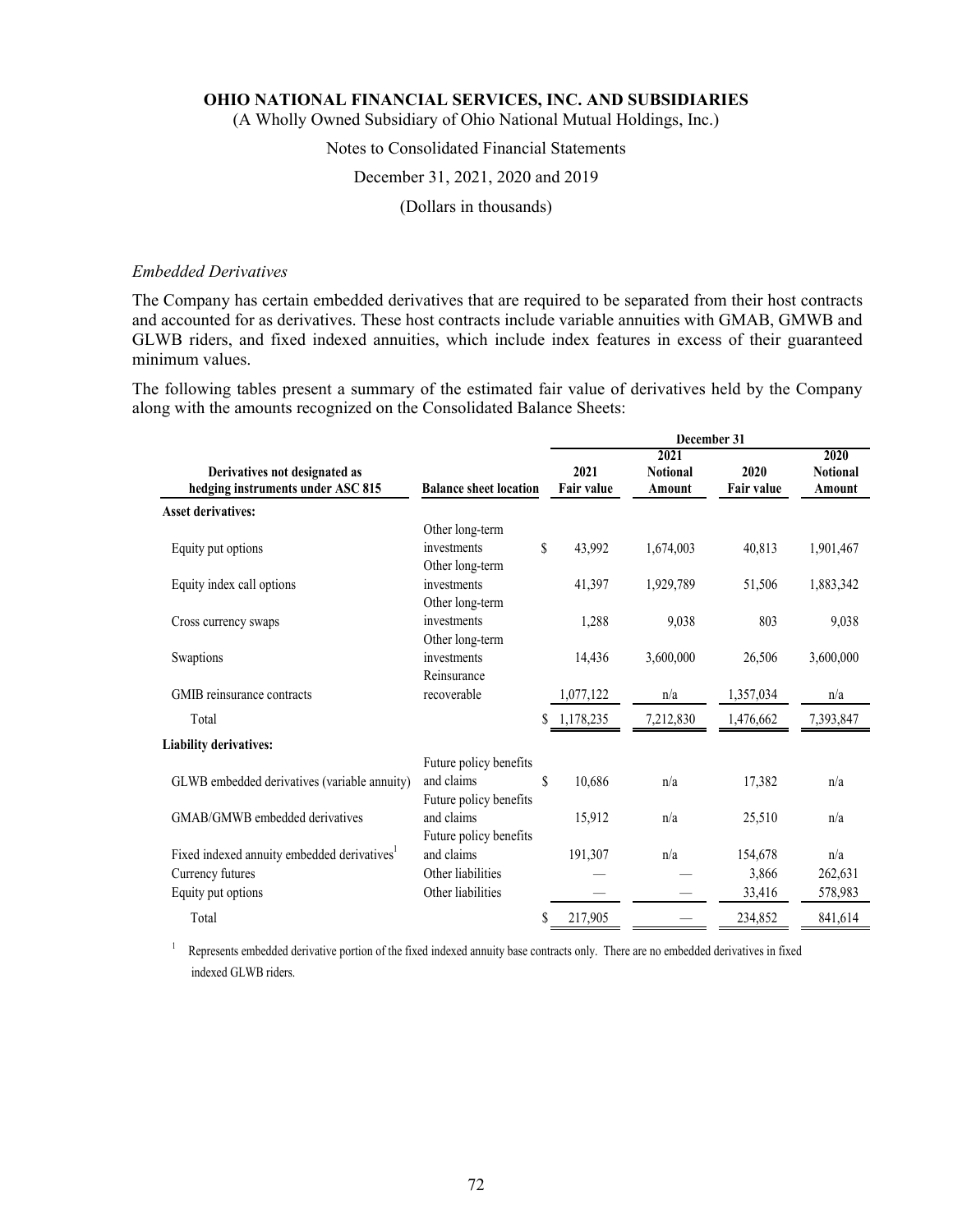(A Wholly Owned Subsidiary of Ohio National Mutual Holdings, Inc.)

## Notes to Consolidated Financial Statements

#### December 31, 2021, 2020 and 2019

(Dollars in thousands)

The following table presents the effect of derivative instruments on the Consolidated Statements of Operations for the years ended December 31:

| Derivatives not designated as              | Location of gain (loss)                             |   | (loss) gain recognized<br>in income on derivatives |          |            |
|--------------------------------------------|-----------------------------------------------------|---|----------------------------------------------------|----------|------------|
| hedging instruments under ASC 815          | recognized in income on derivatives                 |   | 2021                                               | 2020     | 2019       |
| Equity futures                             | Net realized gains (losses): derivative instruments | S | (387)                                              |          | (33, 478)  |
| Currency futures                           | Net realized gains (losses): derivative instruments |   | (7,710)                                            | 10,354   | (1,577)    |
| Equity put options                         | Net realized gains (losses): derivative instruments |   | (115, 435)                                         | 87,671   | (189, 561) |
| Equity index call options                  | Net realized gains (losses): derivative instruments |   | 15,182                                             | 999      | 42,429     |
| Equity swaps                               | Net realized gains (losses): derivative instruments |   | 183                                                | (191)    | 173        |
| Swaptions                                  | Net realized gains (losses): derivative instruments |   | (12,069)                                           | (48,391) | 27,774     |
| External reinsurance embedded derivative   | Net realized gains (losses): derivative instruments |   | (219)                                              | 260      | (203)      |
| GMIB reinsurance contracts                 | Benefits and claims                                 |   | (279, 912)                                         | 66,138   | (25, 926)  |
| GMAB/GMWB embedded derivatives             | Benefits and claims                                 |   | 9,598                                              | (42,808) | 29,543     |
| GLWB embedded derivatives                  | Benefits and claims                                 |   | 6,696                                              | (2,324)  | (346)      |
| Fixed indexed annuity embedded derivatives | Benefits and claims                                 |   | (36,629)                                           | 11,675   | (41, 400)  |
| Total                                      |                                                     |   | (420, 702)                                         | 83,383   | (192, 572) |

 $1$  The amounts recorded in benefits and claims reflect the change in the excess of fair value over account value.

#### *Credit Risk*

The Company may be exposed to credit-related losses in the event of nonperformance by counterparties to derivative financial instruments.

Because exchange traded futures are affected through regulated exchanges and positions are marked to market on a daily basis, the Company has minimal exposure to credit-related losses in the event of nonperformance by counterparties to such derivative instruments. The Company manages its credit risk related to over-the-counter derivatives by only entering into transactions with creditworthy counterparties with long-standing performance records and requiring collateral for all derivatives in accordance with the International Swaps and Derivatives Association and Credit Support Annex ("ISDA"/"CSA") agreements in place with all of its counterparties. The Company manages its credit risk related to the freestanding reinsurance derivative by monitoring the credit ratings of the reinsurer and requiring either a certain level of assets to be held in a trust for the benefit of the Company or a letter of credit to be held by the reinsurer and assigned to the Company. As of December 31, 2021 and 2020, a non-affiliated reinsurer held assets in trust with an estimated fair value of \$386,287 and \$751,651, respectively, and a letter of credit of \$702,976 and \$702,976, respectively.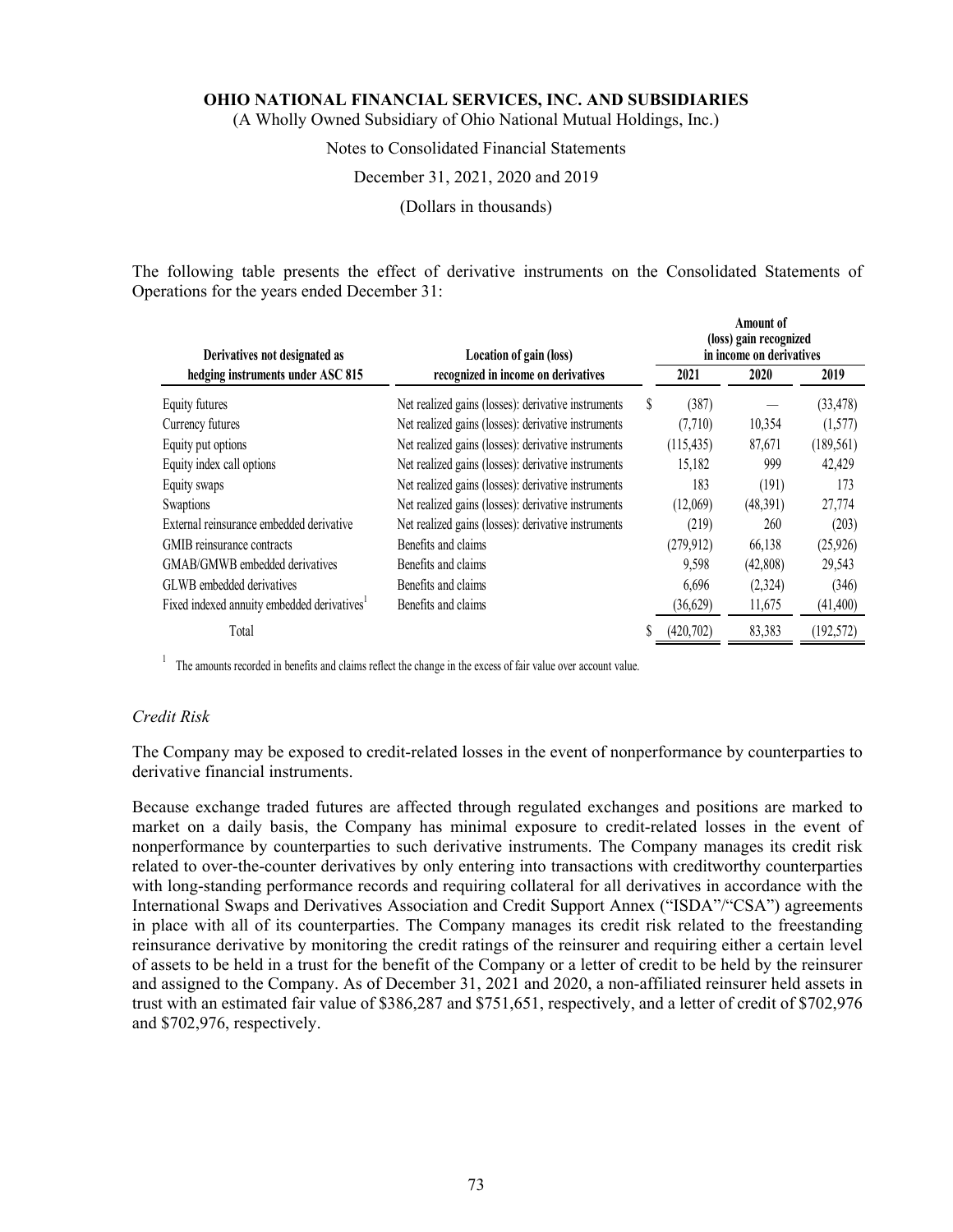(A Wholly Owned Subsidiary of Ohio National Mutual Holdings, Inc.)

#### Notes to Consolidated Financial Statements

#### December 31, 2021, 2020 and 2019

(Dollars in thousands)

#### **(9) Deferred Policy Acquisition Costs**

The deferred policy acquisition costs and changes thereto for the years ended December 31, 2021, 2020 and 2019 were as follows:

|                                                  | 2021      | 2020      | 2019           |  |
|--------------------------------------------------|-----------|-----------|----------------|--|
| Balance - beginning of year                      | 1,548,800 | 1,680,272 | 1,966,803      |  |
| Acquisition costs deferred                       | 98,037    | 134,685   | 156,827        |  |
| Amortization                                     | (133,888) | (154,277) | (269, 540)     |  |
| DAC recorded as benefits and claims              |           |           | -2<br>(59,249) |  |
| Unrealized investment losses (gains)             | 109,811   | (112,397) | (114,252)      |  |
| Effect of foreign currency translation and other | (760)     | 517       | (317)          |  |
| Balance - end of year                            | .622,000  | 1,548,800 | 1,680,272      |  |

1. During 2019, the unlocking of the whole life product line decreased DAC and earnings by \$96,900. The sustained lower interest rate environment necessitated lowering the earned rate, which lowers future margins, increases the k-factors used to amortize DAC and resulted in a lower DAC balance.

2. As part of the external BOLI and Single Premium Deferred Annuity ("SPDA") reinsurance agreement executed on July 1, 2019, the Company recorded the DAC transferred to the external reinsurer, which was part of the cost of reinsurance asset, to future policy benefits and claims. DAC amortization on the Consolidated Statements of Operations reflects the amount of DAC amortized, net of the transfer impact. The balance of the DAC asset, shown in the table above, includes adjustments for both the amortization and the transfer.

#### **(10) Future Policy Benefits and Claims**

The liability for future policy benefits and claims is comprised of basic and benefit reserves for traditional life products, group life and health policies, universal life policies, and investment contracts, including riders.

The liability for future policy benefits for traditional life products has been established based upon the net level premium method using interest rates varying from 2.0% to 6.0%.

The liability for future policy benefits and claims for ONSP's group life and health insurance policies is comprised of claims and expense reserves and incurred but not reported ("IBNR"). The claims and expense reserves have been calculated using the present values of expected future cash flows of known claims using discount rates that vary by currency ranging from 1.37% to 5.12%. IBNR reserves have been estimated using historical claim reporting information.

The liability for future policy benefits for universal life policies and investment contracts represents approximately 67.9% and 67.3% of the total liability for future policy benefits as of December 31, 2021 and 2020, respectively. The liability has been established based on accumulated contract values without reduction for surrender penalty provisions. The average interest rate credited on investment product policies was 3.8%, 3.3% and 3.3% for the years ended December 31, 2021, 2020 and 2019, respectively. Approximately 25.5% and 27.4% of the universal life policies and investment contracts were at their guaranteed minimum interest rate as of December 31, 2021 and 2020, respectively.

The Company has established a reserve for three universal life plans with lifetime secondary guarantees, which the Company discontinued. At December 31, 2021 and 2020, this reserve balance was \$64,547 and \$63,294, respectively.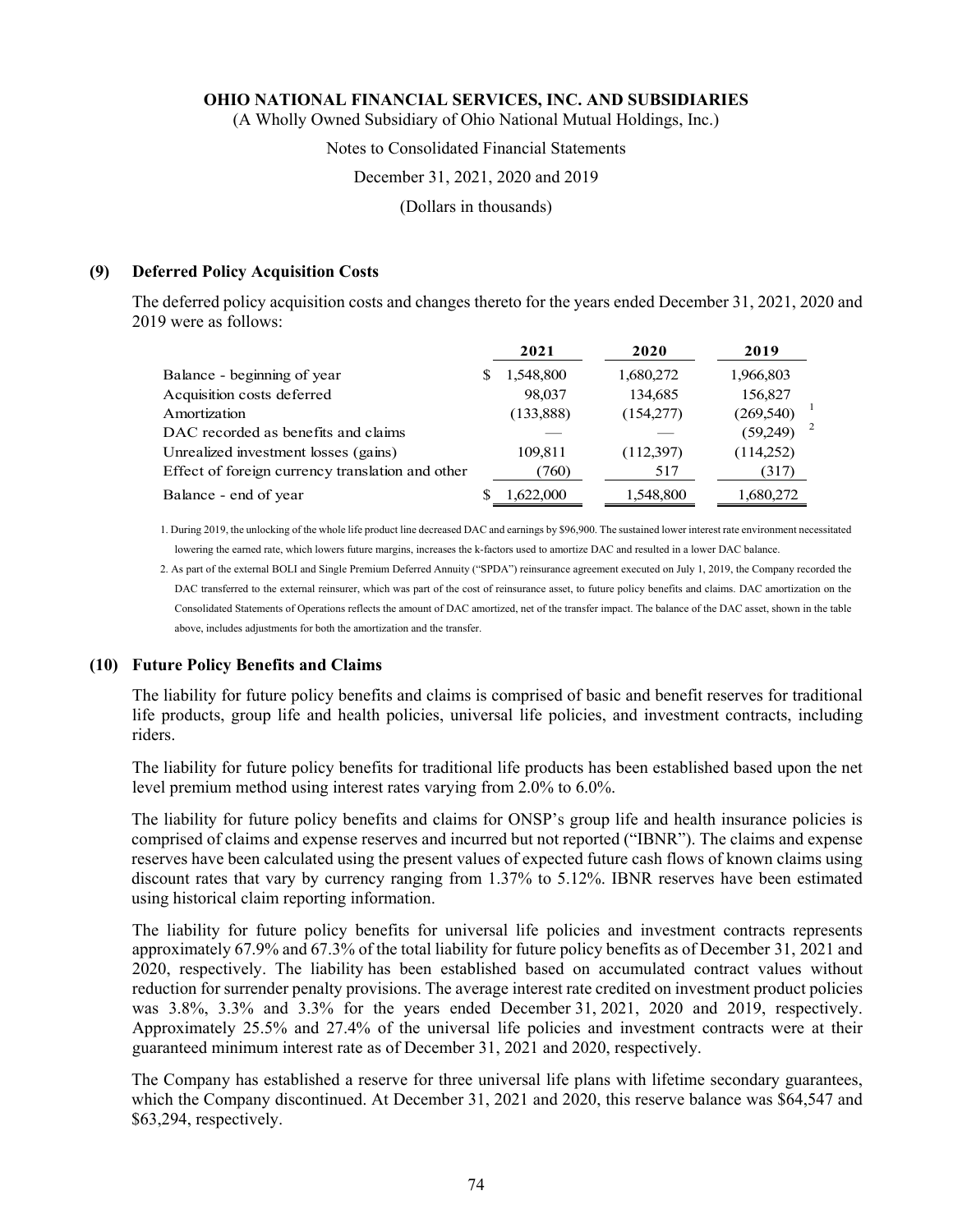(A Wholly Owned Subsidiary of Ohio National Mutual Holdings, Inc.)

## Notes to Consolidated Financial Statements

#### December 31, 2021, 2020 and 2019

(Dollars in thousands)

The liability for future policy benefits for ONSV's universal life policies has been established based on accumulated account values without reduction for surrender penalty provisions. The five-year average return of the funds underlying variable universal life and voluntary pension savings (APV) were 3.41% and 2.70% for the years ended December 31, 2021 and 2020, respectively.

The liability for future policy benefits for ONSP's universal life policies has been established based on accumulated account values without reduction for surrender penalty provisions. The average interest rate on these policies was 3.5% for the years ended December 31, 2021 and 2020.

Reserves are calculated using withdrawal, mortality, and morbidity rates. Withdrawal rates vary by issue age, type of coverage and policy duration and are based on Company experience. Mortality and morbidity rates, which are guaranteed within insurance contracts, are based on published tables and Company experience.

As discussed in Note 3, the Company has five main types of rider benefits offered with individual variable annuity contracts: GMDBs, GMIBs, GLWBs, GMABs, and GMWBs. The Company also issued fixed indexed annuity contracts with an enhanced GLWB rider.

#### *Variable Annuity Riders*

#### *GMDB Riders*

Certain variable annuity contracts include GMDB riders with the base contract and offer additional death and income benefits through riders that can be added to the base contract. These GMDB riders typically provide that, upon the death of the annuitant, the beneficiaries could receive an amount in excess of the contract value. The GMDB rider benefit could be equal to the premiums paid into the contract, the highest contract value as of a particular time, e.g., every contract anniversary, or the premiums paid into the contract times an annual interest factor. The Company assesses a charge for the GMDB riders and prices the base contracts to allow the Company to recover a charge for any built-in death benefits.

The Company's GMDB claim reserves are determined by estimating the expected value of death benefits and recognizing the excess ratably over the accumulation period based on total expected assessments. The Company regularly evaluates estimates used and adjusts the additional liability balance as appropriate, with a related charge or credit to benefits and claims in the period of evaluation if actual experience or other evidence suggests that earlier assumptions should be revised. Additionally, a decline in the stock market causing the contract value to fall below the amount defined in each contract could result in additional claims.

#### *GMIB Riders*

Certain variable annuity contracts include GMIB riders with the base contract. These riders allow the policyholder to annuitize the contract after ten years and to receive a guaranteed minimum monthly income for life. The amount of the payout is based upon a guaranteed income base that is typically equal to the greater of the premiums paid increased by 5% annually (6% for riders sold before May 2009) or the highest contract value on any contract anniversary. In some instances, based upon the age of the annuitant, the terms of this rider may be less favorable for the contract purchaser. The amount of the monthly income is tied to annuitization tables that are built into the GMIB rider. In the event that the policyholder could receive a higher monthly income by annuitization based upon the Company's current annuitization rates, the annuitant will automatically receive the higher monthly income. The Company discontinued offering the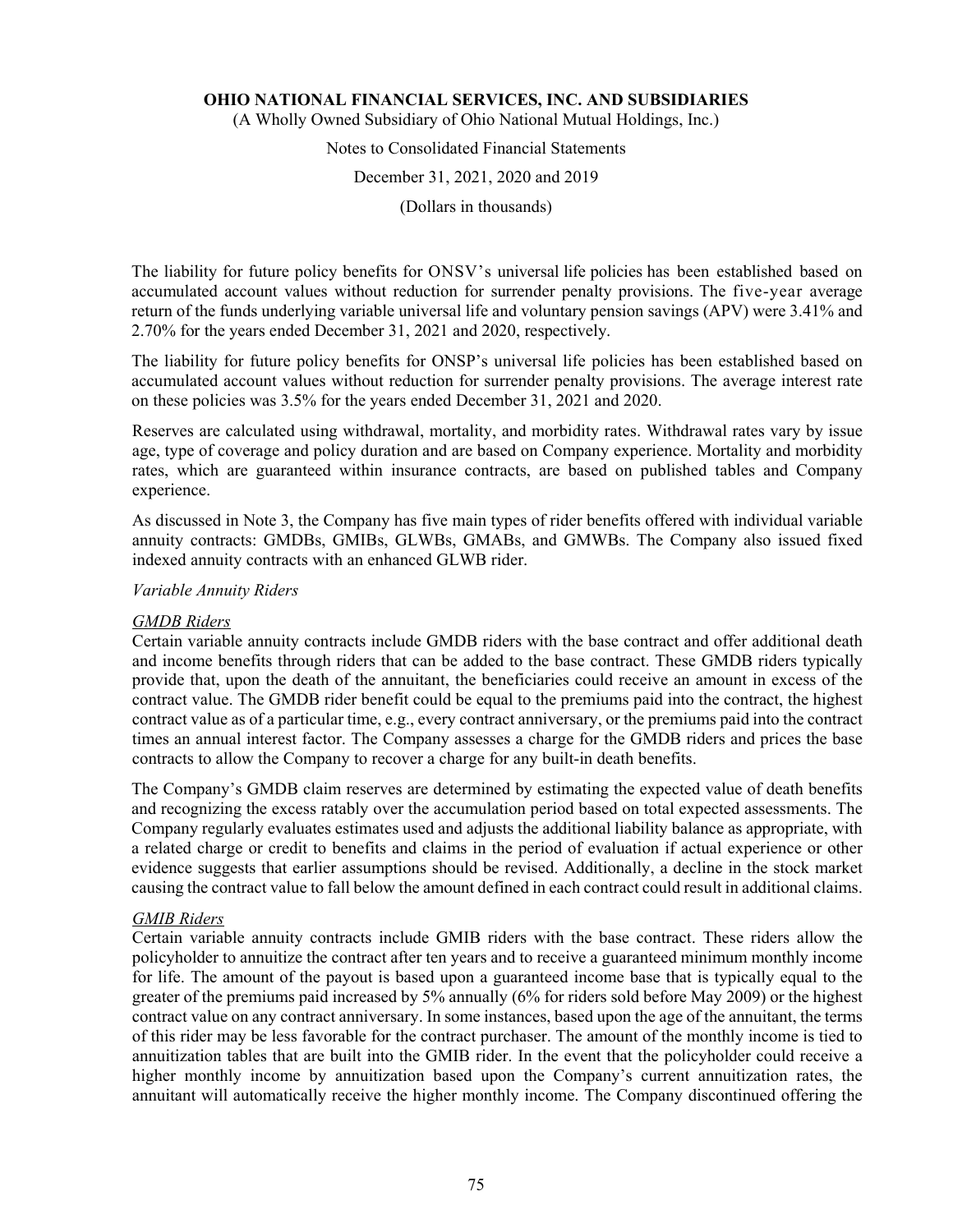(A Wholly Owned Subsidiary of Ohio National Mutual Holdings, Inc.)

## Notes to Consolidated Financial Statements

December 31, 2021, 2020 and 2019

(Dollars in thousands)

GMIB rider in virtually all states in May 2010. NSLAC continued to sell the GMIB rider in the state of New York until August 2012.

GMIB claim reserves are determined each period by estimating the expected value of annuitization benefits in excess of the projected account balance at the date of annuitization and recognizing the excess ratably over the accumulation period based on total assessments. The Company regularly evaluates estimates used and adjusts the additional liability balance as appropriate, with a related charge or credit to benefits and claims in the period of evaluation, if actual experience or other evidence suggests that earlier assumptions should be revised.

#### *GLWB Riders*

The GLWB rider allows the owner to take withdrawals from the contract at a guaranteed percentage of the GLWB base every year even if the contract value goes to zero. Such guaranteed withdrawals may start any time after the annuitant reaches age 59 1∕2. The percentage withdrawal amount guaranteed increases if the annuitant attains a higher age band before the owner starts taking withdrawals. In some versions of GLWB riders sold in 2013 and later, there is a guaranteed minimum percentage withdrawal amount for the first fifteen years of the contract; if the policyholder's account value goes to zero subsequent to the fifteen-year guarantee period, the percentage withdrawal amount is then calculated per a specified formula based on the ten-year treasury rate from the preceding ninety calendar days, with the calculated treasury linked rate subject to a specified cap and floor.

At policy inception, the GLWB base is set at the amount of the purchase payments, and it is increased by the amount of future purchase payments. It increases (roll-up) by up to 8% simple interest every year for the first ten years, as long as no withdrawal is made. If a withdrawal is made in any year during the first ten years, there is no roll-up at all for that year. If the contract value exceeds the GLWB base on any contract anniversary prior to the first contract anniversary after the annuitant reaches age 95, the GLWB base resets to the contract value and a new ten-year roll-up period begins.

In addition to the roll-up feature, some versions of the GLWB rider also provide for a top-off of the GLWB base at the end of the tenth contract year, subject to attained age restrictions where applicable, if the owner has not made any withdrawals in the first ten years. The top-off is equal to 200% of the first-year purchase payments. Policyholders are eligible for only one top-off during the contractual term. A reset to the contract value does not start a new top-off period. A top-off will typically not occur if there is any reset in the first ten years.

The GLWB may also contain a step-up feature, which preserves potential market gain by ratcheting up to the contract value, if higher, on each anniversary. If the contract has both a roll-up and step-up feature, the GLWB base will be the greater of: 1) the GLWB base on the previous anniversary plus any additional purchase payments; 2) the step-up base; or 3) the roll-up base.

The initial GLWB riders (issued May 1, 2010 through December 31, 2010) had a built-in death benefit. This death benefit is reduced dollar for dollar for withdrawals. It differs from most of the other death benefits that decline pro rata for withdrawals. Thus, when the contract value is less than the death benefit, withdrawals will reduce the death benefit under the GLWB rider by a smaller amount than the reduction for other death benefits.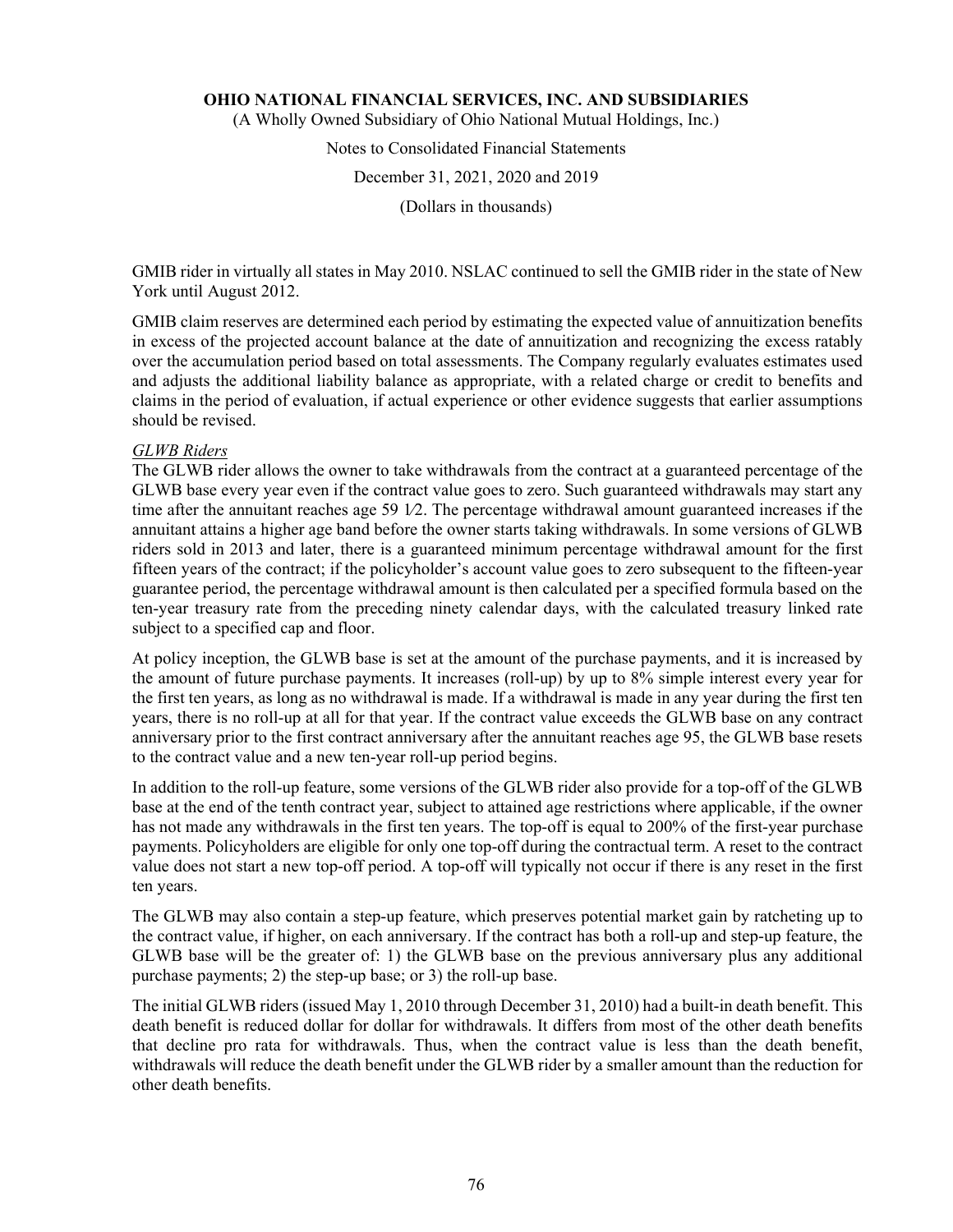(A Wholly Owned Subsidiary of Ohio National Mutual Holdings, Inc.)

## Notes to Consolidated Financial Statements December 31, 2021, 2020 and 2019

(Dollars in thousands)

The Company also offers single life and joint life versions of the GLWB rider. Under the joint life version, if the annuitant dies after the owner has started taking withdrawals, the surviving spouse may elect a spousal continuation under the rider and continue to receive the same payment. Under the single life version, the guaranteed amount that may be withdrawn could decline either because 1) the contract value is less than the GLWB base and under the single life GLWB rider the contract value then becomes the new GLWB base and/or 2) the surviving spouse is in a different age band.

The initial GLWB riders, which are a closed block, represent an embedded derivative in the variable annuity contract that is required to be separated from, and valued apart from, the host variable annuity contract. The embedded derivative is carried at estimated fair value and reported in future policy benefits and claims. The estimated fair value of the GLWB embedded derivative was calculated based on actuarial assumptions related to the projected benefit cash flows, incorporating numerous assumptions, including but not limited to, expectations of contract holder persistency, market returns, correlations of market returns and market return volatility.

For GLWB riders issued beginning January 1, 2011, claim reserves are determined each period by estimating the expected value of withdrawal benefits in excess of the projected account balance at the date of the rider entering the lifetime annuity period and recognizing the excess ratably over the accumulation period based on total assessments as the later generation riders do not meet the definition of a derivative. The Company regularly evaluates estimates used and adjusts the additional liability balance as appropriate, with a related charge or credit to benefits and claims in the period of evaluation, if actual experience or other evidence suggests that earlier assumptions should be revised.

#### *GMAB Riders*

Certain variable annuity contracts include a GMAB rider. On the eighth or tenth anniversary, depending on the version of the rider, the policyholder's account value will increase to the amount of the initial deposit if the account value at that anniversary is less than the initial deposit. A GMAB rider represents an embedded derivative in the variable annuity contract that is required to be separated from, and valued apart from, the host variable annuity contract. The embedded derivative is carried at estimated fair value and reported in future policy benefits and claims.

The estimated fair value of the GMAB embedded derivative is calculated based on actuarial assumptions related to the projected benefit cash flows, incorporating numerous assumptions, including but not limited to, expectations of contract holder persistency, market returns, correlations of market returns and market return volatility.

#### *GMWB Riders*

Certain variable annuity contracts include a GMWB rider, which is similar to the GMAB rider noted above, except the policyholder is allowed to make periodic withdrawals instead of waiting for the benefit in a lump sum at the end of the tenth year. A GMWB rider represents an embedded derivative in the variable annuity contract that is required to be separated from, and valued apart from, the host variable annuity contract. The embedded derivative is carried at estimated fair value and reported in future policy benefits and claims.

The estimated fair value of a GMWB embedded derivative is calculated based on actuarial assumptions related to projected benefit cash flows, incorporating numerous assumptions, including but not limited to, expectations of contract holder persistency, market returns, correlations of market returns and market return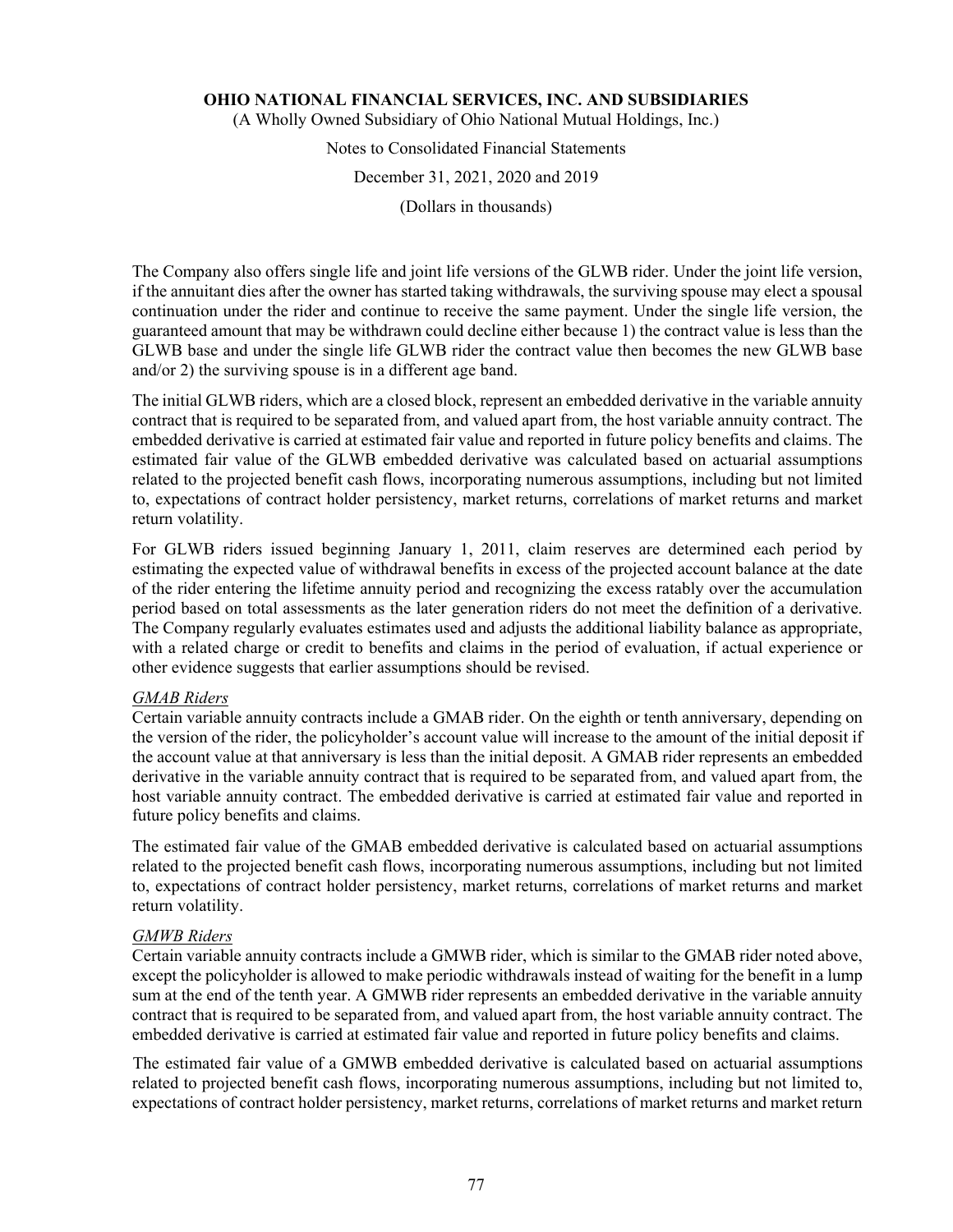(A Wholly Owned Subsidiary of Ohio National Mutual Holdings, Inc.)

## Notes to Consolidated Financial Statements

#### December 31, 2021, 2020 and 2019

(Dollars in thousands)

volatility. The Company discontinued the sale of its GMWB rider in 2009. The activity associated with GMWB riders is included with GMAB riders and labeled "GMAB".

The following tables summarize the account values and net amount at risk, net of reinsurance, for variable annuity contracts with guarantees invested in both general and separate accounts as of December 31 (note that most contracts contain multiple guarantees):

|                                                                                                          | 2021        |             |                 |             |  |  |
|----------------------------------------------------------------------------------------------------------|-------------|-------------|-----------------|-------------|--|--|
|                                                                                                          | Death       |             |                 |             |  |  |
|                                                                                                          | be ne fits  |             | Living benefits |             |  |  |
|                                                                                                          | <b>GMDB</b> | <b>GMIB</b> | <b>GLWB</b>     | <b>GMAB</b> |  |  |
| Return of net deposit                                                                                    |             |             |                 |             |  |  |
| Total account value<br>\$                                                                                | 6,205,551   |             |                 | 500,831     |  |  |
| \$<br>Separate account value                                                                             | 5,949,196   |             |                 | 500,129     |  |  |
| Net amount at risk $1$<br>\$                                                                             | 36,355      |             |                 | 11          |  |  |
| Weighted average attained age of contract holders                                                        | 70          |             |                 | 65          |  |  |
| Return of net deposits accrued at a stated<br>rate                                                       |             |             |                 |             |  |  |
| Total account value<br>\$                                                                                | 849,560     |             |                 | 8,303       |  |  |
| \$<br>Separate account value                                                                             | 836,910     |             |                 | 7,090       |  |  |
| Net amount at risk $1$<br>\$                                                                             | 109,136     |             |                 |             |  |  |
| Weighted average attained age of contract holders                                                        | 75          |             |                 | 74          |  |  |
| Highest of return of net deposits accrued at<br>a stated rate and return of highest<br>anniversary value |             |             |                 |             |  |  |
| Total account value<br>\$                                                                                | 2,502,713   | 6,840,450   | 8,604,088       |             |  |  |
| \$<br>Separate account value                                                                             | 2,493,473   | 6,750,167   | 8,603,986       |             |  |  |
| Net amount at risk $1$<br>\$                                                                             | 413,634     | 256,880     | 157,204         |             |  |  |
| Weighted average attained age of contract holders                                                        | 72          | 70          | 70              |             |  |  |
| Return of highest anniversary value                                                                      |             |             |                 |             |  |  |
| Total account value<br>\$                                                                                | 9,338,808   |             |                 |             |  |  |
| \$<br>Separate account value                                                                             | 9,160,213   |             |                 |             |  |  |
| Net amount at risk <sup>1</sup><br>\$                                                                    | 13,582      |             |                 |             |  |  |
| Weighted average attained age of contract holders                                                        | 69          |             |                 |             |  |  |
| <b>Total</b>                                                                                             |             |             |                 |             |  |  |
| Total account value                                                                                      | 18,896,632  | 6,840,450   | 8,604,088       | 509,134     |  |  |
| Separate account value<br>S                                                                              | 18,439,792  | 6,750,167   | 8,603,986       | 507,219     |  |  |
| Net amount at risk <sup>1</sup><br>\$                                                                    | 572,707     | 256,880     | 157,204         | 11          |  |  |
| Weighted average attained age of contract holders                                                        | 70          | 70          | 70              | 65          |  |  |

<sup>1</sup> Death benefit net amount at risk and living benefit net amount at risk are not additive at the contract level.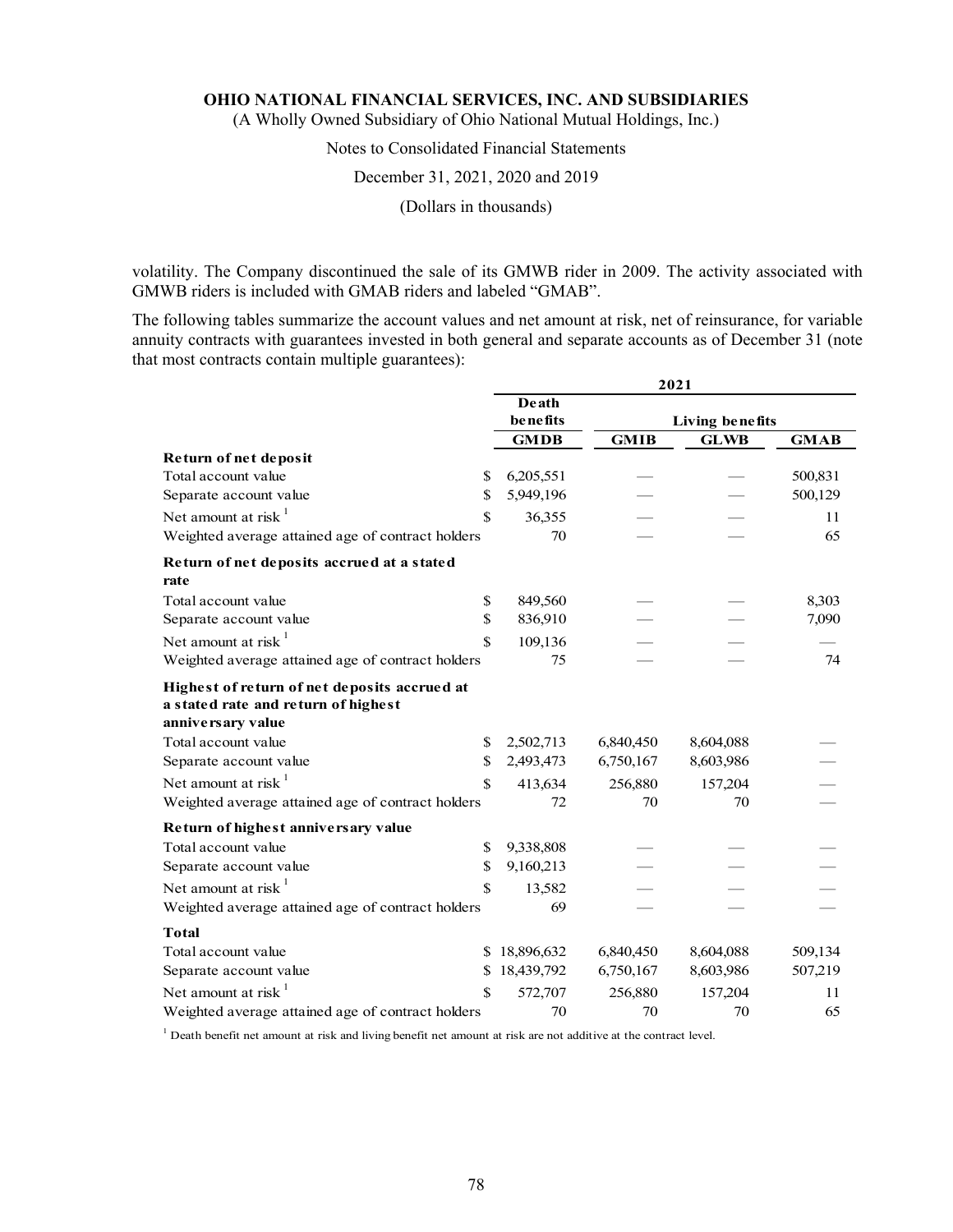(A Wholly Owned Subsidiary of Ohio National Mutual Holdings, Inc.)

## Notes to Consolidated Financial Statements

#### December 31, 2021, 2020 and 2019

#### (Dollars in thousands)

|                                                   | 2020         |             |                 |             |  |  |
|---------------------------------------------------|--------------|-------------|-----------------|-------------|--|--|
|                                                   | Death        |             |                 |             |  |  |
|                                                   | benefits     |             | Living benefits |             |  |  |
|                                                   | <b>GMDB</b>  | <b>GMIB</b> | <b>GLWB</b>     | <b>GMAB</b> |  |  |
| Return of net deposit                             |              |             |                 |             |  |  |
| Total account value<br>\$                         | 6,207,897    |             |                 | 1,176,908   |  |  |
| Separate account value<br>\$                      | 5,922,337    |             |                 | 1,175,967   |  |  |
| Net amount at risk $1$<br>\$                      | 43,540       |             |                 | 233         |  |  |
| Weighted average attained age of contract holders | 70           |             |                 | 66          |  |  |
| Return of net deposits accrued at a stated        |              |             |                 |             |  |  |
| rate                                              |              |             |                 |             |  |  |
| Total account value<br>\$                         | 848,281      |             |                 | 8,263       |  |  |
| \$<br>Separate account value                      | 835,257      |             |                 | 7,130       |  |  |
| Net amount at risk <sup>1</sup><br>\$             | 137,505      |             |                 |             |  |  |
| Weighted average attained age of contract holders | 74           |             |                 | 74          |  |  |
| Highest of return of net deposits accrued at      |              |             |                 |             |  |  |
| a stated rate and return of highest               |              |             |                 |             |  |  |
| anniversary value                                 |              |             |                 |             |  |  |
| Total account value<br>\$                         | 2,565,013    | 6,927,822   | 8,550,906       |             |  |  |
| \$<br>Separate account value                      | 2,552,209    | 6,823,905   | 8,550,093       |             |  |  |
| Net amount at risk $1$<br>\$                      | 485,445      | 418,449     | 214,747         |             |  |  |
| Weighted average attained age of contract holders | 71           | 69          | 69              |             |  |  |
| Return of highest anniversary value               |              |             |                 |             |  |  |
| Total account value<br>\$                         | 9,408,493    |             |                 |             |  |  |
| \$<br>Separate account value                      | 9,219,215    |             |                 |             |  |  |
| Net amount at risk $1$<br>\$                      | 15,765       |             |                 |             |  |  |
| Weighted average attained age of contract holders | 68           |             |                 |             |  |  |
| <b>Total</b>                                      |              |             |                 |             |  |  |
| Total account value                               | \$19,029,684 | 6,927,822   | 8,550,906       | 1,185,171   |  |  |
| Separate account value<br>\$                      | 18,529,018   | 6,823,905   | 8,550,093       | 1,183,097   |  |  |
| Net amount at risk $1$<br>\$                      | 682,255      | 418,449     | 214,747         | 233         |  |  |
| Weighted average attained age of contract holders | 69           | 69          | 69              | 66          |  |  |

<sup>1</sup> Death benefit net amount at risk and living benefit net amount at risk are not additive at the contract level.

For guarantees of benefits that are payable in the event of death (GMDB), the net amount at risk is generally defined as the current guaranteed minimum death benefit in excess of the account balance as of the balance sheet date.

For benefit guarantees that are payable at annuitization (GMIB), the net amount at risk is generally defined as the present value of the minimum guaranteed annuity payments available to the contract holder, determined in accordance with the terms of the contract and best estimate assumptions, where applicable, in excess of the account balance as of the balance sheet date.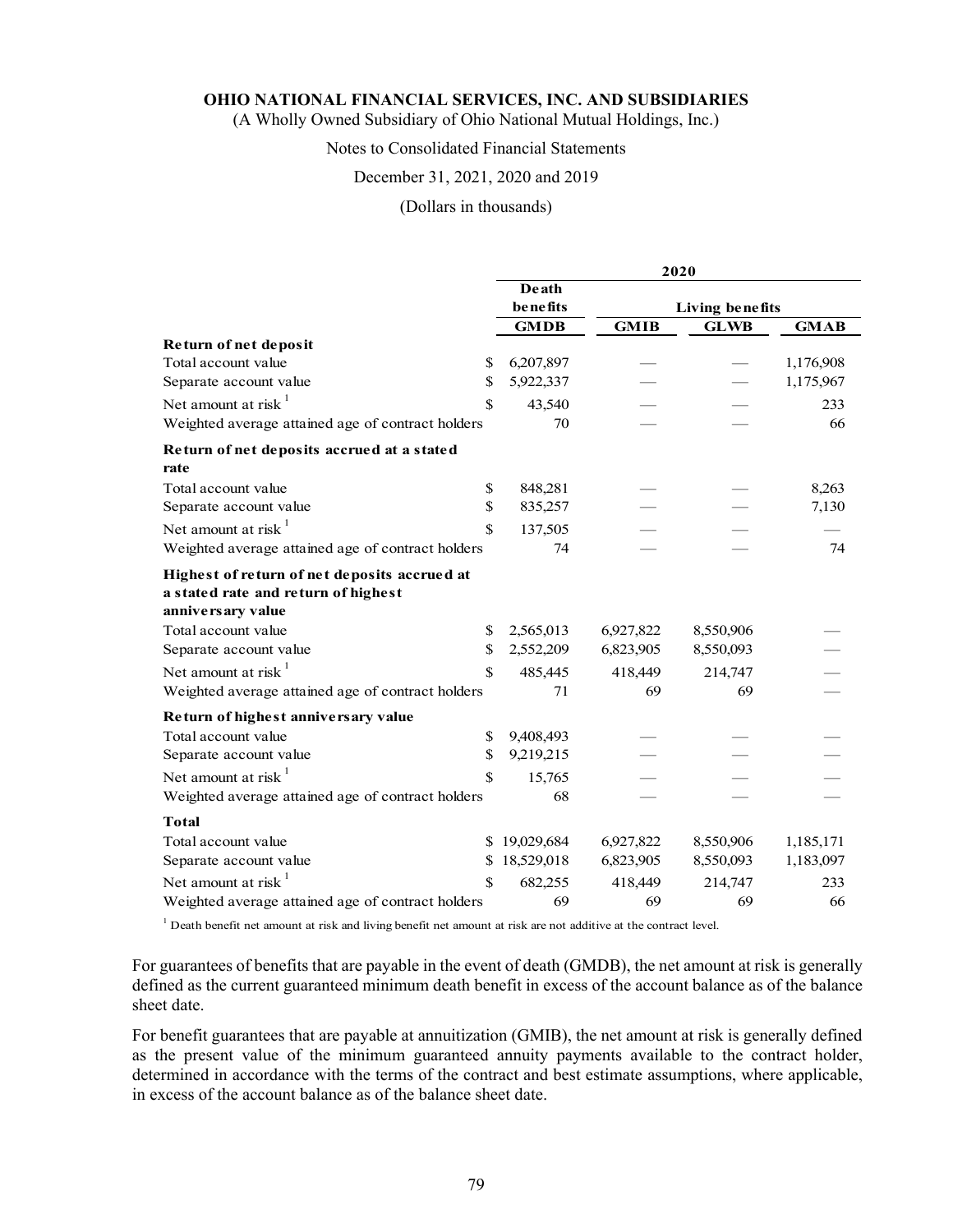(A Wholly Owned Subsidiary of Ohio National Mutual Holdings, Inc.)

## Notes to Consolidated Financial Statements

#### December 31, 2021, 2020 and 2019

(Dollars in thousands)

For benefit guarantees that are payable upon withdrawal (GLWB), the net amount at risk is generally defined as the present value of the current maximum guaranteed withdrawal available to or taken by the contract holder, determined in accordance with the terms of the contract and best estimate assumptions, where applicable, in excess of the account balance as of the balance sheet date.

For accumulation guarantees (GMAB), the net amount at risk is generally defined as the guaranteed minimum accumulation balance in excess of the account balance as of the balance sheet date.

The assets supporting the variable portion of all variable annuities are carried at fair value and reported as assets held in separate accounts, with an equivalent amount reported as liabilities related to separate accounts. All separate account assets associated with these contracts are invested in shares of various mutual funds offered by the Company and its sub advisors. Some riders require that separate account funds be invested in asset allocation models, managed volatility models and/or have other investment restrictions. The Company did not transfer assets from the general account to the separate account for any of its variable annuity contracts during 2021 and 2020.

The following table summarizes account balances of variable annuity contracts with guarantees that were invested in separate accounts as of December 31:

|    | 2021       | 2020        |
|----|------------|-------------|
|    |            |             |
| \$ | 4,601,785  | 5, 141, 249 |
|    | 12,834,581 | 12,807,326  |
|    | 1,003,426  | 580,443     |
| S  | 18,439,792 | 18,529,018  |
|    |            |             |

The following table summarizes the reserve balances, net of reinsurance, for variable annuity contracts with guarantees as of December 31:

|                              |    | <b>GMDB</b> | <b>GMIB</b> | <b>GLWB</b> | <b>GMAB</b> |
|------------------------------|----|-------------|-------------|-------------|-------------|
| Balance at December 31, 2019 | S  | 142,372     | (423,325)   | 114,655     | (17, 298)   |
| Incurred Claims              |    | 20,560      | 18,313      | 1,108       |             |
| Paid Claims                  |    | (20, 560)   | (18,313)    | (1,108)     |             |
| Other $1$                    |    | 18,937      | 49,636      | 40,171      | 42,808      |
| Balance at December 31, 2020 | \$ | 161,309     | (373, 689)  | 154,826     | 25,510      |
| Incurred Claims              |    | 15,918      | 21,588      | 660         |             |
| Paid Claims                  |    | (15,918)    | (21, 588)   | (660)       |             |
| Other $\overline{ }$         |    | 4,282       | 251,875     | 11,883      | (9, 598)    |
| Balance at December 31, 2021 | S  | 165,591     | (121, 814)  | 166,709     | 15,912      |

1. The components that make up the Other line item above include items affecting reserve balances outside of paid and incurred claims. This includes, but is not limited to, interest, accrual, true-up, unlockings and market factors.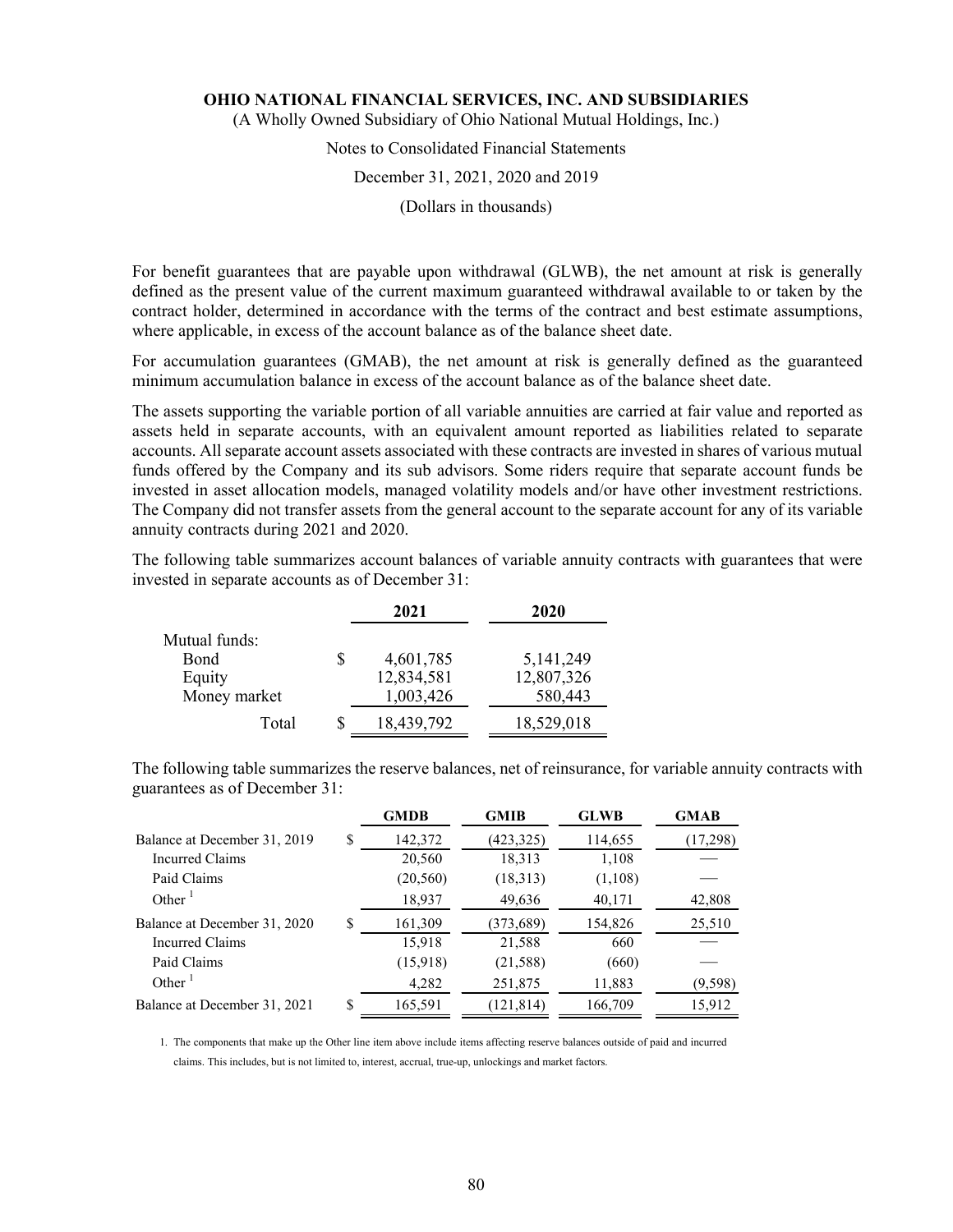(A Wholly Owned Subsidiary of Ohio National Mutual Holdings, Inc.)

## Notes to Consolidated Financial Statements

#### December 31, 2021, 2020 and 2019

(Dollars in thousands)

The reserve balances in the table above include reserves for both direct and reinsurance ceded balances. As of December 31, 2021, direct G reserves were \$1,351,575, ceded G reserves were \$1,125,177 and net G reserves were \$226,398. As of December 31, 2020, direct G reserves were \$1,375,615, ceded G reserves were \$1,407,659 and net G reserves were \$(32,044). The direct reserves were calculated in accordance with FASB ASC Topic 944, *Financial Services*, and the reinsurance ceded reserves were calculated in accordance with FASB ASC Topic 815, *Derivatives*. See Note 6 for a reconciliation of the change in the reinsurance ceded reserve.

#### *Fixed Indexed Annuity Riders*

#### *GLWB Riders*

Certain fixed indexed annuity contracts include a GLWB rider. The GLWB rider allows the owner to take withdrawals from the contract at a guaranteed percentage of the GLWB base every year even if the contract value goes to zero. There are two versions of GLWB rider offered: a single life GLWB with the annuitant as the covered person, and a joint life GLWB with the annuitant and the annuitant's spouse as the covered persons.

The rider provides for a guaranteed payment of the maximum allowable withdrawal ("MAW") each index year during the lifetime withdrawal period. Such guaranteed withdrawals may start any time after the annuitant/youngest covered spouse reaches age 59 1∕2. The percentage withdrawal amount guaranteed increases if the annuitant/youngest covered spouse attains a higher age band before the guarantee is elected.

At the policy's initial sweep date, the GLWB base is set at the amount of the purchase payments. After the initial sweep date, the GLWB base will be the greater of the step-up GLWB base and the annual credit GLWB base. On each anniversary of the initial sweep date, except under excess withdrawal, the step-up GLWB base is equal to the greater of the GLWB base on the prior day, and the then current contract value, after deducting any applicable charges for the contract and credited interest. The annual credit base is the GLWB base just prior to the index year processing, plus the annual credit calculation base just prior to index processing, multiplied by an index or bonus credit rate. Upon a step-up, the annual credit calculation base will reset to the contract value at the time of step-up.

In 2018 the Company offered an exchange program, which provided certain variable annuity policyholders with a GMIB rider the opportunity to exchange the policy and associated rider for a fixed indexed annuity policy with an enhanced GLWB rider. The notable difference of the enhanced GLWB rider is the calculation of the initial GLWB benefit base. At the policy's initial sweep date, the GLWB base is set to equal the contract value on the sweep date multiplied by the GLWB enhancement percentage, which is set based on the ratio of GMIB benefit base to account value at the time of exchange. After the initial sweep date, the GLWB base will be the greater of the step-up GLWB base and the annual credit GLWB base.

For these GLWB riders, claim reserves are determined each period by estimating the expected value of withdrawal benefits in excess of the projected account balance at the date of the rider entering the lifetime annuity period, and comparing this to the expected value of assessments for the contract, where assessments are contract fees and interest margins. Liabilities are accrued as a proportion to the accumulated assessments. The Company regularly evaluates estimates used and adjusts the additional liability balance as appropriate.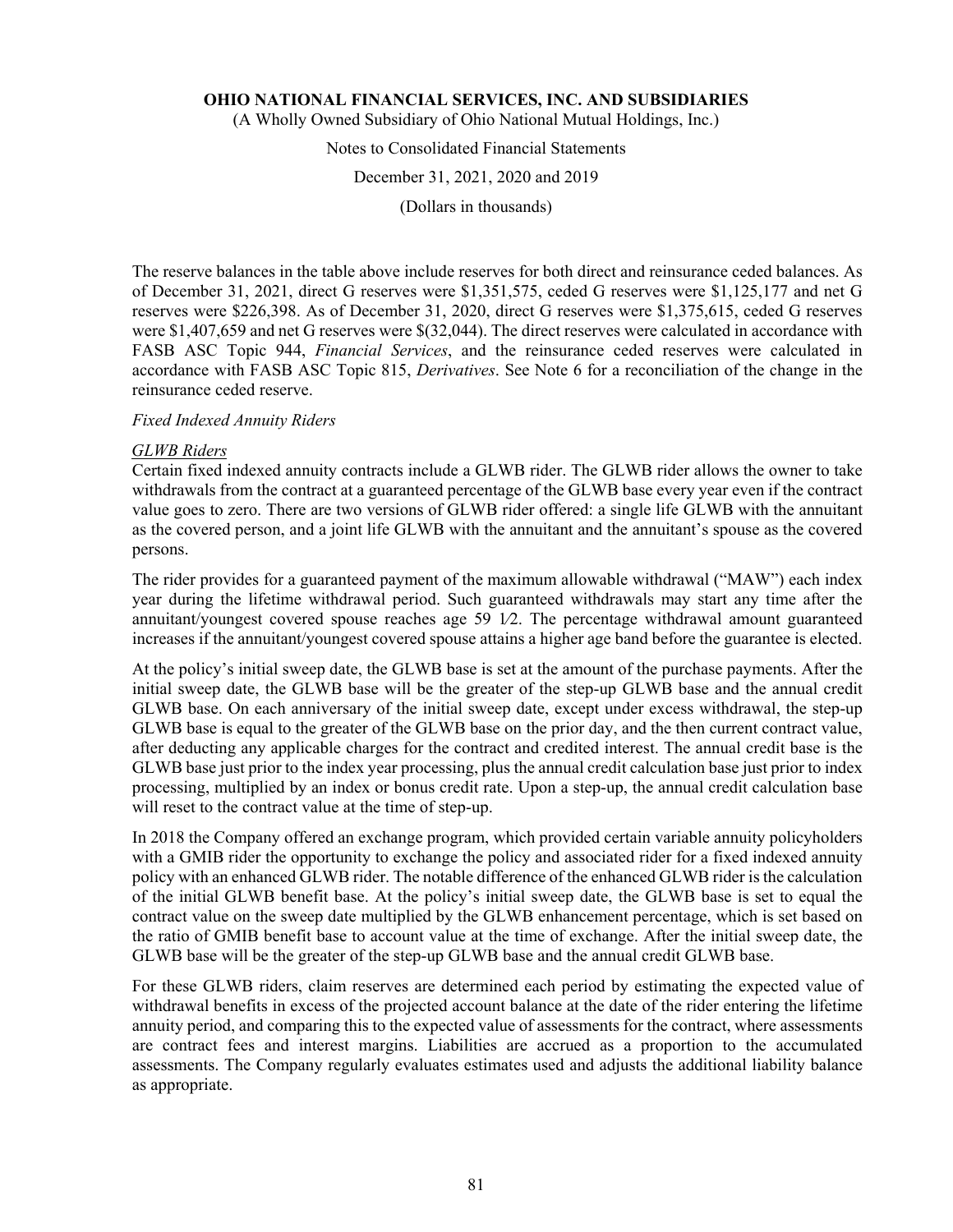(A Wholly Owned Subsidiary of Ohio National Mutual Holdings, Inc.)

## Notes to Consolidated Financial Statements

#### December 31, 2021, 2020 and 2019

(Dollars in thousands)

The base account reserve balances, net of reinsurance, for fixed indexed annuity contracts were \$191,307 of embedded derivative and \$889,696 of host and other liability as of December 31, 2021. The balances were \$154,678 of embedded derivative and \$915,942 of host and other liability as of December 31, 2020. The G reserve balances, net of reinsurance, for fixed indexed annuity contracts with guarantees were \$35,131 and \$25,585 as of December 31, 2021 and 2020, respectively. The components that make up the reserve include items affecting reserve balances outside of paid and incurred claims. This includes, but is not limited to, interest, accrual, true-up, unlockings, and market factors.

The total account value of the fixed indexed annuities was approximately \$1,087,000 and \$1,068,000 as of December 31, 2021 and 2020, respectively. The account value specific to the GLWB riders was approximately \$534,000 and \$543,000 as of December 31, 2021 and 2020, respectively.

Direct and net G reserves were \$35,131 and \$25,585 as of December 31, 2021 and 2020, respectively. No G reserves were ceded to external parties during 2021 and 2020.

## **(11) Reinsurance**

The Company participates in reinsurance activities in order to limit losses, minimize exposure to significant risks and provide additional capacity for future growth. The Company routinely enters into reinsurance transactions with other insurance companies, third parties and subsidiaries. This reinsurance involves either ceding certain risks to, or assuming risks from, other insurance companies. The Company's consolidated financial statements reflect the effects of assumed and ceded reinsurance transactions.

#### *External Reinsurance*

For the Company's life insurance products, the Company reinsures a percentage of the mortality or morbidity risk on a quota share basis or on an excess of retention basis. The Company also reinsures risk associated with their disability and health insurance policies. Ceded premiums approximated 17%, 16% and 16% of gross earned life and accident and health premiums during 2021, 2020 and 2019, respectively.

For the Company's individual variable annuity products, the Company reinsures the various living and death benefit riders, including GMDB, GMIB and GLWB. Effective October 1, 2021, the Company recaptured all reinsured GLWB benefit riders from external reinsurers. As a result of this recapture, the Company received a recapture fee of \$87,500, which is included in Annuity premiums and charges on the Consolidated Statements of Operations.

For the Company's fixed annuity products, the Company has coinsurance agreements in place to reinsure fixed annuity products sold between 2001 and 2006. Ceded amounts under these coinsurance agreements range from one-third to two-thirds of the business produced. The ceded reserves attributable to fixed annuity coinsurance agreements were \$68,155 and \$181,280 as of December 31, 2021 and 2020, respectively.

Reinsurance agreements that do not transfer significant insurance risk are recorded using deposit accounting. The Company enters into such agreements with unaffiliated reinsurers. Effective April 1, 2016, the Company entered into an agreement to cede certain whole life blocks of business written between January 1, 2016 and December 31, 2016. Effective January 1, 2017, the Company entered into an additional agreement to cede certain whole life blocks of business written between January 1, 2017 and December 31, 2017. Effective October 1, 2017, these agreements were amended and restated to combine the previous treaties from 2014 through 2016, and add 2017 and 2018 prospectively. This combined treaty is accounted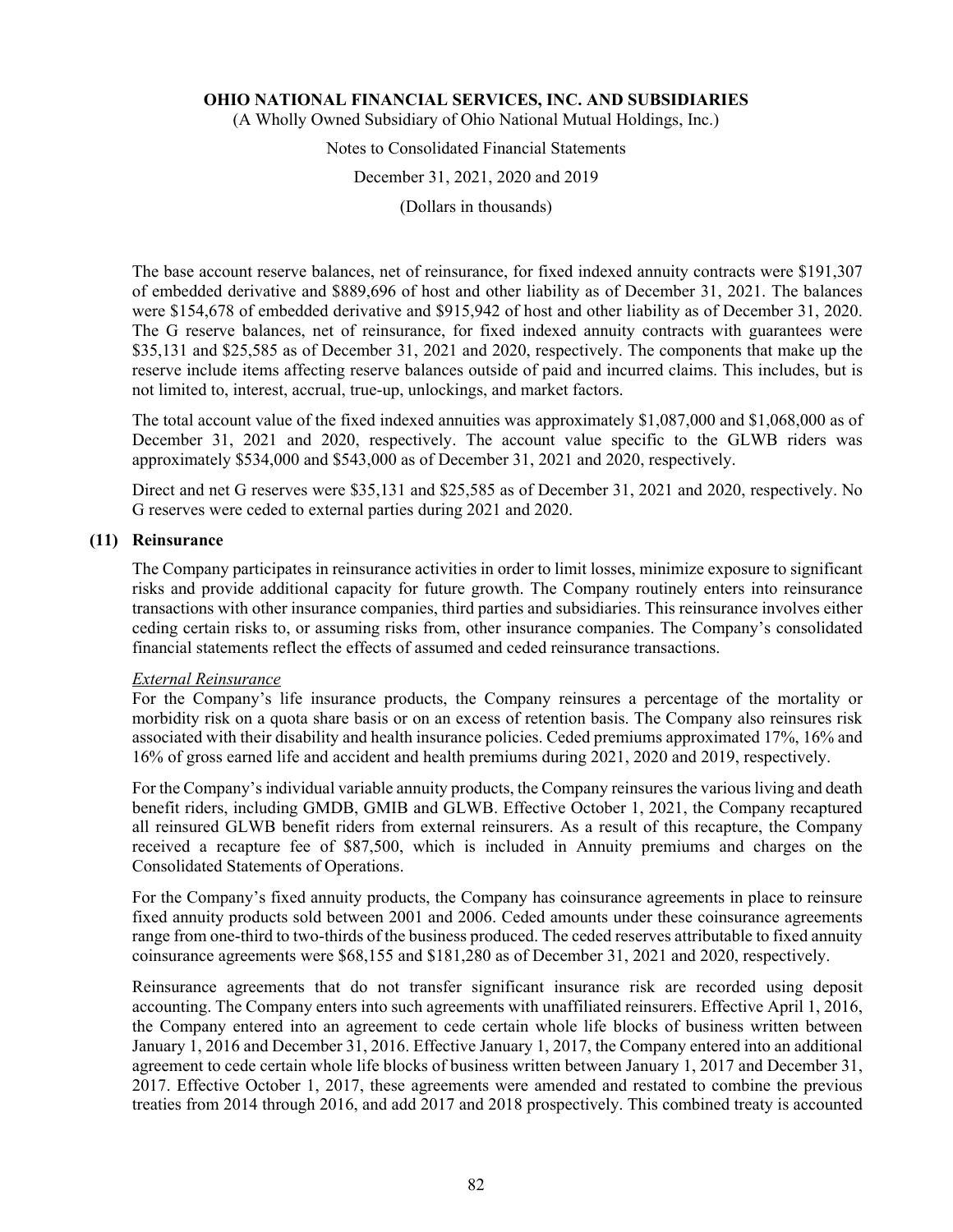(A Wholly Owned Subsidiary of Ohio National Mutual Holdings, Inc.)

## Notes to Consolidated Financial Statements

## December 31, 2021, 2020 and 2019

(Dollars in thousands)

for using deposit accounting. At the inception of each of these deposit accounting agreements, a risk charge liability was recorded in Other liabilities on the Consolidated Balance Sheets, with a corresponding risk charge expense recorded in Other operating costs and expenses on the Consolidated Statements of Operations. The risk charge liabilities and expenses related to these agreements were \$2,408, \$2,568 and \$2,395 at and as of December 31, 2021, 2020 and 2019, respectively.

Effective December 31, 2018, the Company entered into an agreement to cede its quota share of the net liability on certain term life policies issued between June 4, 2007 through December 31, 2017, and in force as of the effective date. This treaty is accounted for using deposit accounting. The risk charge liabilities and expenses related to this agreement settle quarterly, beginning March 31, 2019. The risk charge expense related to this agreement was \$386, \$407 and \$435 at and as of December 31, 2021, 2020 and 2019, respectively.

Effective July 1, 2019, the Company entered into a reinsurance agreement to coinsure 100% of its retained in force BOLI and SPDA blocks of business with a third-party reinsurer licensed as an authorized reinsurer in the State of Ohio. As a result of this transaction, available-for-sale securities and cash of \$2,797,281 were transferred to the reinsurer, resulting in a realized gain of \$197,876 for the year ended December 31, 2019. This transaction resulted in a \$1,929,233 increase included in Reinsurance recoverable on the Consolidated Balance Sheets as of December 31, 2019. The BOLI block of business met the requirements for reinsurance accounting; however, because the SPDA block qualifies as investment contracts, the SPDA portion of the agreement did not meet the criteria for reinsurance accounting and was accounted for under deposit accounting. Effective October 1, 2021, the contract was amended to include SPDA contracts reinsured under an older reinsurance agreement. The reinsurer transferred assets of \$106,422 from a trust related to this older agreement into the trust associated with the 2019 agreement. The amended SPDA portion of the agreement will be accounted for under deposit accounting. As a result of the initial treaty, a Reinsurance deposit asset of \$935,792 was recorded on the Consolidated Balance Sheets at the inception of the treaty. With the contract amendment, an additional \$98,814 was added to the existing deposit asset, effective October 1, 2021. The total asset is carried at a net amortized value of \$860,574 and \$825,369 on the Consolidated Balance Sheets as of December 31, 2021 and 2020, respectively.

Effective December 31, 2021, the Company entered into a coinsurance funds withheld/yearly renewable term reinsurance agreement with a third-party reinsurer certified in the State of Ohio in which the Company ceded term insurance policies. The treaty contained a provision for statutory surplus relief of \$4,500 as the initial ceding commission to offset the first year policy expenses. The initial ceding commission will be repaid, with interest, over a three year period. The risks transferred by the Company to the reinsurer under the agreement are not considered significant insurance risks and therefore do not qualify for reinsurance accounting. The Company has applied deposit accounting to this agreement. Accordingly, the Company reflected the liability in Other liabilities on the Consolidated Balance Sheets. The risk charge liabilities and expenses related to this agreement settle quarterly, beginning March 31, 2022.

#### *Affiliate Reinsurance*

As it relates to reinsurance among affiliates, to mitigate the volatility of statutory surplus for ONLIC, ONLIC ceded variable annuity-related risks, living and death benefits to SYRE for the GMIB, GMDB, and GLWB riders. Effective April 1, 2019, ONLIC recaptured its direct business previously ceded to SYRE. ONLIC now cedes these variable annuity-related risks and certain additional guarantee risks, which were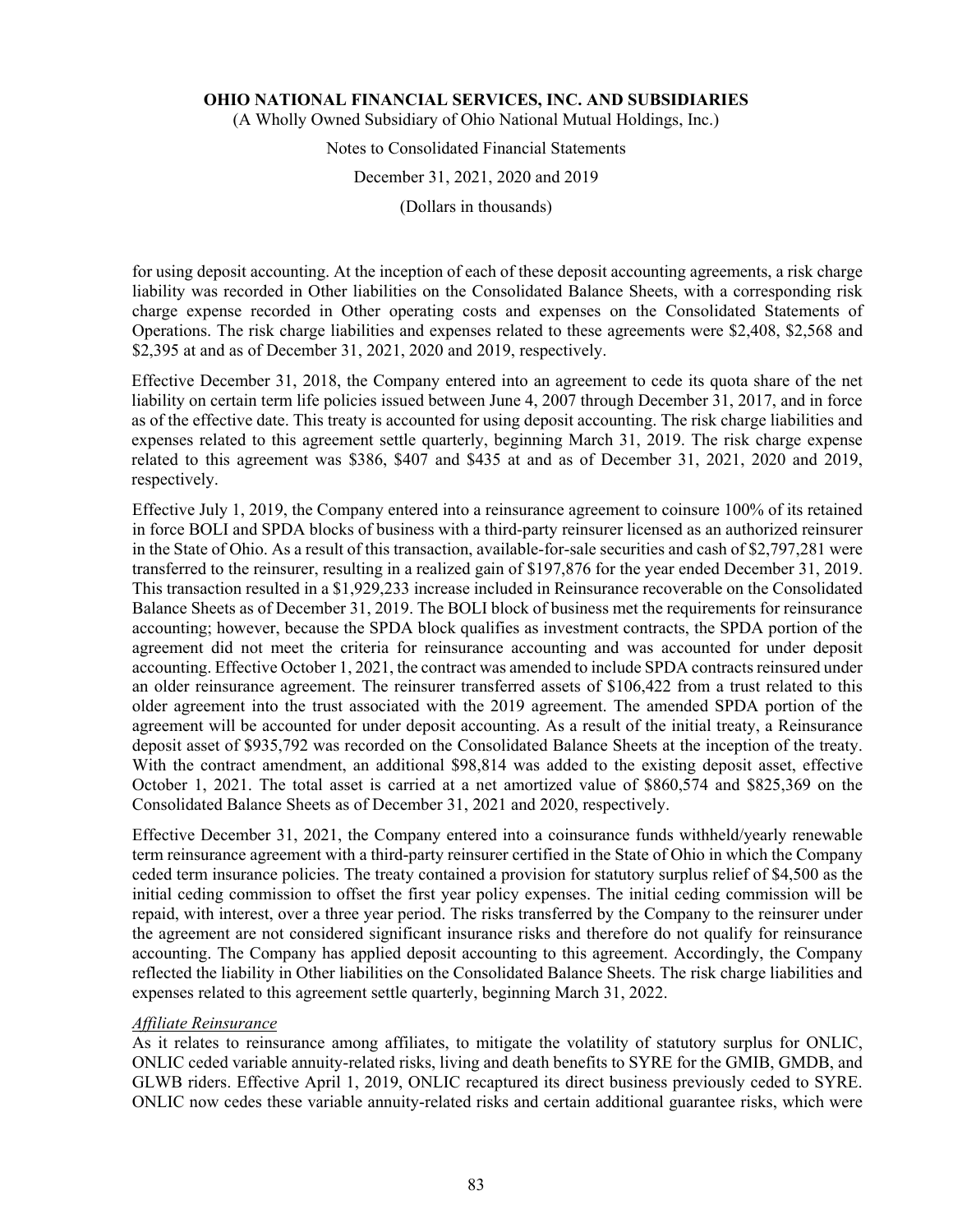(A Wholly Owned Subsidiary of Ohio National Mutual Holdings, Inc.)

## Notes to Consolidated Financial Statements

#### December 31, 2021, 2020 and 2019

(Dollars in thousands)

previously retained, to SUNR, which retrocedes GMIB and associated risks and riders to SYRE. Effective July 1, 2021, the base contracts associated with the rider benefits were ceded to SUNR with the GMIB base contracts being ceded from SUNR to SYRE. Effective October 1, 2021, the portion of the GLWB benefit riders previously ceded to an external reinsurer were recaptured by ONLIC and then ceded to SUNR.

Additionally, to consolidate the management of such living benefit risks, ONLIC assumes GMIB and associated riders issued by NSLAC, which are correspondingly retroceded to SYRE as discussed above. Effective January 2018, ONLIC ceded 100% of the fixed indexed annuities exchange program business and associated GLWB riders to SYRE. ONLIC assumes BOLI policies issued by ONLAC, but ceased reinsuring new policies in October 2016.

ONLAC writes a significant amount of term and universal life insurance that requires statutory reserves in excess of the Company's best estimate economic reserves (i.e. redundant reserves). To efficiently manage the statutory surplus impact to ONLAC and improve capacity to write new business, the Company established two affiliated Vermont captive insurers, MONT and KENW, and an Ohio captive, CMGO. ONLAC cedes certain term life policies and certain death benefit guarantee universal life policies to MONT. ONLAC cedes certain term life policies to KENW and CMGO. MONT, KENW and CMGO entered into external reinsurance agreements covering certain of the assumed blocks of business. Additionally, MONT, KENW and CMGO retrocede term life policies on a yearly renewable term basis to ONLIC, which ONLIC cedes to external reinsurers.

ONSV entered into a proportional quota share agreement with ONSP whereby the Company assumes 50% of the premiums and claims related to ONSP's participation in the Peruvian survival, disability and burial group insurance program. This agreement applies to premiums and claims incurred between January 1, 2015 and December 31, 2016. In July 2020, this agreement was terminated.

ONSV entered into a proportional quota share agreement with ONSP whereby ONSV assumes 68% of the premiums and claims related to ONSP's participation in the Peruvian survival, disability and burial group insurance program. This agreement applies to premiums and claims incurred between January 1, 2021 and December 31, 2021.

All of the affiliated reinsurance transactions eliminate in consolidation at the ONFS and ONMH levels.

The reconciliation of traditional life and accident and health total premiums to net premiums for the years ended December 31, were as follows:

|                                    |   | 2021       | 2020       | 2019      |
|------------------------------------|---|------------|------------|-----------|
| Direct premiums                    | S | 1,058,416  | 1,090,125  | 1,083,857 |
| Reinsurance assumed - external     |   | 1,037      | 1,022      | 1,075     |
| Reinsurance assumed - intercompany |   | 239,765    | 251,113    | 257,514   |
| Reinsurance ceded - external       |   | (206, 632) | (197,421)  | (197,528) |
| Reinsurance ceded - intercompany   |   | (239,765)  | (251, 113) | (257,514) |
| Net premiums earned                | S | 852,821    | 893,726    | 887,404   |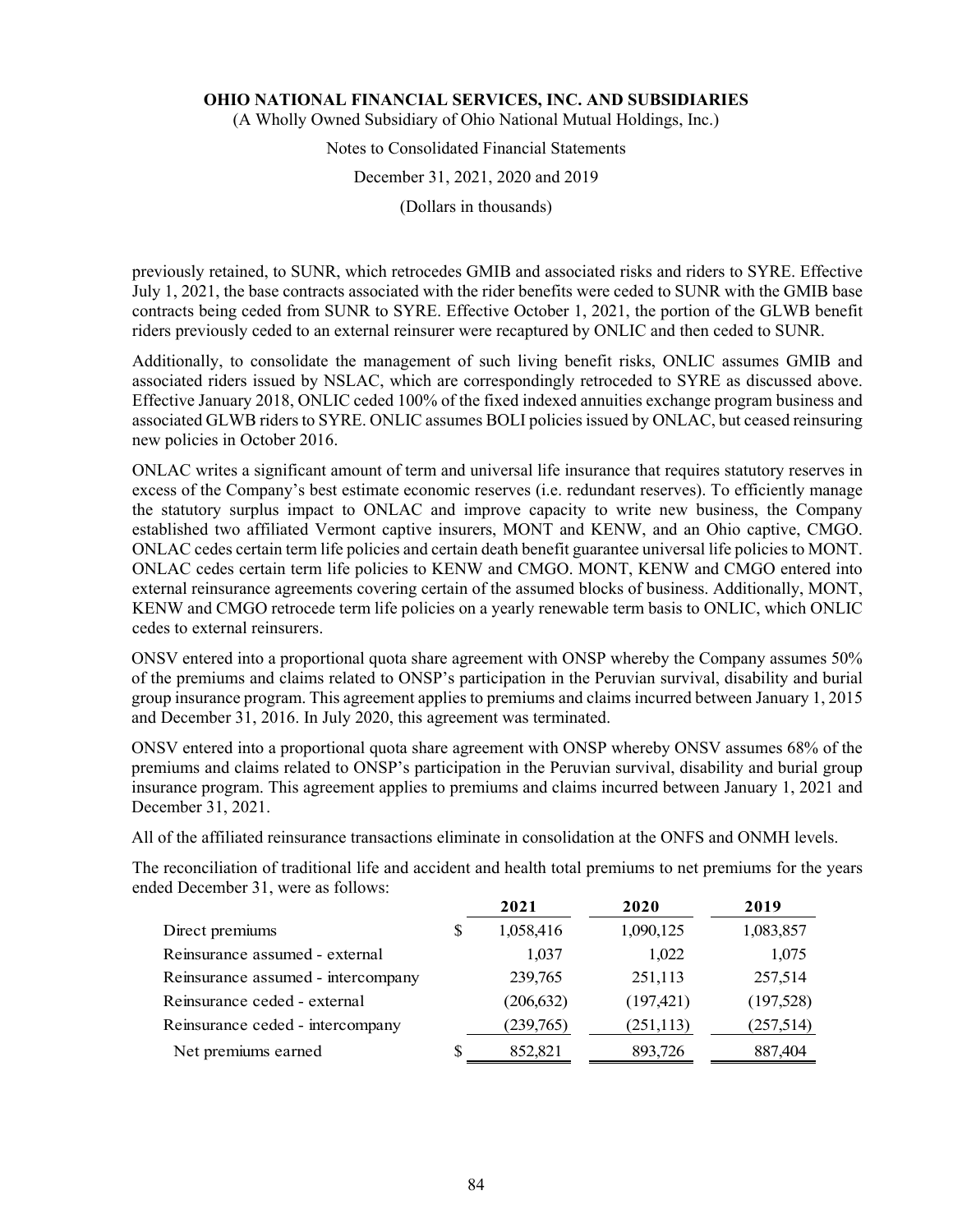(A Wholly Owned Subsidiary of Ohio National Mutual Holdings, Inc.)

#### Notes to Consolidated Financial Statements

December 31, 2021, 2020 and 2019

(Dollars in thousands)

As part of the affiliate reinsurance agreements, an affiliate of the Company may be required to hold assets in trust or secure a letter of credit for the benefit of another affiliate. As of December 31, 2021, assets held in trust and letters of credit between affiliates was \$1,012,082 and \$770,000, respectively. As of December 31, 2020, assets held in trust and letters of credit between affiliates was \$1,037,744 and \$850,000, respectively. See Note 13 for further information on the letters of credit.

#### **(12) Long-Term Debt Obligations**

Long-term debt obligations outstanding were as follows as of December 31:

|                                  |   | 2021    | 2020    |
|----------------------------------|---|---------|---------|
| Surplus notes                    |   |         |         |
| $6.875\%$ fixed rate due 2042    | S | 247,727 | 247,616 |
| 5,000% fixed rate due 2031       |   | 4,099   | 4,059   |
| 5.800% fixed rate due 2027       |   | 5,926   | 5,911   |
| $8.500\%$ fixed rate due 2026    |   | 49,860  | 49,829  |
| Senior notes                     |   |         |         |
| $6.625\%$ fixed rate due 2031    |   | 247,738 | 247,569 |
| 5.550% fixed rate due 2030       |   | 421,375 | 420,926 |
| Total long-term debt obligations | S | 976,725 | 975,910 |

#### *Surplus Notes*

In June 2012, ONLIC issued a \$250,000, 6.875% fixed rate surplus note due June 15, 2042. Interest on this surplus note is payable semi-annually on June 15 and December 15. ONLIC may redeem this surplus note at its option. This surplus note is unsecured and subordinated to all present and future indebtedness and policy claims of ONLIC.

In December 2011, ONLIC issued a \$4,500, 5.000% fixed rate surplus note to Security Mutual Life Insurance Company of New York ("SML"), as payment for the purchase of additional shares of NSLAC. This note matures on December 15, 2031. Interest on this surplus note is payable semi-annually on December 15 and June 15. ONLIC may redeem this surplus note at its option. This surplus note is unsecured and subordinated to all present and future indebtedness and policy claims of ONLIC.

In April 2007, ONLIC issued a \$6,000, 5.800% fixed rate surplus note to SML, as payment for the purchase of a portion of the shares of NSLAC. This note matures on April 1, 2027. Interest on this surplus note is payable semi-annually on April 1 and October 1. ONLIC may redeem this surplus note at its option. This surplus note is unsecured and subordinated to all present and future indebtedness and policy claims of ONLIC.

In May 1996, ONLIC issued \$50,000, 8.500% fixed rate surplus note, due May 15, 2026. Interest on this surplus note is payable semi-annually on May 15 and November 15. ONLIC may redeem this surplus note at its option. This surplus note is unsecured and subordinated to all present and future indebtedness and policy claims of ONLIC.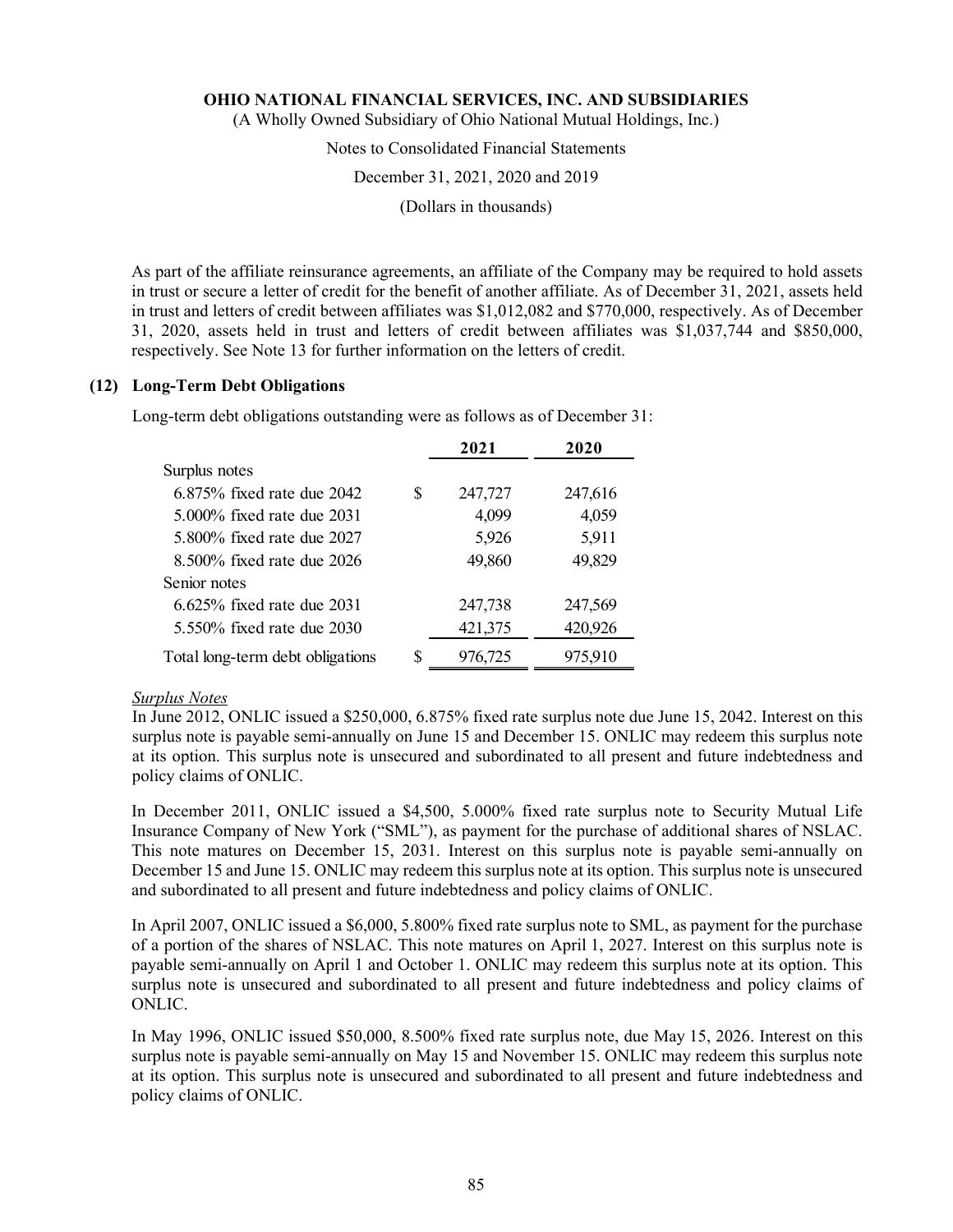(A Wholly Owned Subsidiary of Ohio National Mutual Holdings, Inc.)

## Notes to Consolidated Financial Statements

#### December 31, 2021, 2020 and 2019

(Dollars in thousands)

The surplus notes have been issued in accordance with Section 3941.13 of the Ohio Revised Code. Interest payments, scheduled semi-annually, must be approved for payment by the Ohio Department of Insurance ("Department"). All issuance costs have been capitalized and are being amortized over the terms of the notes.

#### *Senior Notes*

In January 2020, the Company issued a \$425,000, 5.550% fixed rate senior note due January 24, 2030. Interest is payable semi-annually on January 24 and July 24. The Company may redeem this senior note at its option. The proceeds of this note were used to retire the term loan issued in 2019.

In April 2011, ONFS issued a \$250,000, 6.625% fixed rate senior note due May 1, 2031. Interest is payable semi-annually on May 1 and November 1. ONFS may redeem this senior note at its option.

In April 2010, ONFS issued a \$300,000, 6.375% fixed rate senior note due April 30, 2020. Interest is payable semi-annually on April 30 and October 30. ONFS may redeem this senior note at its option. During April 2019, ONFS redeemed this senior note. This included a make-whole payment to note holders of \$10,263 included in Loss on debt retirement on the Consolidated Statements of Operations.

The senior notes are obligations of ONFS and are not subject to Department approval for payments of principal or interest. Claims of the policyholders of ONLIC and ONLAC have priority over these senior notes if either company is unable to pay policyholder claims.

## *Term Loan*

On April 5, 2019, the Company issued a \$400,000 term loan due April 5, 2022. Interest is payable quarterly based on a variable base rate or the London Inter-bank Offered Rate ("LIBOR") plus the applicable margin. The rate selected at December 31, 2019 was LIBOR. The average interest rate paid for the year ended December 31, 2019 was 3.96%. This loan was retired in January 2020 with the issuance of the January 2020 senior note described above.

#### *Interest Expense*

Total interest expense, including amortization of debt discounts and issuance costs, on all obligations was \$64,038, \$62,250 and \$58,571 during the years ended December 31, 2021, 2020 and 2019, respectively. Total interest expense is included in investment expenses as a component of net investment income.

#### **(13) Bank Line of Credit**

In April 2016, the Company obtained a \$525,000 senior unsecured, syndicated credit facility. The credit facility was established for the purpose of issuing letters of credit and loans for general corporate purposes and matured in April 2021. In March 2017, the Company increased this credit facility by \$50,000 to \$575,000. On March 29, 2018, the Company increased this credit facility by \$325,000 to \$900,000. The credit facility now matures in March 2023. During 2021, this facility was closed.

The Company utilized \$440,000 of this facility as of December 31, 2020 to secure a letter of credit for SYRE, with SUNR as the beneficiary, in order to recognize reserve credit under statutory accounting principles.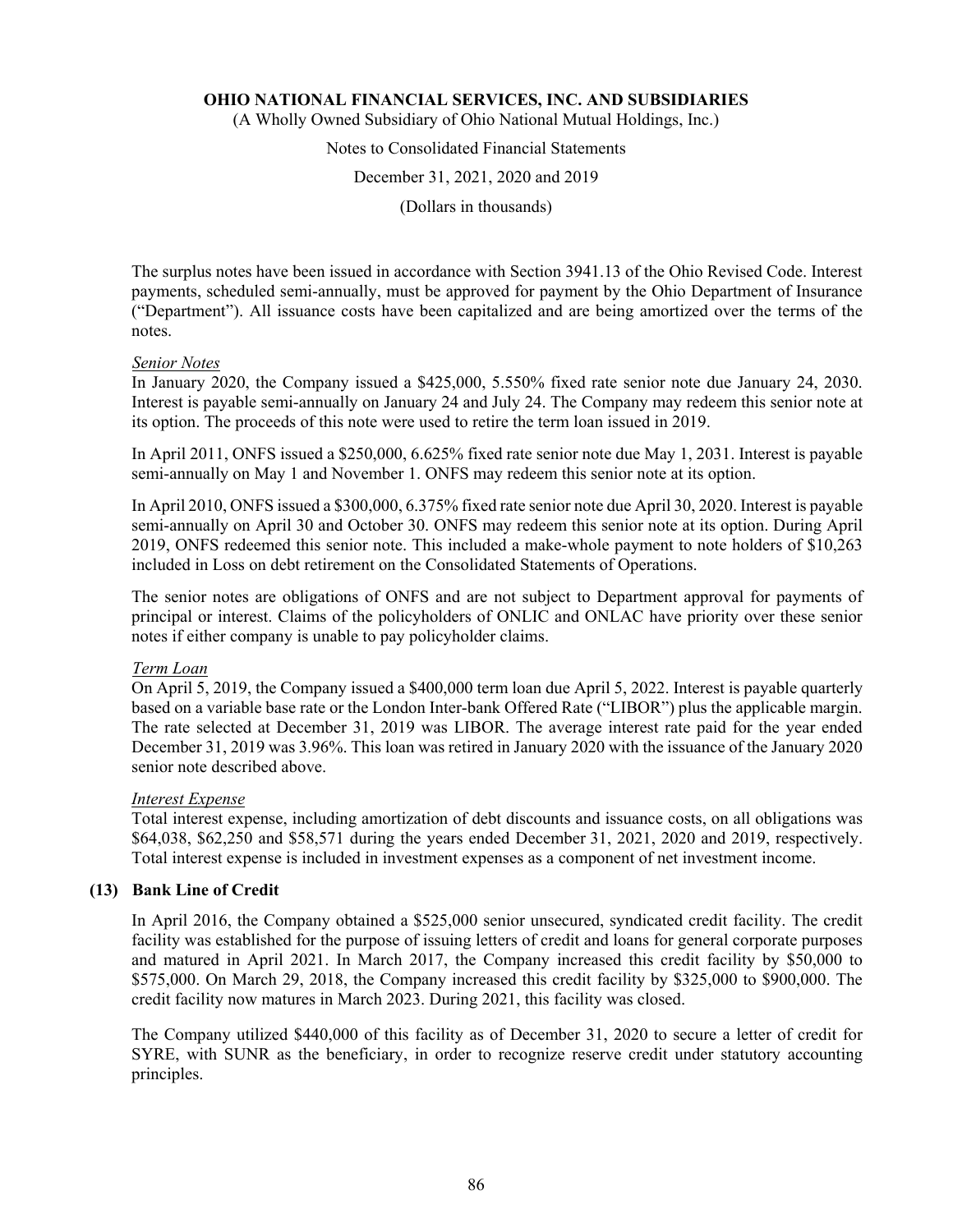(A Wholly Owned Subsidiary of Ohio National Mutual Holdings, Inc.)

## Notes to Consolidated Financial Statements

## December 31, 2021, 2020 and 2019

(Dollars in thousands)

The Company utilized \$110,000 of this facility as of December 31, 2020 to secure a letter of credit for SYRE, with ONLIC as the beneficiary, in order to recognize reserve credit under statutory accounting principles. The Company borrowed \$75,000 against the facility in December 2017 for the benefit of SYRE, which is recorded in Short-term borrowings on the Consolidated Balance Sheets. The \$15,000 the Company borrowed to fund the 2014 intercompany sale transaction of ONSP to the Dutch holding company from ONSA was transferred to the new facility. During 2019, these borrowings were repaid.

On March 30, 2020, the Company entered into a \$200,000, 364-day letter of credit facility with a group of banks in order to finance and support the reserve requirements of SYRE, ONLIC and SUNR. ONLIC and SUNR are the only beneficiaries of the related letters of credit. In June 2020, the Company increased this facility by \$100,000 to \$300,000. The Company utilized \$300,000 of this facility as of December 31, 2020 to secure a letter of credit for SYRE, with SUNR as the beneficiary, in order to recognize reserve credit under statutory accounting principles. This facility was not renewed and terminated in 2021.

On December 31, 2019, the Company entered into a \$50,000, 364-day letter of credit facility with two banks in order to finance and support the reserve requirements of SYRE, ONLIC and SUNR. ONLIC and SUNR are the only beneficiaries of the related letters of credit. The Company utilized \$30,000 of this facility as of December 31, 2019 to secure a letter of credit for SYRE, with SUNR as the beneficiary, in order to recognize reserve credit under statutory accounting principles. On December 28, 2020, this facility was renewed for ninety days and matured on March 29, 2021. This facility was not utilized as of December 31, 2020. This facility was not renewed and terminated in 2021.

On May 7, 2021, the Company entered into a \$1,500,000 senior unsecured, syndicated credit facility. The credit facility is established for the purpose of issuing letters of credit and loans for general corporate purposes and will mature in May 2026. Letters of credit can be issued up to the maximum credit facility, however loans under the credit facility are limited to \$500,000 with total combined amounts not to exceed \$1,500,000.

The Company utilized \$670,000 of this facility as of December 31, 2021 to secure a letter of credit for SYRE, with SUNR as the beneficiary, in order to recognize reserve credit under statutory accounting principles.

The Company utilized \$100,000 of this facility as of December 31, 2021 to secure a letter of credit for SYRE, with ONLIC as the beneficiary, in order to recognize reserve credit under statutory accounting principles.

Total interest and fees paid on these credit facilities were \$21,195, \$18,275 and \$14,429 in 2021, 2020 and 2019, respectively.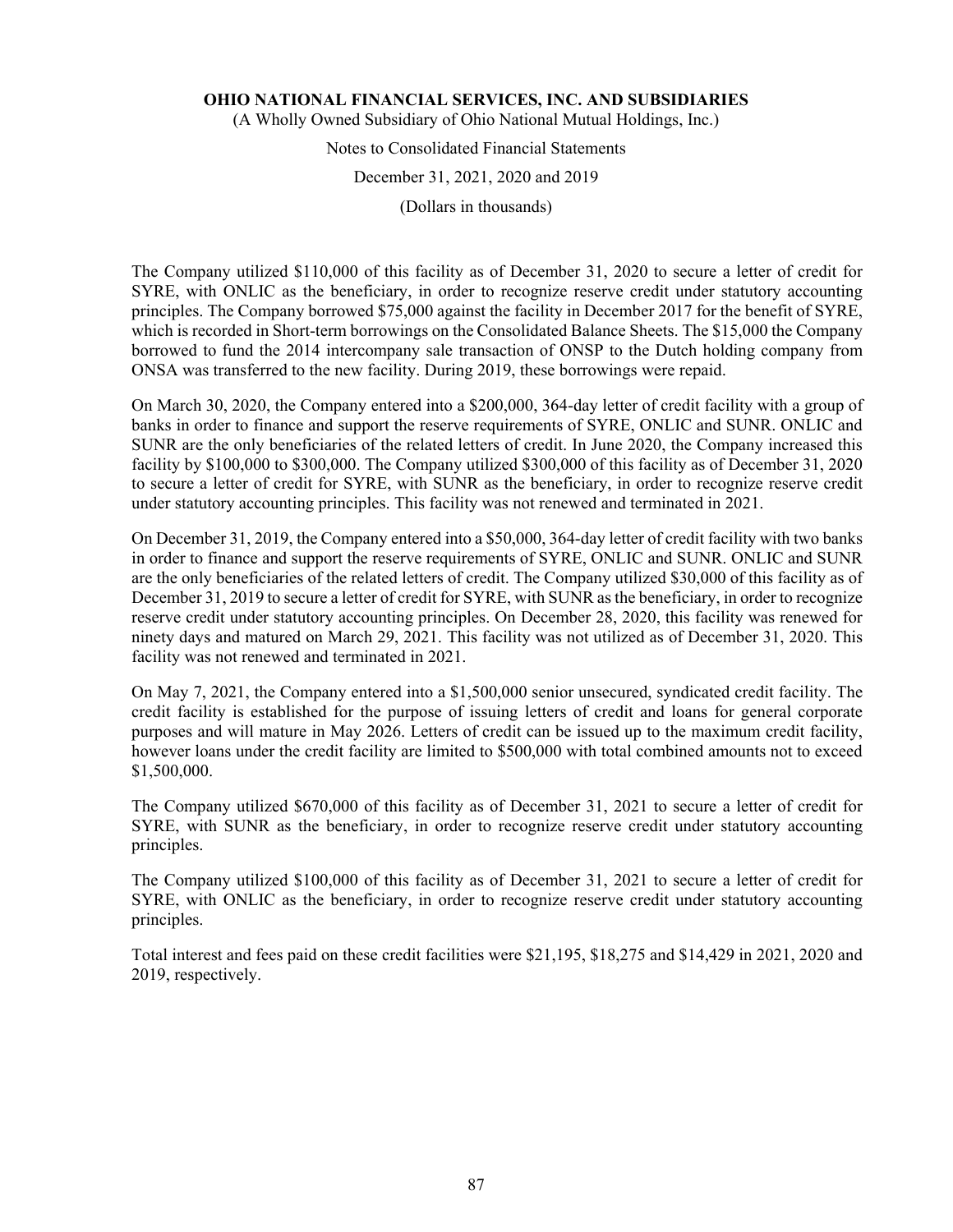(A Wholly Owned Subsidiary of Ohio National Mutual Holdings, Inc.)

## Notes to Consolidated Financial Statements

#### December 31, 2021, 2020 and 2019

(Dollars in thousands)

## **(14) Income Taxes**

The provision for income taxes is as follows:

|                            | 2021   | 2020    | 2019     |
|----------------------------|--------|---------|----------|
| Current expense (benefit)  | 20,737 | (2,599) | 991      |
| Deferred expense (benefit) | 31.261 | 189     | (32,139) |
| Provision for income taxes | 51.998 | (2,410) | (31.148) |

The following table is the reconciliation of the provision for income taxes based on enacted U.S. federal income tax rates to the provision for income taxes reported in the consolidated financial statements for the years ended December 31:

|                                                 | 2021          | 2020      | 2019      |
|-------------------------------------------------|---------------|-----------|-----------|
| Pre-tax income times U.S. enacted tax rate      | \$<br>(6,850) | (398)     | (18, 536) |
| Tax-preferred investment income                 | (16,348)      | (10, 379) | (12, 359) |
| Foreign subsidiaries statutory tax differential | 2,666         | (2,087)   | (2, 531)  |
| Deemed income from foreign operations           | 1,369         | 6,435     |           |
| Outbound Gain on International Restructuring    | 61,120        |           |           |
| Prior Period Adjustments                        | 3,212         | 5,850     |           |
| <b>State Taxes</b>                              | 3,813         |           |           |
| Tax contingencies                               | (126)         | (1,933)   | (298)     |
| Other, net                                      | 3,142         | 102       | 2,576     |
| Provision for income taxes                      | 51,998        | (2,410)   | (31, 148) |
| Effective tax rate                              | $(159.4)\%$   | 127.2%    | 35.3%     |

The Company files income tax returns in the U.S. federal jurisdiction, foreign countries and various state jurisdictions.

The largest component of tax-preferred investment income in the rate reconciliation above is the Dividends Received Deduction ("SA DRD") on separate account assets held in connection with variable annuity and life contracts. For 2021, 2020 and 2019 tax returns, the Company recognized an income tax benefit of \$12,831, \$5,645 and \$8,145, respectively.

As of December 31, 2021, the Company had no uncertain tax positions related to the SA DRD company share percentages. As of December 31, 2020, the Company had \$126 of uncertain tax positions related to the SA DRD company share percentages. The \$126 change in uncertain tax positions is included in the above rate reconciliation.

In 2021, the Company restructured its foreign subsidiaries within the organization as described in Note 1. In the third quarter of 2021, SYRE provided a dividend to ONFS, consisting of its ownership in ONFH and foreign subsidiaries creating a deferred intercompany gain of \$153,582 which was recognized when ONFS made an entity classification election to treat ONFH as a disregarded entity for tax purposes. A new Dutch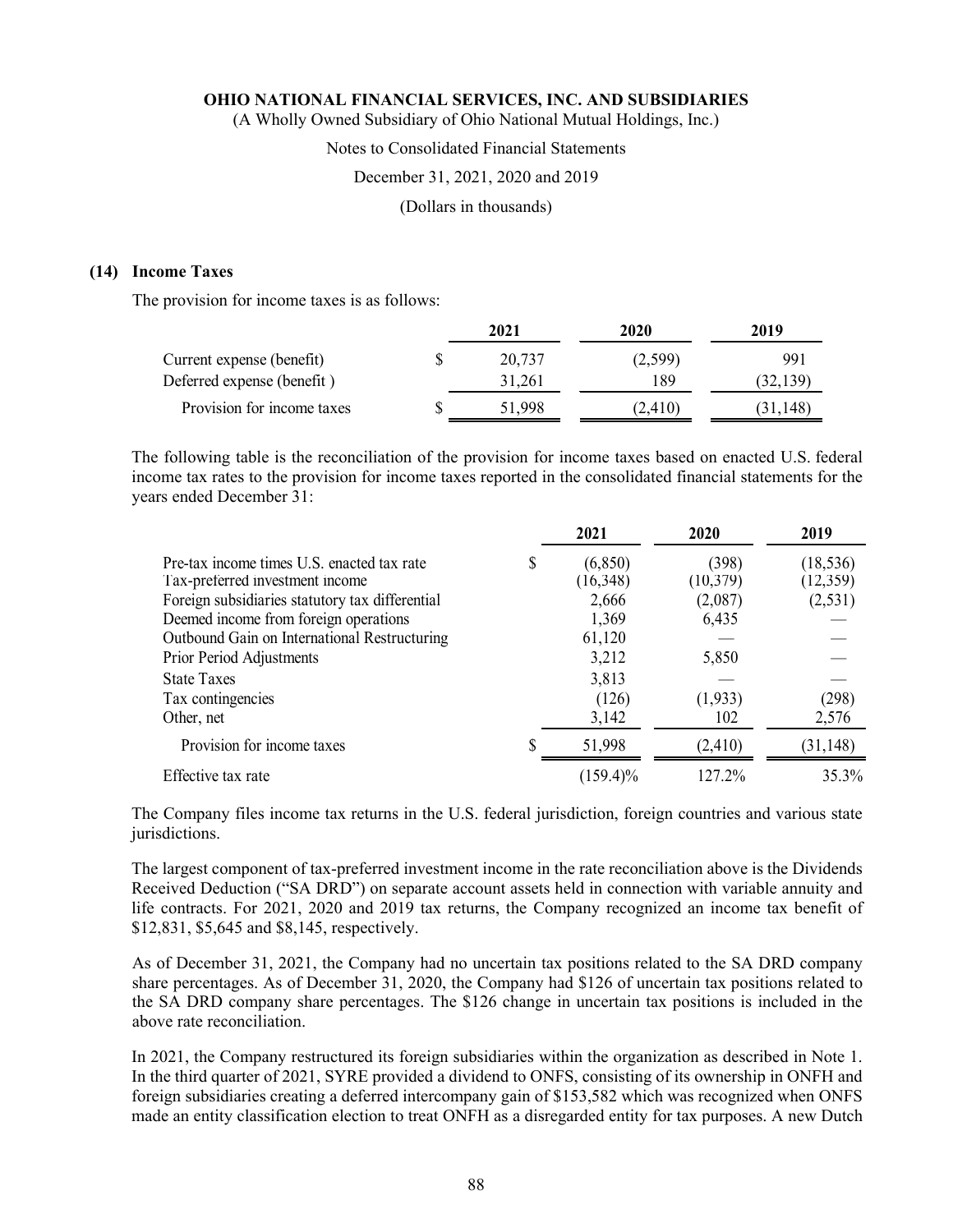(A Wholly Owned Subsidiary of Ohio National Mutual Holdings, Inc.)

## Notes to Consolidated Financial Statements

#### December 31, 2021, 2020 and 2019

(Dollars in thousands)

holding company, ONOH, was formed under ONFH in 2021 and ONNH was contributed to the newly formed entity. For tax purposes this is considered an outbound transfer and a \$137,464 gain was realized on the transaction. ONFS then contributed ONFH to ONLI. The Company recognized an income tax expense of \$61,120 related to the restructuring.

The Company has made the decision to permanently re-invest the foreign subsidiaries' earnings, thus local foreign country tax rules and tax rates govern the reporting of taxes rather than the U.S. tax rules and tax rate.

The tax effects of temporary differences between the financial statement carrying amounts and the tax basis of assets and liabilities that give rise to significant components of the net deferred tax liability relate to the following as of December 31:

|                                             |    | 2021      | 2020      |
|---------------------------------------------|----|-----------|-----------|
| Deferred tax assets:                        |    |           |           |
| Pension and benefit obligations             | \$ | 21,437    | 24,218    |
| Future policy benefits                      |    | 1,491,191 | 1,426,998 |
| Derivatives                                 |    | 37,525    | 34,908    |
| Net operating loss carryforwards            |    | 77,172    | 189,985   |
| Tax credits                                 |    | 2,425     | 47,483    |
| Fixed asset capitalization and depreciation |    | 64,463    | 49,016    |
| Section $481(a)$ adjustment                 |    | 6,063     | 7,211     |
| Other                                       |    | 31,507    | 15,203    |
| Total gross deferred tax assets             |    | 1,731,783 | 1,795,022 |
| Valuation allowance on deferred tax assets  |    |           |           |
| Net deferred tax assets                     |    | 1,731,783 | 1,795,022 |
| Deferred tax liabilities:                   |    |           |           |
| Investments                                 |    | 90,712    | 196,883   |
| Deferred policy acquisition costs           |    | 225,784   | 216,322   |
| Reinsurance recoverable                     |    | 1,527,933 | 1,574,194 |
| Other                                       |    | 26,411    | 14,056    |
| Total gross deferred tax liabilities        |    | 1,870,840 | 2,001,455 |
| Net deferred tax liability                  | S  | 139,057   | 206,433   |

In assessing the realizability of deferred tax assets, the Company considers whether it is more likely than not that some portion or all of the deferred tax assets will be realized. The ultimate realization of deferred tax assets is dependent upon the generation of future taxable income during periods in which those temporary differences become deductible. The Company considers the scheduled reversal of deferred tax liabilities, projected future income, and prudent and feasible tax planning strategies in making this assessment. Based upon the level of historical taxable income, projections for future income over the periods in which the deferred tax assets are deductible and available tax planning strategies, the Company believes it is more likely than not that it will realize the benefits of these deductible differences.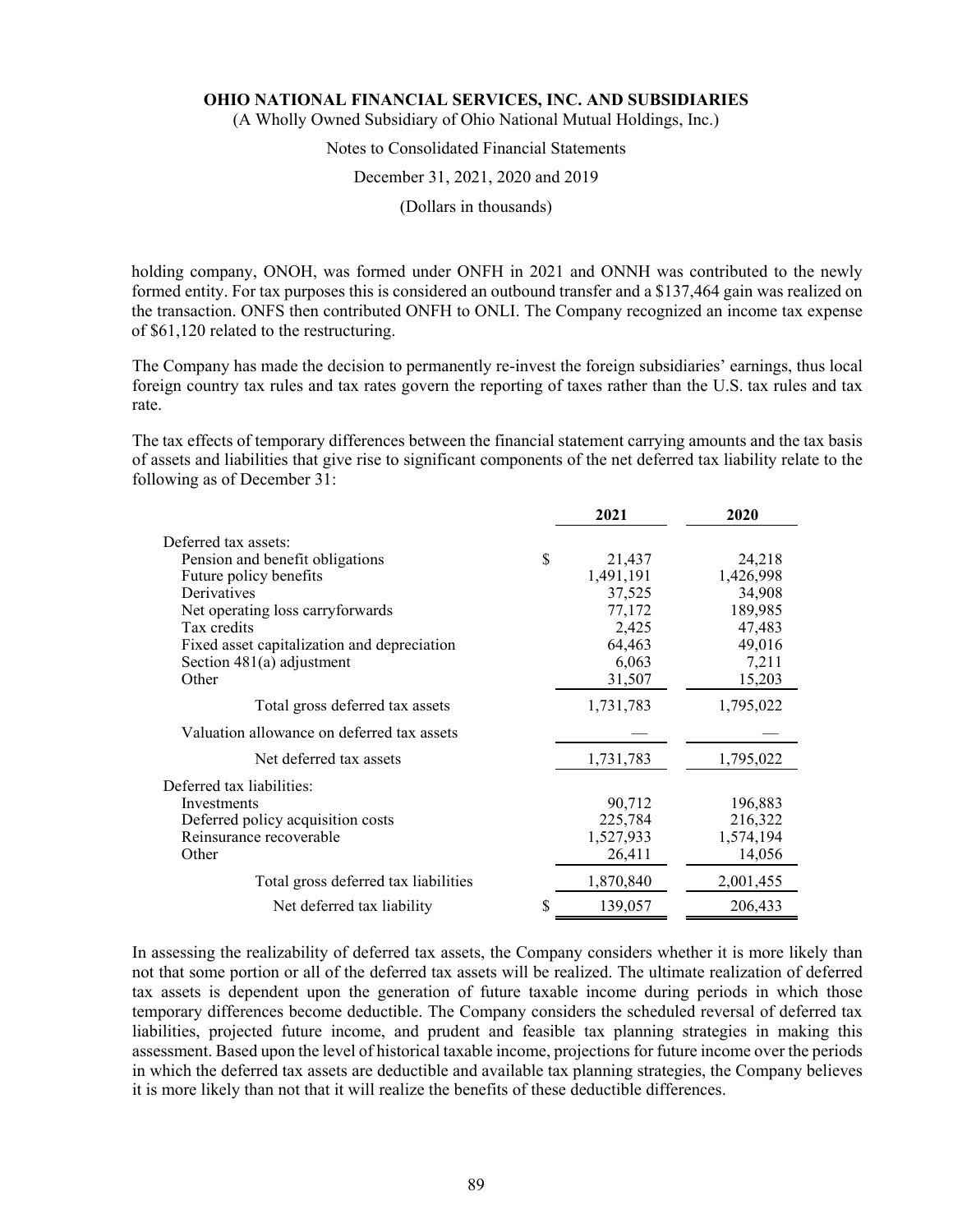(A Wholly Owned Subsidiary of Ohio National Mutual Holdings, Inc.)

## Notes to Consolidated Financial Statements

#### December 31, 2021, 2020 and 2019

(Dollars in thousands)

As of December 31, 2021, the Company has non-life net operating loss carryforwards of \$150,314 expiring in years 2035 through 2037. As of December 31, 2020, the Company has non-life net operating loss carryforwards of \$406,091 expiring in years 2030 through 2037. As of December 31, 2021, the Company has no remaining life net operating loss carryforward. As of December 31, 2021, SYRE has a net operating loss of \$217,171, which can be carried forward indefinitely and used only to offset future taxable income of SYRE. As of December 31, 2020, SYRE has a net operating loss of \$475,540, of which \$35,532 expires in 2036 and the remaining portion can be carried forward indefinitely and used only to offset future taxable income of SYRE. All loss carryforwards are expected to be fully utilized before expiring.

As of December 31, 2021 and 2020, the Company had no federal valuation allowances recorded. As of December 31, 2021 and 2020, the Company had no net capital loss carryforwards. As of December 31, 2021, the Company has no non-life charitable contribution carryforward. As of December 31, 2021, the Company has tax credit carryforwards of \$2,425 expiring in 2030. As of December 31, 2020, the Company has tax credit carryforwards of \$46,056 expiring in years 2020 through 2036.

#### **(15) Pensions and Other Post-Retirement Benefits**

## *a) Home Office Pension Plan*

The Company sponsors a funded qualified pension plan covering all home office employees hired prior to January 1, 1998. This plan was amended, effective December 31, 2019, to freeze the accrual of future benefits. This plan includes participants who are employees of the Company and devote substantially all of their time to service for the Company. Retirement benefits are based on years of service and the highest average earnings in five of the last ten years.

The Company also sponsors unfunded pension plans covering certain home office employees where benefits exceed Code 401(a)(17) and Code 415 limits.

The Company also has other deferred compensation and supplementary plans. One of the supplementary plans was also amended, effective December 31, 2019, to freeze the accrual of future benefits.

The measurement dates were December 31, 2021 and 2020.

## *b) Home Office Post-Retirement Benefit Plans*

The Company currently offers eligible retirees the opportunity to participate in a post-retirement health and group life plan. This plan was amended, effective July 1, 2013, to provide participants younger than age 65, a fixed portion of the health insurance contract premium and for participants age 65 and older, a fixed dollar amount, which the participant must use to independently purchase their own insurance. Previously, this plan provided all participants a fixed portion of the health insurance contract premium. The portion the Company pays is periodically increased and is a function of participant service. Only home office employees hired prior to January 1, 1998 may become eligible for these benefits provided that the employee meets the retirement age and years of service requirements.

This plan includes participants who are employees of the Company and devote substantially all of their time to service for the Company.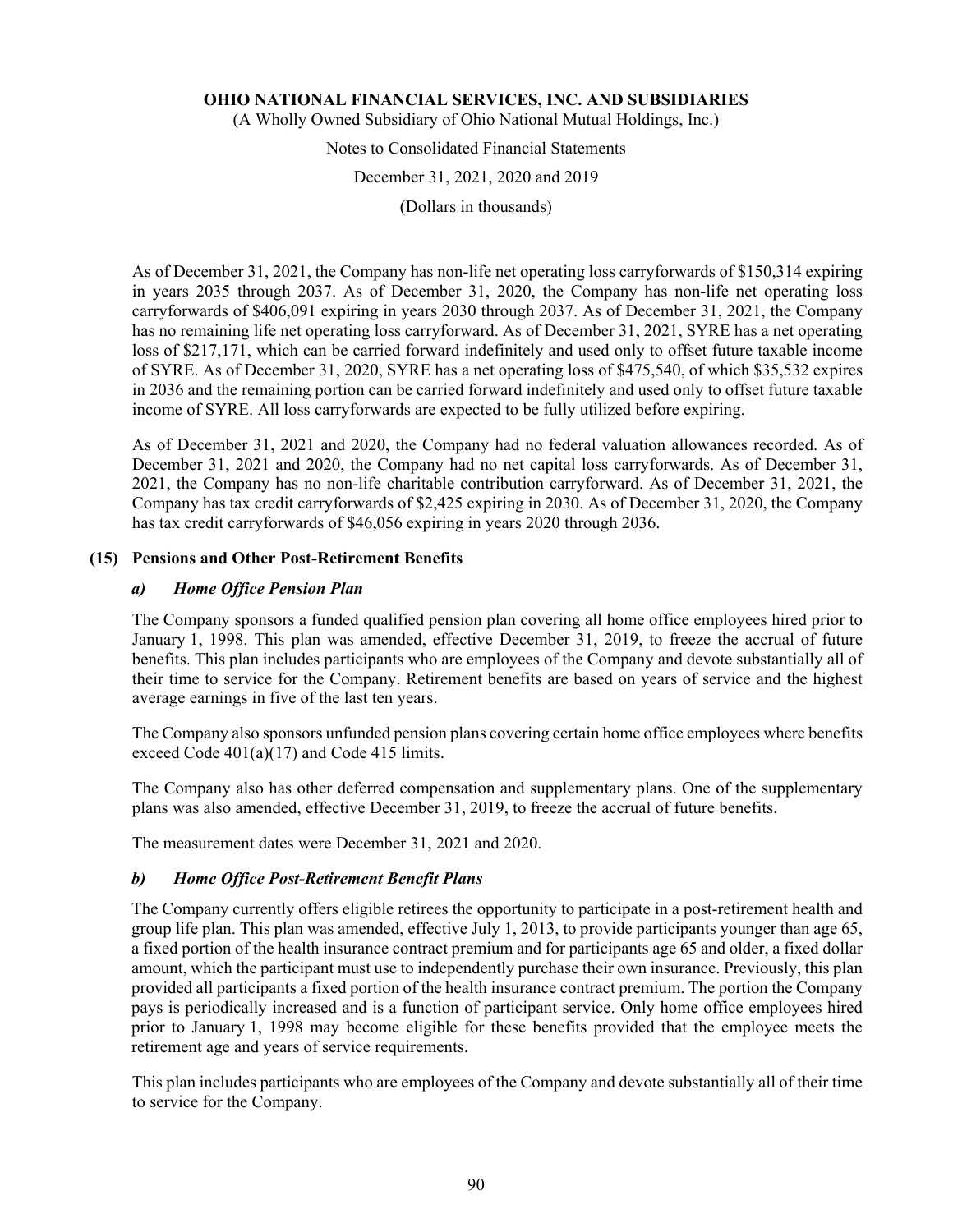(A Wholly Owned Subsidiary of Ohio National Mutual Holdings, Inc.)

## Notes to Consolidated Financial Statements

December 31, 2021, 2020 and 2019

(Dollars in thousands)

The post-retirement health plan does not provide benefits which are actuarially equivalent to Medicare Part D benefits. Therefore, the Company does not receive the associated federal Medicare subsidy.

The measurement dates were December 31, 2021 and 2020.

## *c) General Agents' Pension Plan*

The Company sponsors an unfunded, nonqualified defined benefit pension plan covering its general agents hired prior to January 1, 2005. This plan provides benefits based on years of service and average compensation during the final five and ten years of service.

The measurement dates were December 31, 2021 and 2020.

## *d) Agents' Post-Retirement Benefits Plans*

The Company sponsors a post-retirement health and group life plan. Only agents with contracts effective prior to January 1, 1998 who meet the retirement age and service requirements are eligible for these benefits. The health and group life plans are contributory, with retirees contributing approximately 50% of premium for coverage. As with all plan participants, the Company reserves the right to change the retiree premium contribution at renewal.

The post-retirement health plan does not provide benefits which are actuarially equivalent to Medicare Part D benefits. Therefore, the Company does not receive the associated federal Medicare subsidy.

The measurement dates were December 31, 2021 and 2020.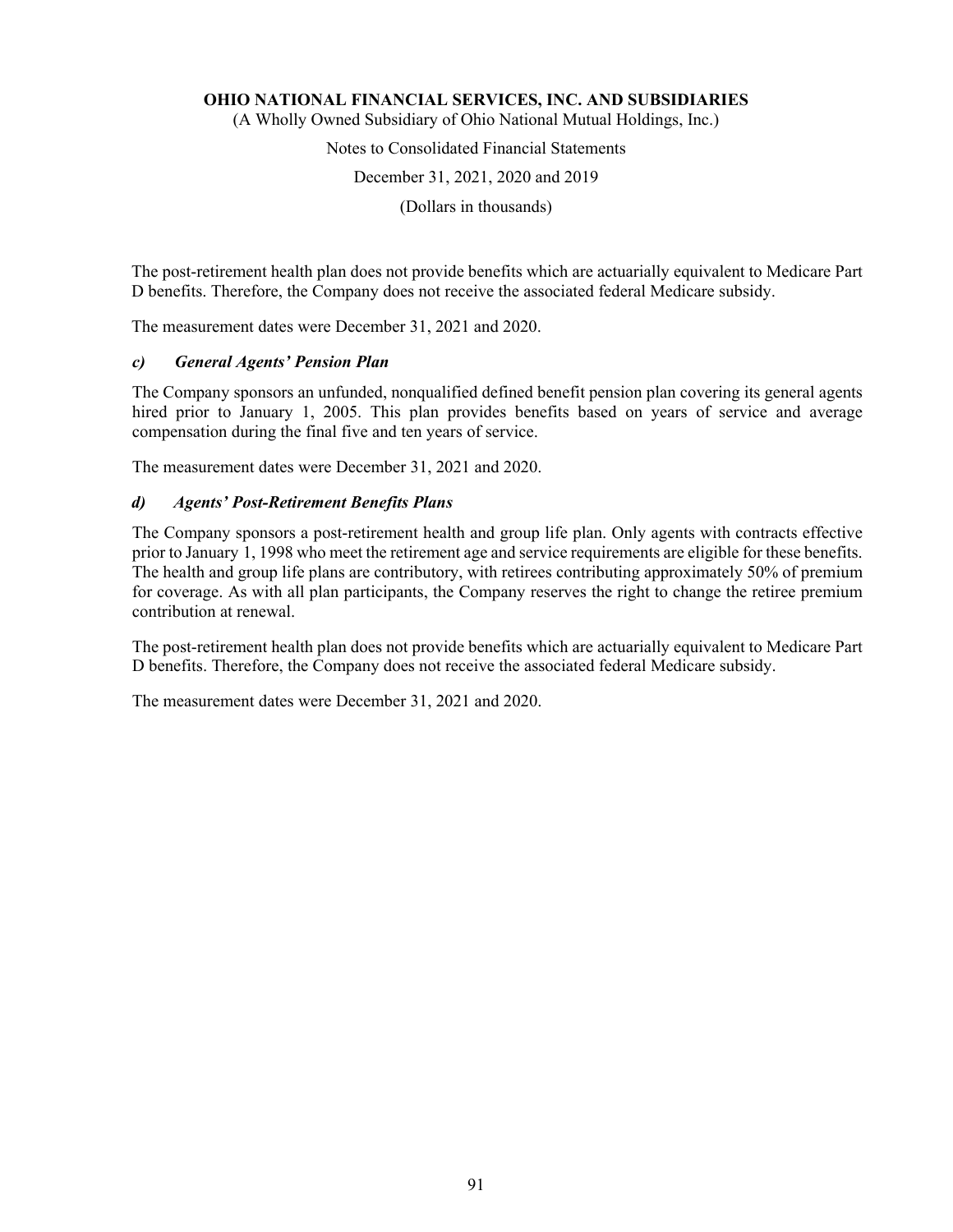(A Wholly Owned Subsidiary of Ohio National Mutual Holdings, Inc.)

## Notes to Consolidated Financial Statements

#### December 31, 2021, 2020 and 2019

(Dollars in thousands)

#### *e) Obligations and Funded Status*

Information regarding the funded status of the pension plans as a whole and other benefit plans as a whole as of December 31 is as follows:

|                                         |     | <b>Pension benefits</b> |           | <b>Other benefits</b> |             |
|-----------------------------------------|-----|-------------------------|-----------|-----------------------|-------------|
|                                         |     | 2021                    | 2020      | 2021                  | <b>2020</b> |
| Change in projected benefit obligation: |     |                         |           |                       |             |
| Projected benefit obligation at         |     |                         |           |                       |             |
| beginning of year                       | \$  | 105,541                 | 95,607    | 10,885                | 7,558       |
| Service cost                            |     | 676                     | 659       | 47                    | 37          |
| Interest cost                           |     | 2,705                   | 3,278     | 234                   | 263         |
| Actuarial loss (gain)                   |     | (6, 402)                | 14,054    | (1,302)               | 3,804       |
| Benefits paid*                          |     | (25, 442)               | (605)     | (789)                 | (777)       |
| Settlement                              |     | 859                     | (7, 452)  |                       |             |
| Projected benefit obligation at         |     |                         |           |                       |             |
| end of year                             | \$. | 77,937                  | 105,541   | 9,075                 | 10,885      |
| Accumulated benefit obligation          | S   | 77,370                  | 101,887   |                       |             |
| Change in plan assets:                  |     |                         |           |                       |             |
| Fair value of plan assets at            |     |                         |           |                       |             |
| beginning of year                       | \$. | 70,928                  | 56,609    |                       |             |
| Plan sponsor contribution               |     |                         | 10,000    |                       |             |
| Actual return on plan assets            |     | 10,021                  | 10,065    |                       |             |
| Benefits and expenses paid              |     | (4,899)                 | (5,746)   |                       |             |
| Fair value of plan assets at            |     |                         |           |                       |             |
| end of year                             | \$  | 76,050                  | 70,928    |                       |             |
| Funded status**                         | S   | (1,887)                 | (34, 613) | (9,075)               | (10, 885)   |

\* Benefits paid include amounts paid from both funded and unfunded benefit plans.

\*\* Funded status is recorded in other liabilities in the consolidated balance sheets.

The following tables show the funded status of the pension plans as of December 31:

|                                                                   |   | Funded<br><b>Oualified</b><br><b>Pension Plan</b> | Unfunded<br><b>Pension Plan</b> | Total             |
|-------------------------------------------------------------------|---|---------------------------------------------------|---------------------------------|-------------------|
| 2021<br>Projected benefit obligation<br>Fair value of plan assets | S | 69,156<br>76,050                                  | 8,781                           | 77,937<br>76,050  |
| <b>Funded status</b>                                              |   | 6,894                                             | (8,781)                         | (1,887)           |
| 2020<br>Projected benefit obligation<br>Fair value of plan assets | S | 76,226<br>70,928                                  | 29,315                          | 105,541<br>70,928 |
| <b>Funded status</b>                                              |   | (5,298)                                           | (29,315)                        | (34,613)          |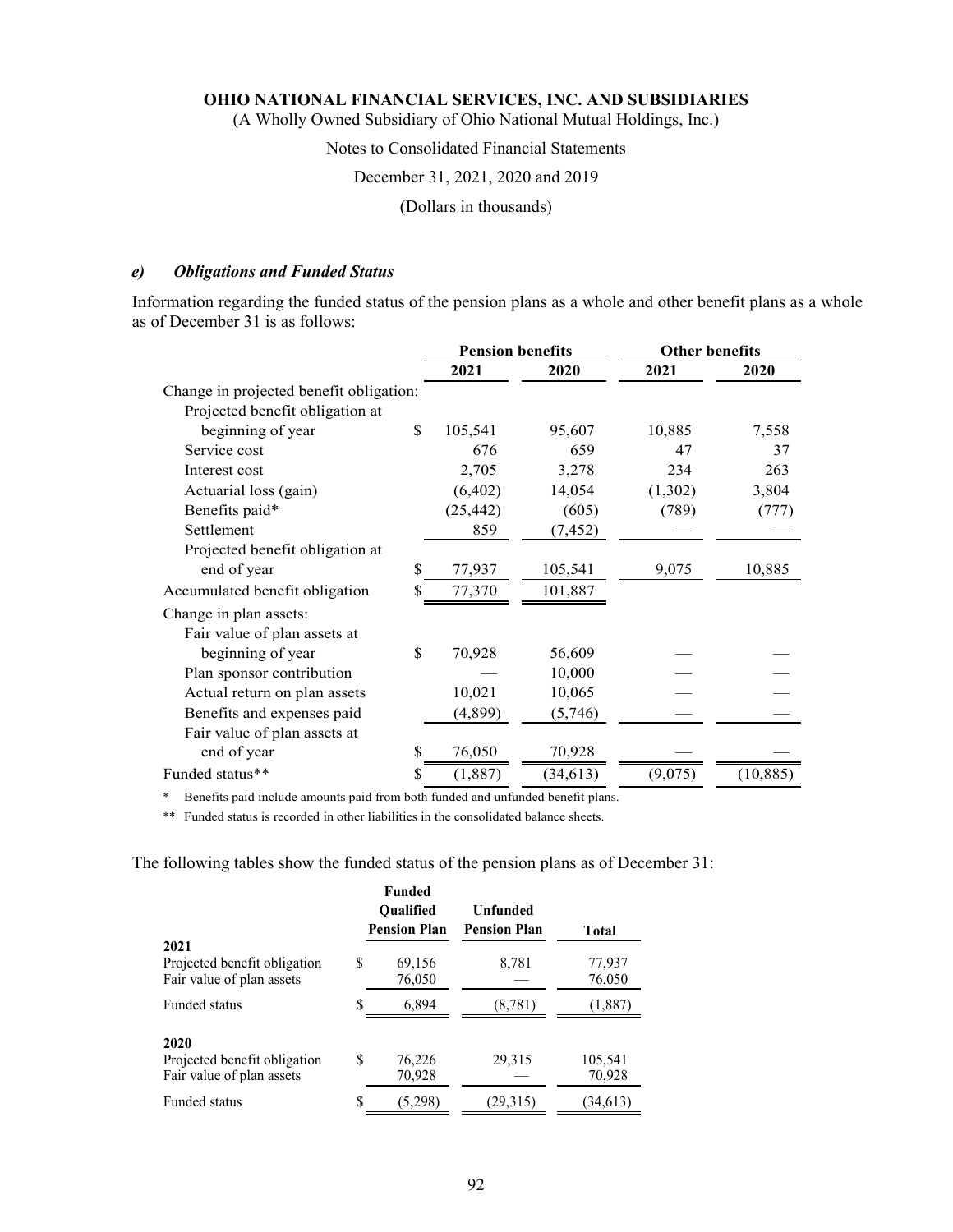(A Wholly Owned Subsidiary of Ohio National Mutual Holdings, Inc.)

## Notes to Consolidated Financial Statements

## December 31, 2021, 2020 and 2019

#### (Dollars in thousands)

|                                                        | <b>Pension benefits</b> |          | <b>Other benefits</b> |         |
|--------------------------------------------------------|-------------------------|----------|-----------------------|---------|
|                                                        | 2021                    | 2020     | 2021                  | 2020    |
| Amounts recognized in the<br>balance sheet consist of: |                         |          |                       |         |
| Other liabilities                                      | 1,887                   | (34.613) | (9,075)               | 10,885) |

Amounts recognized in other comprehensive income (loss) arising during the period consist of the following:

|                                                                  |           | <b>Pension benefits</b> |                         |                         | Other benefits        |             |
|------------------------------------------------------------------|-----------|-------------------------|-------------------------|-------------------------|-----------------------|-------------|
|                                                                  | 2021      | 2020                    | 2019                    | 2021                    | 2020                  | 2019        |
| Net actuarial (gain) loss<br>S                                   | (10, 496) | 8,155                   | 17,535                  | (1,302)                 | 3,803                 | 1,404       |
|                                                                  |           |                         | <b>Pension benefits</b> |                         | <b>Other benefits</b> |             |
|                                                                  |           | 2021                    | 2020                    | 2021                    |                       | 2020        |
| Amounts recognized in accumulated<br>other comprehensive income: |           |                         |                         |                         |                       |             |
| Net actuarial loss                                               | \$        | 12,982                  | 32,335                  |                         | 4,151                 | 6,075       |
| Total                                                            | S         | 12,982                  | 32,335                  |                         | 4,151                 | 6,075       |
|                                                                  |           |                         |                         | <b>Pension benefits</b> |                       |             |
|                                                                  |           | 2021                    |                         | 2020                    |                       | 2019        |
| Components of net periodic<br>benefit cost:                      |           |                         |                         |                         |                       |             |
| Service cost                                                     | \$        |                         | 676                     | 659                     |                       | 2,121       |
| Interest cost                                                    |           |                         | 2,705                   | 3,278                   |                       | 4,711       |
| Expected return on plan assets                                   |           |                         | (5,067)                 | (4,167)                 |                       | (3,568)     |
| Amortization of net loss/(gain)<br>Settlement/curtailment        |           |                         | 2,948<br>5,909          | 2,727<br>1,784          |                       | 3,194<br>60 |
| Net periodic benefit cost                                        | \$        |                         | 7,171                   | 4,281                   |                       | 6,518       |
|                                                                  |           |                         |                         |                         |                       |             |
|                                                                  |           |                         |                         | <b>Other benefits</b>   |                       |             |
|                                                                  |           | 2021                    |                         | 2020                    |                       | 2019        |
| Components of net periodic<br>benefit cost:                      |           |                         |                         |                         |                       |             |
| Service cost                                                     | \$        |                         | 47                      | 37                      |                       | 25          |
| Interest cost                                                    |           |                         | 234                     | 263                     |                       | 280         |
| Amortization of prior service<br>cost                            |           |                         |                         |                         |                       | (127)       |

Amortization of net loss/(gain) 622 315 95 Net periodic benefit cost \$ 903 615 273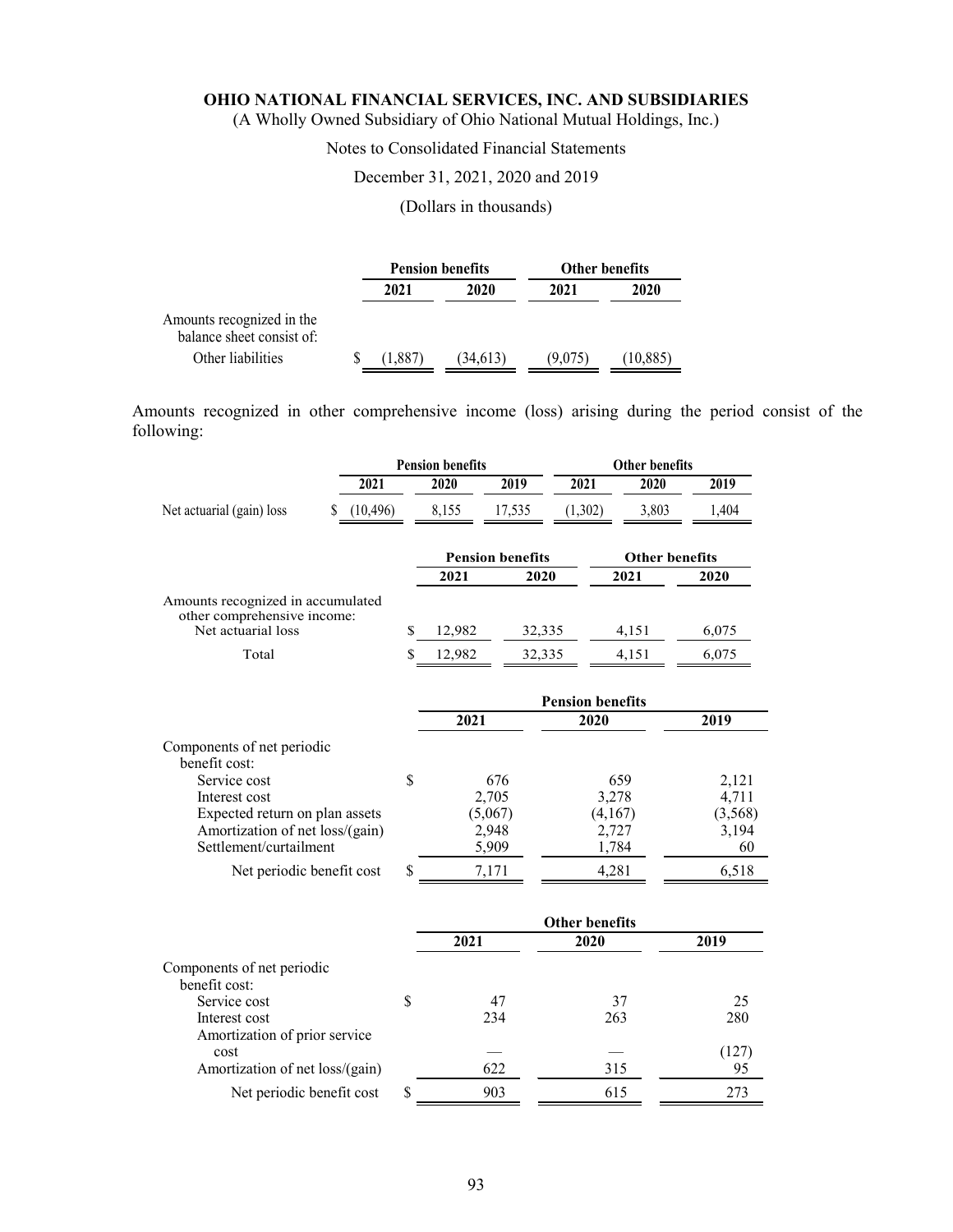(A Wholly Owned Subsidiary of Ohio National Mutual Holdings, Inc.)

## Notes to Consolidated Financial Statements

#### December 31, 2021, 2020 and 2019

(Dollars in thousands)

Information for defined benefit pension plans with an accumulated benefit obligation in excess of fair value of plan assets as of December 31:

|                                | <b>Pension benefits</b> |         |  |
|--------------------------------|-------------------------|---------|--|
|                                | 2021                    | 2020    |  |
| Projected benefit obligation   | 8.781                   | 105,541 |  |
| Accumulated benefit obligation | 8,420                   | 101,886 |  |
| Fair value of plan assets      |                         | 70,928  |  |

## *f) Assumptions*

|                                                | <b>Pension benefits</b> |          | <b>Other benefits</b> |          |
|------------------------------------------------|-------------------------|----------|-----------------------|----------|
|                                                | 2021                    | 2020     | 2021                  | 2020     |
| Weighted average assumptions used to determine |                         |          |                       |          |
| net periodic benefit cost at January 1:        |                         |          |                       |          |
| Discount rate                                  | 2.70%                   | $3.61\%$ | 2.53%                 | 3.49%    |
| Expected long-term return on plan assets       | 7.50%                   | 7.50%    |                       |          |
| Rate of compensation increase                  | $3.56\%$                | $3.56\%$ | $4.25\%$              | 4.25%    |
| Health care cost trend rate assumed for        |                         |          |                       |          |
| next year:                                     |                         |          |                       |          |
| Before 65                                      |                         |          | 8.80%                 | 8.70%    |
| Age 65 and older                               |                         |          | $0.50\%$              | $0.60\%$ |
| Rate to which the health cost trend            |                         |          |                       |          |
| rate is assumed to decline (the ultimate)      |                         |          |                       |          |
| trend rate):                                   |                         |          |                       |          |
| Before 65                                      |                         |          | 8.70%                 | 8.60%    |
| Age 65 and older                               |                         |          | 0.40%                 | $0.50\%$ |
| Year that the rate reaches the ultimate        |                         |          |                       |          |
| trend rate                                     |                         |          | 2024                  | 2024     |
| Weighted average assumptions used to determine |                         |          |                       |          |
| benefit obligations at December 31:            |                         |          |                       |          |
| Discount rate                                  | $3.06\%$                | 2.70%    | 2.99%                 | 2.53%    |
| Rate of compensation increase                  | 3.70%                   | 3.56%    | 4.25%                 | 4.25%    |

Assumed health care cost trend rates have a significant effect on the amounts reported for the health care plans. A one percentage point change in assumed health care cost trend rates would have the following effects:

|                                                         | 1 Percentage<br>point increase | 1 Percentage<br>point decrease |
|---------------------------------------------------------|--------------------------------|--------------------------------|
| Effect on total of 2021 service cost and interest cost  | 25                             | (21)                           |
| Effect on 2021 other post-retirement benefit obligation | 620                            | (550)                          |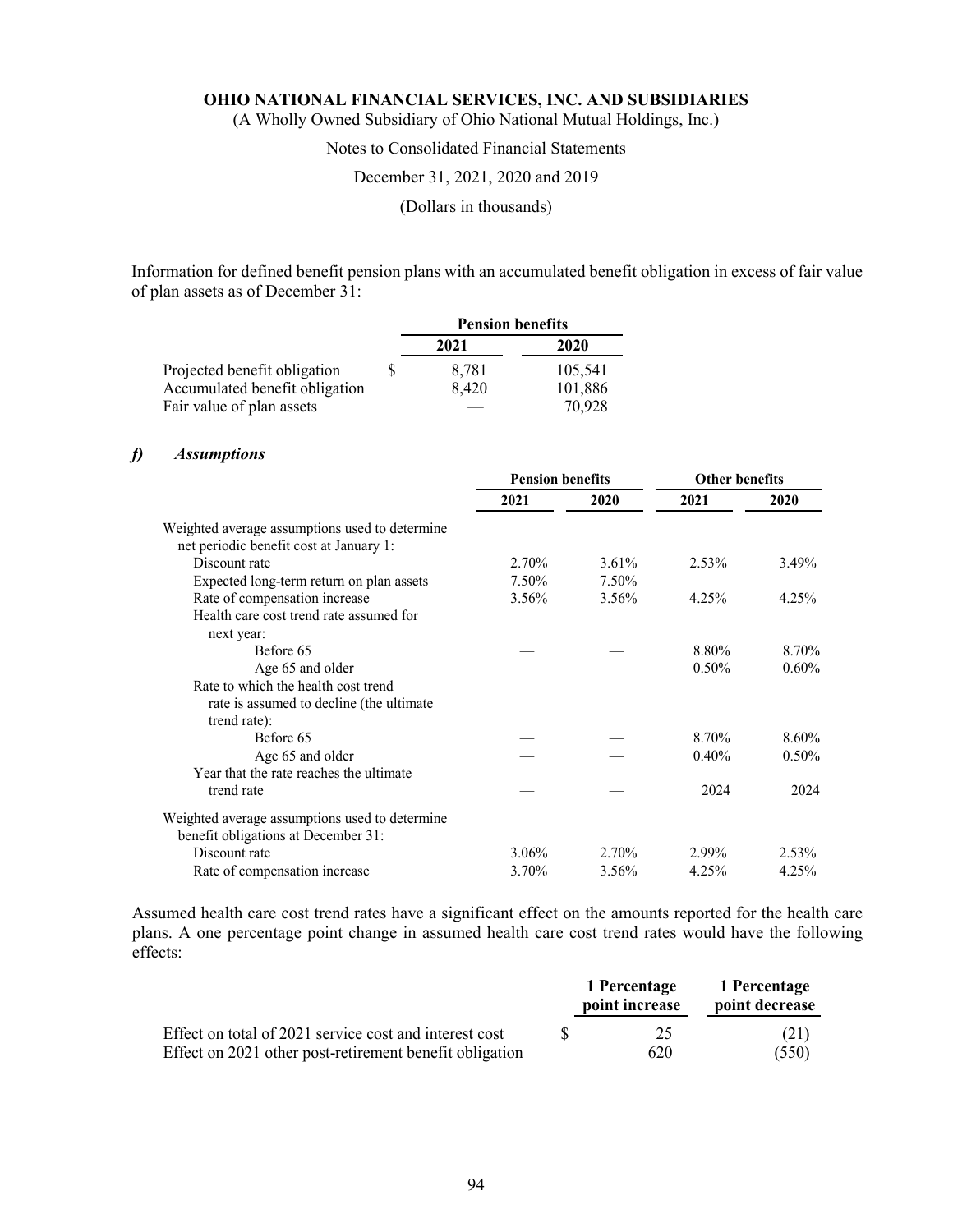(A Wholly Owned Subsidiary of Ohio National Mutual Holdings, Inc.)

Notes to Consolidated Financial Statements

December 31, 2021, 2020 and 2019

(Dollars in thousands)

#### *g) Plan Assets*

The following table presents the hierarchy of the Company's pension plan assets at fair value as of December 31:

|              |   | Level 1 | Level 2 | Level 3 | <b>Total</b> |
|--------------|---|---------|---------|---------|--------------|
| 2021         |   |         |         |         |              |
| Bond funds   | S | 31,245  |         |         | 31,245       |
| Equity funds |   | 44,805  |         |         | 44,805       |
| Total assets | S | 76,050  |         |         | 76,050       |
|              |   |         |         |         |              |
| 2020         |   |         |         |         |              |
| Bond funds   | S | 20,219  |         |         | 20,219       |
| Equity funds |   | 50,709  |         |         | 50,709       |
| Total assets | S | 70,928  |         |         | 70,928       |

The Company categorizes pension benefit plan assets consistent with the Fair Value Hierarchy described in Note 6.

The Company's other post-retirement benefit plans were unfunded at December 31, 2021 and 2020.

The assets of the Company's defined benefit pension plan ("the Plan") are invested in group variable annuity contracts with ONLIC offering specific investment choices from various asset classes providing diverse and professionally managed options. As of December 31, 2021 and 2020, \$56,283 and \$50,228, respectively, of the Plan assets are funds that are affiliated with the Company. The assets are invested in a mix of equity securities, debt securities and real estate securities in allocations as determined from time to time by the Pension Plan Committee. The target allocations are designed to balance the Plan's short-term liquidity needs and its long-term liabilities. The target allocations are currently 60% equity securities and 40% debt securities.

For diversification and risk control purposes, where applicable, each asset class is further divided into sub classes such as large cap, mid cap and small cap and growth, core and value for equity securities and U.S. domestic, global and high yield for debt securities. To the extent possible, each sub asset class utilizes multiple fund choices, and no single fund contains more than 25% of Plan assets (exclusive of any shortterm increases in assets due to any Plan funding). The Plan performance is measured by a weighted benchmark consisting of equity and debt benchmarks in weights determined by the Plan committee.

The overall expected long-term rate of return on assets is determined by a weighted average return of fixed income and equity indexes. Fixed income securities (including cash) make up 40% of the weighted average return and equity securities make up 60% of the weighted average return.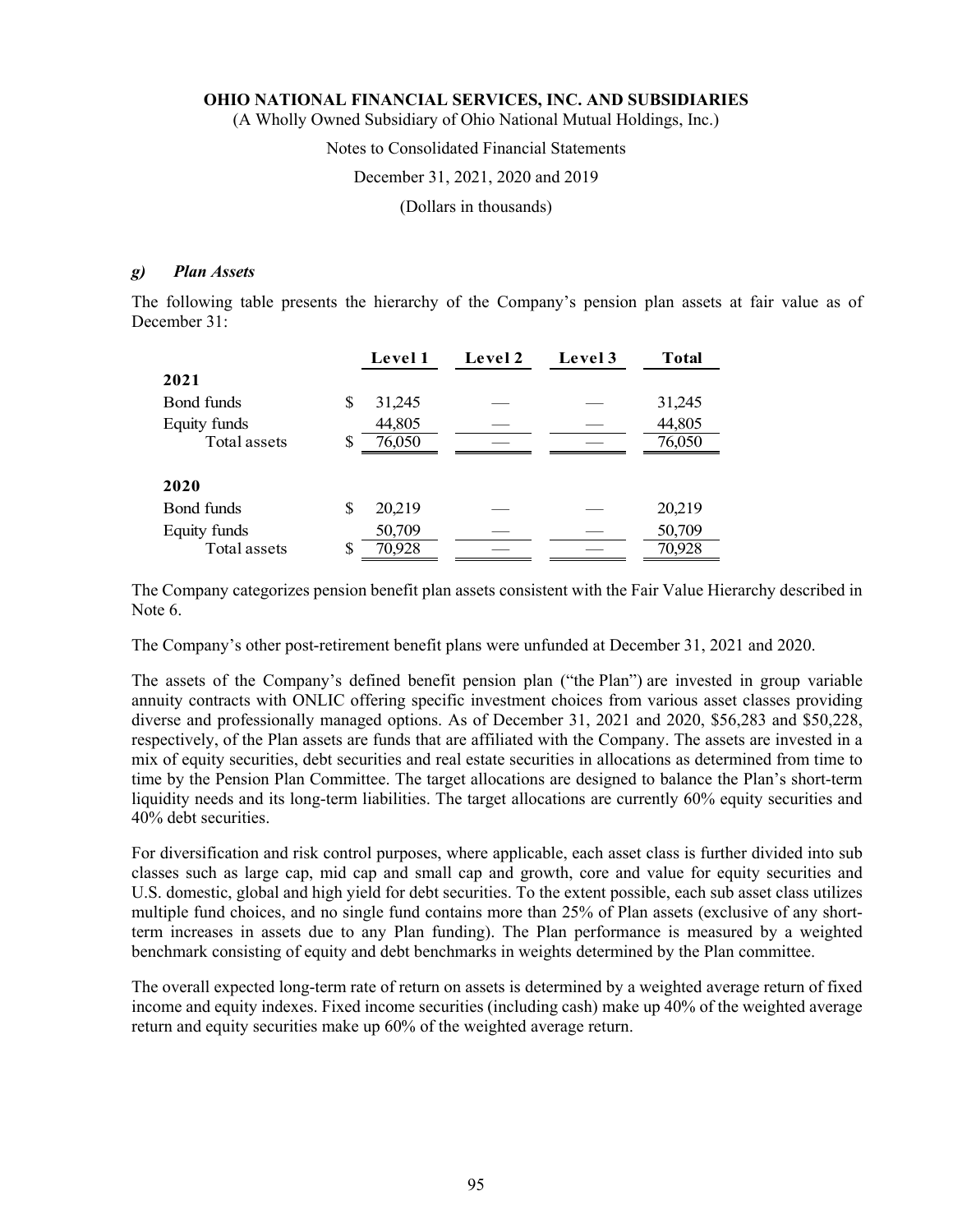(A Wholly Owned Subsidiary of Ohio National Mutual Holdings, Inc.)

Notes to Consolidated Financial Statements

#### December 31, 2021, 2020 and 2019

(Dollars in thousands)

The following table shows the weighted average asset allocation by class of the Company's qualified pension plan assets as of December 31:

|                   | 2021    | 2020    |
|-------------------|---------|---------|
| Equity securities | 59%     | 71%     |
| Debt securities   | 41      | 29      |
| Total             | $100\%$ | $100\%$ |

## *h) Cash Flows*

#### *Contributions*

The minimum funding requirement under The Employee Retirement Income Security Act of 1974 for 2021 and 2020 was \$0. The Plan Sponsor contributed \$10,000 to the qualified pension plan for the year ended December 31, 2020. No contributions were made to the qualified pension plan for the years ended December 31, 2021 or 2019. There is no planned contribution to the qualified pension plan for the 2022 plan year.

#### *Estimated Future Benefit Payments*

The following benefit payments, which reflect expected future service, as appropriate, are expected to be paid:

|               | <b>Pension</b><br>benefits |        | <b>Other</b><br>benefits |
|---------------|----------------------------|--------|--------------------------|
| 2022          | \$                         | 9,332  | 743                      |
| 2023          |                            | 7,591  | 789                      |
| 2024          |                            | 7,966  | 774                      |
| 2025          |                            | 6,728  | 713                      |
| 2026          |                            | 5,927  | 707                      |
| $2027 - 2031$ |                            | 27,609 | 2,825                    |

#### *i) Other Plan Expenses*

The Company also maintains a qualified contributory defined contribution profit-sharing plan covering substantially all employees. Company contributions to the profit-sharing plan are based on the net earnings of the Company and are payable at the sole discretion of management. The expense for contributions to the profit-sharing plan for 2021, 2020 and 2019 was \$4,472, \$3,665 and \$6,011, respectively.

Employees hired on or after January 1, 1998 are covered by a defined contribution pension plan. The expense reported for this plan was \$3,351, \$2,618 and \$2,615 in 2021, 2020 and 2019, respectively.

During 2020 the profit-sharing plan and the defined contribution pension plan were combined and are now being administered by a third party.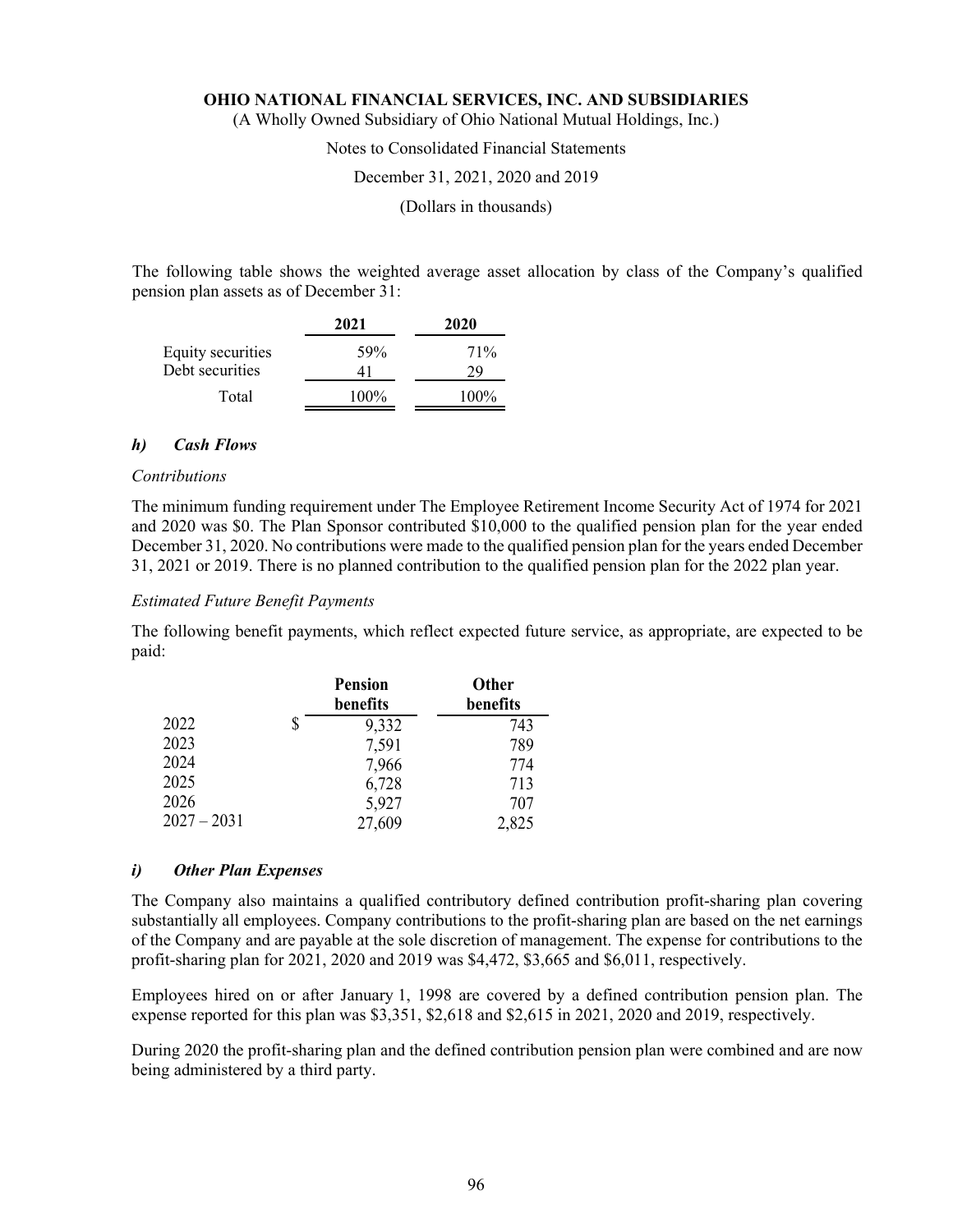(A Wholly Owned Subsidiary of Ohio National Mutual Holdings, Inc.)

## Notes to Consolidated Financial Statements

December 31, 2021, 2020 and 2019

(Dollars in thousands)

The Company has other deferred compensation and supplemental pension plans not included in the tables above. The expenses for these plans were \$33,464, \$18,608 and \$14,345 in 2021, 2020 and 2019, respectively.

## **(16) Closed Block**

Effective August 1, 1998, ONLIC was reorganized with approval of the Board of Directors, the Company's policyholders, and the Ohio Department of Insurance under provisions of the Ohio Revised Code to become a stock company 100% owned by ONFS. This reorganization contained an arrangement, known as a closed block (the "Closed Block"), to provide for dividends on policies that were in force on the effective date and were within classes of individual policies for which the Company had a dividend scale in effect at the time of the reorganization. The Closed Block was designed to give reasonable assurance to owners of affected policies that assets will be available to support such policies, including maintaining dividend scales in effect at the time of the reorganization, if the experience underlying such dividend scales continues. The assets, including revenue therefrom, allocated to the Closed Block will accrue solely to the benefit of the owners of policies included in the Closed Block until the Closed Block is no longer in effect. The Company is not required to support the payment of dividends on the Closed Block policies from its general funds.

The financial information of the Closed Block is consolidated with all other operating activities, and is prepared in conformity with FASB ASC 944-805, *Financial Services-Insurance-Business Combinations.*  This presentation reflects the contractual provisions and not the actual results of operations and financial position. Many expenses related to the Closed Block operations are charged to operations outside the Closed Block; accordingly, the contribution from the Closed Block does not represent the actual profitability of the Closed Block operations. Operating costs and expenses outside of the Closed Block are, therefore, disproportionate to the business outside of the Closed Block.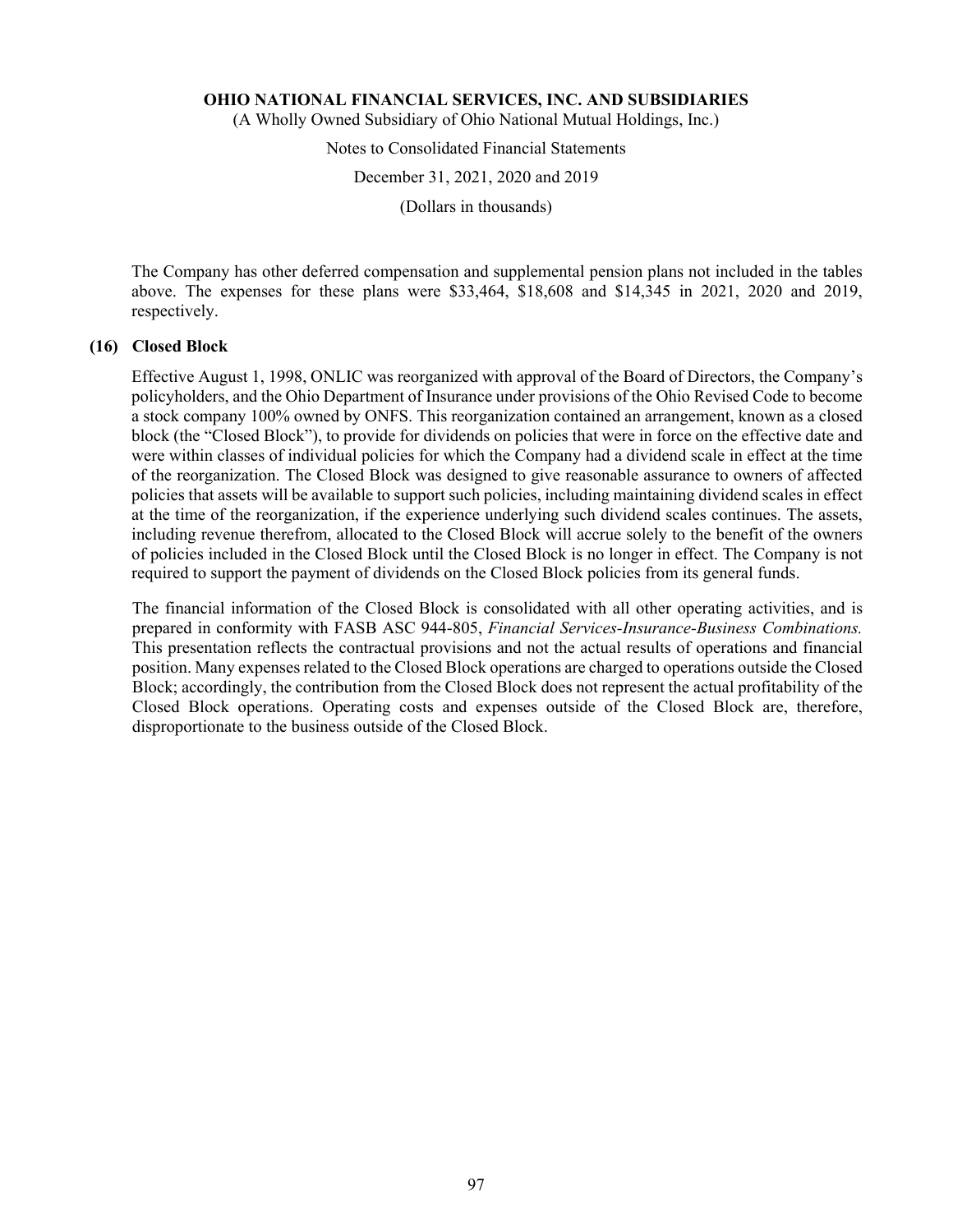(A Wholly Owned Subsidiary of Ohio National Mutual Holdings, Inc.)

## Notes to Consolidated Financial Statements

## December 31, 2021, 2020 and 2019

(Dollars in thousands)

Summarized financial information of the Closed Block as of December 31, 2021 and 2020 and for each of the years in the three-year period ended December 31, 2021 follows:

|                                                                                                                                                                                                                                                                                                                                                                             | 2021                                                                  | 2020                                                             |
|-----------------------------------------------------------------------------------------------------------------------------------------------------------------------------------------------------------------------------------------------------------------------------------------------------------------------------------------------------------------------------|-----------------------------------------------------------------------|------------------------------------------------------------------|
| Closed Block liabilities:<br>Future policy benefits and claims<br>Policyholders' dividend accumulations<br>Other policyholder funds<br>Deferred federal income taxes<br>Other liabilities                                                                                                                                                                                   | \$<br>540,978<br>29,070<br>29,116<br>7,261<br>1,252                   | 553,833<br>30,794<br>41,840<br>10,627<br>1,340                   |
| <b>Total Closed Block liabilities</b>                                                                                                                                                                                                                                                                                                                                       | \$<br>607,677                                                         | 638,434                                                          |
| Closed Block assets:<br>Fixed maturity securities available-for-sale, at fair<br>value (amortized cost of \$400,821 and \$416,528)<br>as of December 31, 2021 and 2020, respectively)<br>Mortgage loans on real estate, net<br>Policy loans<br>Cash and short-term investments<br>Accrued investment income<br>Deferred policy acquisition costs<br>Reinsurance recoverable | \$<br>435,399<br>17,254<br>74,560<br>21,645<br>4,021<br>23,323<br>940 | 467,132<br>23,097<br>77,256<br>7,302<br>4,054<br>26,605<br>1,082 |
| Other assets                                                                                                                                                                                                                                                                                                                                                                | 406                                                                   | 470                                                              |
| <b>Total Closed Block assets</b>                                                                                                                                                                                                                                                                                                                                            | \$<br>577,548                                                         | 606,998                                                          |
| Excess of reported Closed Block liabilities over<br>Closed Block assets                                                                                                                                                                                                                                                                                                     | \$<br>30,129                                                          | 31,436                                                           |
| Amounts included in accumulated other<br>comprehensive income:<br>Unrealized investment gains, net of tax<br>Allocated to policyholder dividend obligation,<br>net of tax                                                                                                                                                                                                   | 36,301<br>(1,725)                                                     | 52,026<br>(1, 422)                                               |
| Maximum future earnings to be recognized from<br>Closed Block assets and liabilities                                                                                                                                                                                                                                                                                        | \$<br>64,705                                                          | 82,040                                                           |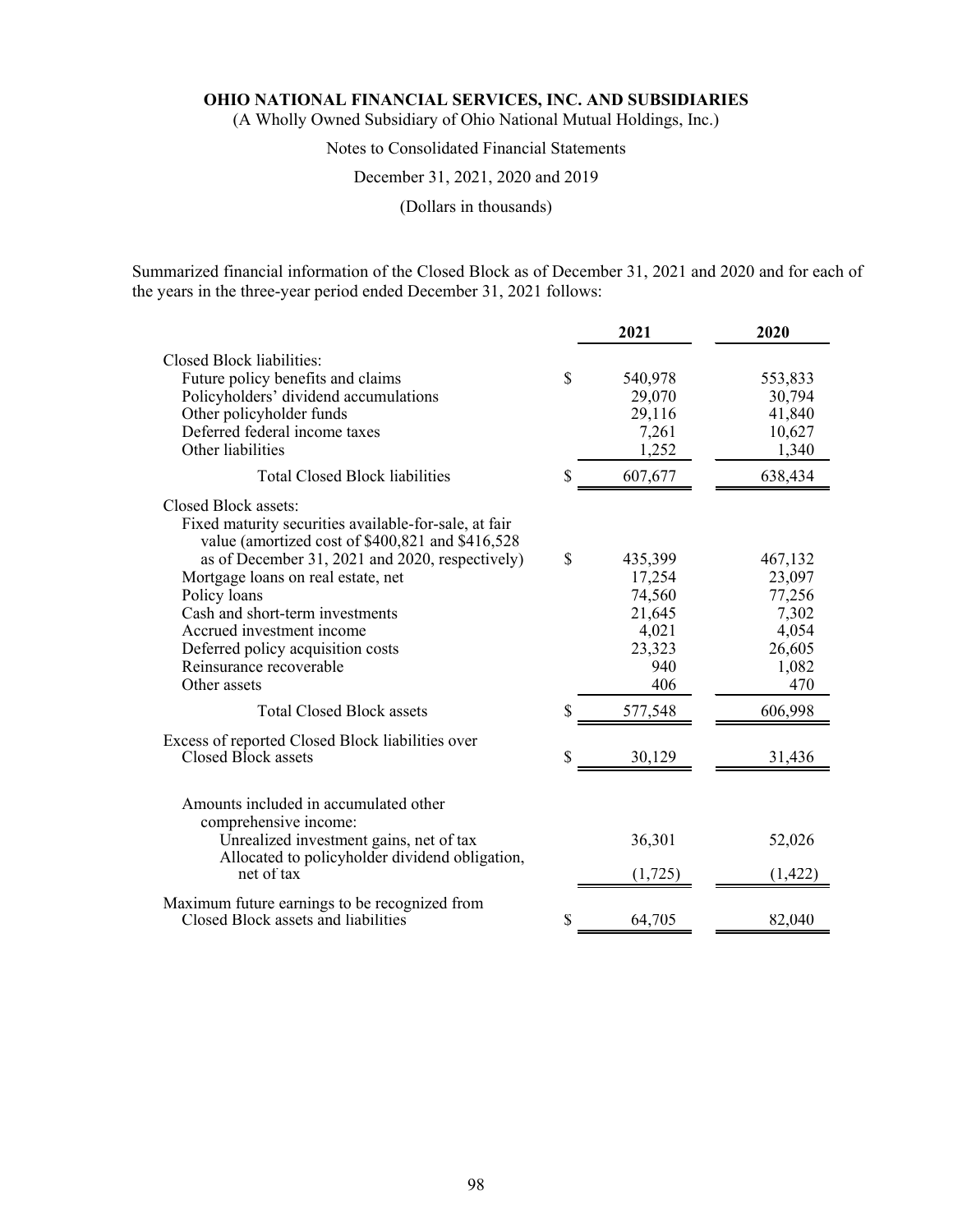(A Wholly Owned Subsidiary of Ohio National Mutual Holdings, Inc.)

#### Notes to Consolidated Financial Statements

#### December 31, 2021, 2020 and 2019

(Dollars in thousands)

|                                    |    | 2021      | 2020      | 2019     |
|------------------------------------|----|-----------|-----------|----------|
| Change in policyholder dividend    |    |           |           |          |
| obligation:                        |    |           |           |          |
| Balance at beginning of year       | \$ | 30,794    | 32,216    | 33,633   |
| Net unrealized investment activity |    | (1,724)   | (1, 422)  | (1, 417) |
| Balance at end of year             | S  | 29,070    | 30,794    | 32,216   |
| Closed Block revenues and          |    |           |           |          |
| expenses:                          |    |           |           |          |
| Traditional life insurance         |    |           |           |          |
| premiums                           | \$ | 12,693    | 14,900    | 16,922   |
| Net investment income              |    | 25,450    | 26,324    | 26,979   |
| Net realized gains (losses)        |    |           |           |          |
| on investments                     |    | 28        | 260       | 425      |
| Benefits and claims                |    | (23, 644) | (27, 952) | (27,989) |
| Provision for policyholders'       |    |           |           |          |
| dividends on participating         |    |           |           |          |
| policies                           |    | (3,710)   | (4,745)   | (6,312)  |
| Amortization of deferred policy    |    |           |           |          |
| acquisition costs                  |    | (3,289)   | (3,182)   | (3,089)  |
| Other operating costs and          |    |           |           |          |
| expenses                           |    | (1,521)   | (1,692)   | (1,635)  |
| Income before federal              |    |           |           |          |
| income taxes                       |    | 6,007     | 3,913     | 5,301    |
| Income tax expense                 |    | 1,478     | 593       | (50)     |
| Closed Block net                   |    |           |           |          |
| <i>n</i> come                      | \$ | 4,529     | 3,320     | 5,351    |

#### **(17) Regulatory RBC and Dividend Restrictions**

The Company's domestic insurance subsidiaries, ONLIC, ONLAC, NSLAC, MONT, KENW, CMGO and SUNR, file Annual Statements with their respective insurance departments prepared on a basis of accounting practices prescribed or permitted by such regulatory authority in their respective states of domicile. Prescribed statutory accounting practices include a variety of publications of the National Association of Insurance Commissioners ("NAIC"), as well as state laws, regulations, and general administrative rules. Permitted statutory accounting practices encompass all accounting practices not prescribed.

The Company's Ohio domiciled life insurance subsidiaries, ONLIC, ONLAC, CMGO and SUNR, do not have any permitted statutory accounting practices as of December 31, 2021 or 2020. NSLAC, a New York domiciled life insurance company, does not have any permitted statutory accounting practices as of December 31, 2021 or 2020.

The Company's subsidiary, SUNR, applies a prescribed practice, which values assumed GMDB and GLWB risks on variable annuity contracts from ONLIC using separate reserving bases from the Statutory Accounting Principles detailed within the NAIC *Accounting Practices and Procedures manual* ("NAIC SAP") pursuant to Ohio Revised Code Chapter 3964 and approved by the Ohio Department of Insurance.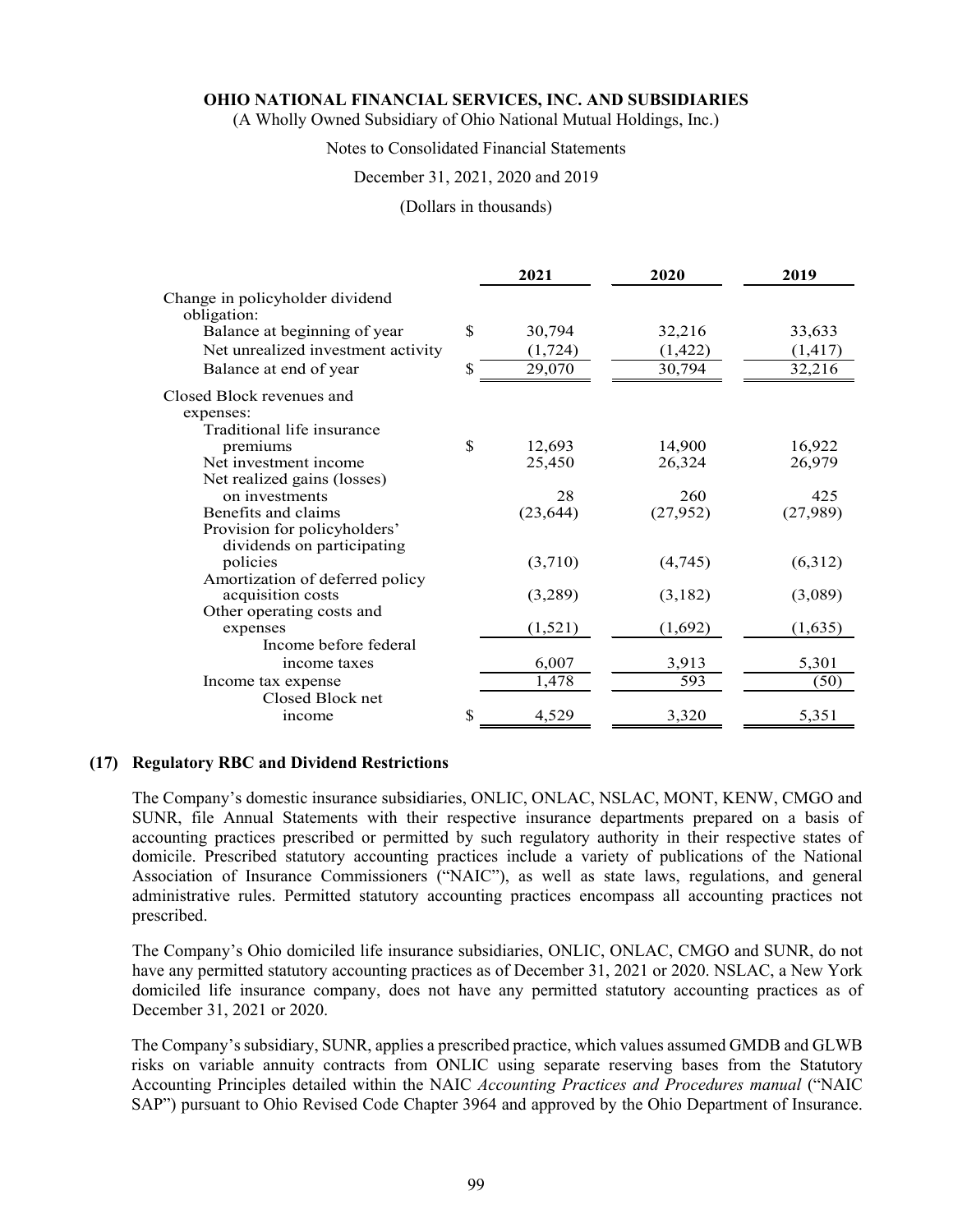(A Wholly Owned Subsidiary of Ohio National Mutual Holdings, Inc.)

## Notes to Consolidated Financial Statements

## December 31, 2021, 2020 and 2019

(Dollars in thousands)

The prescribed practice related to ONLIC guaranteed risks affects the Company's carrying value of SUNR, included in common stocks – affiliates on the statutory statements of admitted assets, liabilities, capital and surplus. The affect is an increase of \$176,150 and \$186,173 as of December 31, 2021 and 2020, respectively. If the prescribed practices were not applied, ONLIC's risk-based capital would continue to be above regulatory action levels.

The Company's Vermont domiciled life insurance subsidiary, MONT, received approval from the Vermont Insurance Department regarding the use of a permitted practice in the statutory financial statements as of December 31, 2014. The approval continues indefinitely. MONT was given approval by the Vermont Commissioner of Insurance to recognize as an admitted asset the value of a stop loss agreement. This stop loss agreement is from a third-party unauthorized reinsurer and is used to fund the reinsurer's obligation to ONLAC. There is no difference in net loss between NAIC statutory accounting practices and practices permitted by the Vermont Department.

The Company's Vermont domiciled life insurance subsidiary, KENW, received approval from the Vermont Insurance Department regarding the use of a permitted practice in the statutory financial statements as of December 31, 2013. The approval continues indefinitely. KENW was given approval by the Vermont Commissioner of Insurance to recognize as an admitted asset the value of a letter of credit and a stop loss agreement. This stop loss agreement is from a third-party unauthorized reinsurer and is used to fund the reinsurer's obligation to ONLAC. There is no difference in net loss between NAIC statutory accounting practices and practices permitted by the Vermont Department.

The Company's Cayman Islands domiciled subsidiary, SYRE, received approval from the Cayman Islands Monetary Authority ("CIMA") regarding the use of permitted practices to use GAAP as the basis of accounting and to recognize, as an admitted asset, a letter of credit. The approval continues indefinitely.

## *Statutory Surplus and Income*

State insurance regulators and the NAIC have adopted RBC requirements for life insurance companies to evaluate the adequacy of statutory capital and surplus in relation to investment and insurance risks. The requirements provide a means of measuring the minimum amount of statutory surplus appropriate for an insurance company to support its overall business operations based on its size and risk profile. As of December 31, 2021, ONLIC, ONLAC, NSLAC, MONT, KENW, CMGO and SUNR exceeded the minimum RBC requirements.

A company's risk-based statutory surplus is calculated by applying factors and performing calculations relating to various asset, premium, claim, expense and reserve items. Regulators can then measure the adequacy of a company's statutory surplus by comparing it to the RBC. Under specific RBC requirements, regulatory compliance is determined by the ratio of a company's total adjusted capital, as defined by the insurance regulators, to its company action level of RBC (known as the RBC ratio), also as defined by insurance regulators. As of December 31, 2021, the Company's primary life insurance subsidiary. ONLIC, had total adjusted capital and company action level RBC of \$1,473,128 and \$234,003, respectively, providing an RBC ratio of 630%. Additionally, as of December 31, 2021, ONLIC's authorized control level RBC was \$117,002.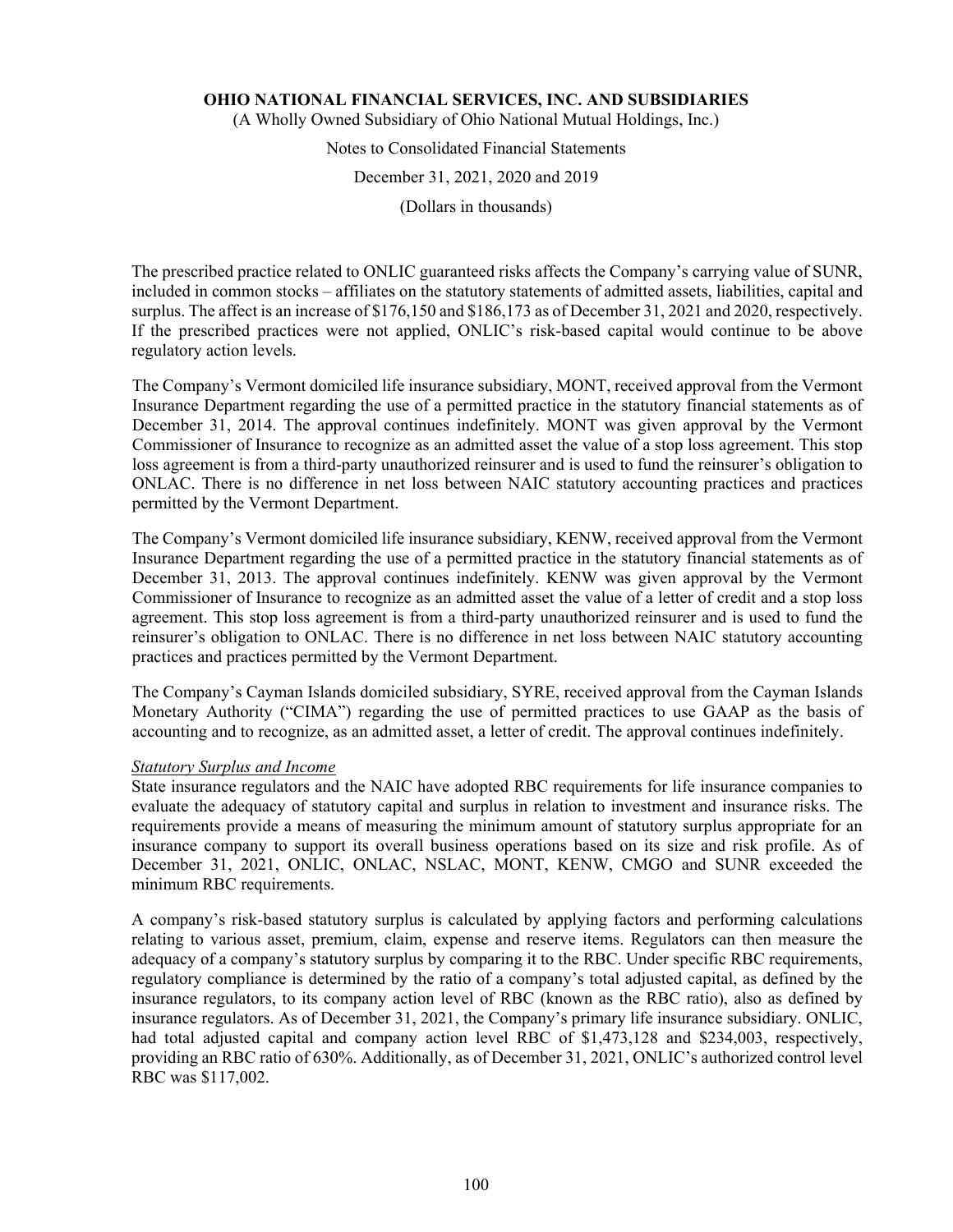(A Wholly Owned Subsidiary of Ohio National Mutual Holdings, Inc.)

## Notes to Consolidated Financial Statements

#### December 31, 2021, 2020 and 2019

(Dollars in thousands)

The combined statutory basis net income (loss) of ONLIC, ONLAC, NSLAC, MONT, KENW, CMGO and SUNR, after intercompany eliminations, was \$384,583, \$150,349 and \$(204,121) for the years ended December 31, 2021, 2020 and 2019, respectively.

The combined statutory basis capital and surplus of ONLIC, ONLAC, NSLAC, MONT, KENW, CMGO and SUNR, after intercompany eliminations, was \$1,455,536 and \$1,078,507 as of December 31, 2021 and 2020, respectively.

The primary reasons for the difference between statutory and GAAP accounting for reporting purposes include the following provisions for GAAP:

- the costs related to successful efforts to acquire business, principally commissions and certain policy issue expenses, are amortized over the period benefited rather than charged to operations in the year incurred;
- future policy benefit reserves are based on anticipated Company experience for lapses, mortality and investment yield, rather than statutory mortality and interest requirements, without consideration of withdrawals;
- investments in fixed maturity available-for-sale securities are carried at fair value rather than amortized cost;
- certain assets designated as non-admitted under statutory accounting are excluded from the balance sheet; under GAAP, these assets would be included on the Consolidated Balance Sheets, net of any valuation allowance;
- the asset valuation reserve and interest maintenance reserve are not recorded;
- separate account seed money is classified as a trading security recorded at estimated fair value as opposed to a component of separate account assets;
- the fixed maturity securities that are related to NSLAC's funds withheld reinsurance arrangement are classified as trading securities recorded at estimated fair value as opposed to amortized cost;
- changes in deferred taxes are recognized in operations;
- there is a presentation of other comprehensive income (loss) and comprehensive income (loss);
- consolidation for GAAP is based on whether the Company has voting control, or for certain VIEs, has the power to direct the activities most significant to the VIE while for statutory, consolidation is not applicable; and
- surplus notes are presented as part of notes payable within liabilities and are not presented as a component of capital and surplus.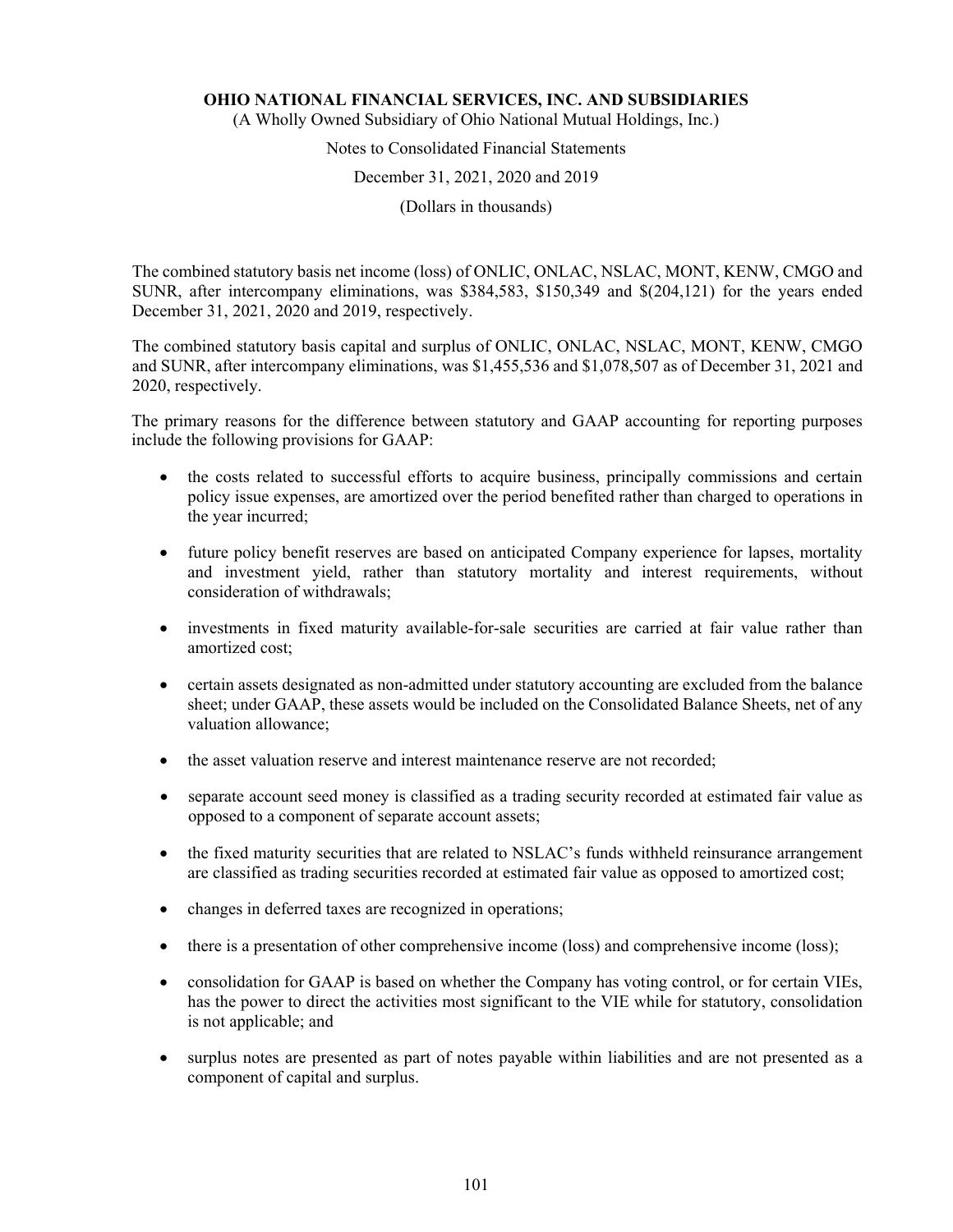(A Wholly Owned Subsidiary of Ohio National Mutual Holdings, Inc.)

## Notes to Consolidated Financial Statements

#### December 31, 2021, 2020 and 2019

(Dollars in thousands)

Additionally, state regulators and rating agencies do not always use the same methodologies for calculating RBC ratios. There is a risk that a rating agency will not give the Company credit for certain regulatory RBC rules or permitted practices, which could result in a reduced rating even though the Company's RBC ratio and those of its insurance subsidiaries remain high based upon state regulatory rules and practices.

#### *Dividend Restrictions*

The payment of dividends by ONLIC to ONFS is limited by Ohio insurance laws. The maximum dividend that may be paid to ONFS without prior approval of the Director of Insurance is limited to the greater of ONLIC's statutory net income of the preceding calendar year or 10% of statutory surplus as of the preceding December 31. Any dividend that exceeds the earned surplus of ONLIC, even if it is within the above parameters, would be deemed extraordinary under Ohio law. Therefore, dividends of approximately \$419,000 may be paid by ONLIC to ONFS in 2022 without prior approval. Dividends of \$115,000, \$40,000 and \$55,000 were declared and paid by ONLIC to ONFS in 2021, 2020 and 2019, respectively.

The payment of dividends by ONLAC to ONLIC is limited by Ohio insurance laws. The maximum dividend that may be paid without prior approval of the Director of Insurance is limited to the greater of ONLAC's statutory net income of the preceding calendar year or 10% of statutory surplus as of the preceding December 31. Any dividend that exceeds the earned surplus of ONLAC, even if it is within the above parameters, would be deemed extraordinary under Ohio law. Therefore, dividends of approximately \$25,000 may be paid by ONLAC to ONLIC in 2022 without prior approval. ONLAC did not declare or pay any ordinary dividends to ONLIC during 2021. ONLAC declared and paid ordinary dividends to ONLIC of \$12,000 and \$30,857 in 2020 and 2019, respectively. Extraordinary dividends of \$75,143 were paid by ONLAC to ONLIC during 2019. No extraordinary dividends were declared or paid during 2021 or 2020.

The payment of dividends by CMGO to ONLIC is limited by Ohio insurance laws. CMGO may pay to their stockholder, ONLIC, a dividend from unassigned surplus at the end of any calendar quarter in which CMGO's unassigned surplus is equal to the amount required for CMGO to have company action level RBC of 200%, after adjusting its capital level and its RBC level for such dividend. No dividends were declared or paid by CMGO in 2021, 2020 or 2019.

The payment of dividends by SUNR to ONLIC is limited by the SUNR plan of operations, which was approved by the Ohio Department of Insurance. SUNR declared and paid extraordinary dividends to ONLIC of \$253,000 in 2021. SUNR declared an extraordinary dividend of \$200,000 to ONLIC as of December 31, 2021 that was paid in March 2022. Due to dividend limitations, approximately \$30,000 was classified as a dividend with the remaining \$170,000 classified as a return of capital. No ordinary dividends were paid by SUNR to ONLIC during 2021. No dividends were declared or paid during 2020 or 2019.

The payment of dividends by NSLAC to ONLIC is limited by New York insurance laws. The maximum ordinary dividend that may be paid without prior approval of the Superintendent of Financial Services is limited to the lesser of 10% of NSLAC's statutory surplus (defined by New York Insurance Law, Section 4207a as page 3, line 37 of the Annual Statement) as of the immediately preceding calendar year or NSLAC's net gain from operations for the immediately preceding calendar year, not including realized capital gains. Therefore, dividends of approximately \$3,000 may be paid by NSLAC to ONLIC in 2022 without prior approval. No dividends were declared or paid by NSLAC in 2021, 2020 or 2019.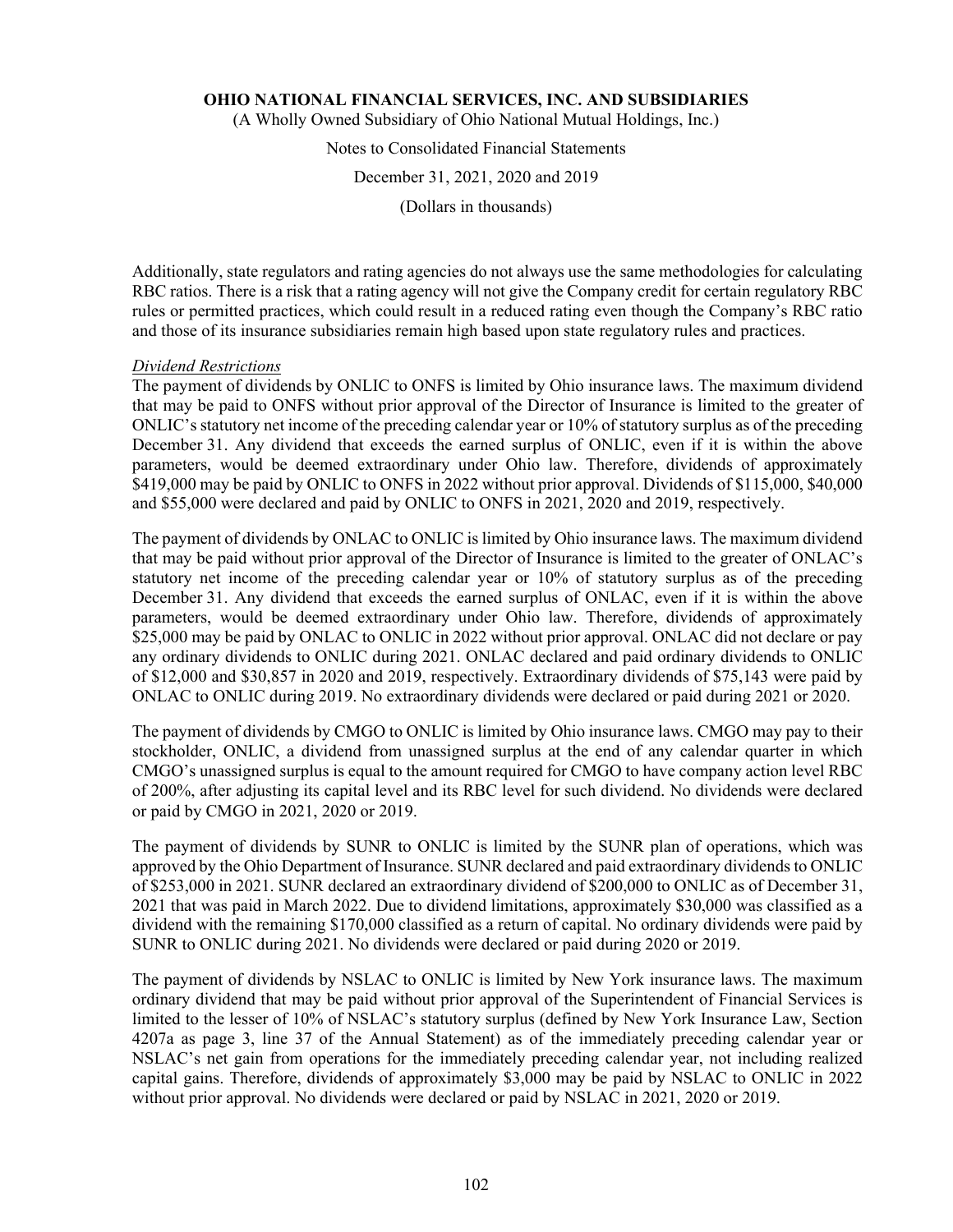(A Wholly Owned Subsidiary of Ohio National Mutual Holdings, Inc.)

# Notes to Consolidated Financial Statements

December 31, 2021, 2020 and 2019

(Dollars in thousands)

MONT and KENW are subject to limitations, imposed by the State of Vermont, on the payment of dividends to their stockholder, ONLIC. Generally, dividends during any year may not be paid, without prior regulatory approval. No dividends were declared or paid by MONT to ONLIC in 2021, 2020 or 2019. No dividends were declared or paid by KENW to ONLIC in 2021, 2020 or 2019.

SYRE is subject to limitations, imposed by CIMA, on the payment of dividends to its stockholder, ONFS. Dividends shall only be paid out of the SYRE's retained earnings and any paid-in capital in excess of par, provided that, after giving effect to each such dividend, the remaining capital is in excess of any capital requirements as prescribed by the CIMA. SYRE cannot pay any dividends without prior approval from CIMA. During 2021, SYRE declared and paid a non-cash dividend to the Company of \$259,176, consisting of SYRE's ownership of its subsidiaries. No dividends were declared or paid by SYRE in 2020 or 2019.

## **(18) Additional Financial Instruments Disclosure**

#### *Financial Instruments with Off Balance Sheet Risk*

The Company is a party to financial instruments with off balance sheet risk in the normal course of business through management of its investment portfolio. The Company had outstanding commitments to fund mortgage loans, bonds, common stocks, limited partnerships and limited liability companies of \$146,106 and \$57,496 as of December 31, 2021 and 2020, respectively. These commitments involve, in varying degrees, elements of credit and market risk in excess of amounts recognized in the consolidated financial statements. The credit risk of all financial instruments, whether on or off balance sheet, is controlled through credit approvals, limits, and monitoring procedures.

#### **(19) Leases**

The Company determines if an arrangement is, or contains, a lease at the inception date. Operating and finance lease liabilities are recognized based on the present value of the remaining lease payments, discounted using the discount rate for the lease at the commencement date. As the rate implicit in the lease is not readily determinable for operating leases, an incremental borrowing rate based on information available at the commencement date to determine the present value of future lease payments is utilized. Variable components of the lease payments such as fair value adjustments, utilities and maintenance costs are expensed as incurred and not included in determining the present value. Lease terms include options to extend or terminate the lease when it is reasonably certain that the Company will exercise that option. Lease expense is recognized on a straight-line basis over the lease term. The Company accounts for lease and nonlease components separately and does not apply the lease guidance under ASC 842 to short-term lease arrangements.

Operating leases are included in Operating lease right-of-use assets and Operating lease liabilities on the Consolidated Balance Sheets. Finance leases are included in Other assets and Other liabilities on the Consolidated Balance Sheets.

The Company has operating leases for hardware, software, office space and transportation equipment, and finance leases for office equipment.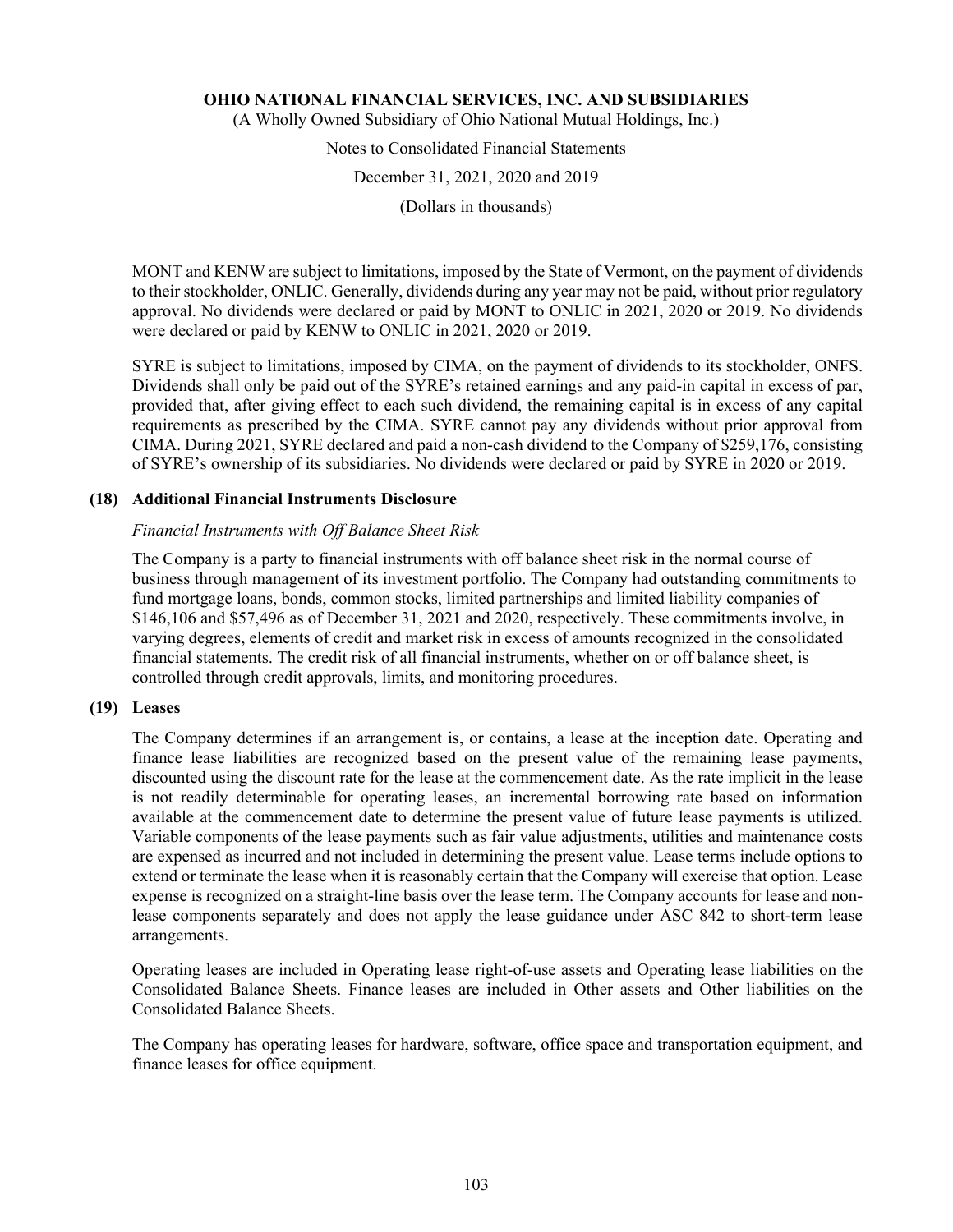(A Wholly Owned Subsidiary of Ohio National Mutual Holdings, Inc.)

## Notes to Consolidated Financial Statements

#### December 31, 2021, 2020 and 2019

(Dollars in thousands)

Additional information related to leases is as follows:

The components of lease expense for the years ended December 31, 2021 and 2020 are as follows:

|                                     | 2021  | 2020  |
|-------------------------------------|-------|-------|
| Financing lease cost                |       |       |
| Amortization of right-of-use assets | 510   | 389   |
| Interest on lease liabilities       | 23    | 26    |
| Operating lease cost                | 1,812 | 1,895 |
| Short term lease cost               |       | 39    |
| Total lease expense                 | 2,387 | 2.349 |

Maturity of lease liabilities under non-cancelable operating and finance leases as of December 31, 2021 are as follows:

|                                     | Operating | Financing |  |
|-------------------------------------|-----------|-----------|--|
|                                     | leases    | leases    |  |
| 2022<br>\$                          | 1,617     | 526       |  |
| 2023                                | 1,485     | 490       |  |
| 2024                                | 1,139     | 261       |  |
| 2025                                | 1,103     | 102       |  |
| 2026                                | 953       |           |  |
| Thereafter                          | 509       |           |  |
| Total future minimum lease payments | 6,806     | 1,379     |  |
| Less imputed interest               | (492)     | (23)      |  |
| S<br>Total                          | 6,314     | 1,356     |  |

The following table provides a summary of lease terms and discount rates for the year ended December 31, 2021:

| Weighted-average remaining lease term (years) - financing leases | 2.86     |
|------------------------------------------------------------------|----------|
| Weighted-average remaining lease term (years) - operating leases | 5.11     |
| Weighted-average discount rate - financing leases                | $1.34\%$ |
| Weighted-average discount rate - financing leases                | 2.93%    |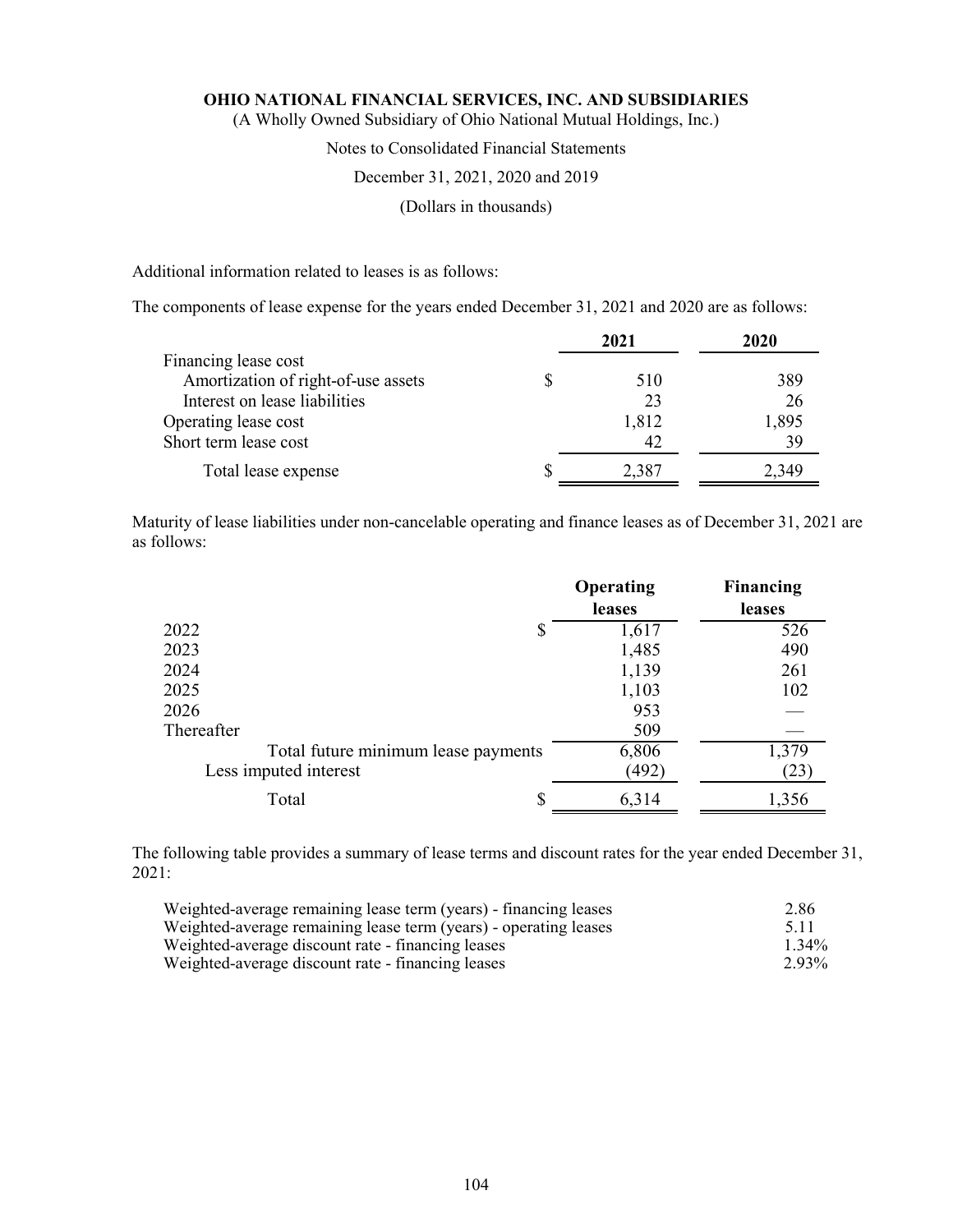(A Wholly Owned Subsidiary of Ohio National Mutual Holdings, Inc.)

## Notes to Consolidated Financial Statements

#### December 31, 2021, 2020 and 2019

(Dollars in thousands)

Supplemental information related to leases for the years ended December 31, 2021 and 2020 is as follows:

|                                                            | 2021  | <b>2020</b> |
|------------------------------------------------------------|-------|-------------|
| Cash paid for amounts included in the measurement of       |       |             |
| lease liabilities                                          |       |             |
| Operating cash flows from financing leases                 | 23    | 26          |
| Operating cash flows from operating leases                 | 1,812 | 1,895       |
| Financing cash flows from financing leases                 | 510   | 384         |
| Right-of-use assets obtained in exchange for new finance   |       |             |
| lease liabilities                                          |       | 2,139       |
| Right-of-use assets obtained in exchange for new operating |       |             |
| lease liabilities                                          |       |             |

#### *Information as Lessor*

The Company adopted ASC 842 using the modified retrospective approach whereby the cumulative effect of adoption was recognized on the adoption date, and prior periods were not restated. Upon adoption of the standard, the Company elected the package of practical expedients provided for under ASC 842 as a single election, which was consistently applied to all existing leases as of January 1, 2019. The Company also elected the practical expedient related to separating lease and non-lease components, provided certain conditions are met. Under ASC 842, the Company is required to account for leases using an approach that is substantially equivalent to ASC 840's guidance for operating leases.

As a lessor, the Company leases office properties to lessees in exchange for monthly payments that cover rent and certain cost recoveries. The Company's operating leases qualify for single component accounting, and the non-lease components follow the same timing and pattern of transfer as the lease payments; therefore, all revenue from operating leases is classified within Net investment income on the Consolidated Statements of Operations. The Company's operating lease income does not include material amounts of variable payments.

Some of the Company's leases have termination options and/or extension options. Termination options allow the customer to terminate the lease prior to the end of the lease term under certain circumstances. Lease agreements generally do not contain an option to purchase the office property at the end of the lease term.